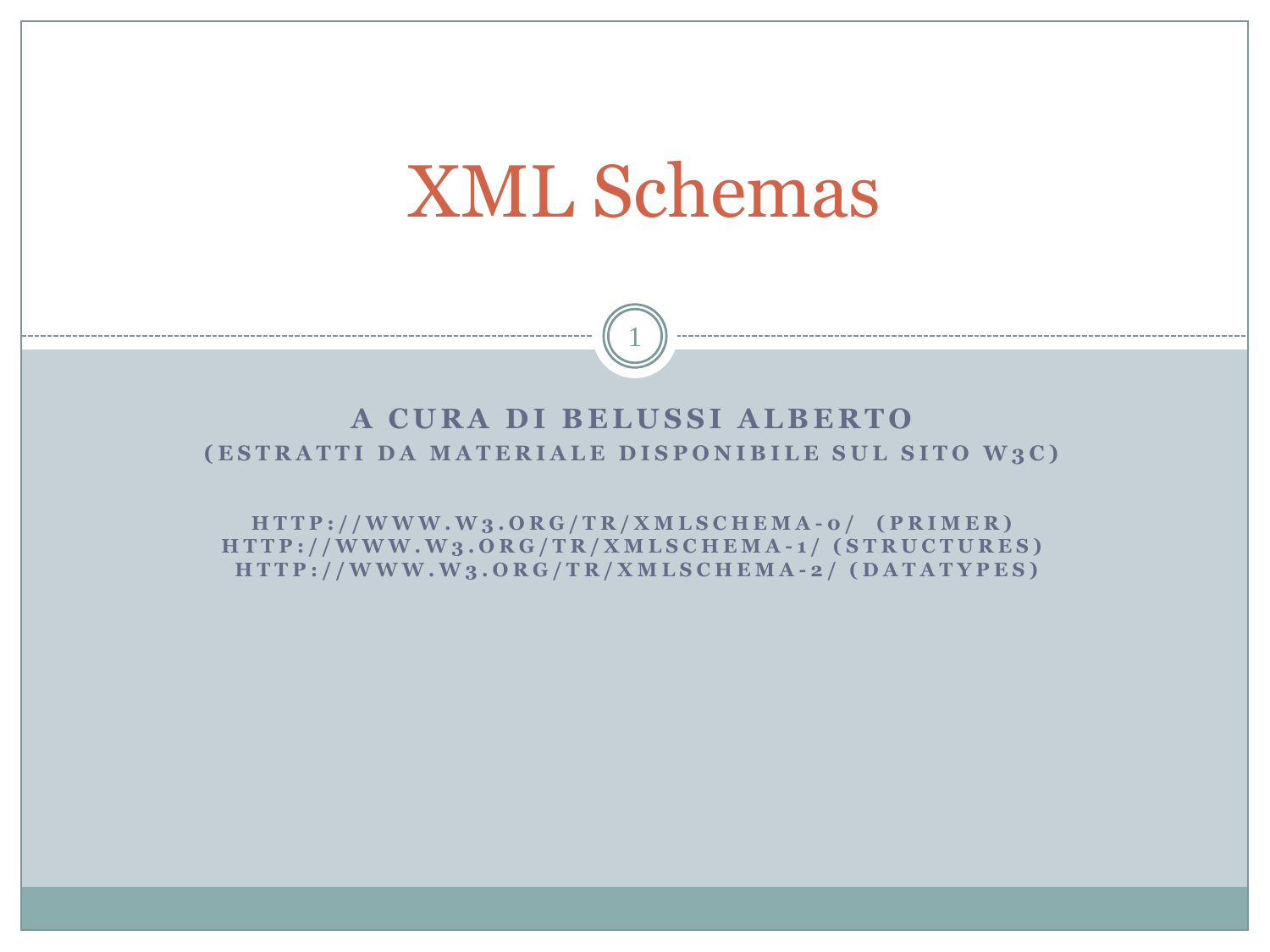#### 30 Second Intro

2

• On the next 3 slides is a very quick, high-level introduction to XML Schemas. The purpose is to give you the "big picture" before we jump into all the details of creating XML Schemas.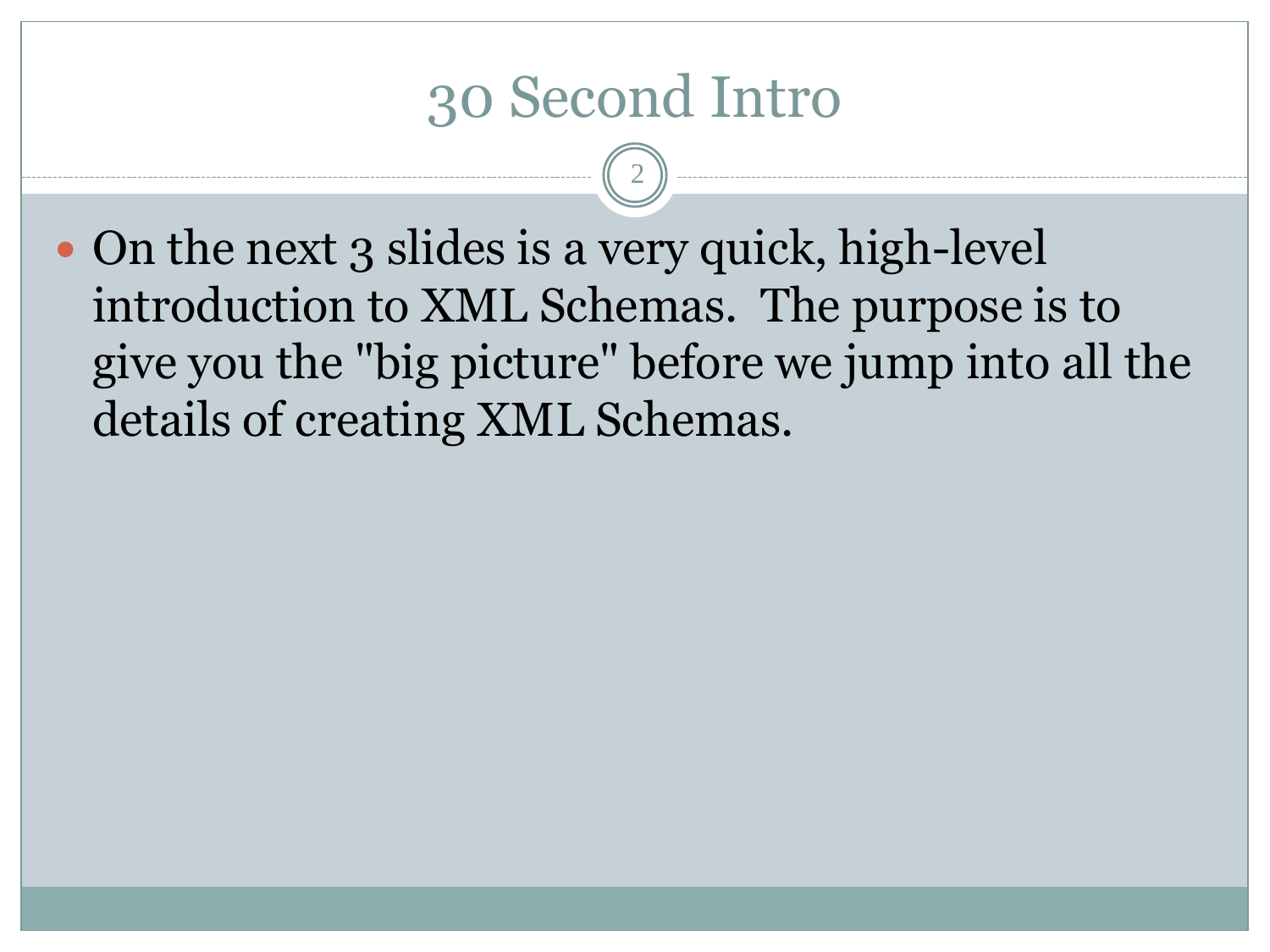### What is XML Schemas?

3

#### *Answer*

#### An XML vocabulary for expressing your data's business rules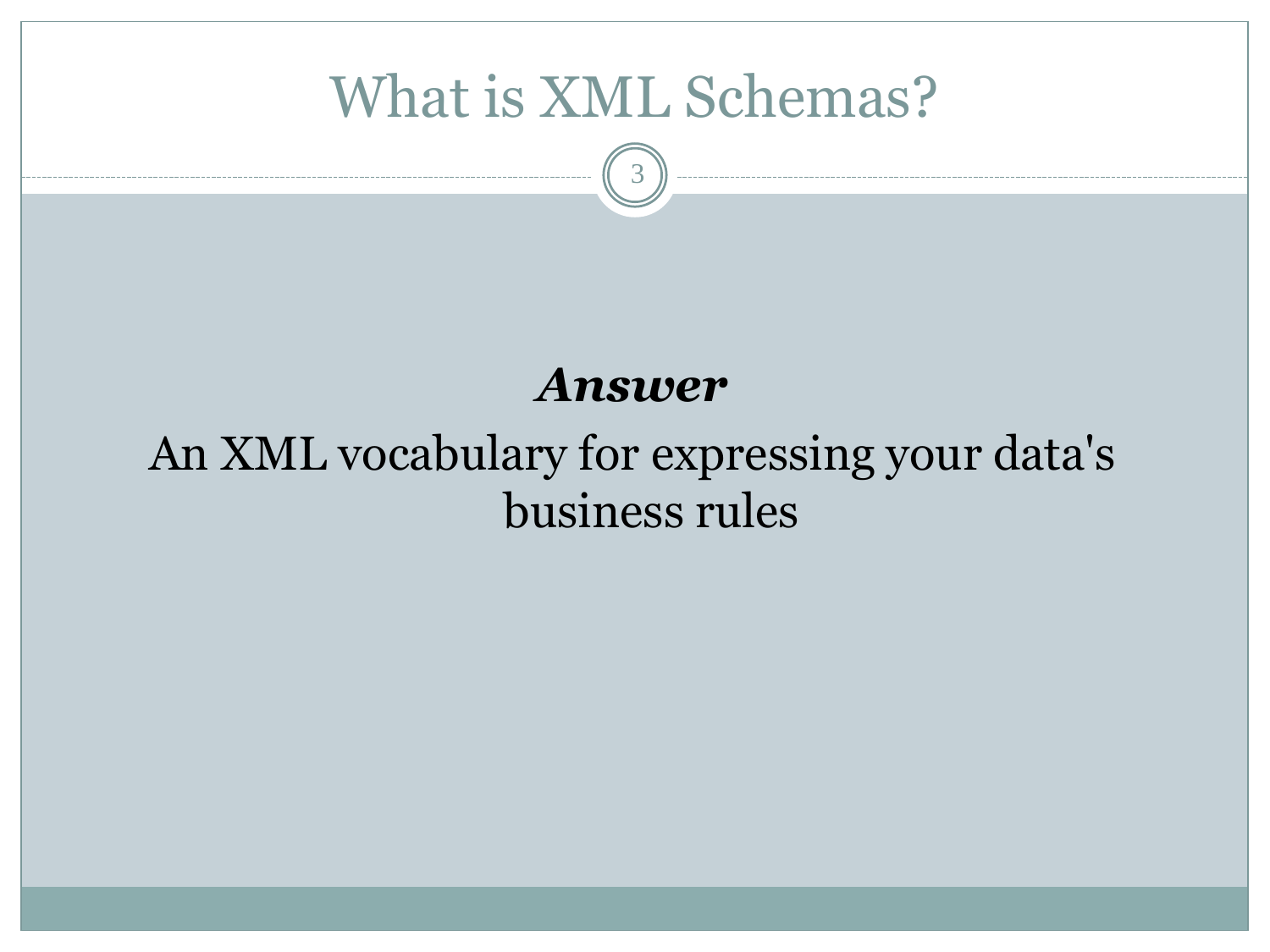## Example

4

<location>

 <latitude>32.904237</latitude> <longitude>73.620290</longitude> <uncertainty units="meters">2</uncertainty> </location>

#### **Is this data valid?**

To be valid, it must meet these **constraints (data business rules)**:

 1. The location must be comprised of a latitude, followed by a longitude, followed by an indication of the uncertainty of the lat/lon measurements.

2. The latitude must be a decimal with a value between  $-90$  to  $+90$ 

- 3. The longitude must be a decimal with a value between -180 to +180
- 4. For both latitude and longitude the number of digits to the right of the decimal point must be exactly six digits.

5. The value of uncertainty must be a non-negative integer

6. The uncertainty units must be either meters or feet.

**We can express all these data constraints using XML Schemas**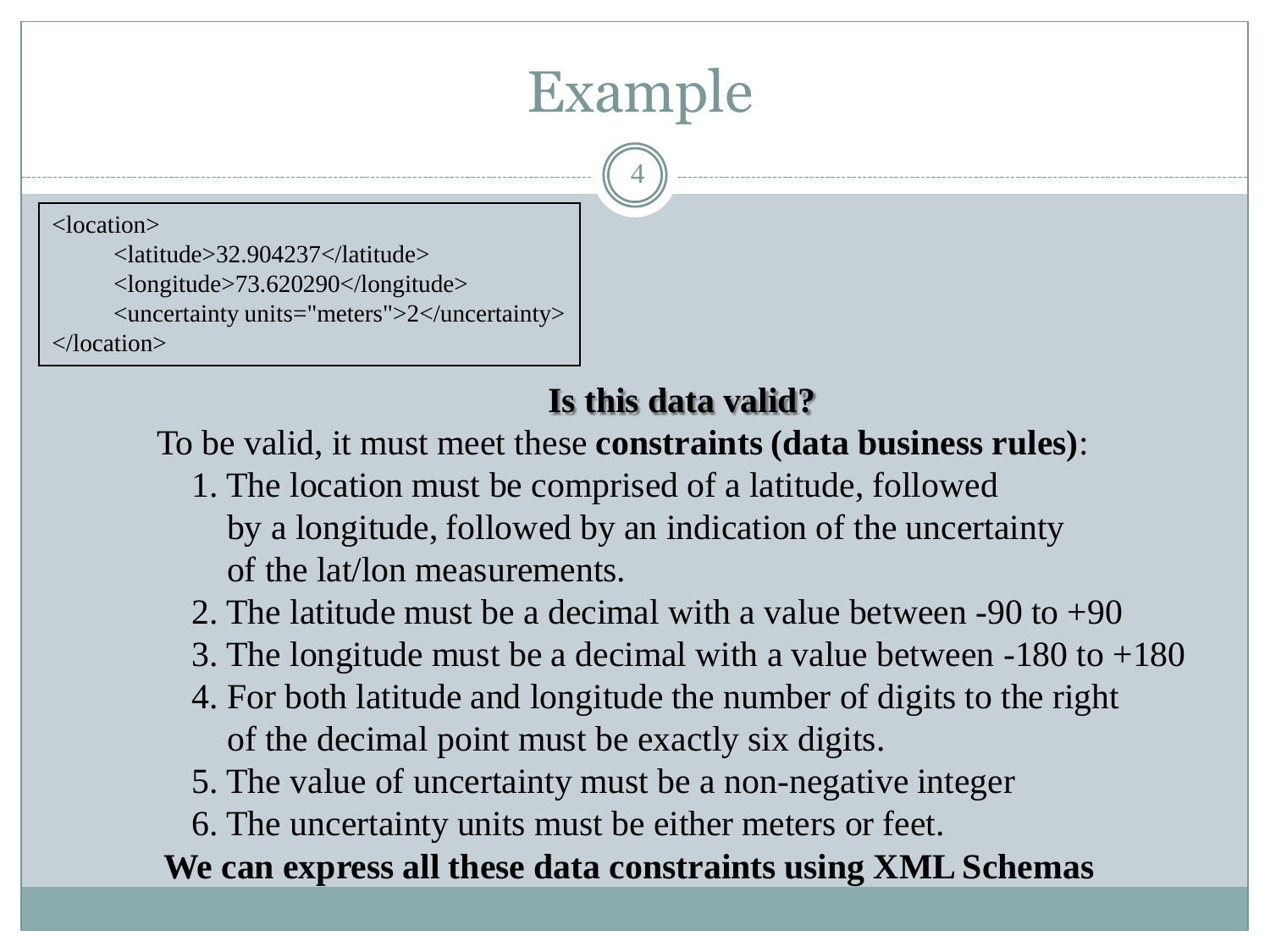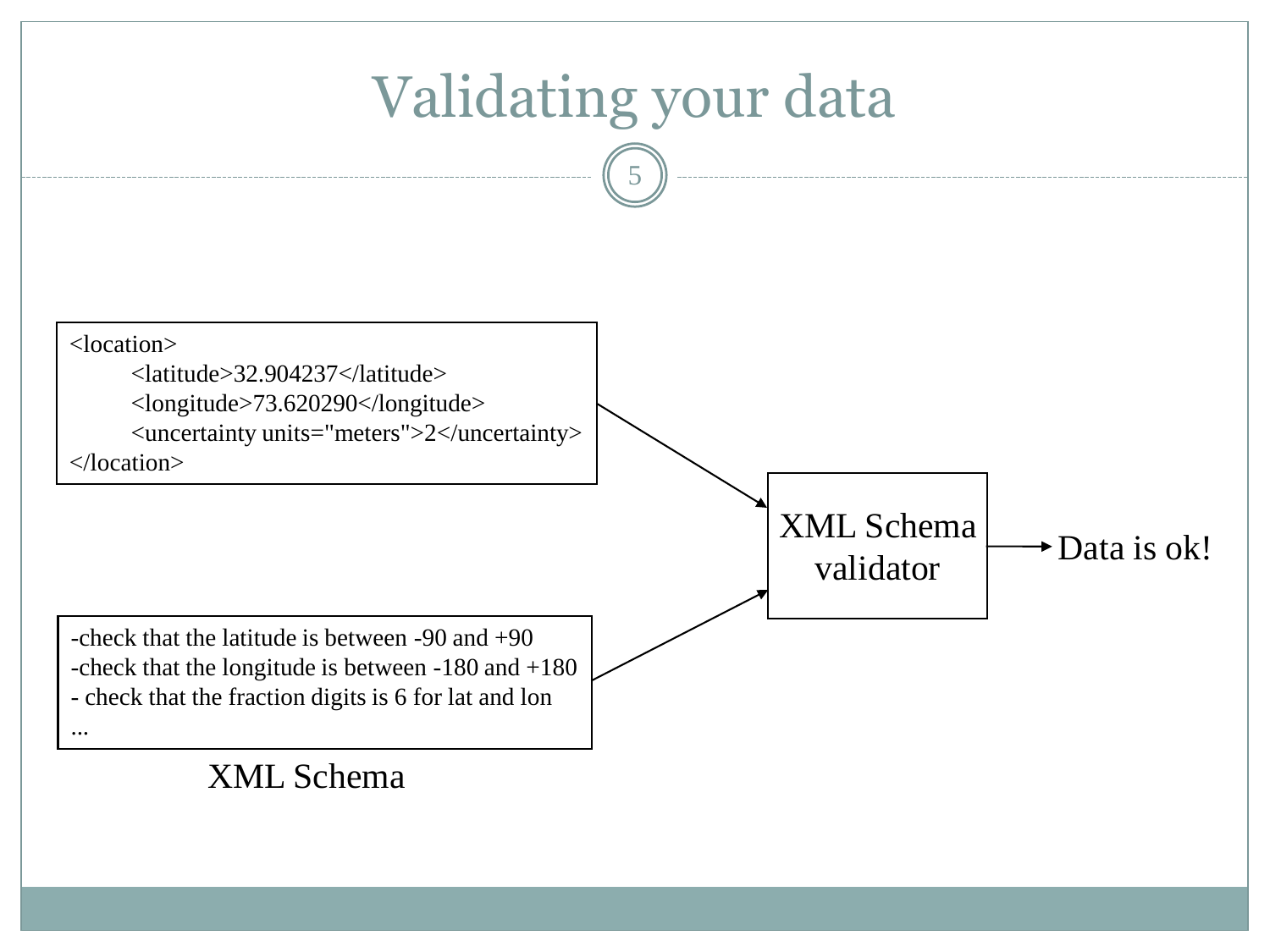## Purpose of XML Schemas (and DTDs)

6

## • Specify:

#### the *structure* of instance documents

 $\overline{\phantom{a}}$  "this element contains these elements, which contains these other elements, etc"

#### the *datatype* of each element/attribute

 $\overline{\phantom{a}}$  "this element shall hold an integer with the range 0 to 12,000" (DTDs don't do too well with specifying datatypes like this)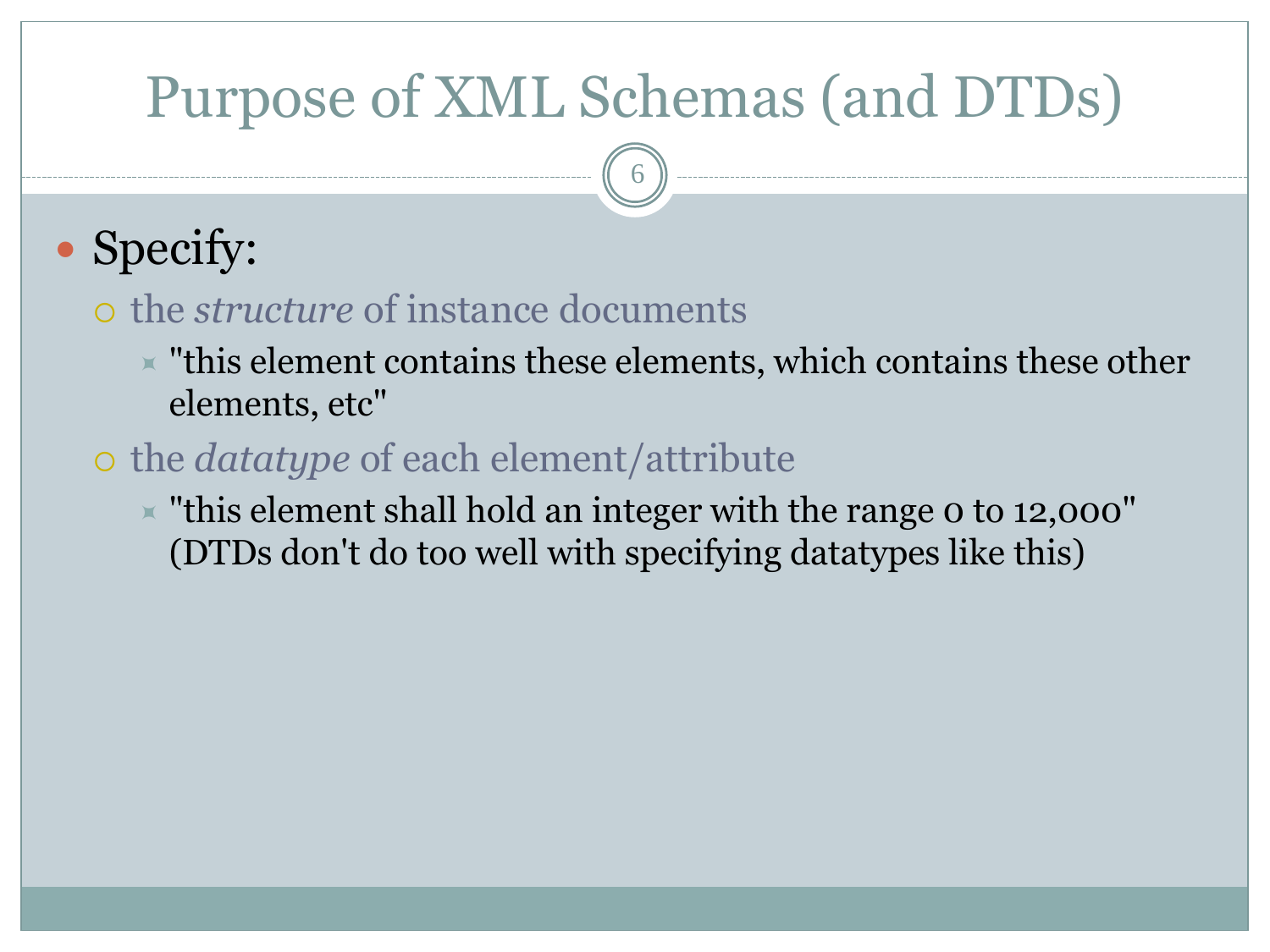## Motivation for XML Schemas

7

#### People are NOT satisfied with DTDs

- It's a different syntax
	- You write your XML (instance) document using one syntax and the DTD using another syntax --> bad, inconsistent
- Limited datatype capability
	- DTDs support a very limited capability for specifying datatypes. You can't, for example, express "I want the <elevation> element to hold an integer with a range of 0 to 12,000"
	- Desire a set of datatypes compatible with those found in databases
		- DTD supports 10 datatypes; XML Schemas supports 44+ datatypes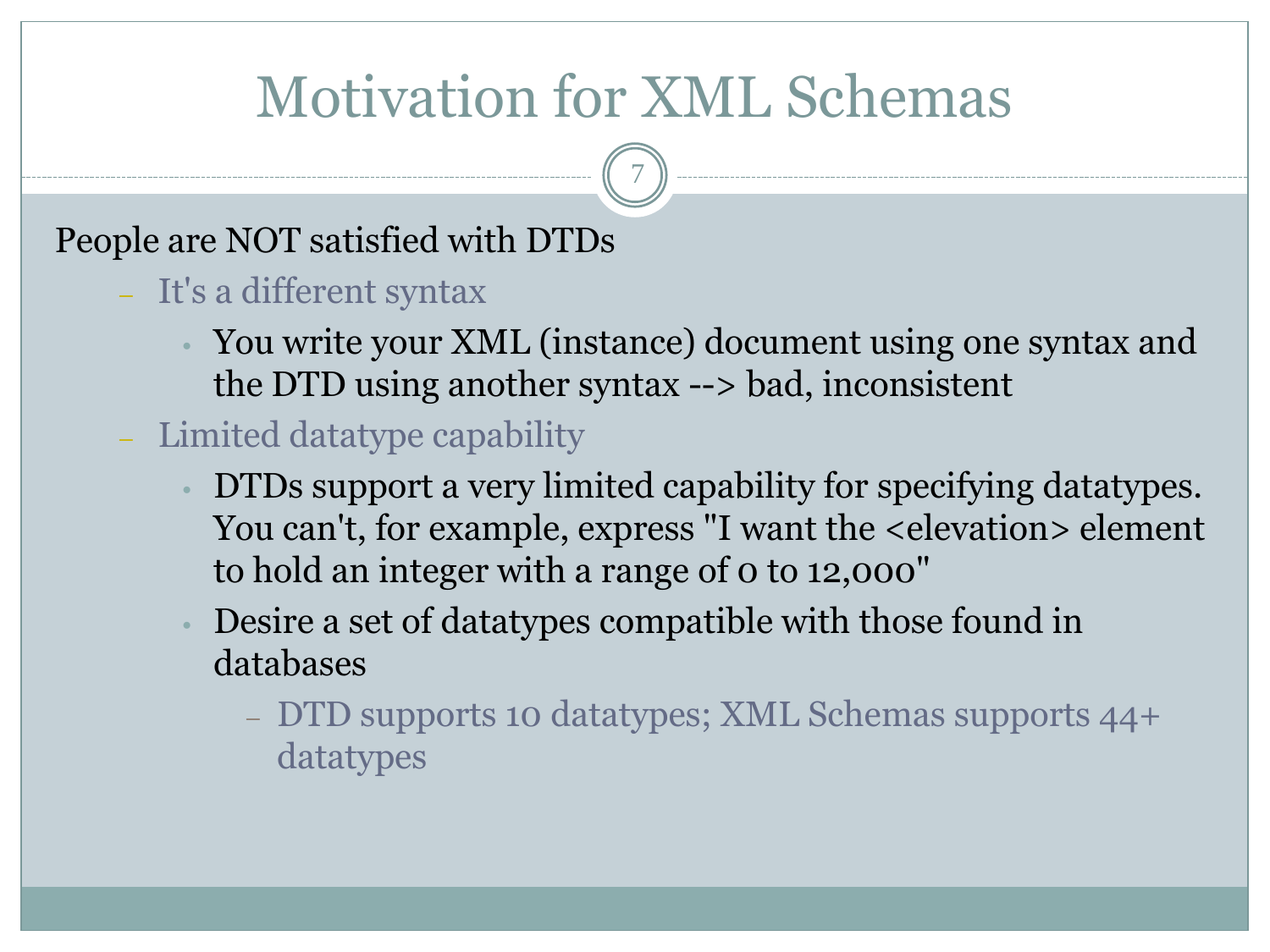## Highlights of XML Schemas

8

- XML Schemas are a "tremendous" advancement over DTDs:
	- Enhanced datatypes
		- $\times$  44+ versus 10
		- $\times$  Can create your own datatypes
			- Example: "This is a new type based on the string type and elements of this type must follow this pattern: ddd-dddd, where 'd' represents a digit".
	- Written in the same syntax as instance documents
		- $\times$  less syntax to remember
	- Object-oriented'ish
		- Can extend or restrict a type (derive new type definitions on the basis of old ones)
	- Can express sets, i.e., can define the child elements to occur in any order
	- Can specify element content as being unique (keys on content) and uniqueness within a region
	- Can define elements with nil content
	- Can define substitutable elements e.g., the "Book" element is substitutable for the "Publication" element.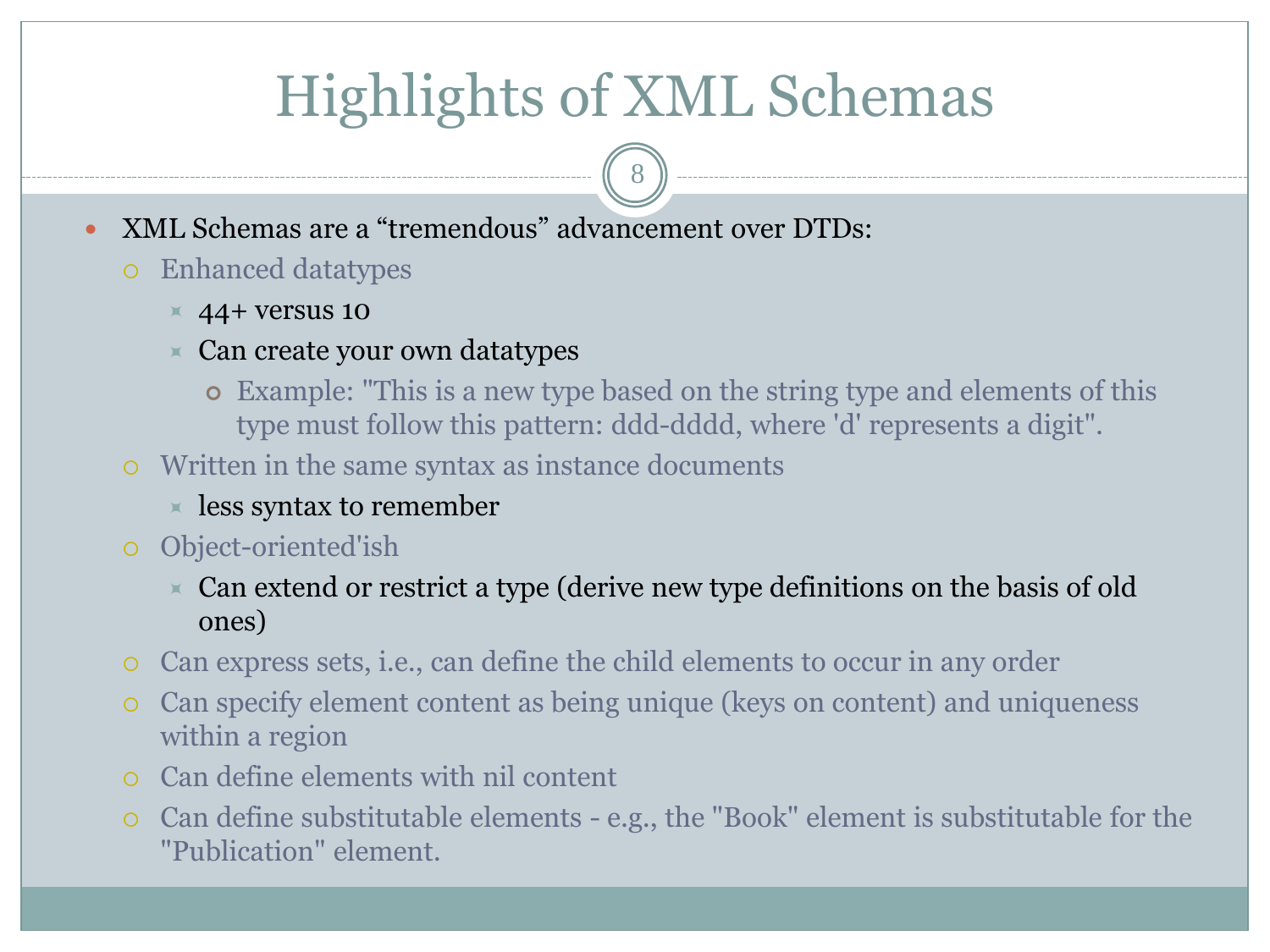## Let's Get Started!

9

• Specify the syntax of the BookStore example (next) page) using XML Schema

- for this first example we will make a straight, one-to-one representation, i.e., Title, Author, Date, ISBN, and Publisher will hold strings
- We will gradually modify the XML Schema to use stronger types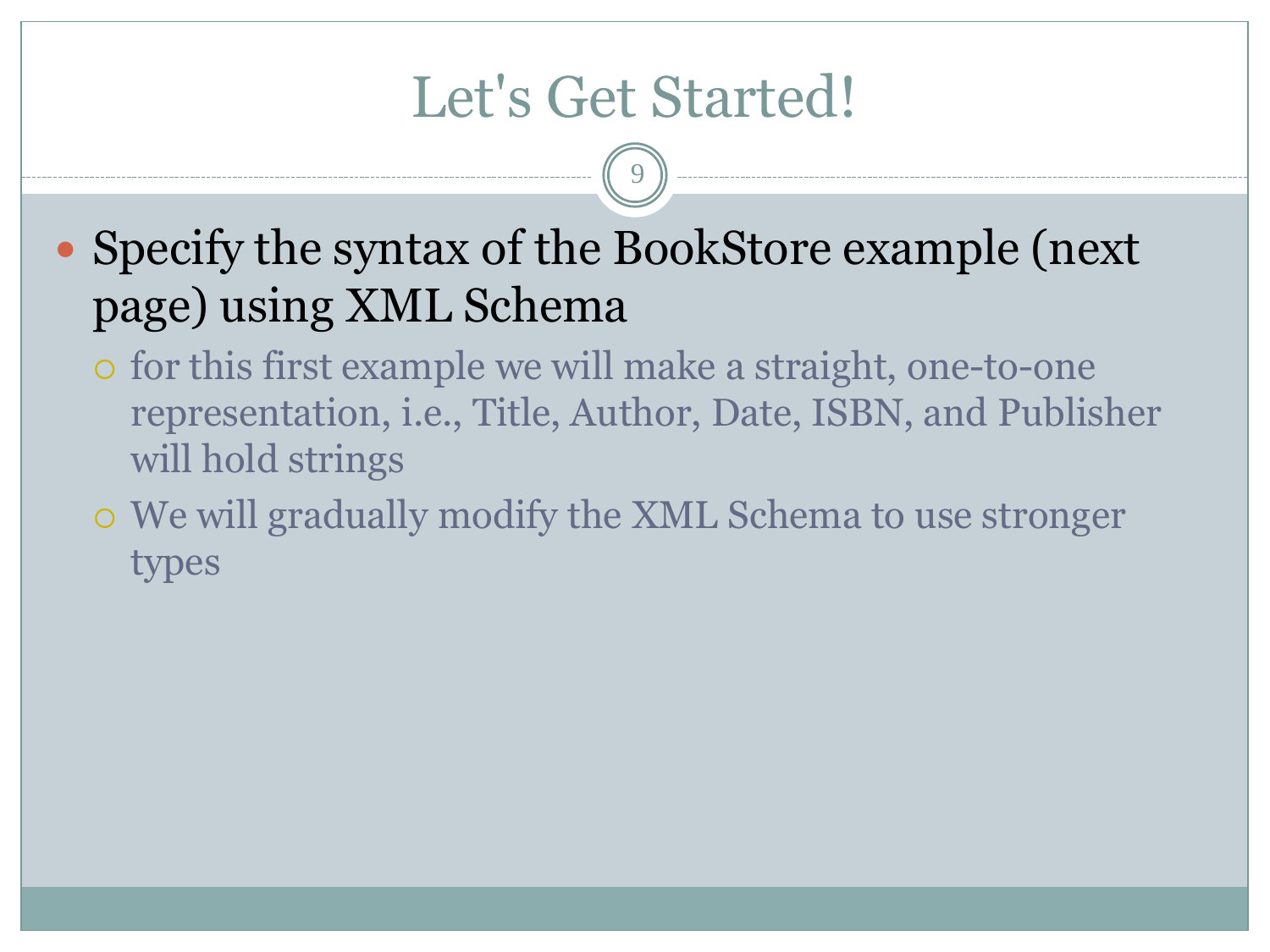

One difference between XML Schemas and DTDs is that the XML Schema vocabulary is associated with a name (namespace). Likewise, the new vocabulary that you define must be associated with a name (namespace). *With DTDs neither set of vocabulary is associated with a name (namespace) [because DTDs pre-dated namespaces].*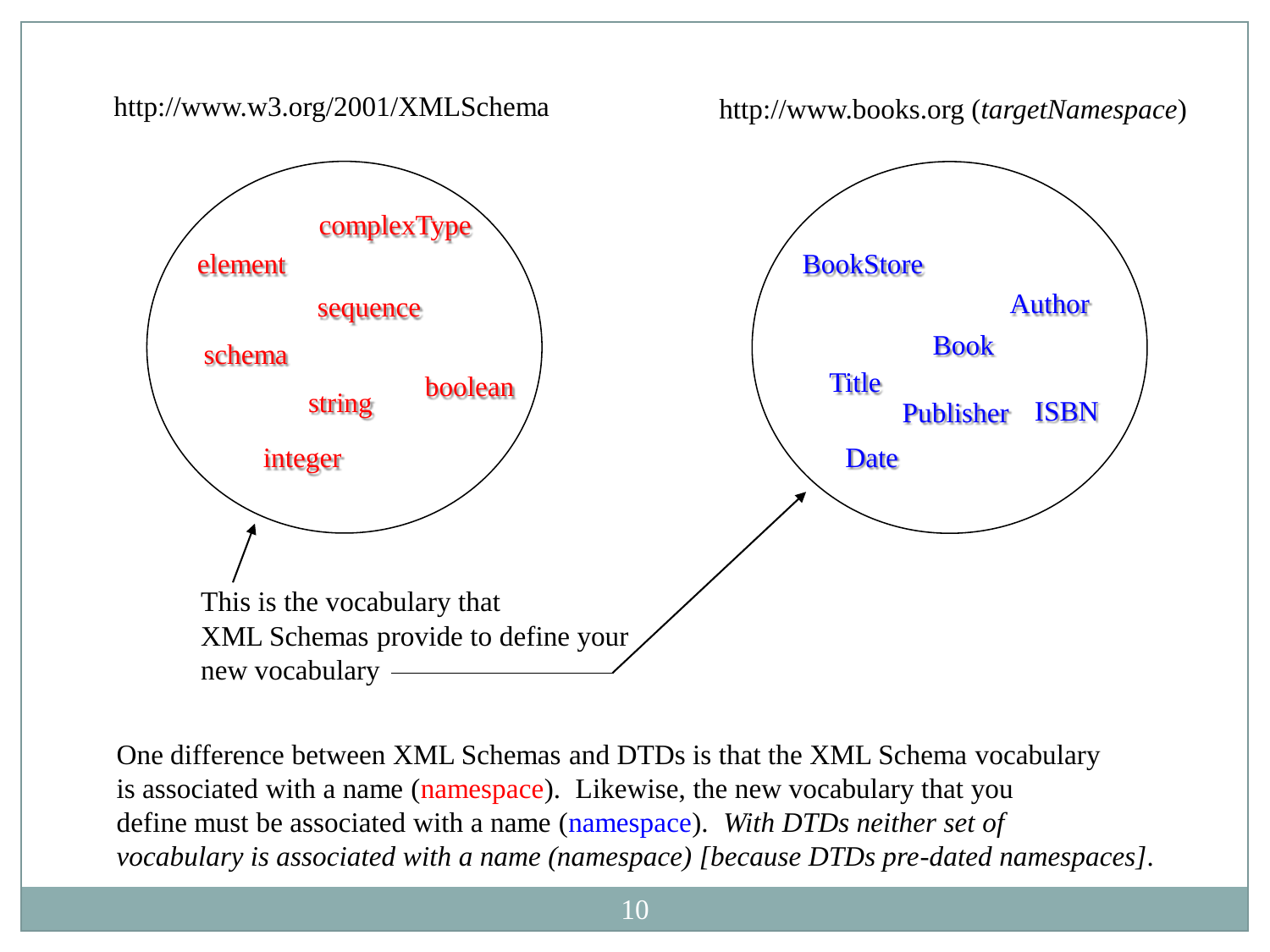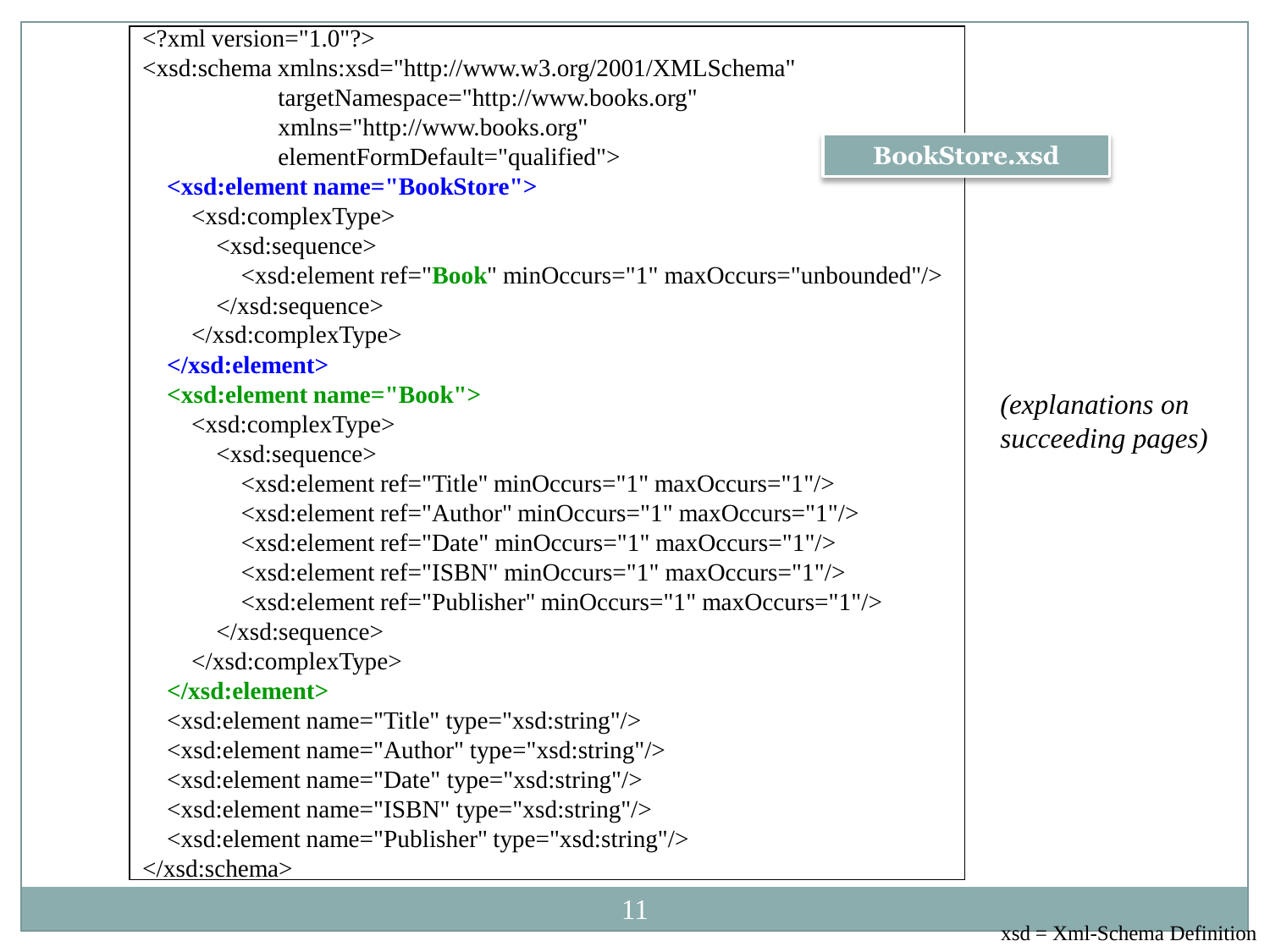```
\langle 2xml version="1.0"?>
<xsd:schema xmlns:xsd="http://www.w3.org/2001/XMLSchema"
              targetNamespace="http://www.books.org"
              xmlns="http://www.books.org"
              elementFormDefault="qualified">
   <xsd:element name="BookStore">
     <xsd:complexType>
        <xsd:sequence>
         \langle x\bar{x}d\cdot e element ref="Book" minOccurs="1" maxOccurs="unbounded"/> </xsd:sequence>
    \langle x\text{sd:complexType}\rangle </xsd:element>
   <xsd:element name="Book">
     <xsd:complexType>
        <xsd:sequence>
          <xsd:element ref="Title" minOccurs="1" maxOccurs="1"/>
          <xsd:element ref="Author" minOccurs="1" maxOccurs="1"/>
          <xsd:element ref="Date" minOccurs="1" maxOccurs="1"/>
          <xsd:element ref="ISBN" minOccurs="1" maxOccurs="1"/>
          <xsd:element ref="Publisher" minOccurs="1" maxOccurs="1"/>
        </xsd:sequence>
    \langle x\text{sd:complexType}\rangle </xsd:element>
   <xsd:element name="Title" type="xsd:string"/>
   <xsd:element name="Author" type="xsd:string"/>
   <xsd:element name="Date" type="xsd:string"/>
   <xsd:element name="ISBN" type="xsd:string"/>
   <xsd:element name="Publisher" type="xsd:string"/>
</xsd:schema>
```
All XML Schemas have "schema" as the root element.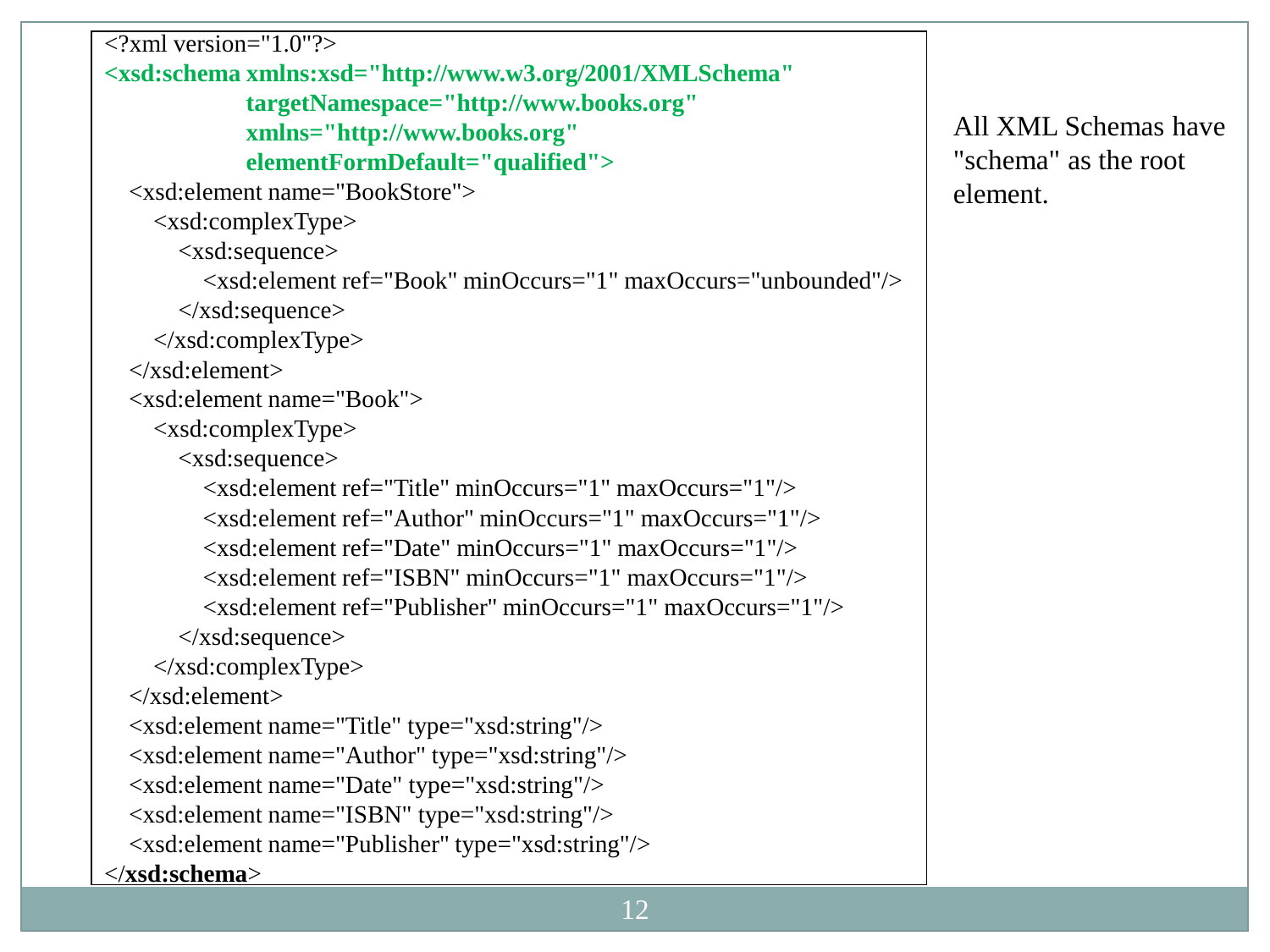```
\langle 2xml version="1.0"?>
<xsd:schema xmlns:xsd="http://www.w3.org/2001/XMLSchema"
               targetNamespace="http://www.books.org"
               xmlns="http://www.books.org"
               elementFormDefault="qualified">
   <xsd:element name="BookStore">
     <xsd:complexType>
        <xsd:sequence>
         \langle x\bar{x}d\cdot\bar{d}\rangle ref="Book" minOccurs="1" maxOccurs="unbounded"/\rangle </xsd:sequence>
    \langle x\text{sd:complexType}\rangle </xsd:element>
   <xsd:element name="Book">
     <xsd:complexType>
        <xsd:sequence>
          <xsd:element ref="Title" minOccurs="1" maxOccurs="1"/>
          <xsd:element ref="Author" minOccurs="1" maxOccurs="1"/>
          <xsd:element ref="Date" minOccurs="1" maxOccurs="1"/>
          <xsd:element ref="ISBN" minOccurs="1" maxOccurs="1"/>
          <xsd:element ref="Publisher" minOccurs="1" maxOccurs="1"/>
        </xsd:sequence>
    \langle x\text{sd:complexType}\rangle </xsd:element>
   <xsd:element name="Title" type="xsd:string"/>
   <xsd:element name="Author" type="xsd:string"/>
   <xsd:element name="Date" type="xsd:string"/>
   <xsd:element name="ISBN" type="xsd:string"/>
   <xsd:element name="Publisher" type="xsd:string"/>
</xsd:schema>
                                                                                       The elements and
                                                                                       datatypes that
                                                                                       are used to construct
                                                                                       schemas 
                                                                                         - schema
                                                                                         - element
                                                                                         - complexType
                                                                                         - sequence
                                                                                         - string
                                                                                       come from the 
                                                                                       http://…/XMLSchema
                                                                                       namespace
```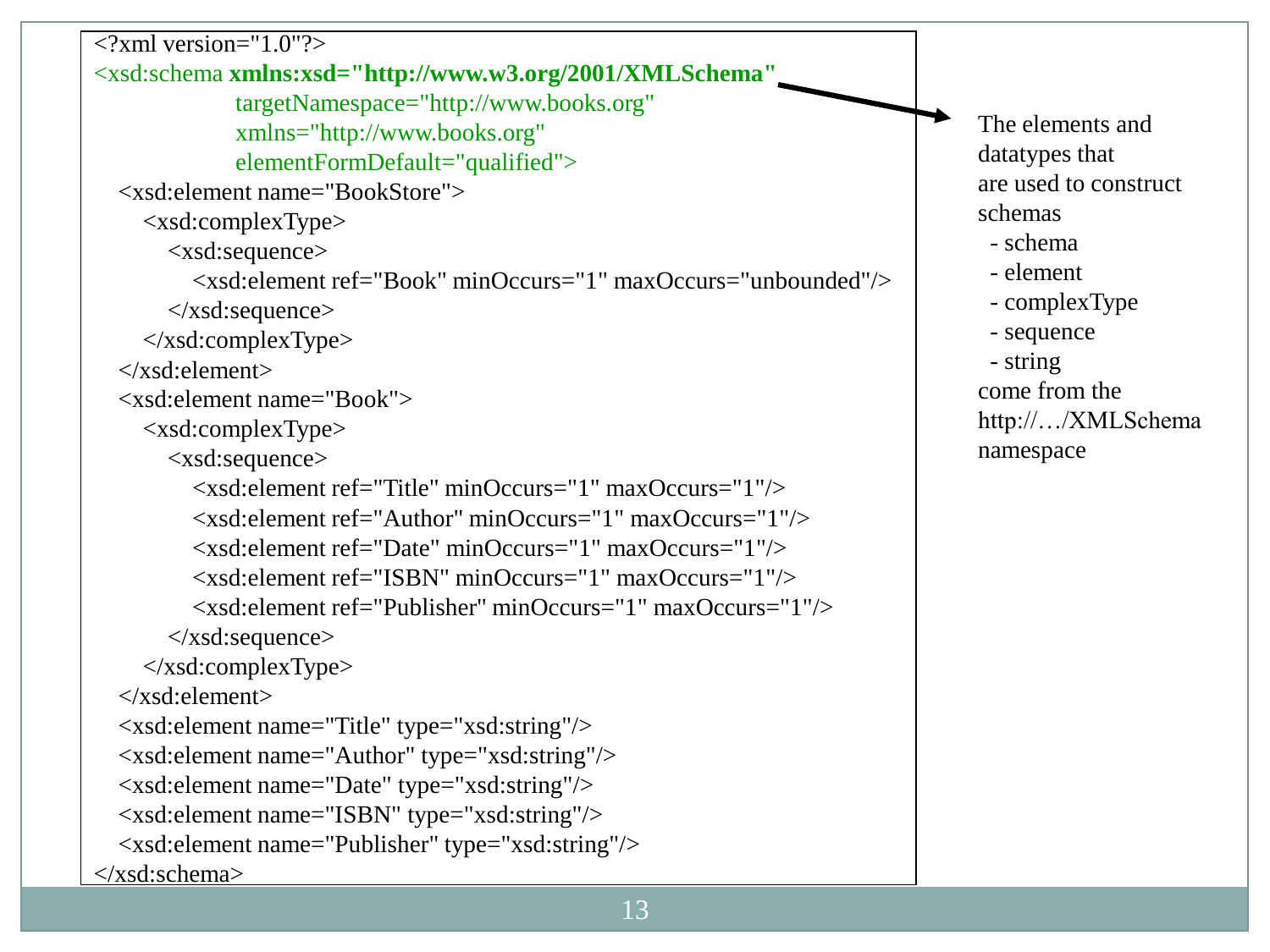# XMLSchema Namespace

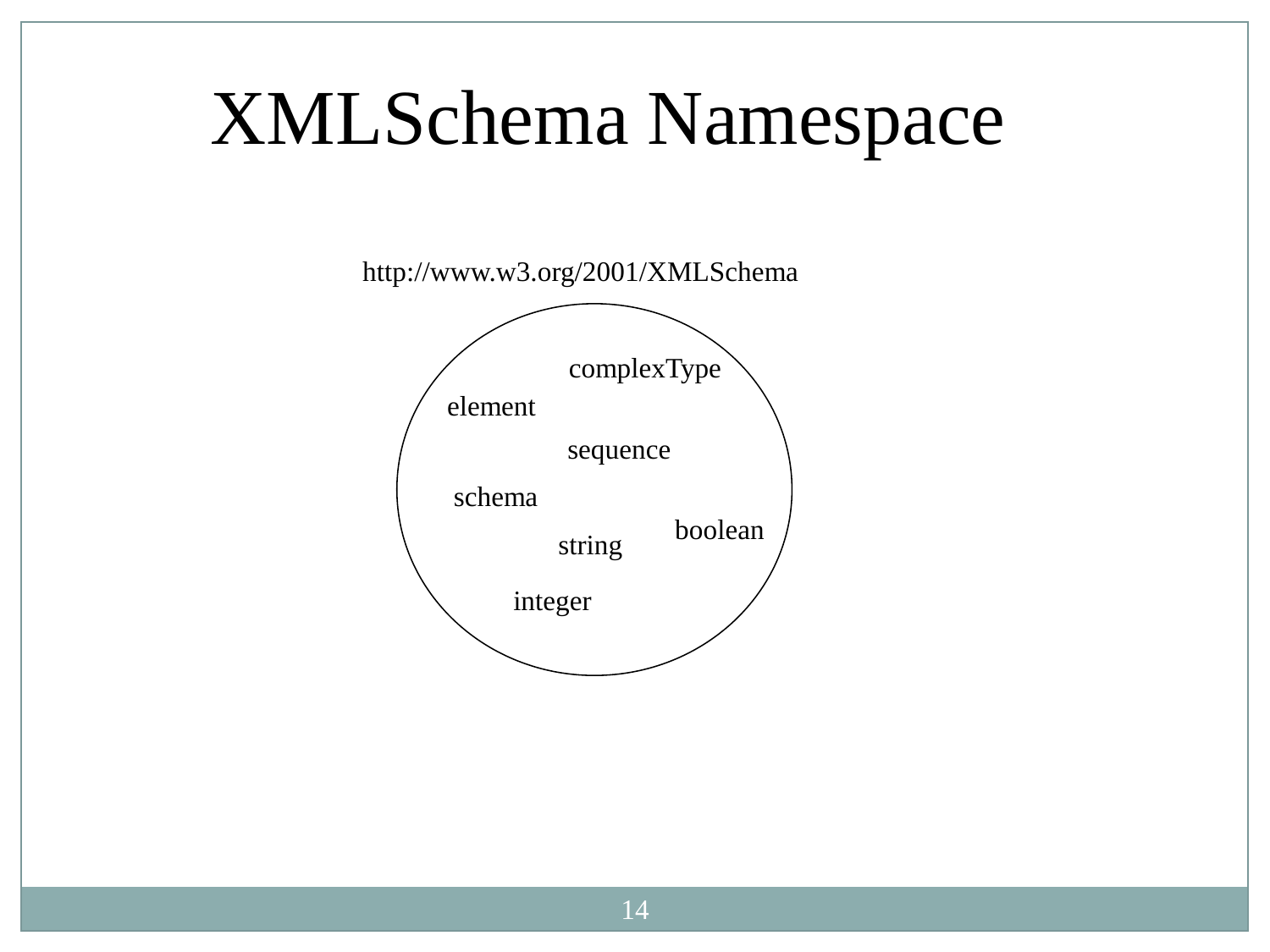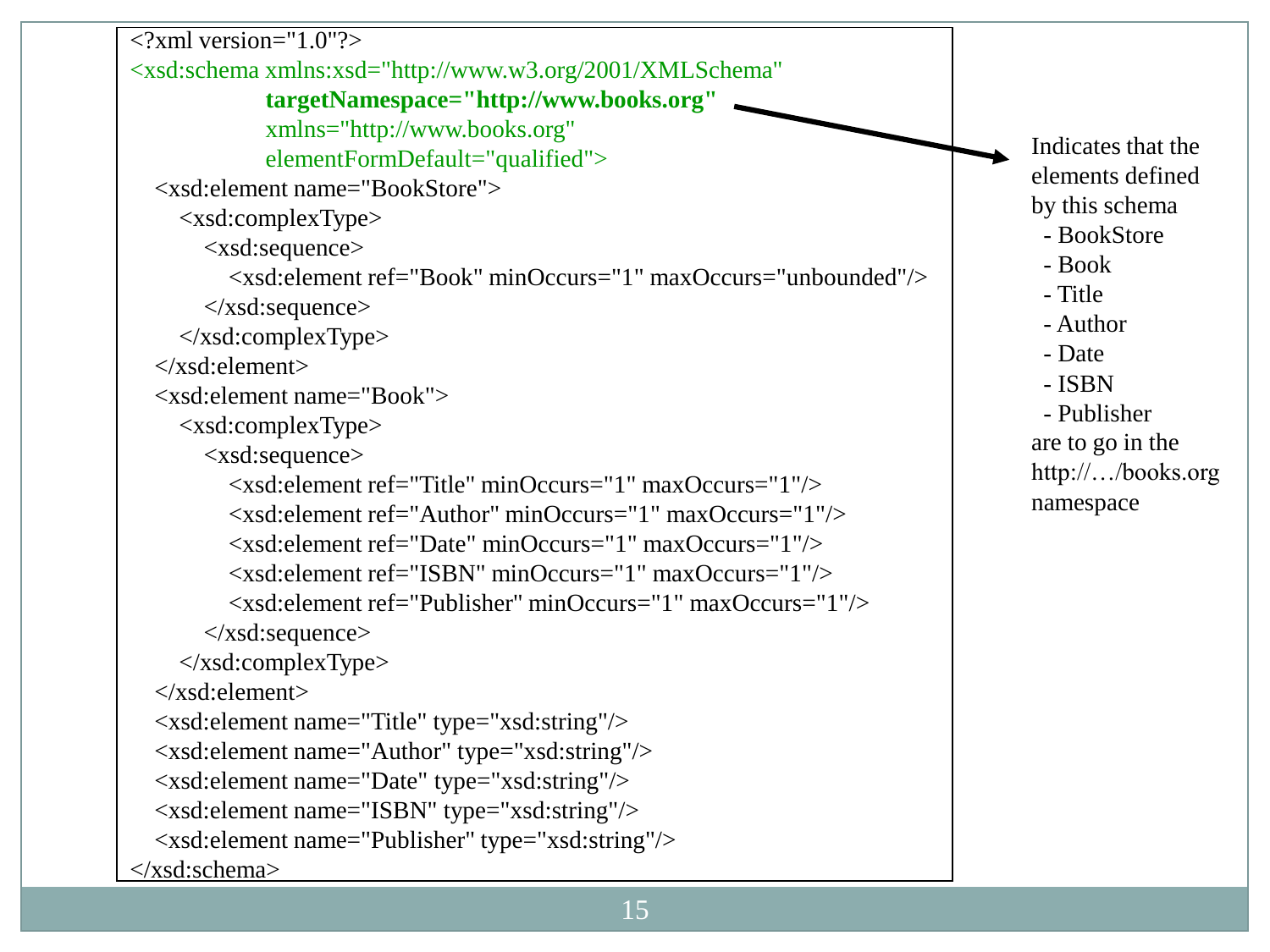# Book Namespace (targetNamespace)

http://www.books.org (targetNamespace)

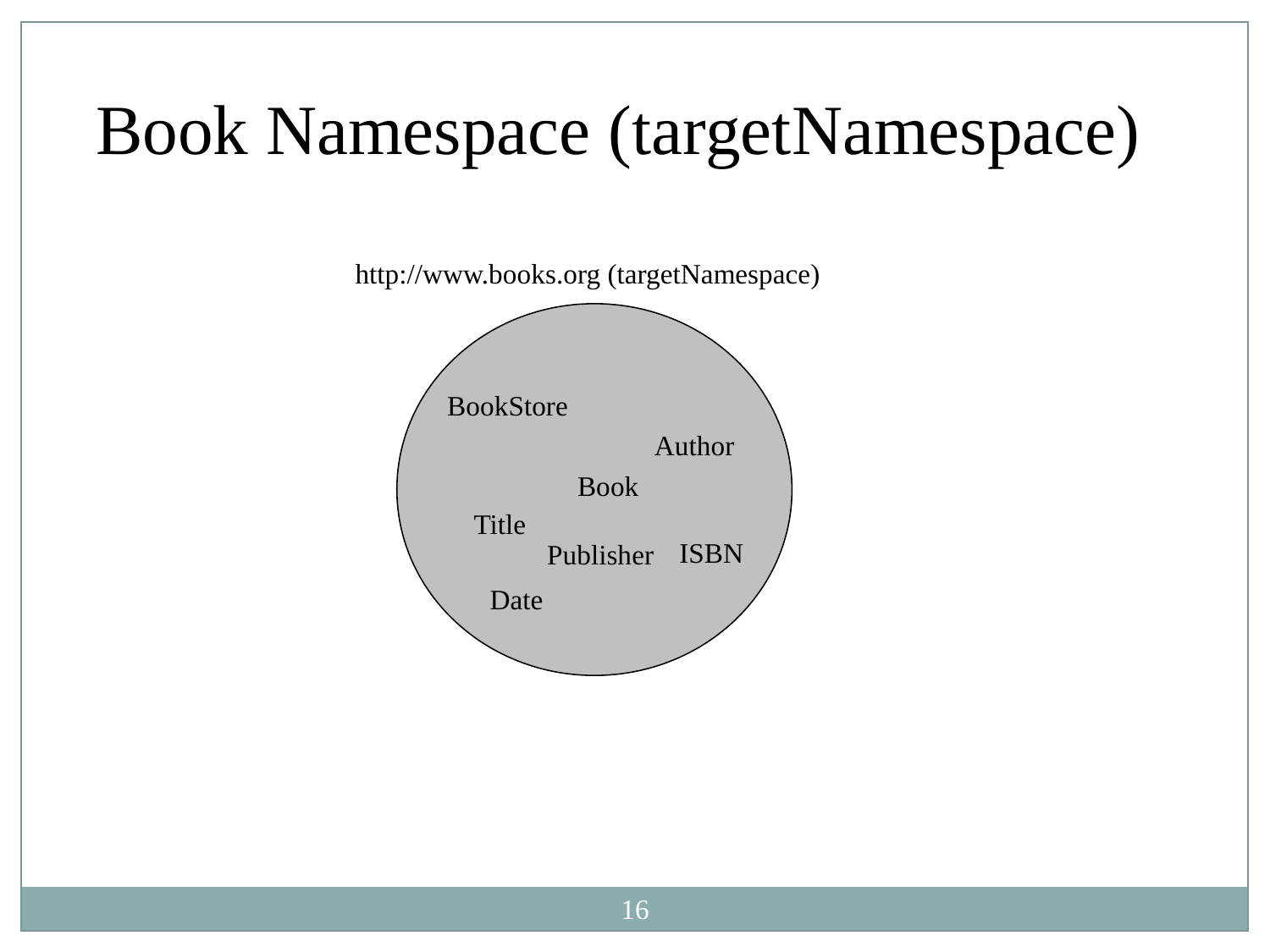$\langle$  2xml version="1.0"?> <xsd:schema xmlns:xsd="http://www.w3.org/2001/XMLSchema" targetNamespace="http://www.books.org" **xmlns="http://www.books.org"** elementFormDefault="qualified"> <xsd:element name="BookStore"> <xsd:complexType> <xsd:sequence> <xsd:element **ref="Book"** minOccurs="1" maxOccurs="unbounded"/> </xsd:sequence> </xsd:complexType> </xsd:element> <xsd:element name="Book"> <xsd:complexType> <xsd:sequence> <xsd:element ref="Title" minOccurs="1" maxOccurs="1"/> <xsd:element ref="Author" minOccurs="1" maxOccurs="1"/> <xsd:element ref="Date" minOccurs="1" maxOccurs="1"/> <xsd:element ref="ISBN" minOccurs="1" maxOccurs="1"/> <xsd:element ref="Publisher" minOccurs="1" maxOccurs="1"/> </xsd:sequence>  $\langle x\text{sd:complexType}\rangle$  </xsd:element> <xsd:element name="Title" type="xsd:string"/> <xsd:element name="Author" type="xsd:string"/> <xsd:element name="Date" type="xsd:string"/> <xsd:element name="ISBN" type="xsd:string"/> <xsd:element name="Publisher" type="xsd:string"/> </xsd:schema>

The default namespace is http://www.books.org which is the targetNamespace!

This is referencing a Book element declaration. The Book in what namespace? Since there is no namespace qualifier it is referencing the Book element in the default namespace, which is the targetNamespace! Thus, this is a reference to the Book element declaration in this schema.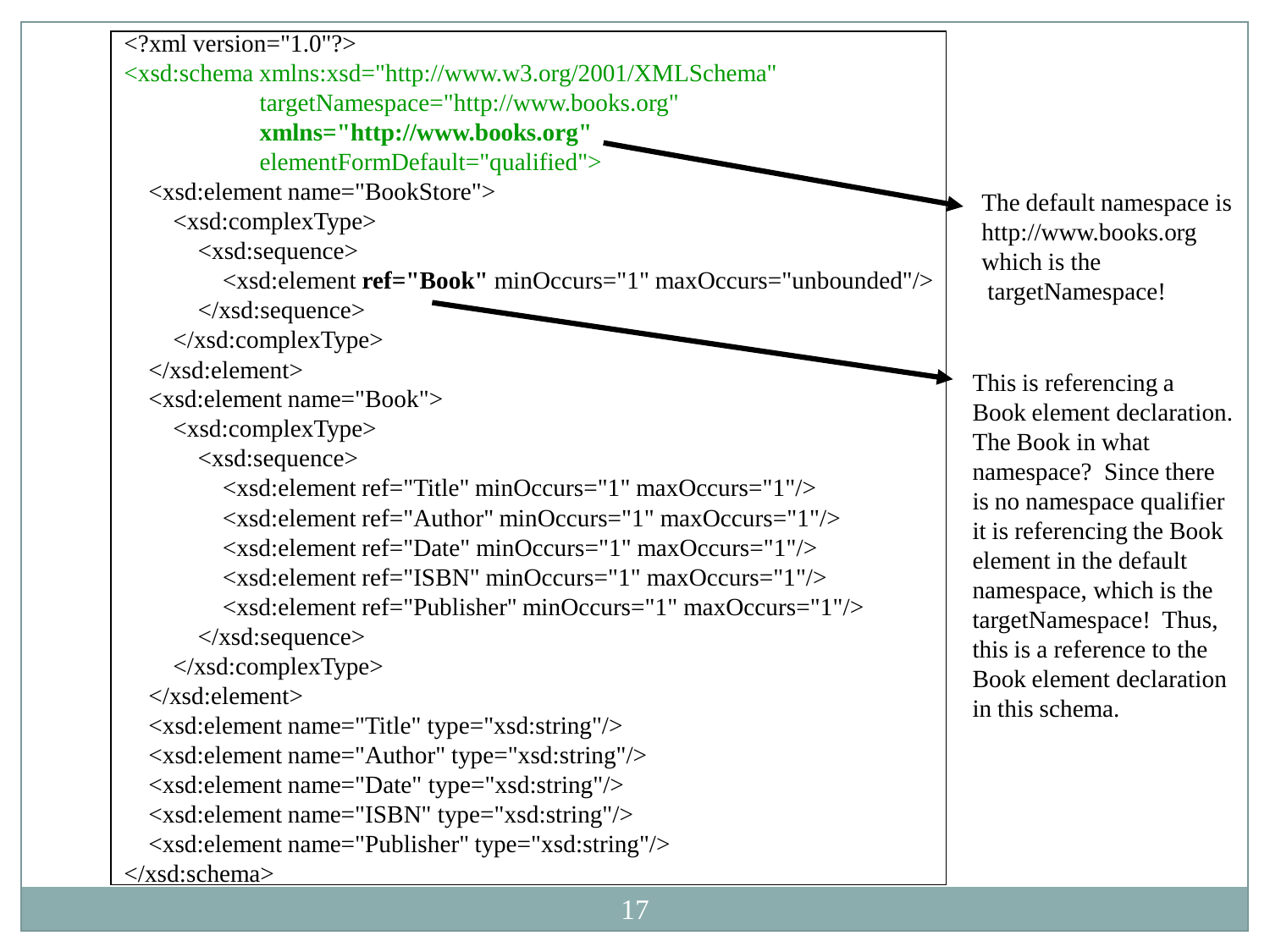```
18
\leq?xml version="1.0"?>
<xsd:schema xmlns:xsd="http://www.w3.org/2001/XMLSchema"
              targetNamespace="http://www.books.org"
              xmlns="http://www.books.org"
              elementFormDefault="qualified">
   <xsd:element name="BookStore">
     <xsd:complexType>
        <xsd:sequence>
         \langle x\hat{\mathrm{sd}}\rangle: element ref="Book" minOccurs="1" maxOccurs="unbounded"
        </xsd:sequence>
     </xsd:complexType>
   </xsd:element>
   <xsd:element name="Book">
     <xsd:complexType>
        <xsd:sequence>
          <xsd:element ref="Title" minOccurs="1" maxOccurs="1"/>
          <xsd:element ref="Author" minOccurs="1" maxOccurs="1"/>
          <xsd:element ref="Date" minOccurs="1" maxOccurs="1"/>
          <xsd:element ref="ISBN" minOccurs="1" maxOccurs="1"/>
          <xsd:element ref="Publisher" minOccurs="1" maxOccurs="1"/>
       \langle x\text{sd:sequence}\rangle\langle x\text{sd:complexType}\rangle </xsd:element>
   <xsd:element name="Title" type="xsd:string"/>
   <xsd:element name="Author" type="xsd:string"/>
   <xsd:element name="Date" type="xsd:string"/>
   <xsd:element name="ISBN" type="xsd:string"/>
   <xsd:element name="Publisher" type="xsd:string"/>
</xsd:schema>
                                                                                   This is a directive to any
                                                                                   instance documents which
                                                                                   conform to this schema: 
                                                                                   Any elements used by the 
                                                                                   instance document which
                                                                                   were declared in this 
                                                                                   schema must be 
                                                                                   namespace
                                                                                   qualified.
```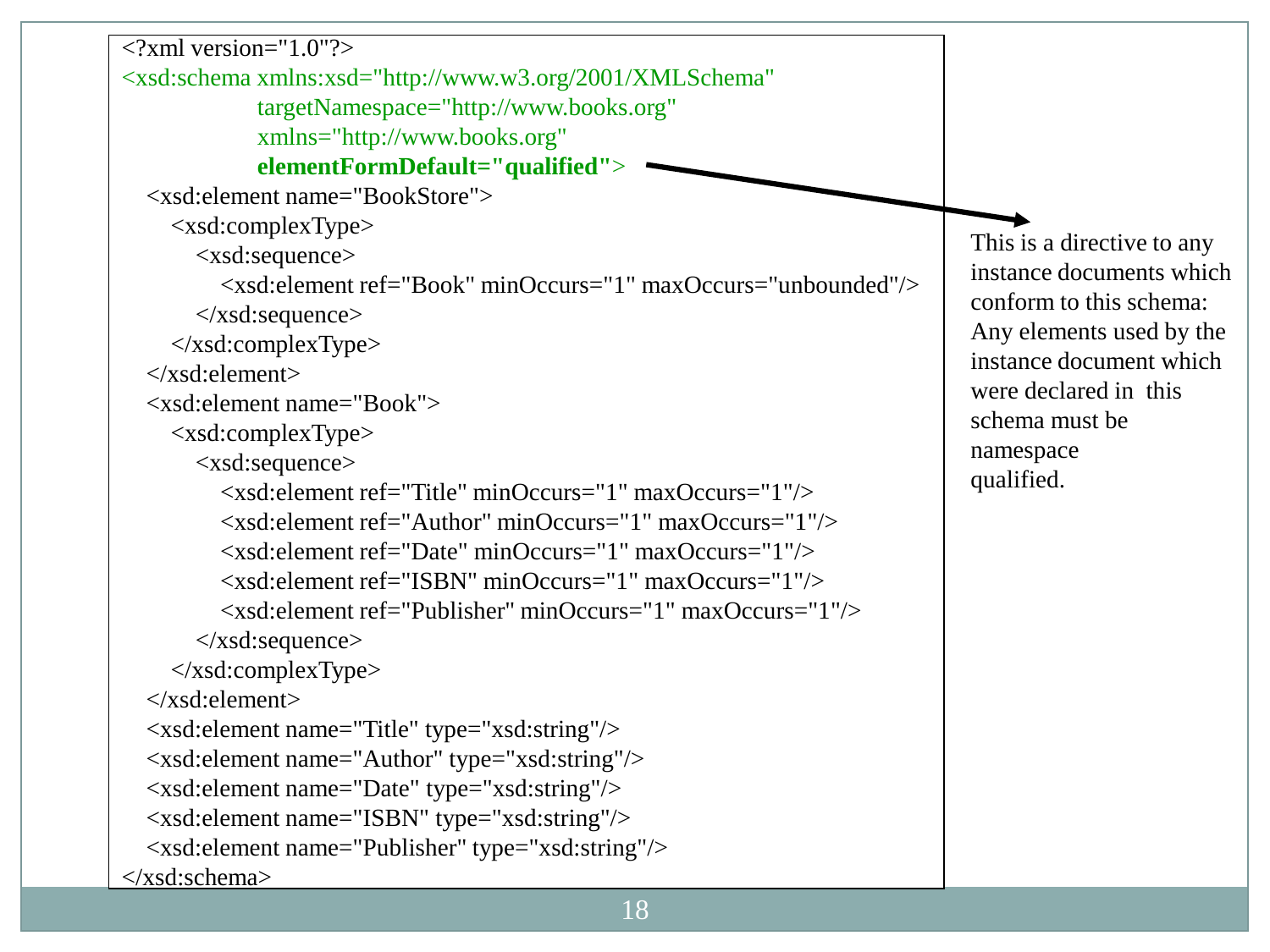

1. First, using a **default namespace declaration**, tell the schema-validator that all of the elements used in this instance document come from the *http://www.books.org* namespace. 2. Second, with schemaLocation tell the schema-validator that the *http://www.books.org* namespace is defined by BookStore.xsd (i.e., **schemaLocation contains a pair of values**). 3. Third, tell the schema-validator that the **schemaLocation attribute** we are using is the one in the XMLSchema-instance namespace.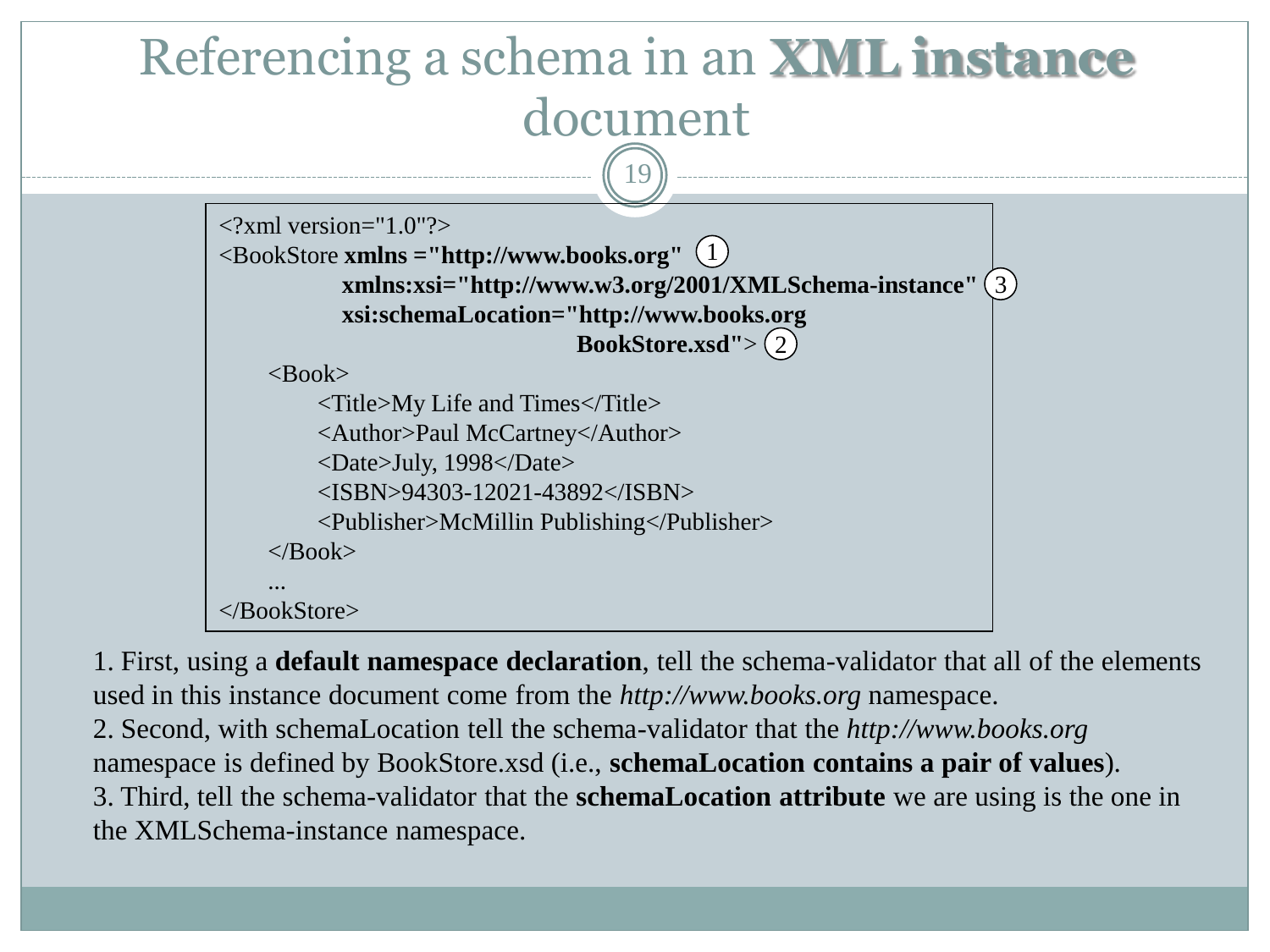## XMLSchema-instance Namespace

**http://www.w3.org/2001/XMLSchema-instance**

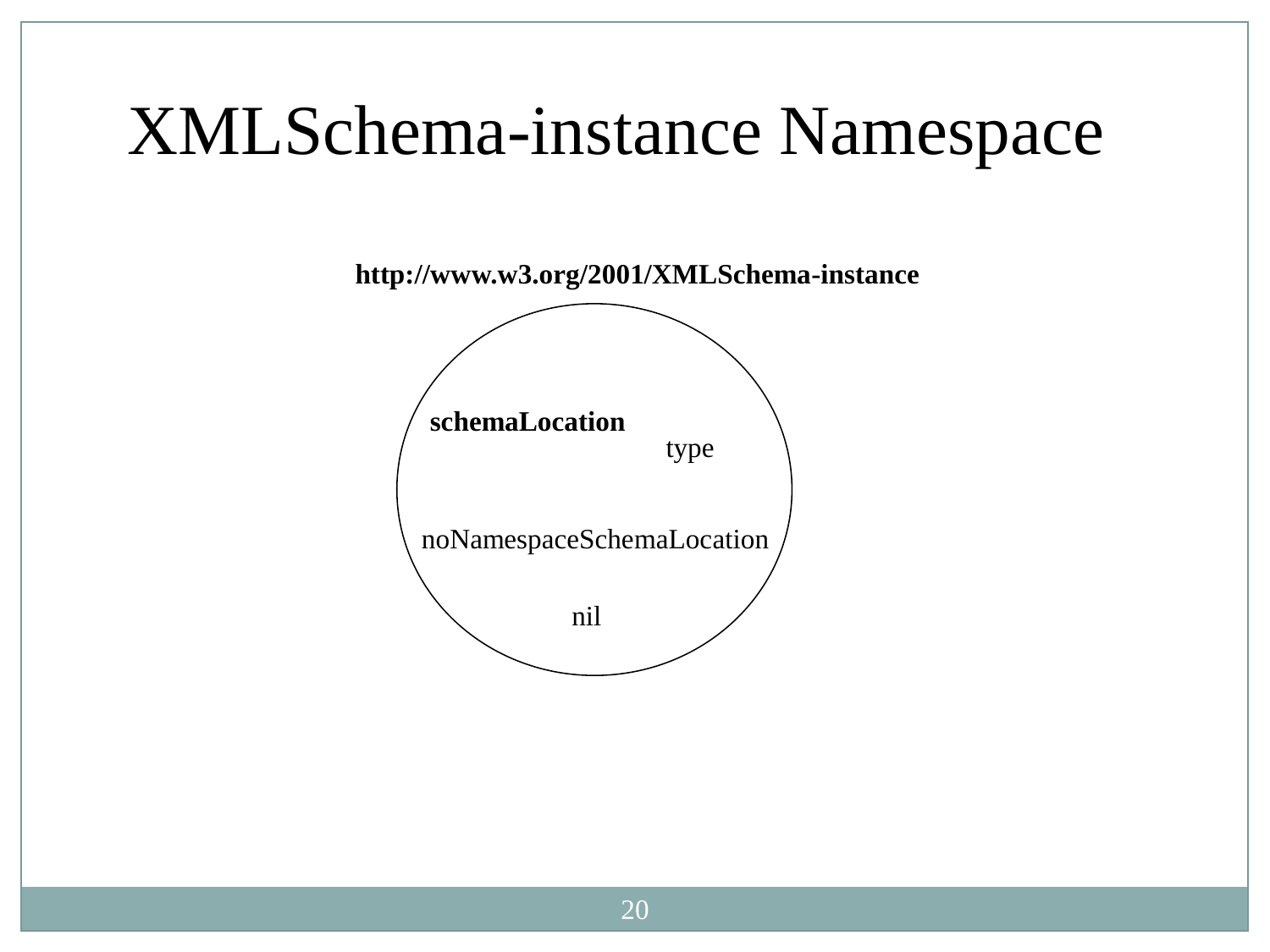

A schema *defines* a new vocabulary. Instance documents *use* that new vocabulary.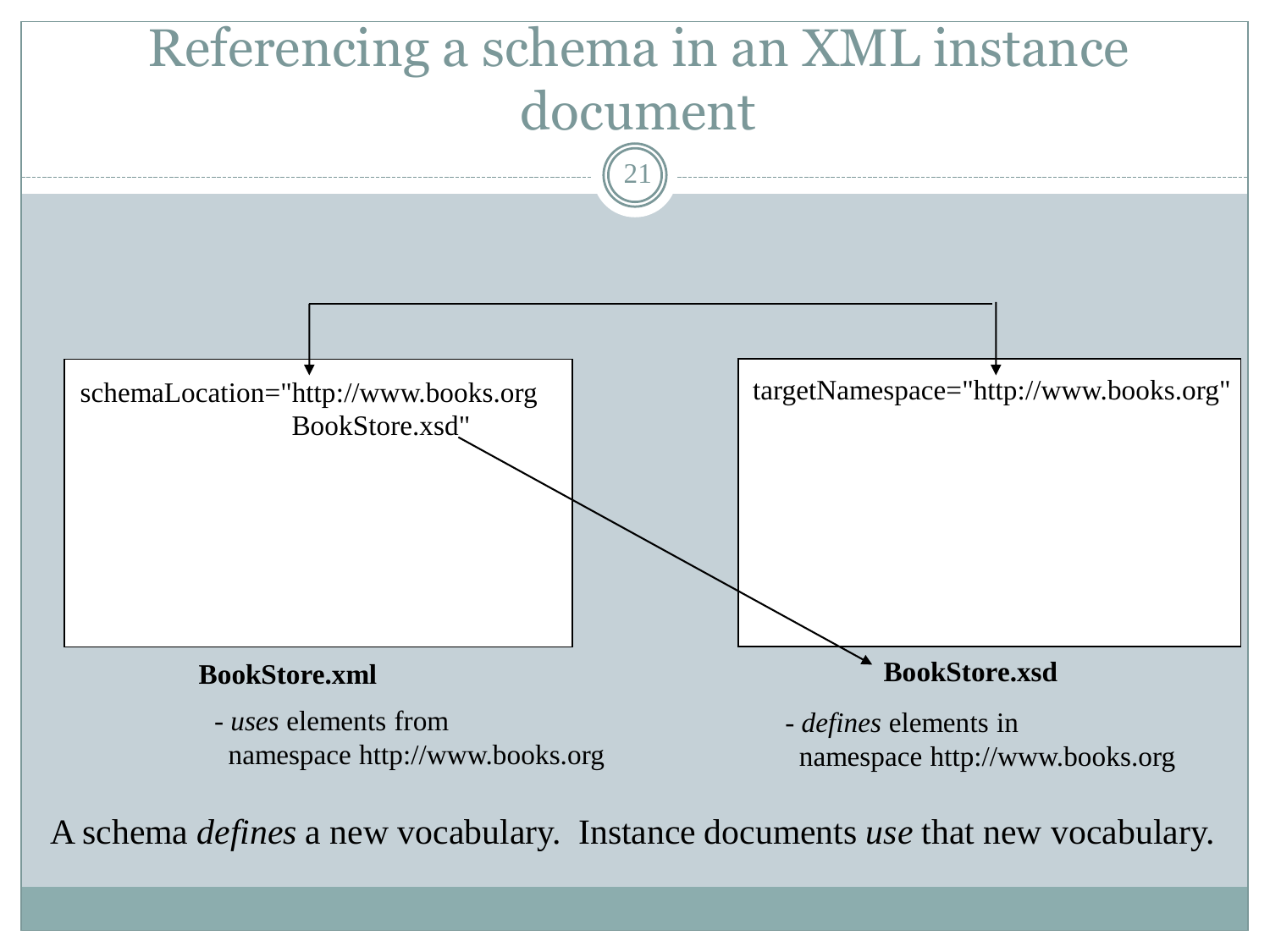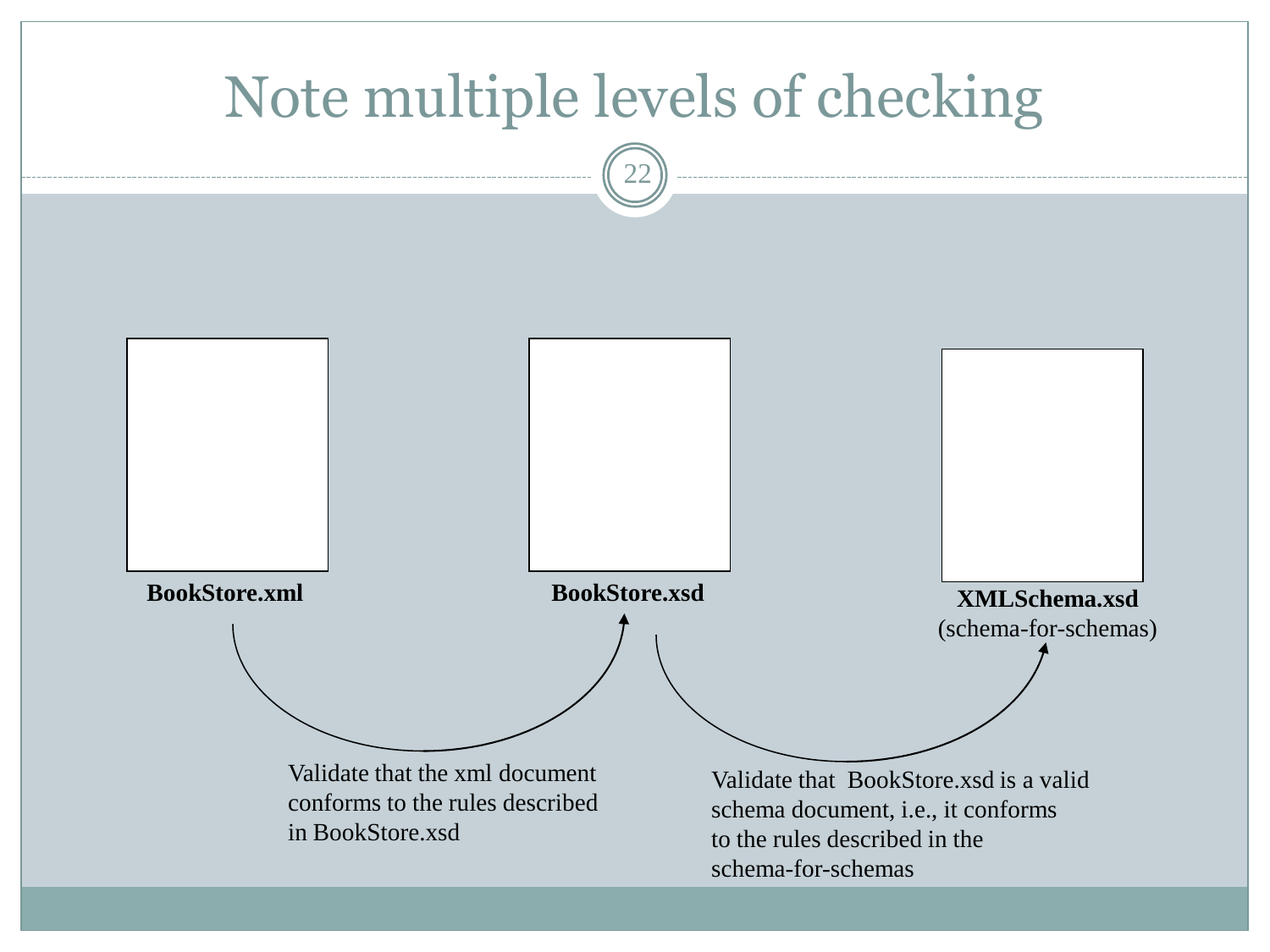#### Qualify XMLSchema, Default targetNamespace

23

 In the first example, we explicitly qualified all elements from the XML Schema namespace. The targetNamespace was the default namespace.



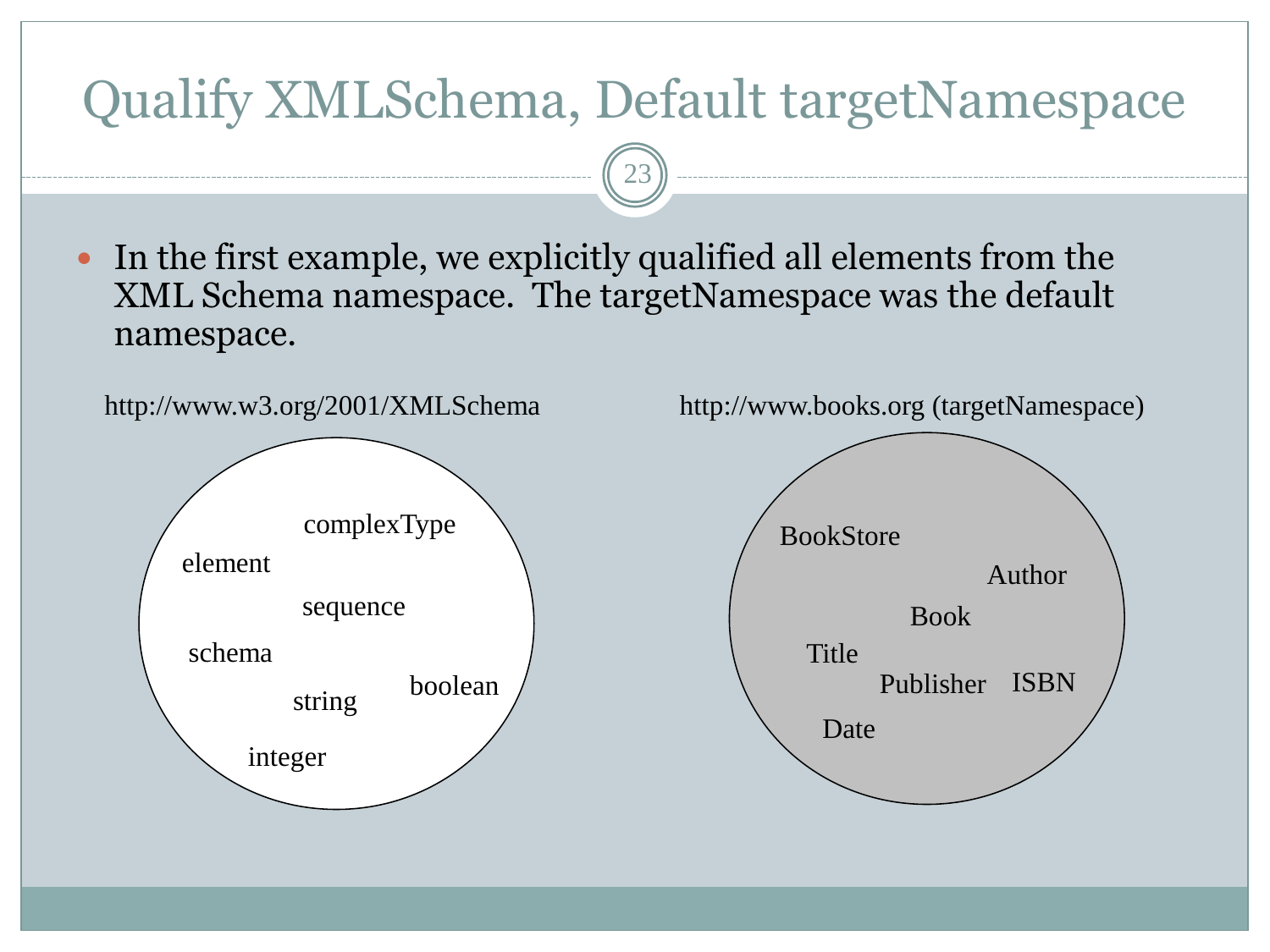#### Default XMLSchema, Qualify targetNamespace

24

• Alternatively (equivalently), we can design our schema so that XMLSchema is the default namespace.

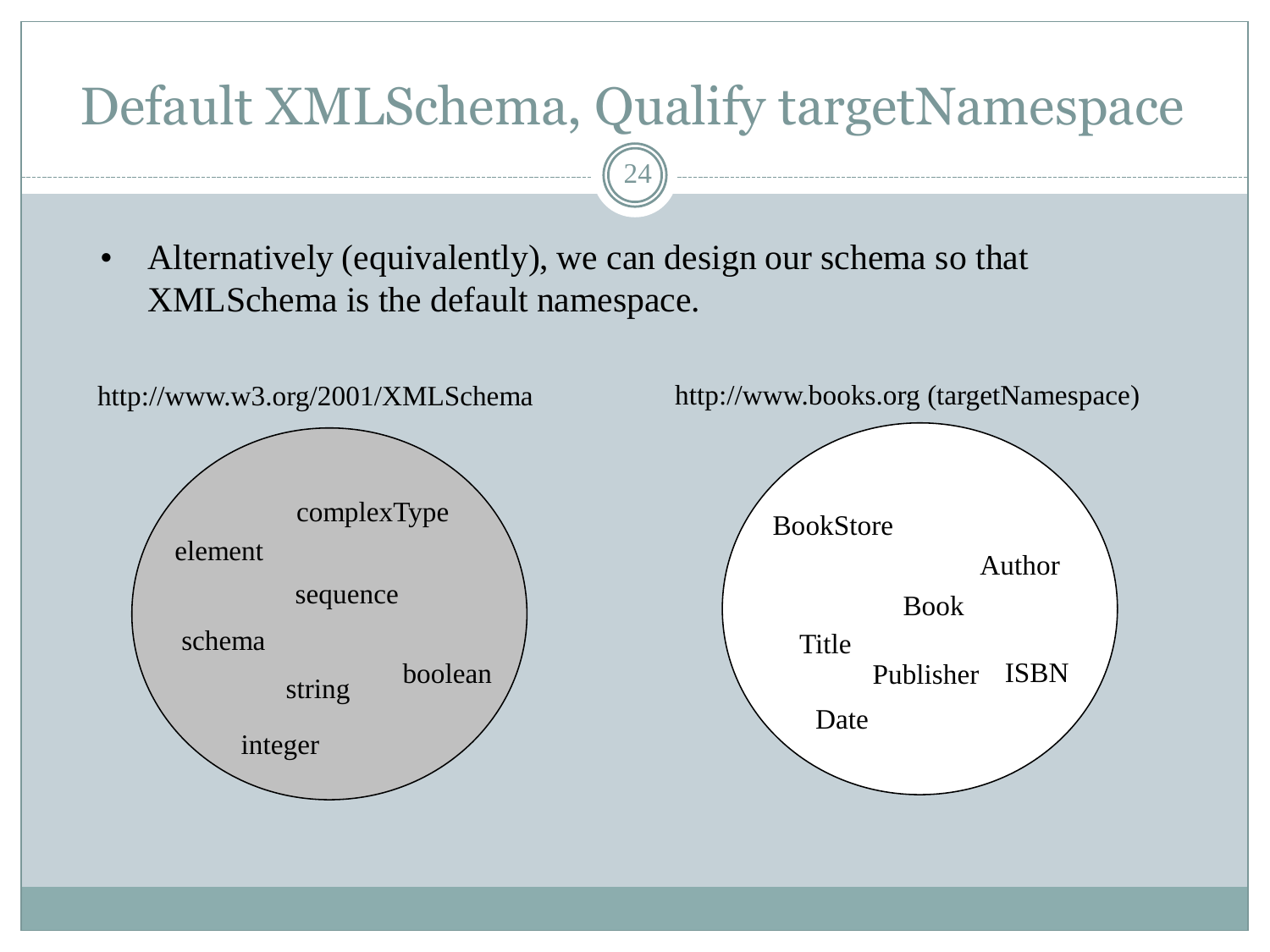| $\langle$ ?xml version="1.0"?>                                                 |                     |
|--------------------------------------------------------------------------------|---------------------|
| <schema <="" th="" xmlns="http://www.w3.org/2001/XMLSchema"><th></th></schema> |                     |
| targetNamespace="http://www.books.org"                                         | Note that           |
| xmlns:bk="http://www.books.org"                                                | http:///XMLSchema   |
| elementFormDefault="qualified">                                                | is the default      |
| <element name="BookStore"></element>                                           |                     |
| $\alpha$ <complextype></complextype>                                           | namespace.          |
| $<$ sequence $>$                                                               | Consequently, there |
| <element maxoccurs="unbounded" ref="bk:Book"></element>                        | are no namespace    |
| $\langle$ /sequence $>$                                                        | qualifiers on       |
|                                                                                | - schema            |
| $\langle$ element $\rangle$                                                    | - element           |
| <element name="Book"></element>                                                | - complexType       |
| $<$ complexType $>$                                                            |                     |
| $<$ sequence $>$                                                               | - sequence          |
| <element ref="bk:Title"></element>                                             | - string            |
| <element ref="bk:Author"></element>                                            |                     |
| <element ref="bk:Date"></element>                                              |                     |
| <element ref="bk:ISBN"></element>                                              |                     |
| <element ref="bk:Publisher"></element>                                         |                     |
| $\langle$ /sequence $>$                                                        |                     |
| $\langle \text{complexType} \rangle$                                           |                     |
| $\langle$ element $\rangle$                                                    |                     |
| <element name="Title" type="string"></element>                                 |                     |
| <element name="Author" type="string"></element>                                |                     |
| <element name="Date" type="string"></element>                                  |                     |
| <element name="ISBN" type="string"></element>                                  |                     |
| <element name="Publisher" type="string"></element>                             |                     |
|                                                                                |                     |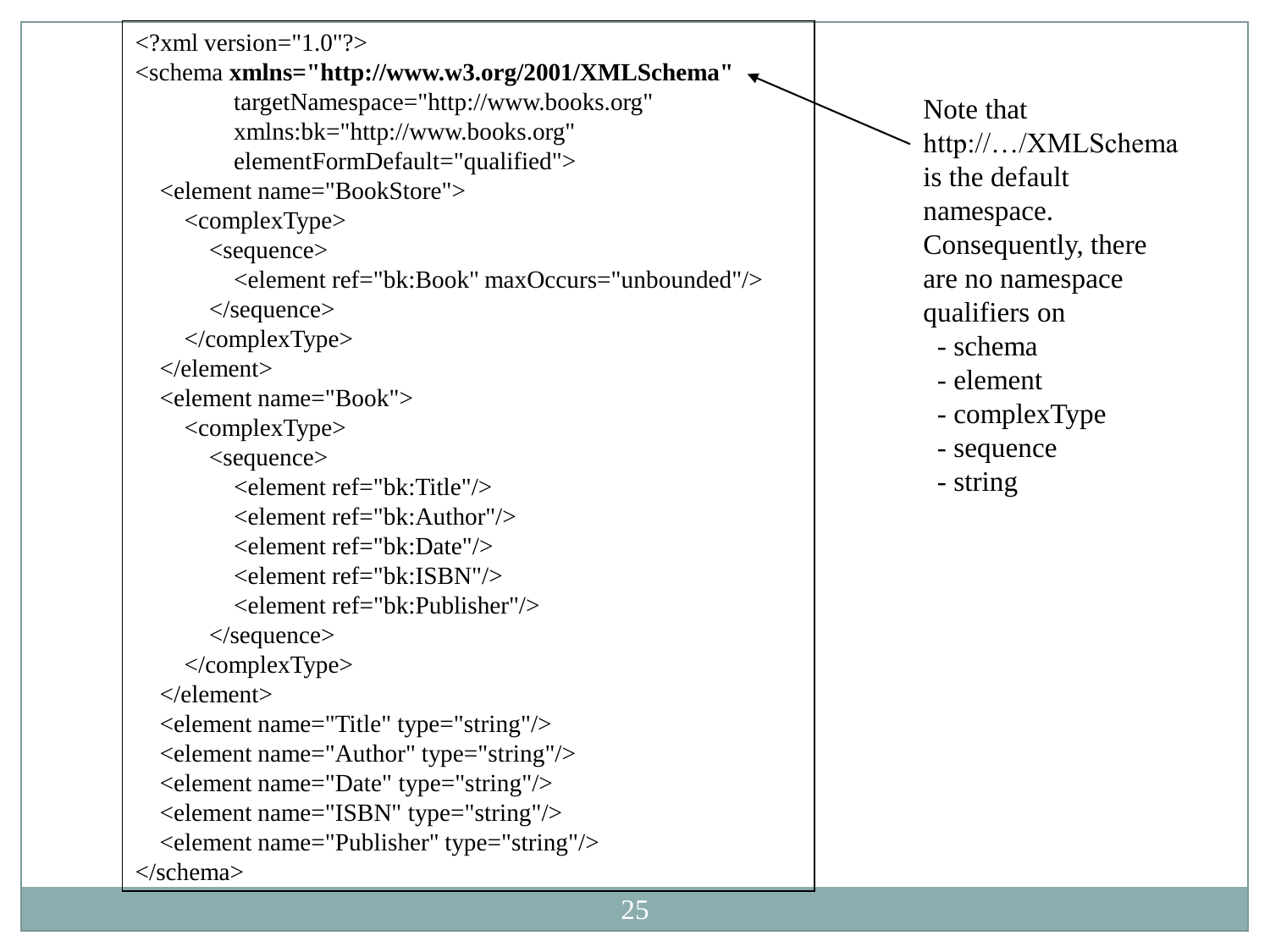| $\langle$ ?xml version="1.0"?>                                                 |                    |
|--------------------------------------------------------------------------------|--------------------|
| <schema <="" td="" xmlns="http://www.w3.org/2001/XMLSchema"><td></td></schema> |                    |
| targetNamespace="http://www.books.org"                                         |                    |
| xmlns:bk="http://www.books.org"<                                               |                    |
| elementFormDefault="qualified">                                                |                    |
| <element name="BookStore"></element>                                           |                    |
| $<$ complexType $>$                                                            |                    |
| $<$ sequence $>$                                                               |                    |
| <element maxoccurs="unbounded" minoccurs="1" ref="bk:Book"></element>          |                    |
| $\langle$ /sequence $>$                                                        |                    |
|                                                                                |                    |
| $\triangle$ /element $>$                                                       | Here we are        |
| <element name="Book"></element>                                                | referencing a      |
| $<$ complexType $>$                                                            | Book element.      |
| $<$ sequence $>$                                                               | Where is that      |
| $\leq$ element ref="bk:Title"/ $>$                                             | Book element       |
| <element ref="bk:Author"></element>                                            | defined? In        |
| <element ref="bk:Date"></element>                                              |                    |
| <element ref="bk:ISBN"></element>                                              | what namespace?    |
| <element ref="bk:Publisher"></element>                                         | The bk: prefix     |
| $\langle$ /sequence $>$                                                        | indicates what     |
| $\langle$ /complexType>                                                        | namespace this     |
| $\langle$ element $\rangle$                                                    | element is in. bk: |
| <element name="Title" type="string"></element>                                 | has been set to    |
| <element name="Author" type="string"></element>                                | be the same as the |
| <element name="Date" type="string"></element>                                  |                    |
| <element name="ISBN" type="string"></element>                                  | targetNamespace.   |
| <element name="Publisher" type="string"></element>                             |                    |
| $\langle$ schema>                                                              |                    |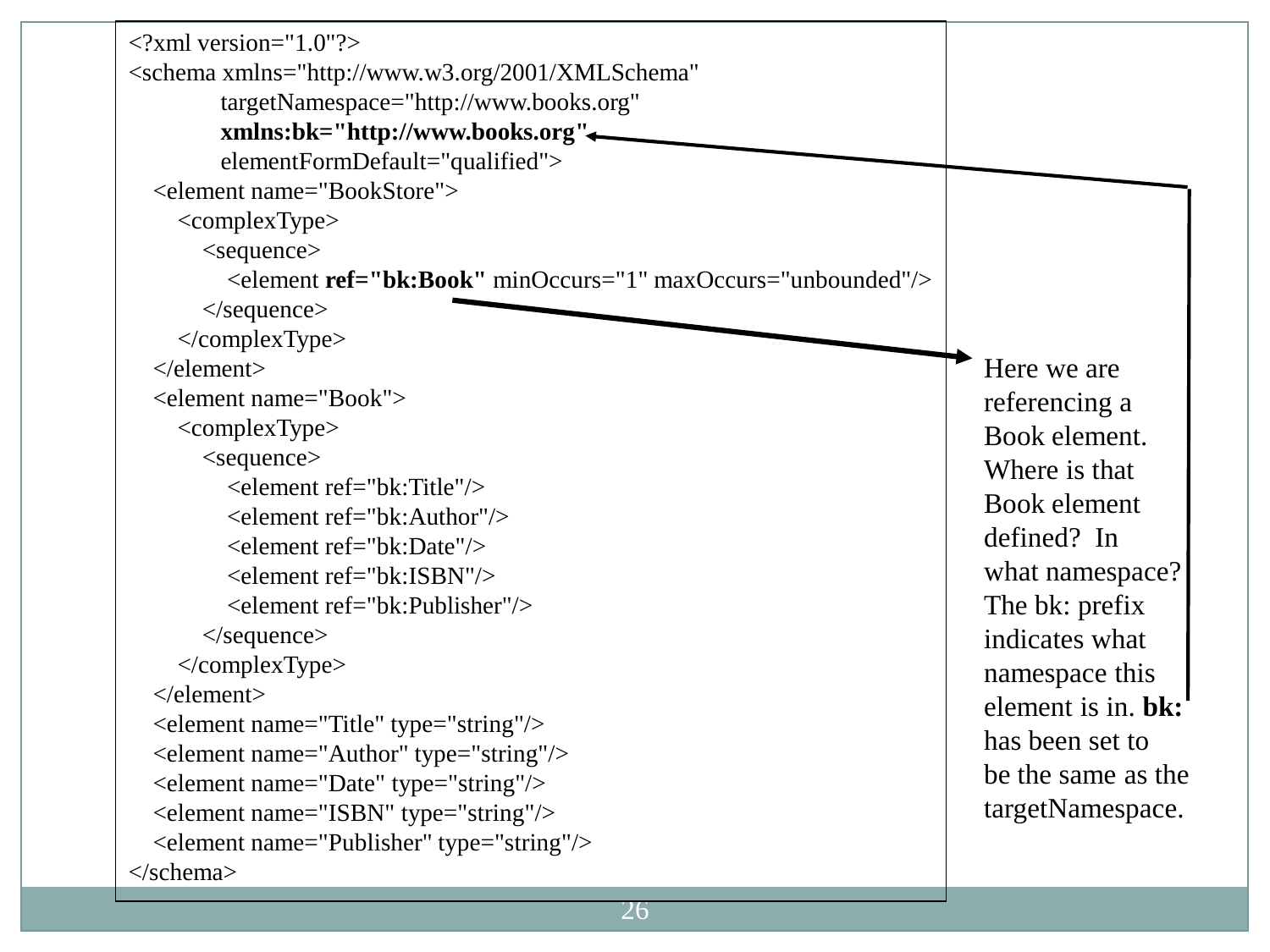

Consequently, *bk:Book* refers to the Book element in the targetNamespace.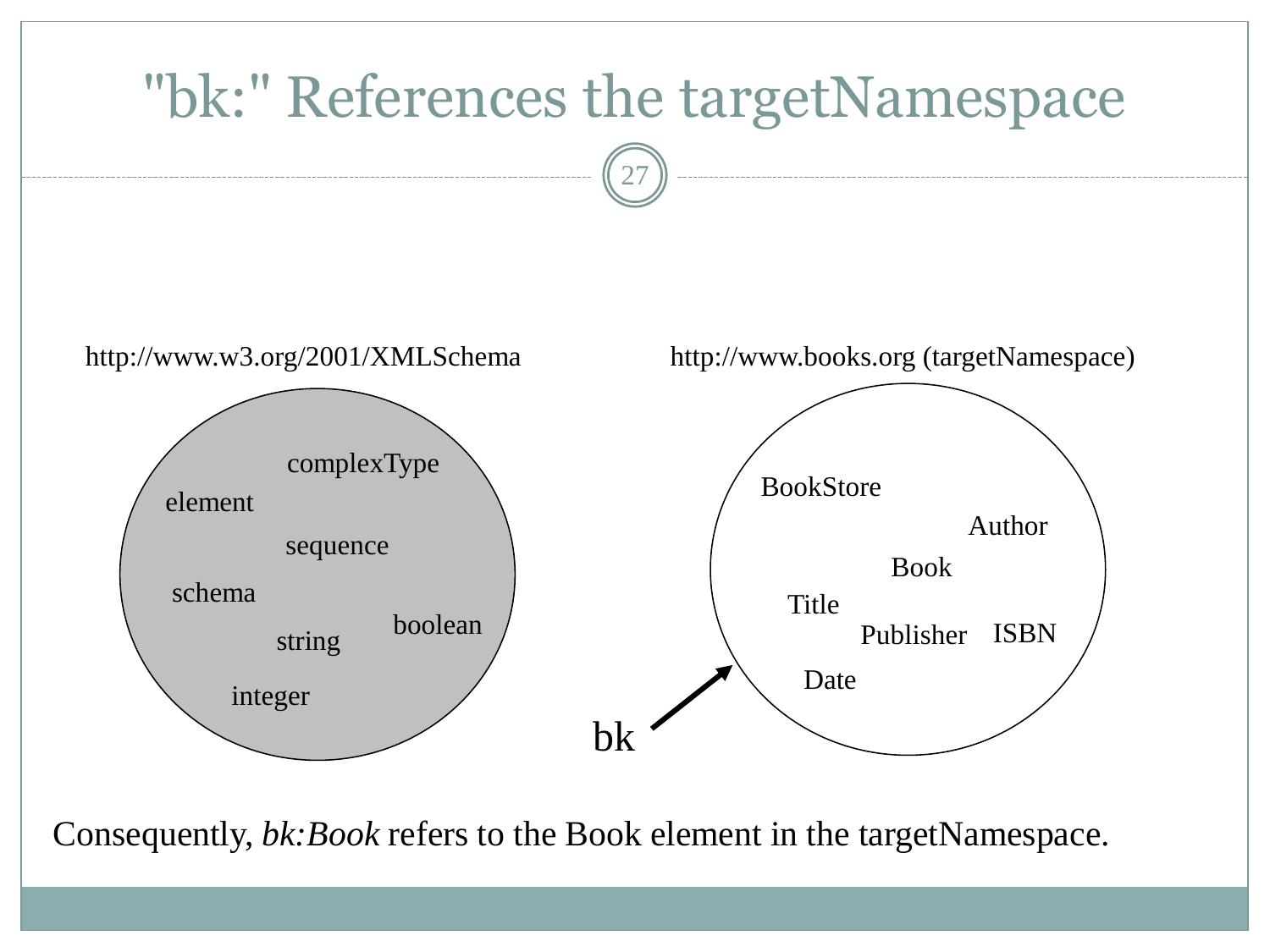## Inlining Element Declarations

28

- In the previous examples we declared an element and then we ref'ed to that element declaration. Alternatively, we can *inline* the element declarations.
- On the following slide is an alternate (equivalent) way of representing the schema shown previously, using *inlined element declarations*.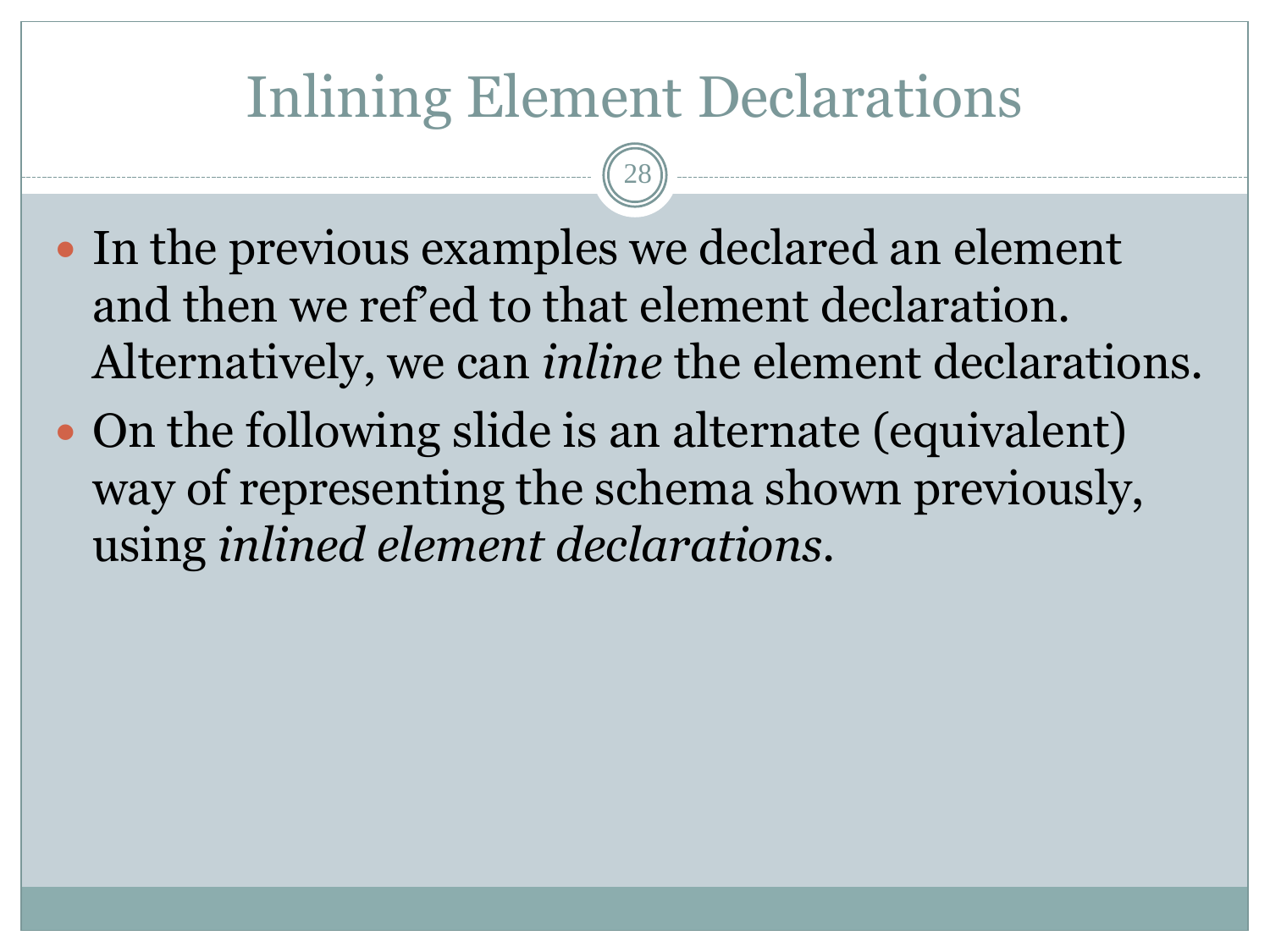```
\langle 2xml version="1.0"?>
<xsd:schema xmlns:xsd="http://www.w3.org/2001/XMLSchema"
             targetNamespace="http://www.books.org"
             xmlns="http://www.books.org"
             elementFormDefault="qualified">
   <xsd:element name="BookStore">
     <xsd:complexType>
       <xsd:sequence>
         <xsd:element name="Book" maxOccurs="unbounded">
           <xsd:complexType>
              <xsd:sequence>
                <xsd:element name="Title" type="xsd:string"/>
                <xsd:element name="Author" type="xsd:string"/>
                <xsd:element name="Date" type="xsd:string"/>
                <xsd:element name="ISBN" type="xsd:string"/>
                <xsd:element name="Publisher" type="xsd:string"/>
              </xsd:sequence>
            </xsd:complexType>
         </xsd:element>
       </xsd:sequence>
     </xsd:complexType>
   </xsd:element>
</xsd:schema>
```
Note that we have moved all the element declarations inline, and we are no longer ref'ing to the element declarations. This results in a much more compact schema!

This way of designing the schema - by inlining everything - is called the *Russian Doll design*.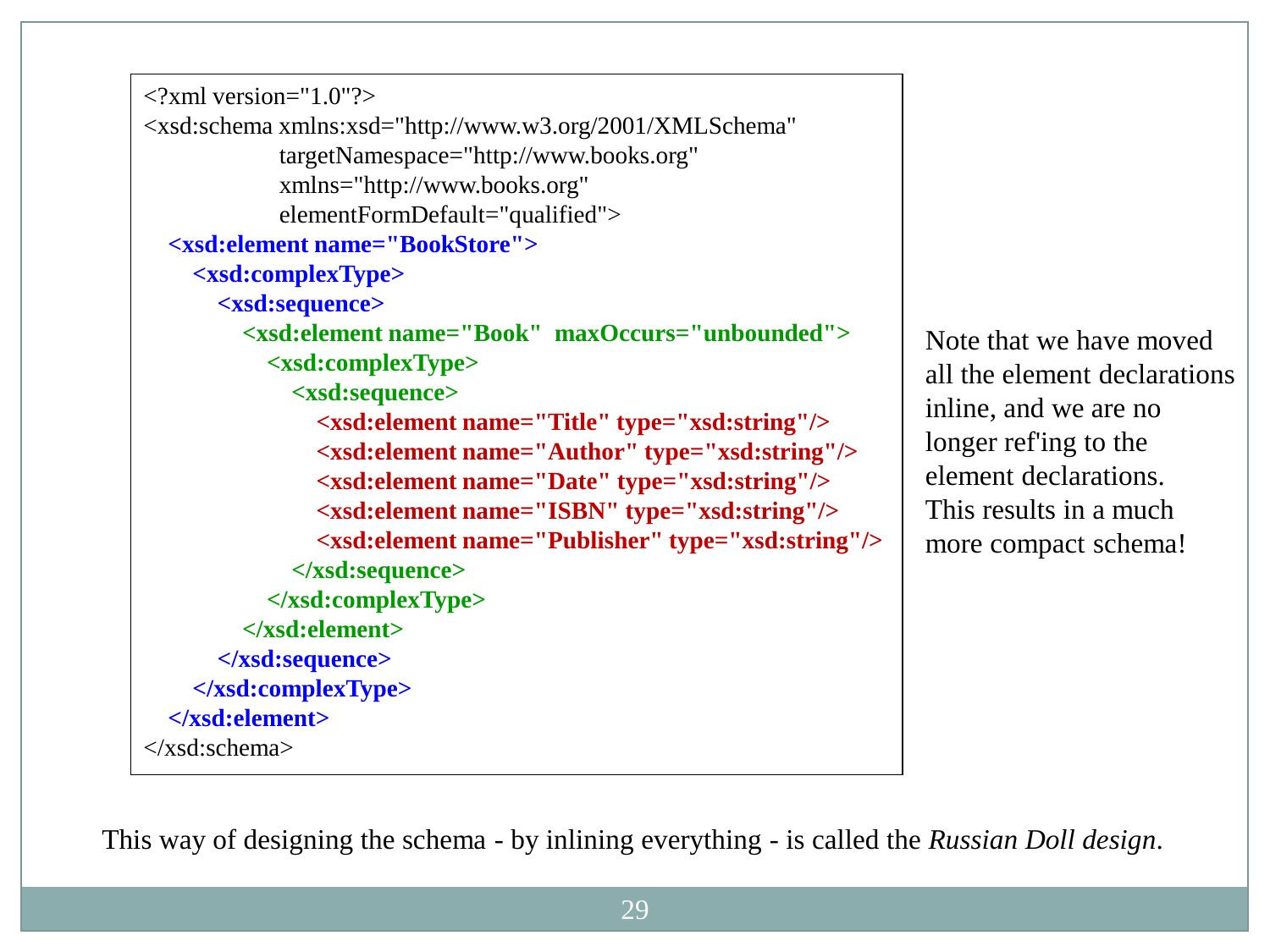| $\langle$ ?xml version="1.0"?>                                                             |                           |
|--------------------------------------------------------------------------------------------|---------------------------|
| <xsd:schema <="" td="" xmlns:xsd="http://www.w3.org/2001/XMLSchema"><td></td></xsd:schema> |                           |
| targetNamespace="http://www.books.org"                                                     |                           |
| xmlns="http://www.books.org"                                                               |                           |
| elementFormDefault="qualified">                                                            |                           |
| <xsd:element name="BookStore"></xsd:element>                                               |                           |
| <xsd:complextype><sup>←</sup></xsd:complextype>                                            |                           |
| $\langle xsd: sequence \rangle$                                                            |                           |
| <xsd:element maxoccurs="unbounded" name="Book"></xsd:element>                              | Anonymous types (no name) |
| $\langle xsd:complexType \rangle$                                                          |                           |
| $\langle xsd: sequence \rangle$                                                            |                           |
| <xsd:element name="Title" type="xsd:string"></xsd:element>                                 |                           |
| <xsd:element name="Author" type="xsd:string"></xsd:element>                                |                           |
| <xsd:element name="Date" type="xsd:string"></xsd:element>                                  |                           |
| <xsd:element name="ISBN" type="xsd:string"></xsd:element>                                  |                           |
| <xsd:element name="Publisher" type="xsd:string"></xsd:element>                             |                           |
| $\langle x\text{sd}:\text{sequence}\rangle$                                                |                           |
| $\langle x\text{sd:complexType}\rangle$                                                    |                           |
| $\langle xsd:element \rangle$                                                              |                           |
| $\langle xsd:sequence \rangle$                                                             |                           |
| $\langle x\text{sd:complexType}\rangle$                                                    |                           |
| $\langle xsd:element \rangle$                                                              |                           |
| $\langle x\text{sd:}$ schema>                                                              |                           |
|                                                                                            |                           |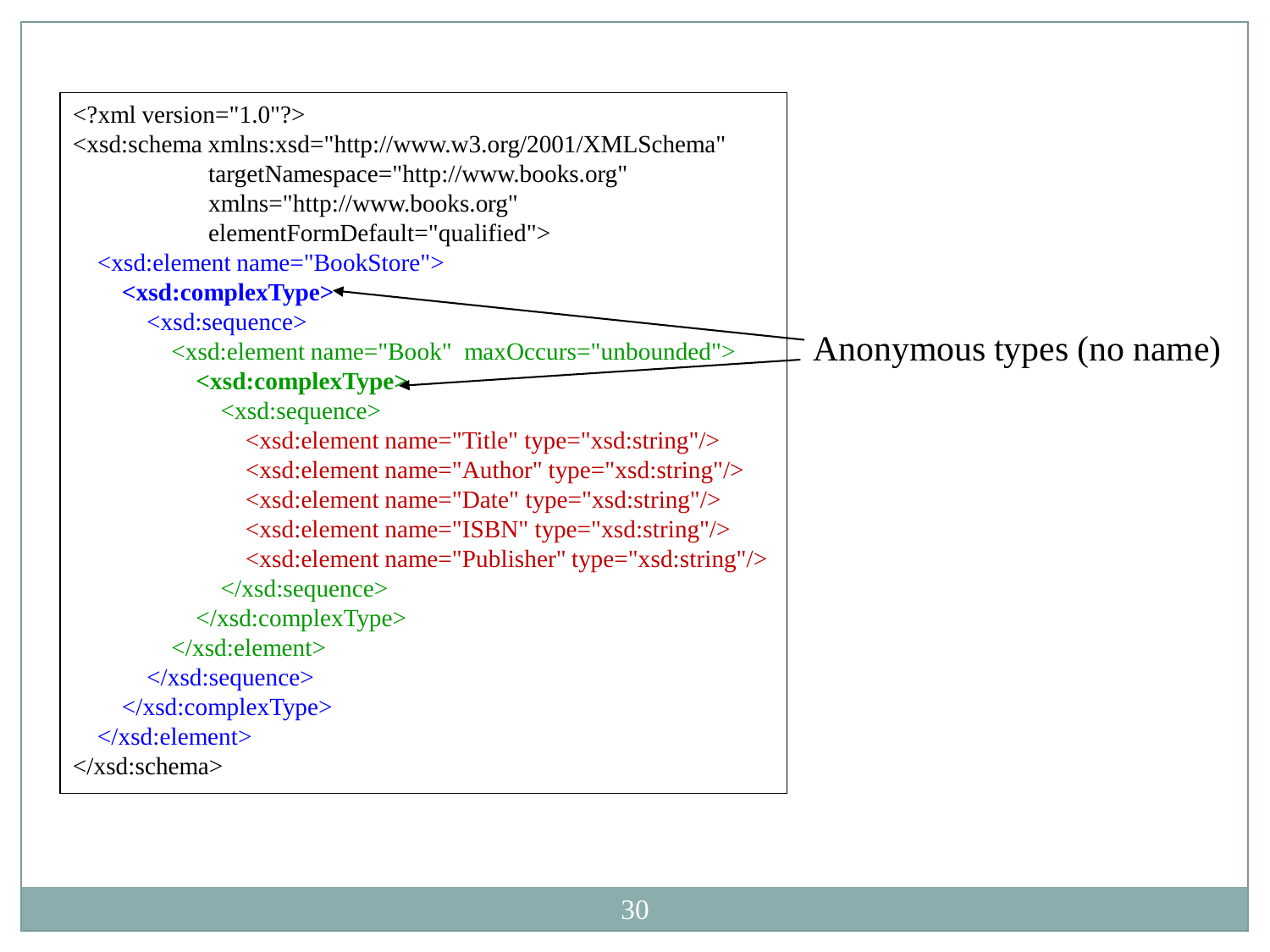### Named Types

31

• The following slide shows an alternate (equivalent) schema which uses a named complexType.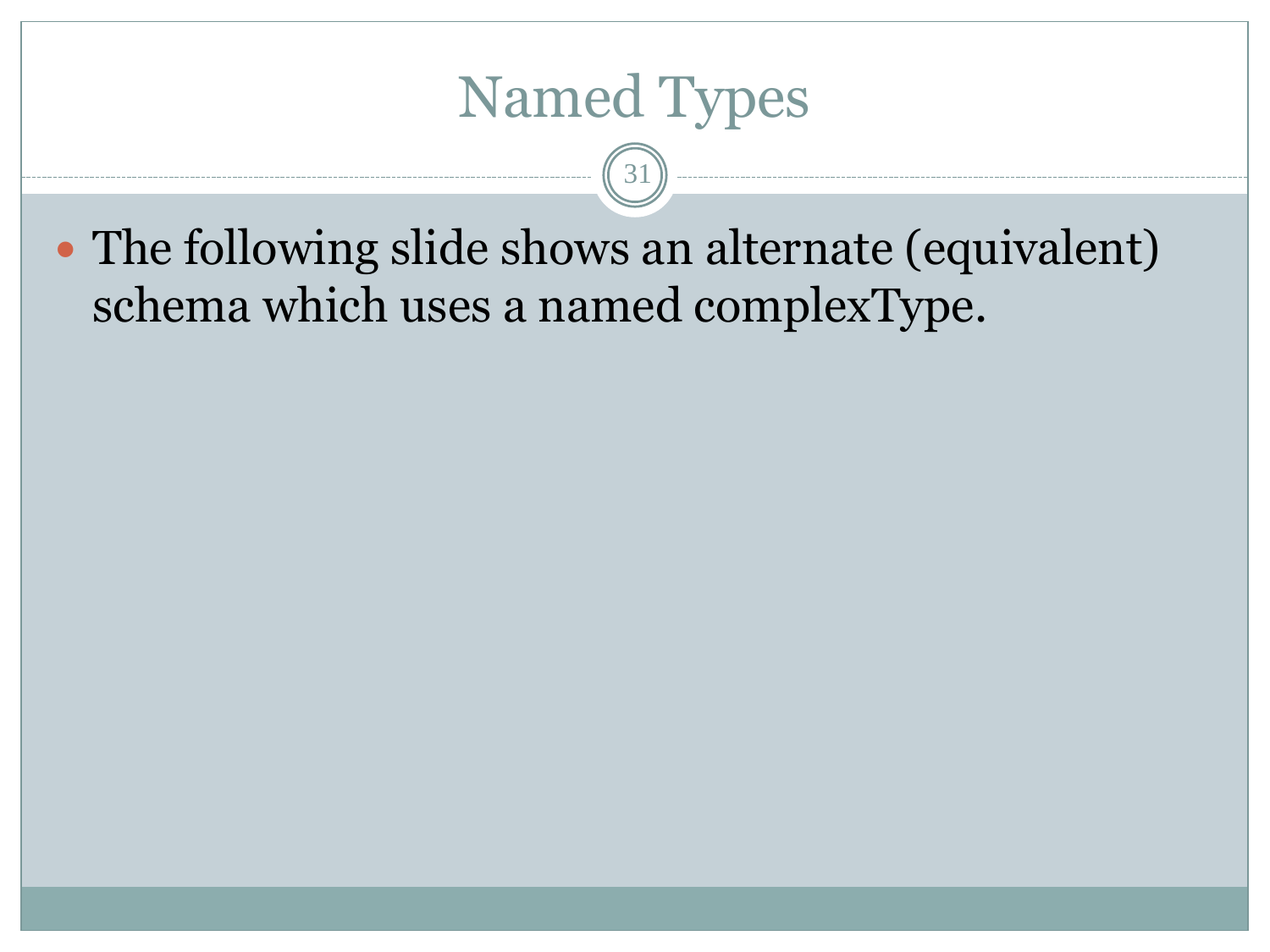$\langle$ ?xml version="1.0"?> <xsd:schema xmlns:xsd="http://www.w3.org/2001/XMLSchema" targetNamespace="http://www.books.org" xmlns="http://www.books.org" elementFormDefault="qualified"> <xsd:element name="BookStore"> <xsd:complexType> <xsd:sequence> <xsd:element name="**Book**" **type="BookPublication"** maxOccurs="unbounded"/> </xsd:sequence>  $\langle xsd:complexType \rangle$  </xsd:element> **<xsd:complexType name="BookPublication"> <xsd:sequence> <xsd:element name="Title" type="xsd:string"/> <xsd:element name="Author" type="xsd:string"/> <xsd:element name="Date" type="xsd:string"/> <xsd:element name="ISBN" type="xsd:string"/> <xsd:element name="Publisher" type="xsd:string"/> </xsd:sequence> </xsd:complexType>** </xsd:schema> Named type

The advantage of splitting out Book's element declarations and wrapping them in a named type is that now this type can be *reused* by other elements.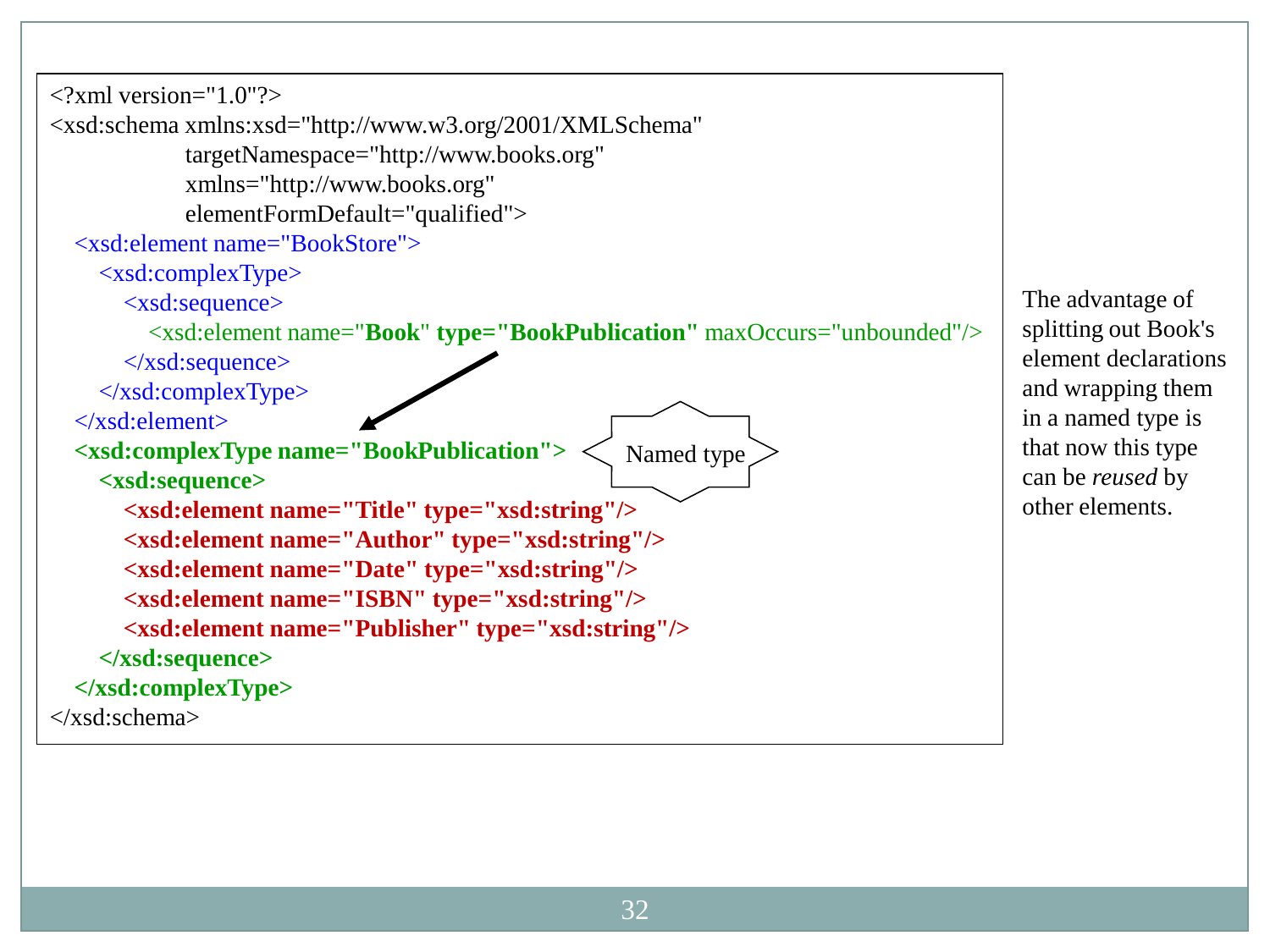#### **Please note that:**

<xsd:element name="A" type="T1"**/>** <xsd:complexType name="T1"> <xsd:sequence> <xsd:element name="B" …/> <xsd:element name="C" …/> </xsd:sequence> </xsd:complexType>

#### Element A *references* the complexType T1.

#### **is equivalent to:**

 $\langle x\bar{x}d:\bar{e}$  element name="A"> <xsd:complexType> <xsd:sequence> <xsd:element name="B" …/> <xsd:element name="C" …/>  $\langle x\text{sd}: \text{sequence} \rangle$  </xsd:complexType> **</xsd:element>**

Element A has the complexType definition *inlined* in the element declaration.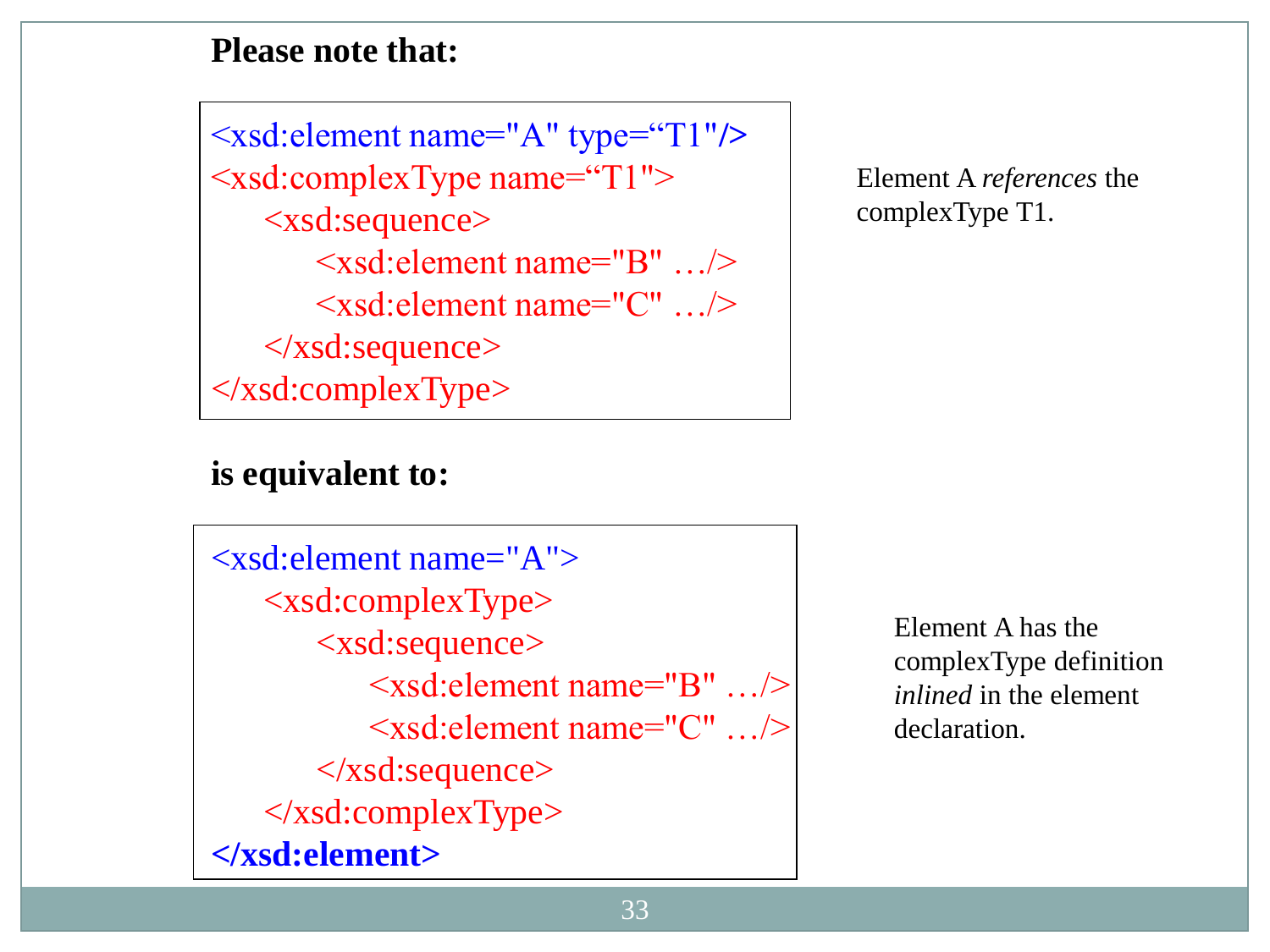#### type Attribute or complexType Child Element, but not Both!

34

 An element declaration can have a type attribute, or a complexType child element, but it cannot have **both** a type attribute and a complexType child element.

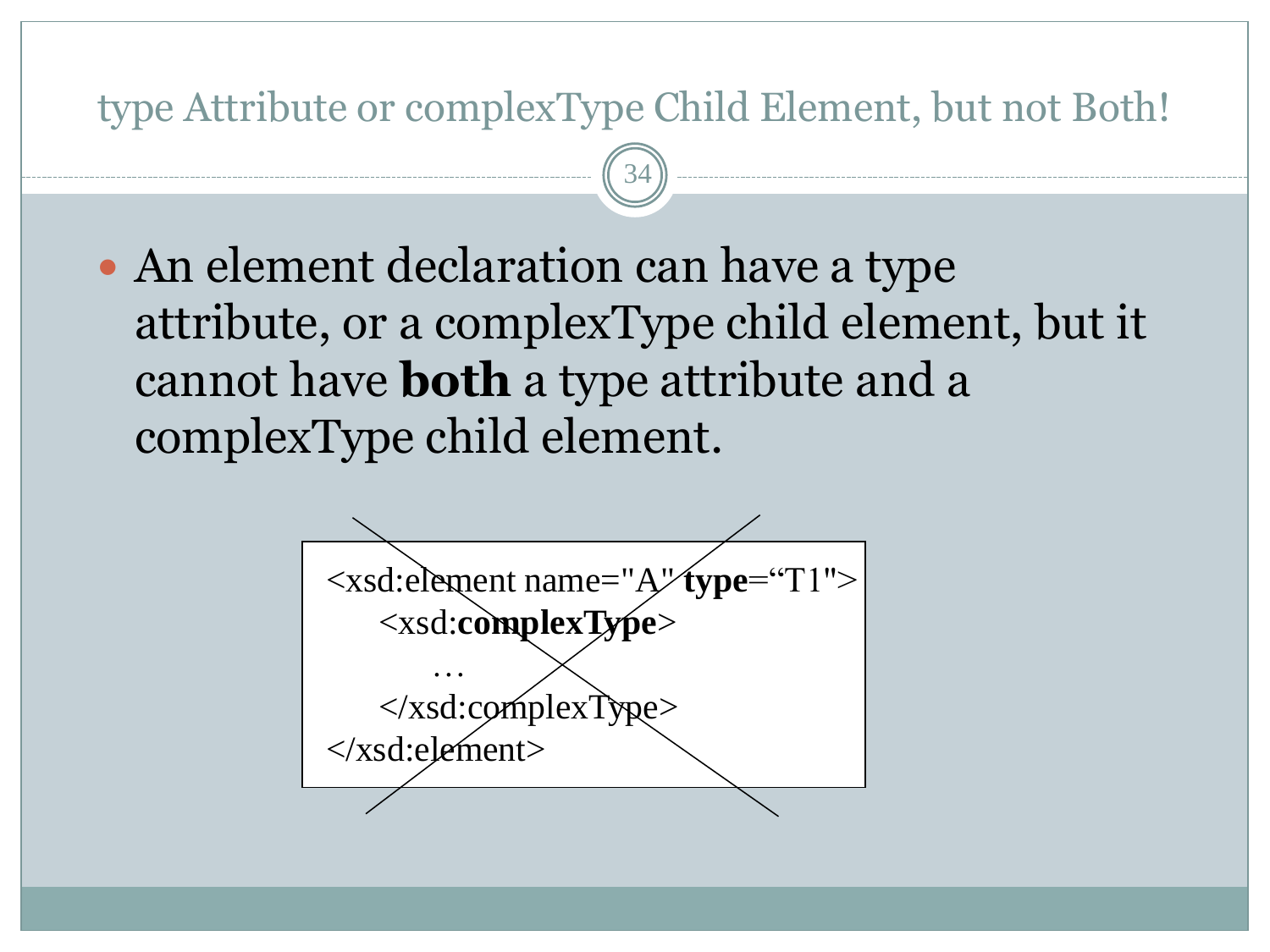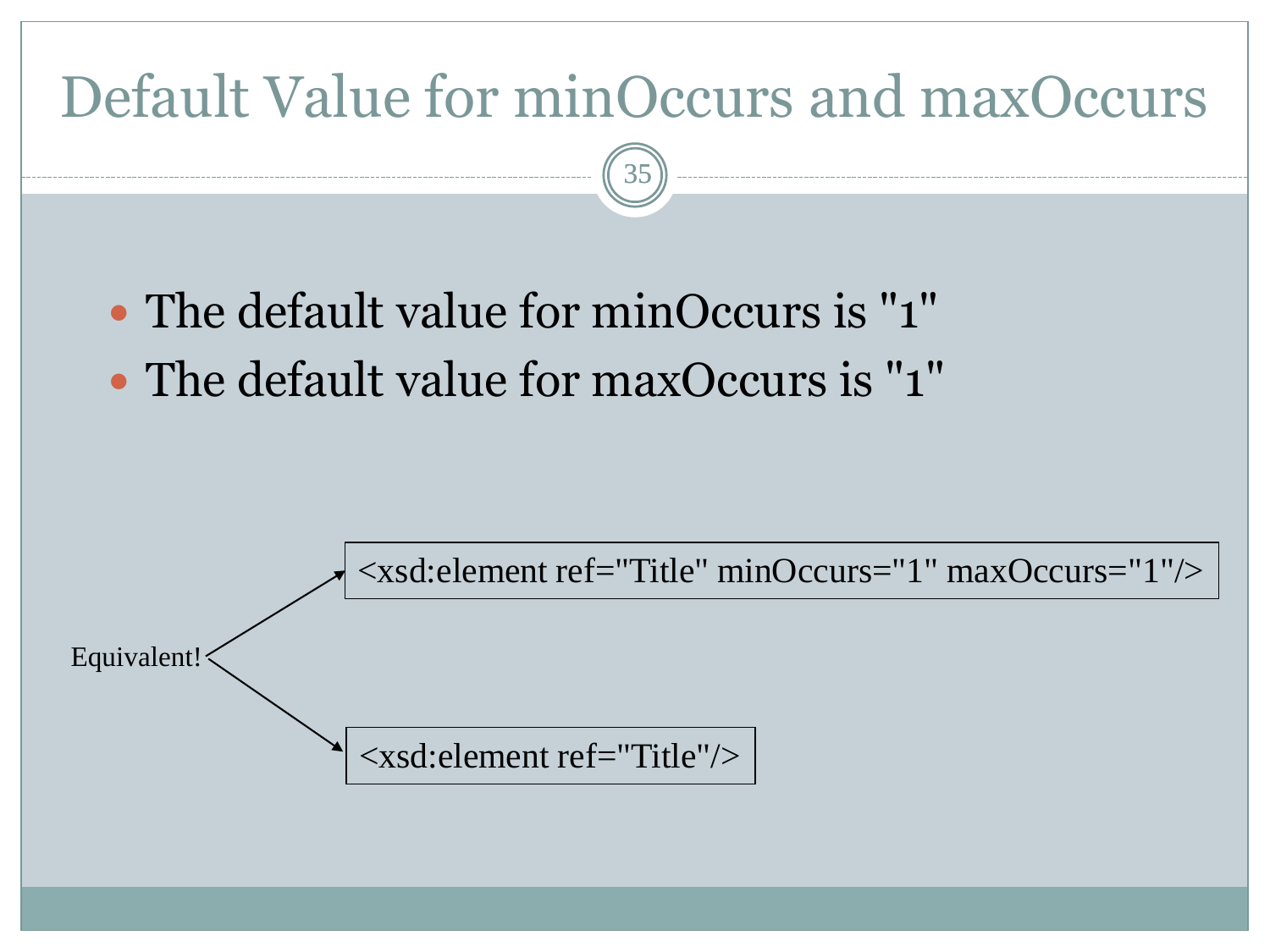# Summary of Declaring Elements (two ways to do it)



A simple type (e.g., xsd:string) or the name of a complexType (e.g., BookPublication) A nonnegative integer A nonnegative integer or "unbounded" *Note: minOccurs and maxOccurs can only be used in nested (local) element declarations.*

<xsd:element name="*name*" minOccurs="*int*" maxOccurs="*int*"> <xsd:complexType>

 …  $\langle x\text{sd:complexType}\rangle$ </xsd:element>

2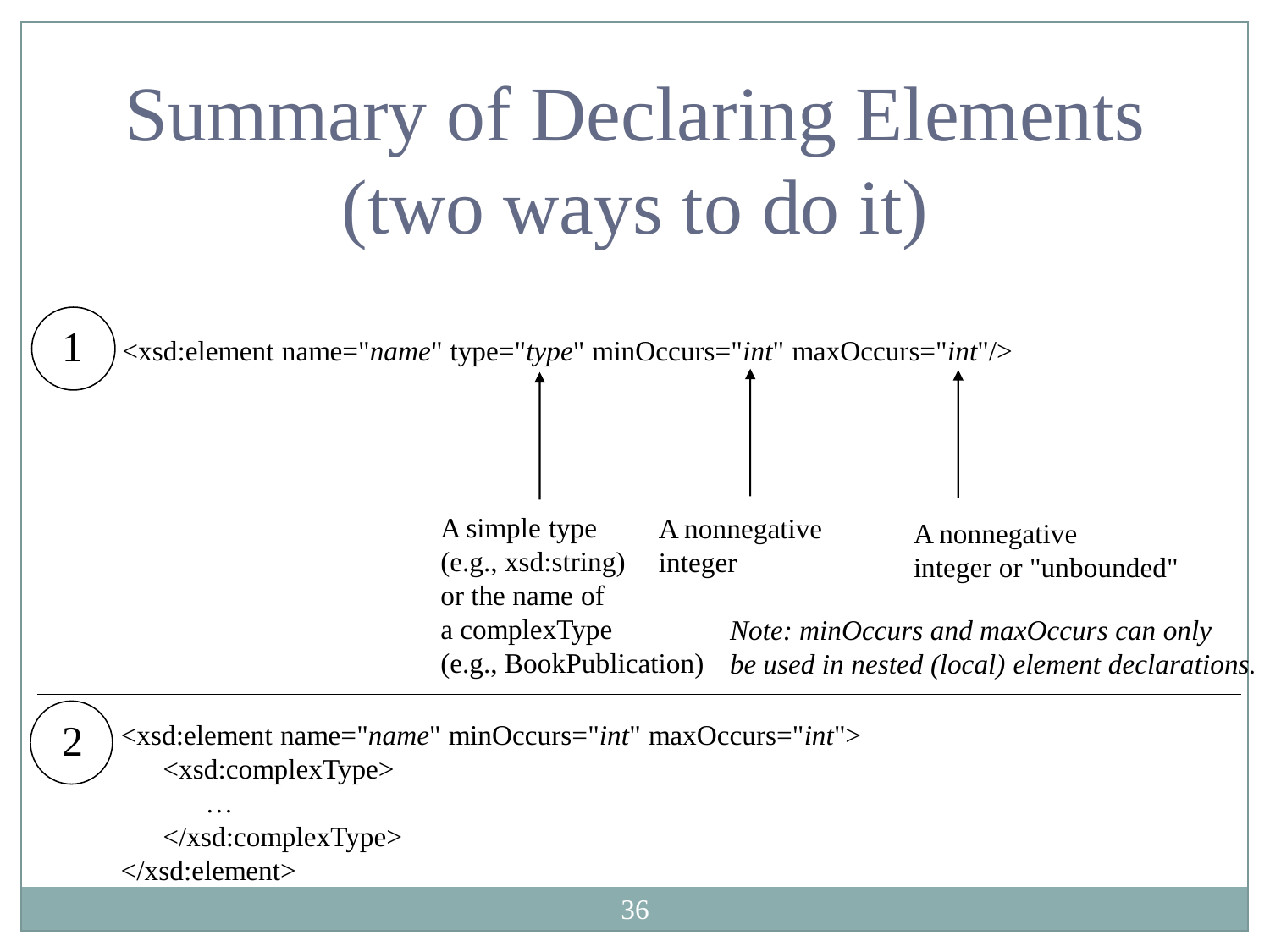## Problem

- Defining the Date element to be of type string is unsatisfactory (it allows any string value to be input as the content of the Date element, including non-date strings).
	- We would like to constrain the allowable content that Date can have. Modify the BookStore schema to restrict the content of the Date element to just date values (actually, year values. See next two slides).
- Similarly, constrain the content of the ISBN element to content of this form: d-ddddd-ddd-d or d-ddd-ddddd-d or d-dd-dddddd-d, where 'd' stands for 'digit'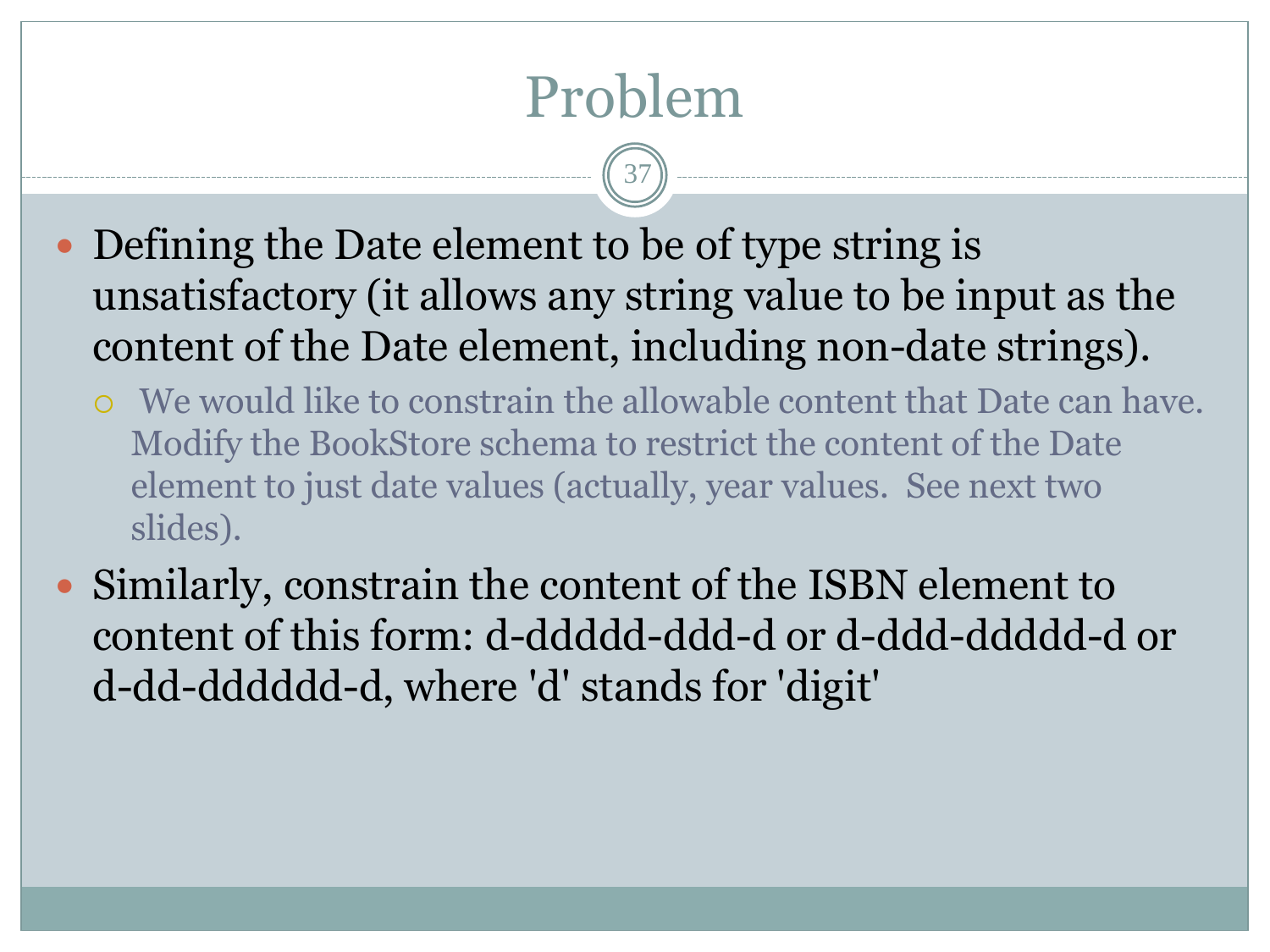## The **date** Datatype

- It is a *built-in datatype* (i.e., schema validators know about this datatype)
- The **date** datatype is used to represent a specific day (year-month-day)
- Elements declared to be of type date must follow this form: CCYY-MM-DD
	- o range for CC is: 00-99
	- o range for YY is: 00-99
	- o range for MM is: 01-12
	- range for DD is:
		- $\times$  01-28 if month is 2
		- $\approx$  01-29 if month is 2 and the gYear is a leap gYear
		- $\times$  01-30 if month is 4, 6, 9, or 11
		- $\times$  01-31 if month is 1, 3, 5, 7, 8, 10, or 12
	- Example: 1999-05-31 represents May 31, 1999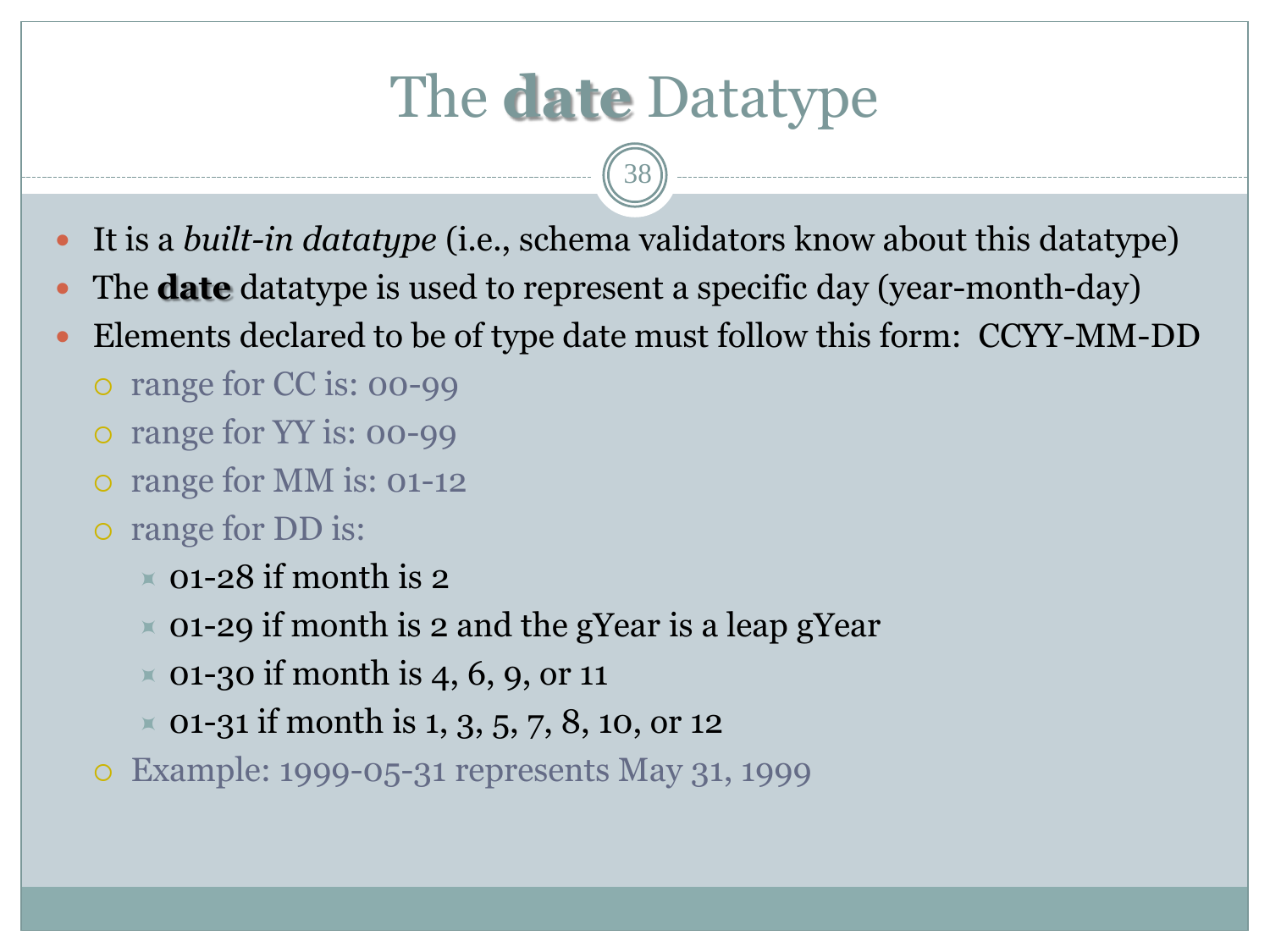## The **gYear** Datatype

- It is a built-in datatype (Gregorian calendar year)
- Elements declared to be of type **gYear** must follow this form: CCYY
	- o range for CC is: 00-99
	- o range for YY is: 00-99
	- Example: 1999 indicates the gYear 1999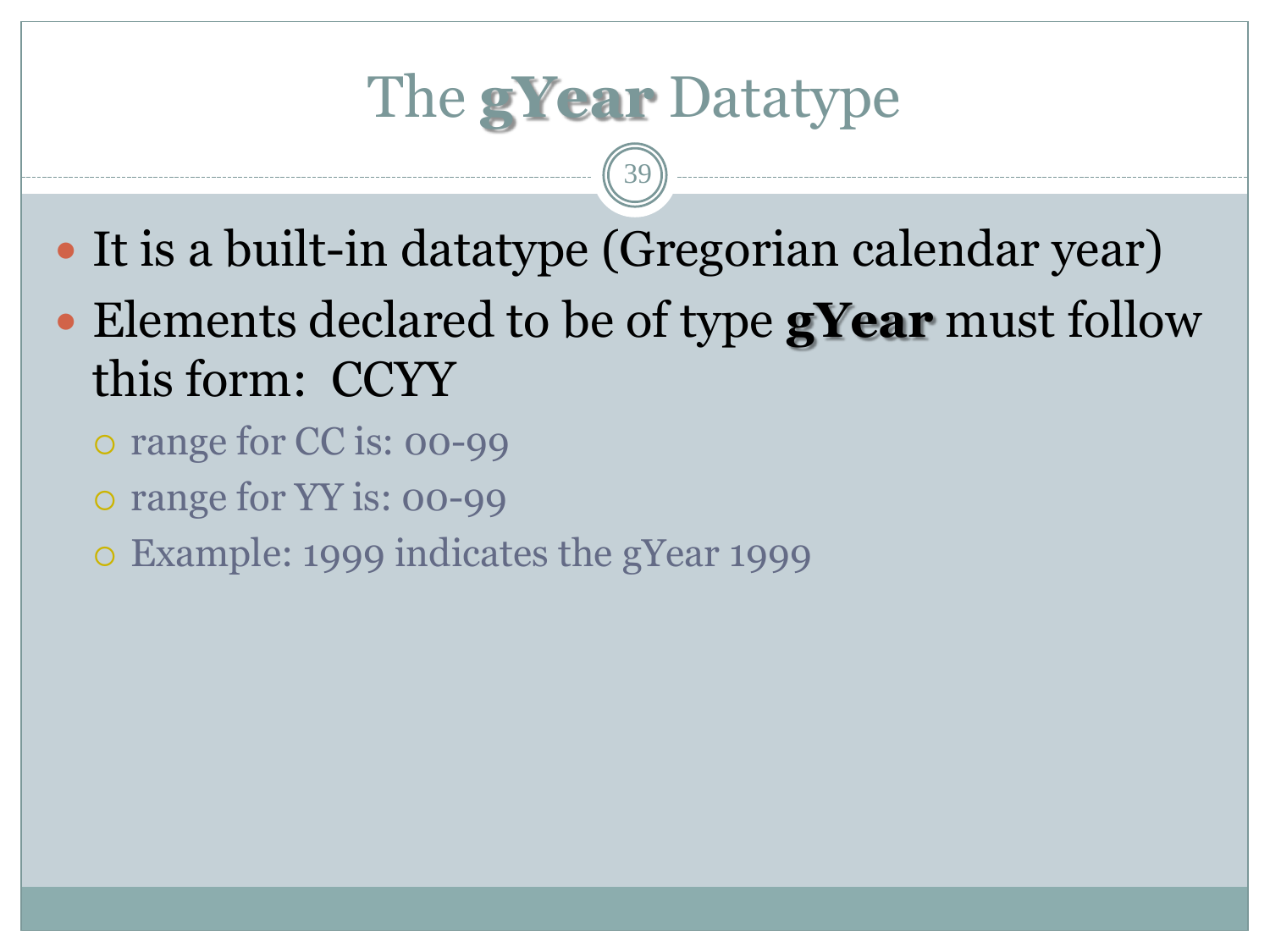| $\langle$ ?xml version="1.0"?><br><xsd:schema <br="" xmlns:xsd="http://www.w3.org/2001/XMLSchema">targetNamespace="http://www.books.org"<br/>xmlns="http://www.books.org"<br/>elementFormDefault="qualified"&gt;</xsd:schema> |                          |
|-------------------------------------------------------------------------------------------------------------------------------------------------------------------------------------------------------------------------------|--------------------------|
| <xsd:simpletype name="ISBNType"> ←<br/><xsd:restriction base="xsd:string"></xsd:restriction></xsd:simpletype>                                                                                                                 | Here we are defining a   |
| <xsd:pattern value="\d{1}-\d{5}-\d{3}-\d{1}"></xsd:pattern>                                                                                                                                                                   | new (user-defined) data- |
| <xsd:pattern value="\d{1}-\d{3}-\d{5}-\d{1}"></xsd:pattern>                                                                                                                                                                   | type, called ISBNType.   |
| $\langle x \rangle$ < xsd: pattern value="\d{1}-\d{2}-\d{6}-\d{1}"/>                                                                                                                                                          |                          |
|                                                                                                                                                                                                                               |                          |
| $\langle xsd: simpleType \rangle$                                                                                                                                                                                             |                          |
| <xsd:element name="BookStore"></xsd:element>                                                                                                                                                                                  |                          |
| <xsd:complextype></xsd:complextype>                                                                                                                                                                                           |                          |
| $\langle xsd: sequence \rangle$                                                                                                                                                                                               |                          |
| <xsd:element maxoccurs="unbounded" name="Book"></xsd:element>                                                                                                                                                                 |                          |
| <xsd:complextype></xsd:complextype>                                                                                                                                                                                           |                          |
| <xsd:sequence></xsd:sequence>                                                                                                                                                                                                 |                          |
| <xsd:element name="Title" type="xsd:string"></xsd:element>                                                                                                                                                                    |                          |
| <xsd:element name="Author" type="xsd:string"></xsd:element>                                                                                                                                                                   |                          |
| <xsd:element name="Date" type="xsd:gYear"></xsd:element> Declaring Date to be of                                                                                                                                              |                          |
| <xsd:element name="ISBN" type="ISBNType"></xsd:element>                                                                                                                                                                       | type gYear, and ISBN to  |
| <xsd:element name="Publisher" type="xsd:string"></xsd:element>                                                                                                                                                                | be of type ISBNType      |
| $\langle xsd: sequence \rangle$<br>$\langle xsd:complexType \rangle$                                                                                                                                                          |                          |
| $\langle xsd:element \rangle$                                                                                                                                                                                                 | (defined above)          |
| $\langle xsd: sequence \rangle$                                                                                                                                                                                               |                          |
| $\langle xsd:complexType \rangle$                                                                                                                                                                                             |                          |
| $\langle xsd:element \rangle$                                                                                                                                                                                                 |                          |
| $\langle xsd:schema \rangle$                                                                                                                                                                                                  |                          |
|                                                                                                                                                                                                                               |                          |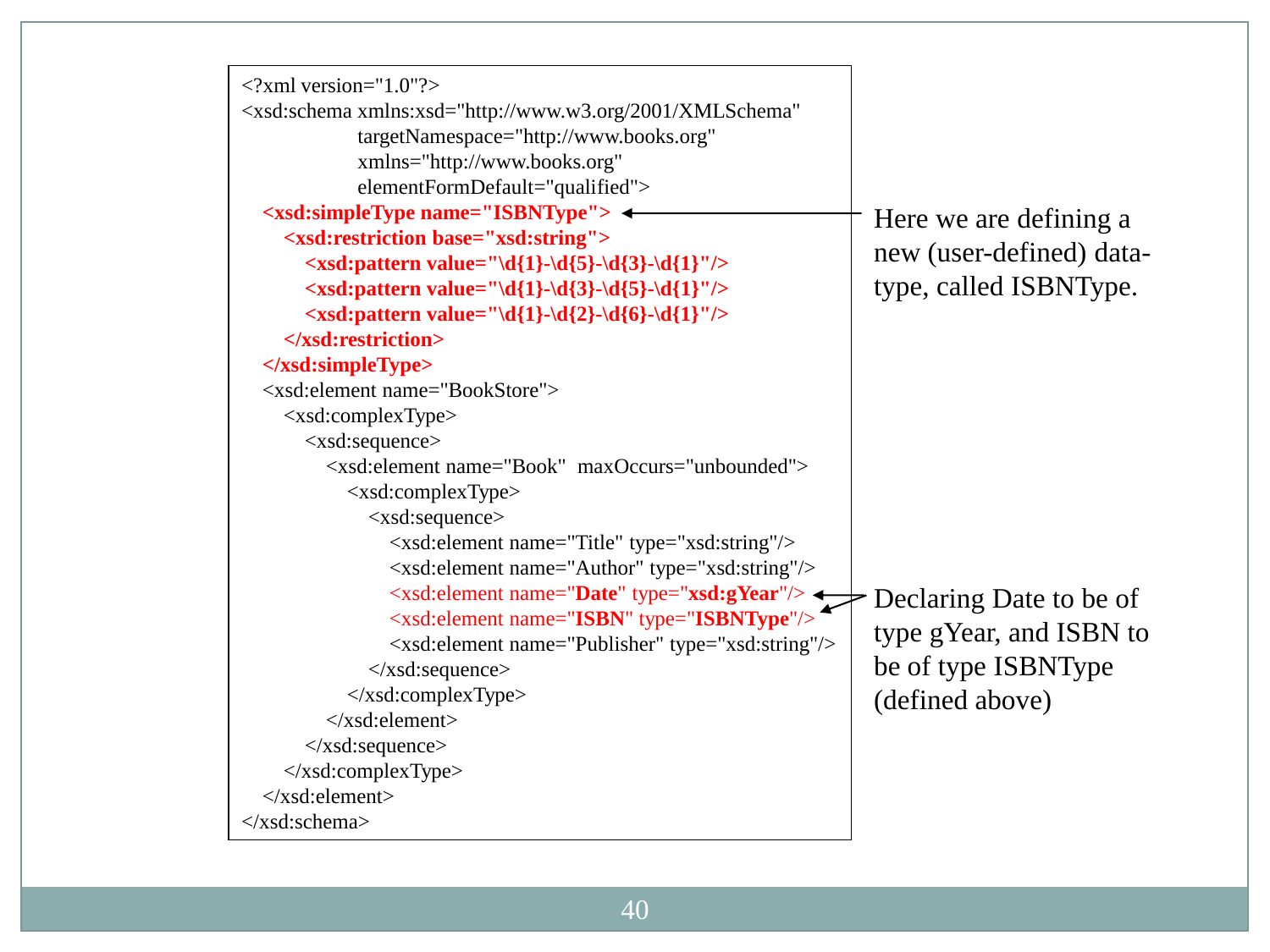```
\langle xsd: pattern value="\d{1}-\d{5}-\d{3}-\d{1}"/>
<xsd:simpleType name="ISBNType">
   <xsd:restriction base="xsd:string">
     \langle x\bar{x}d: pattern value="\d{1}-\d{3}-\d{5}-\d{1}"/>
     \langle x\bar{x}d\hat{z}:pattern value="\d{1}-\d{2}-\d{6}-\d{1}"/>
   </xsd:restriction>
</xsd:simpleType>
```
"I hereby declare a new type called ISBNType. It is a restricted form of the string type. Elements declared of this type must conform to one of the following patterns:

- First Pattern: 1 digit followed by a dash followed by 5 digits followed by another dash followed by 3 digits followed by another dash followed by 1 more digit, or
- Second Pattern: 1 digit followed by a dash followed by 3 digits followed by another dash followed by 5 digits followed by another dash followed by 1 more digit, or
- Third Pattern: 1 digit followed by a dash followed by 2 digits followed by another dash followed by 6 digits followed by another dash followed by 1 more digit."

**These patterns are specified using** *Regular Expressions***.**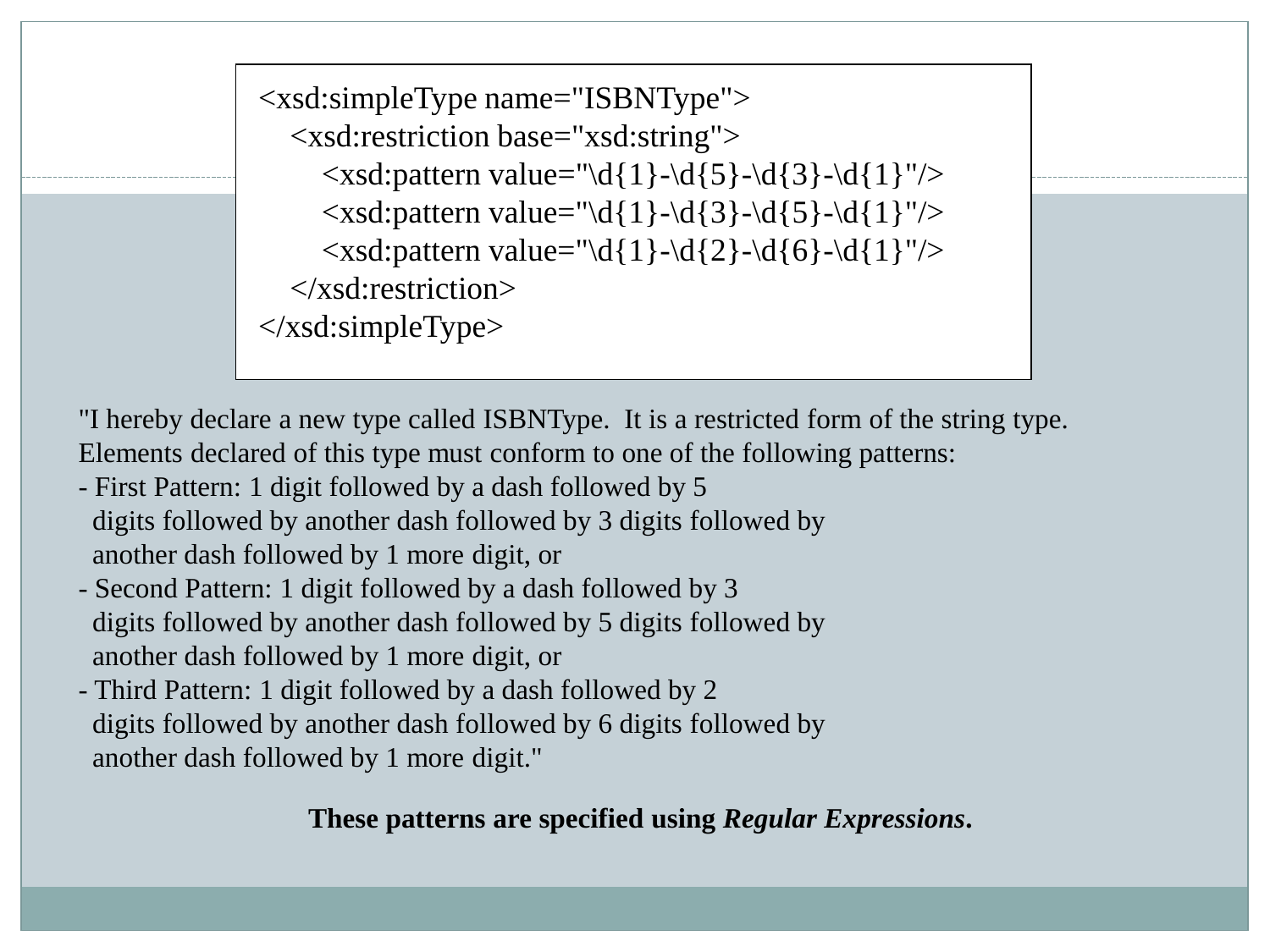### Equivalent Expressions

42

<xsd:simpleType name="ISBNType"> <xsd:restriction base="xsd:string">  $\langle x\bar{x}\rangle = \langle x\bar{x}\rangle + \langle x\bar{y}\rangle = \langle y\bar{z}\rangle - \langle z\bar{z}\rangle - \langle z\bar{z}\rangle - \langle z\bar{z}\rangle - \langle z\bar{z}\rangle$  $\langle xsd:pattern value="\ddot{1}-\ddot{3}-\ddot{5}-\ddot{1}''\rangle$  $\langle x\bar{x}$ d:pattern value="\d{1}-\d{2}-\d{6}-\d{1}"/> </xsd:restriction>  $\langle xsd:simpleType\rangle$ 

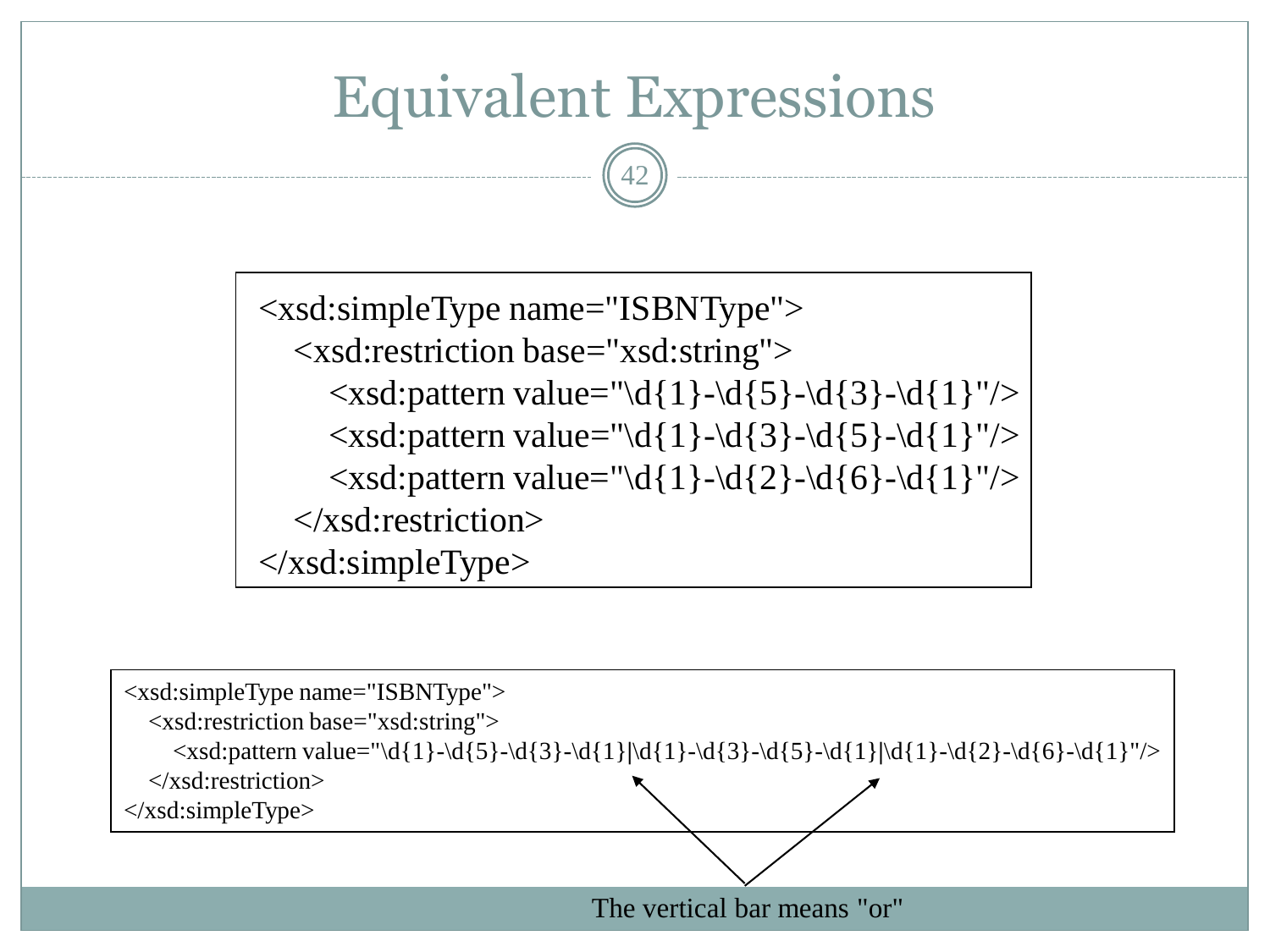### <xsd:complexType> or <xsd:simpleType>?

- When do you use the complexType element and when do you use the simpleType element?
	- Use the complexType element when you want to define the structure of an element: i.e., child elements and/or attributes of an element
	- Use the simpleType element when you want to create a new type that is a refinement of a built-in type (string, date, gYear, etc…)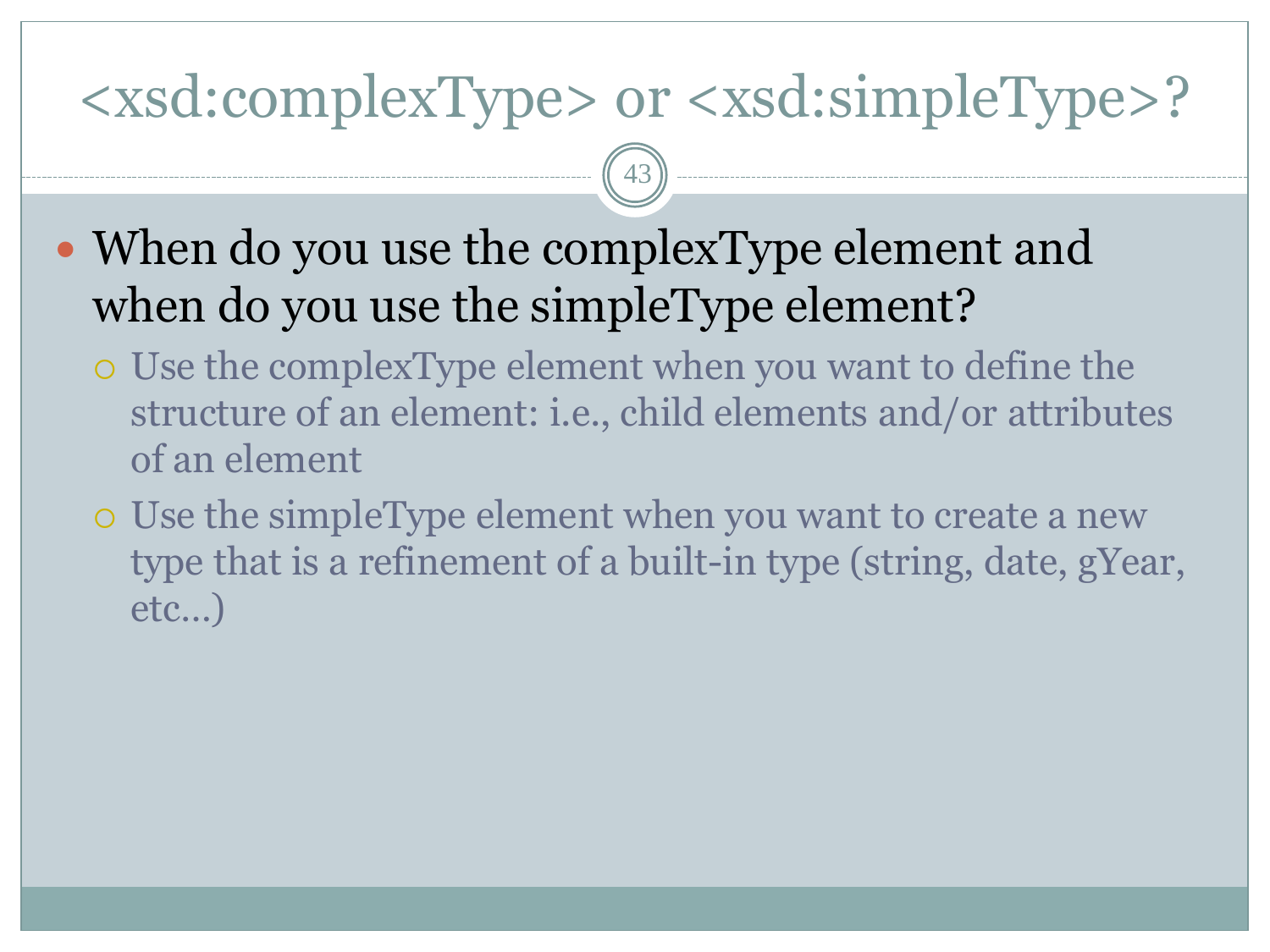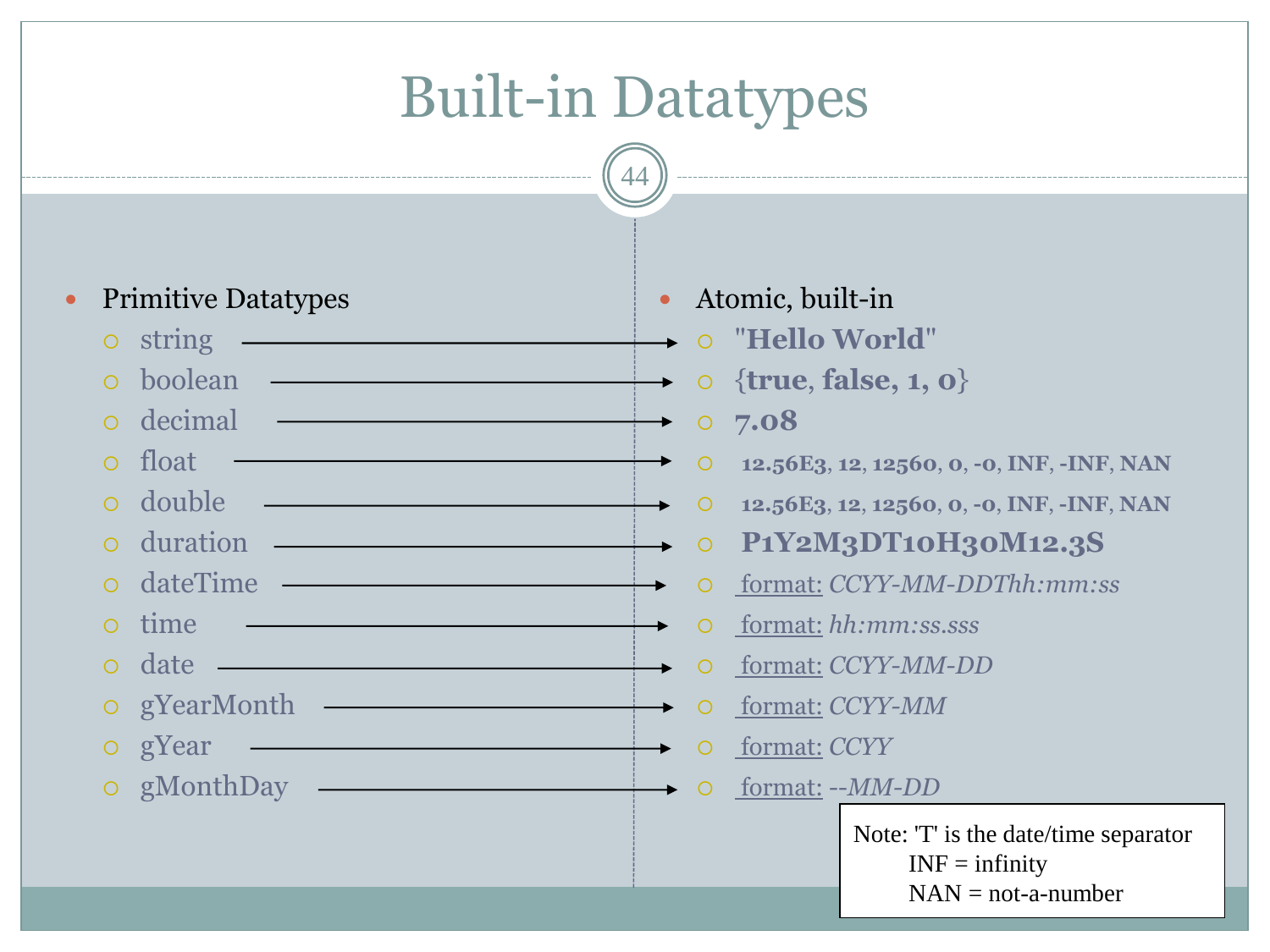## Built-in Datatypes (cont.)

45

### • Primitive Datatypes

- $\circ$  gDay  $\qquad \qquad$  0
- 
- $\circ$  hexBinary  $\overline{\hspace{1cm}}$  hexBinary
- base64Binary a base64 string
- 
- 
- 

### Atomic, built-in

- format: ---*DD* (note the 3 dashes)
- gMonth format: --*MM--*
	-
	-
- anyURI **http://www.xfront.com**
- o QName  $\longrightarrow$   $\qquad$  a namespace qualified name
- o NOTATION  $\longrightarrow$  a NOTATION from the XML spec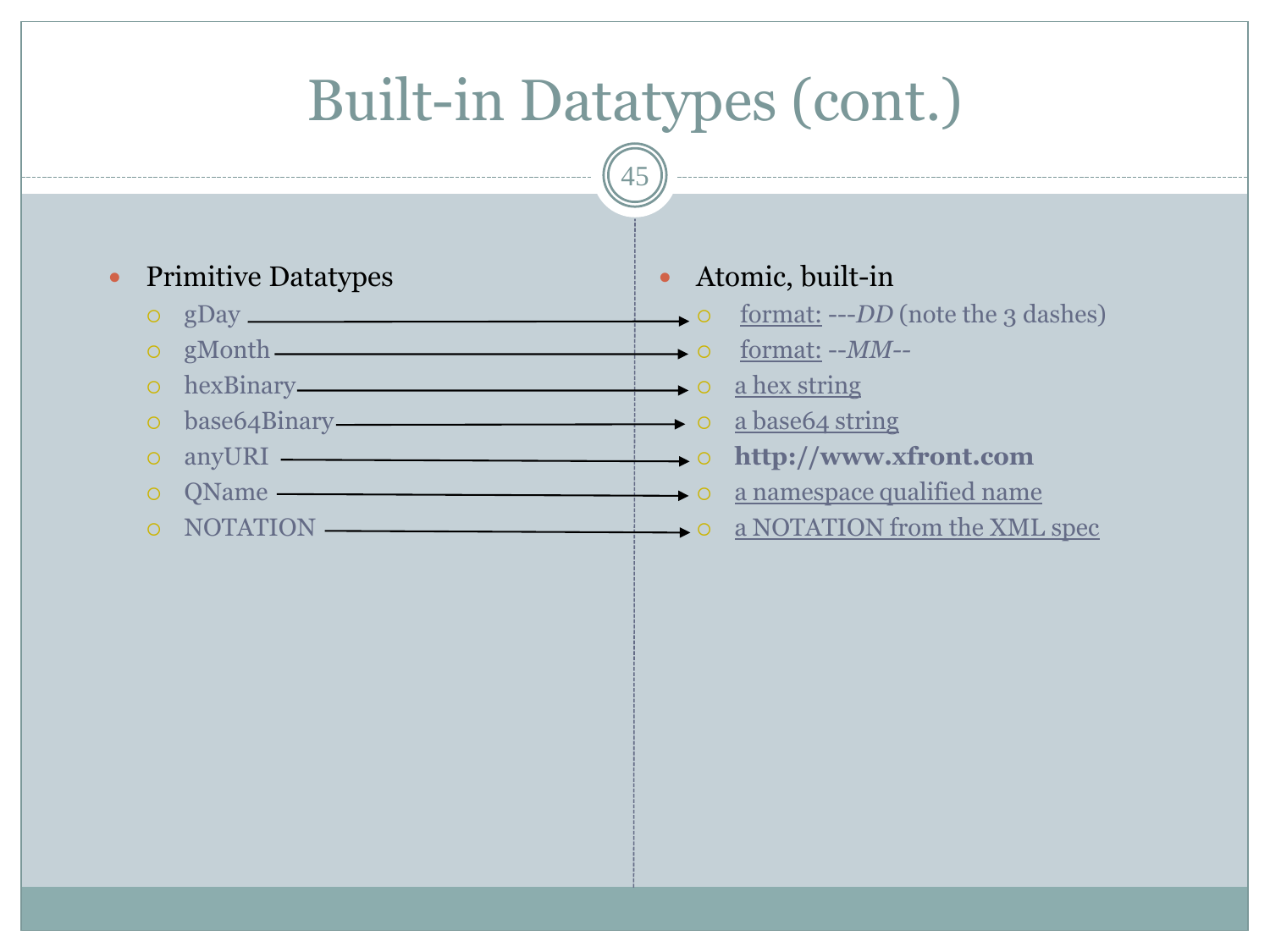# Built-in Datatypes (cont.)

46

- Derived types
	- normalizedString —
	- token
	- language
	- **IDREFS**
	- ENTITIES
	- NMTOKEN<sup>-</sup>
	- NMTOKENS
	- Name —
	- NCName
	- $\mathbf{ID}$
	- **IDREF**
	- ENTITY
	- integer
	- nonPositiveInteger ————————————————————

### Subtype of primitive datatype

- A string without tabs, line feeds, or carriage returns
- String w/o tabs, l/f, leading/trailing spaces, consecutive spaces
- any valid xml:lang value, e.g., **EN**, **FR**, ...
- must be used only with attributes
- must be used only with attributes
- must be used only with attributes
- must be used only with attributes
- **part** (no namespace qualifier)
	- must be used only with attributes
	- must be used only with attributes
	- must be used only with attributes – **456**
- negative infinity to  $0$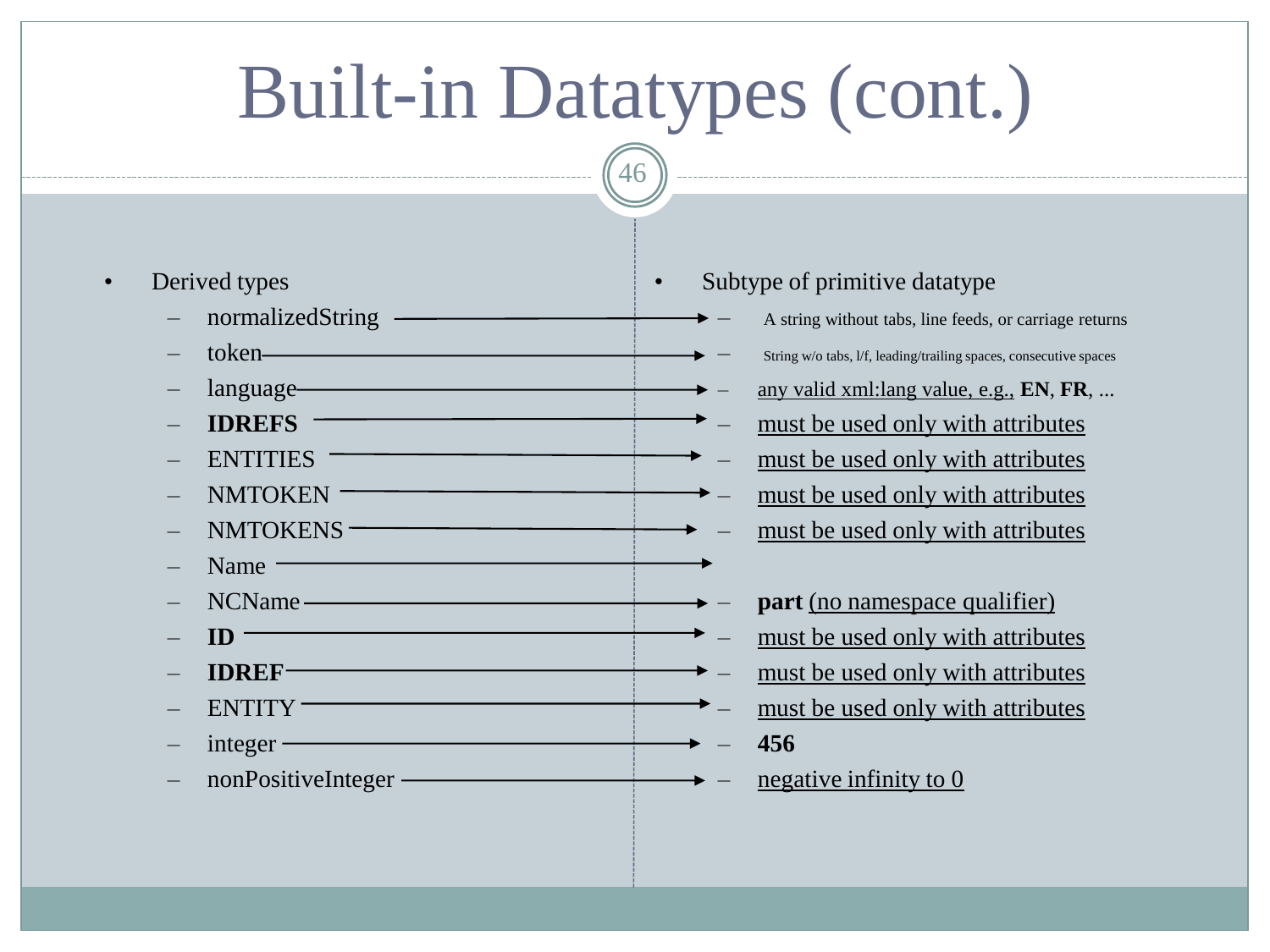# Built-in Datatypes (cont.)

47

- Derived types
	- negativeInteger
	- long ————————————————————
	- $-$  int  $-$
	- $\rightarrow$  **-32768** to **32767**
	- $b$ yte  $\overline{\phantom{a}}$
	- nonNegativeInteger
	- unsignedLong
	- unsignedInt ————————————————————
	- unsignedShort
	- $-$  unsignedByte  $-$
	- positiveInteger
- Subtype of primitive datatype
	- $\rightarrow$  negative infinity to -1
- $\longrightarrow$  -9223372036854775808 to **9223372036854775807**
- $\longrightarrow$  2147483648 to 2147483647
	-
	- $\rightarrow -127$  to 128
- $\longrightarrow -$  0 to infinity
	- $\longrightarrow$  **0** to **18446744073709551615** 
		- $\rightarrow$  0 to 4294967295
			- **0** to **65535**
			- **0** to **255**
			- **1** to infinity

Note: the following types can only be used with attributes (which we will discuss later): ID, IDREF, IDREFS, NMTOKEN, NMTOKENS, ENTITY, and ENTITIES.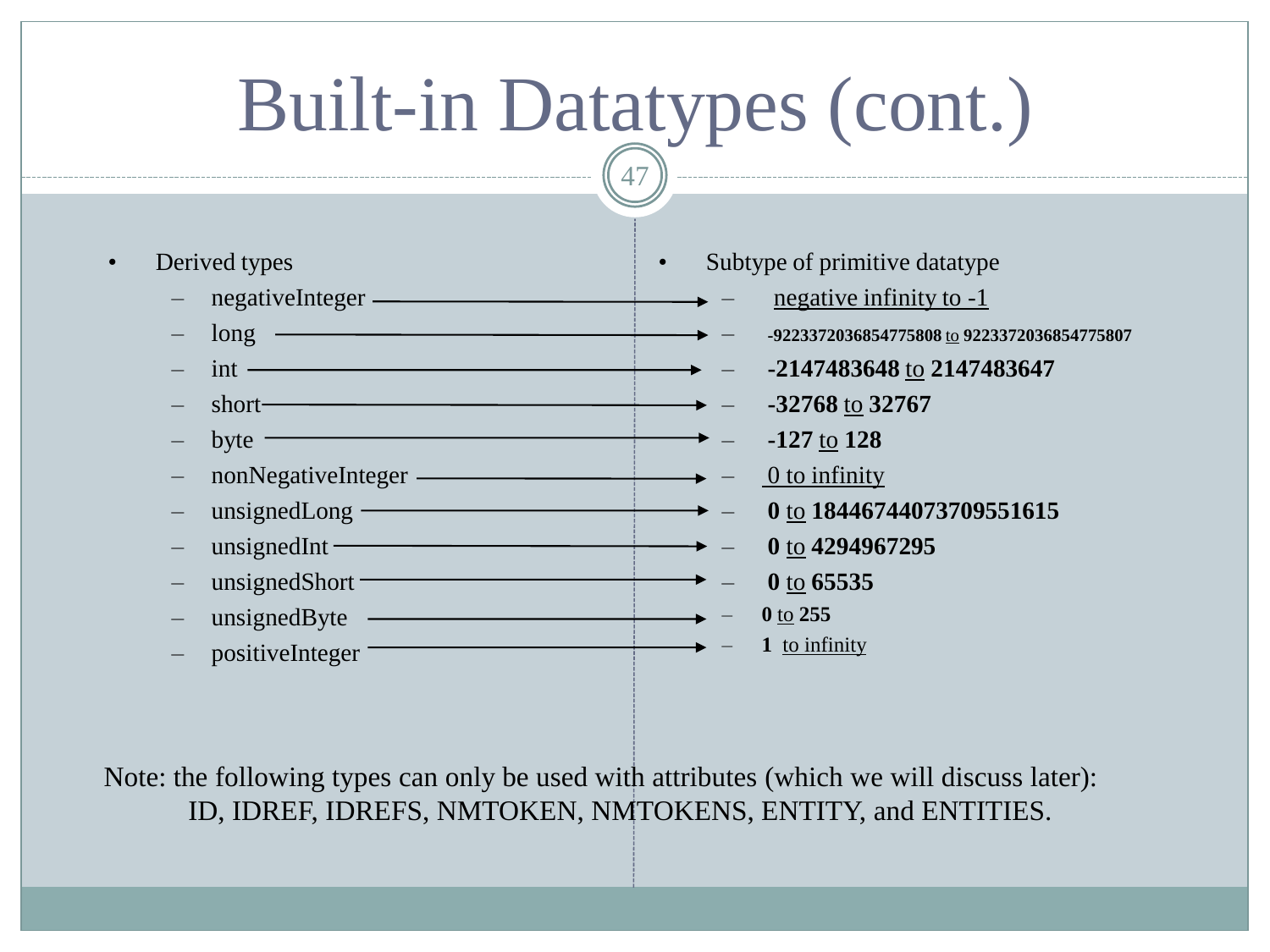### Creating your own Datatypes

- A new datatype can be defined from an existing datatype (called the "base" type) by specifying values for one or more of the optional *facets* for the base type.
- Example. The string primitive datatype has six optional facets:
	- length
	- minLength
	- maxLength
	- pattern
	- enumeration
	- whitespace (legal values: preserve, replace, collapse)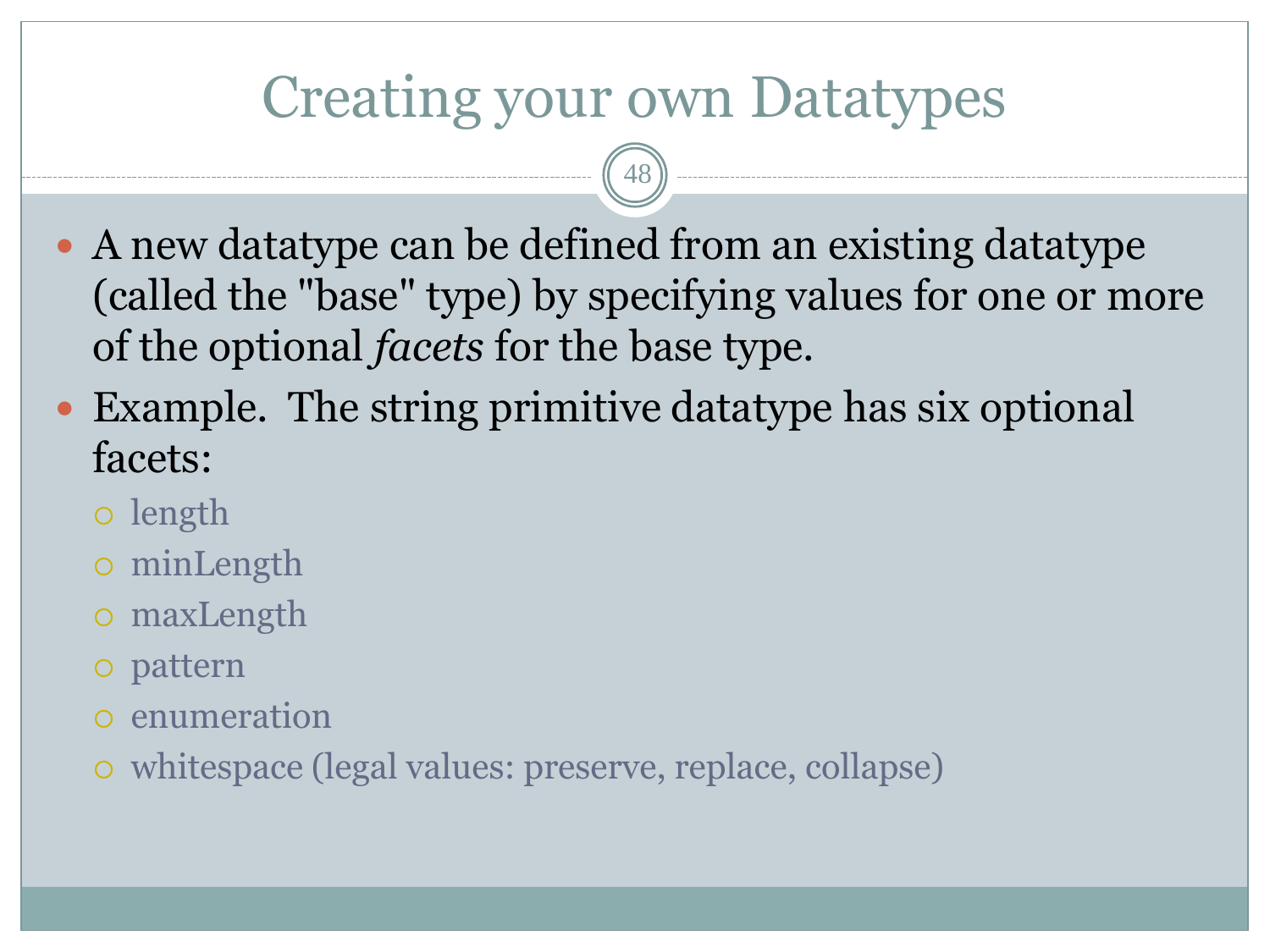### Example of Creating a New Datatype by Specifying Facet Values

49

<xsd:simpleType name="TelephoneNumber"> 1  $\langle xsd:restriction base="xsd:string" \rangle^2$  $\langle xsd: length \ value = "8" / > 3$  $\langle xsd:$  pattern value="\d{3}-\d{4}"/>  $\frac{4}{4}$  </xsd:restriction> </xsd:simpleType>

- 1. This creates a new datatype called 'TelephoneNumber'.
- 2. Elements of this type can hold string values,
- 3. But the string length must be exactly 8 characters long *and*

4. The string must follow the pattern: ddd-dddd, where 'd' represents a 'digit'. (Obviously, in this example the regular expression makes the length facet redundant.)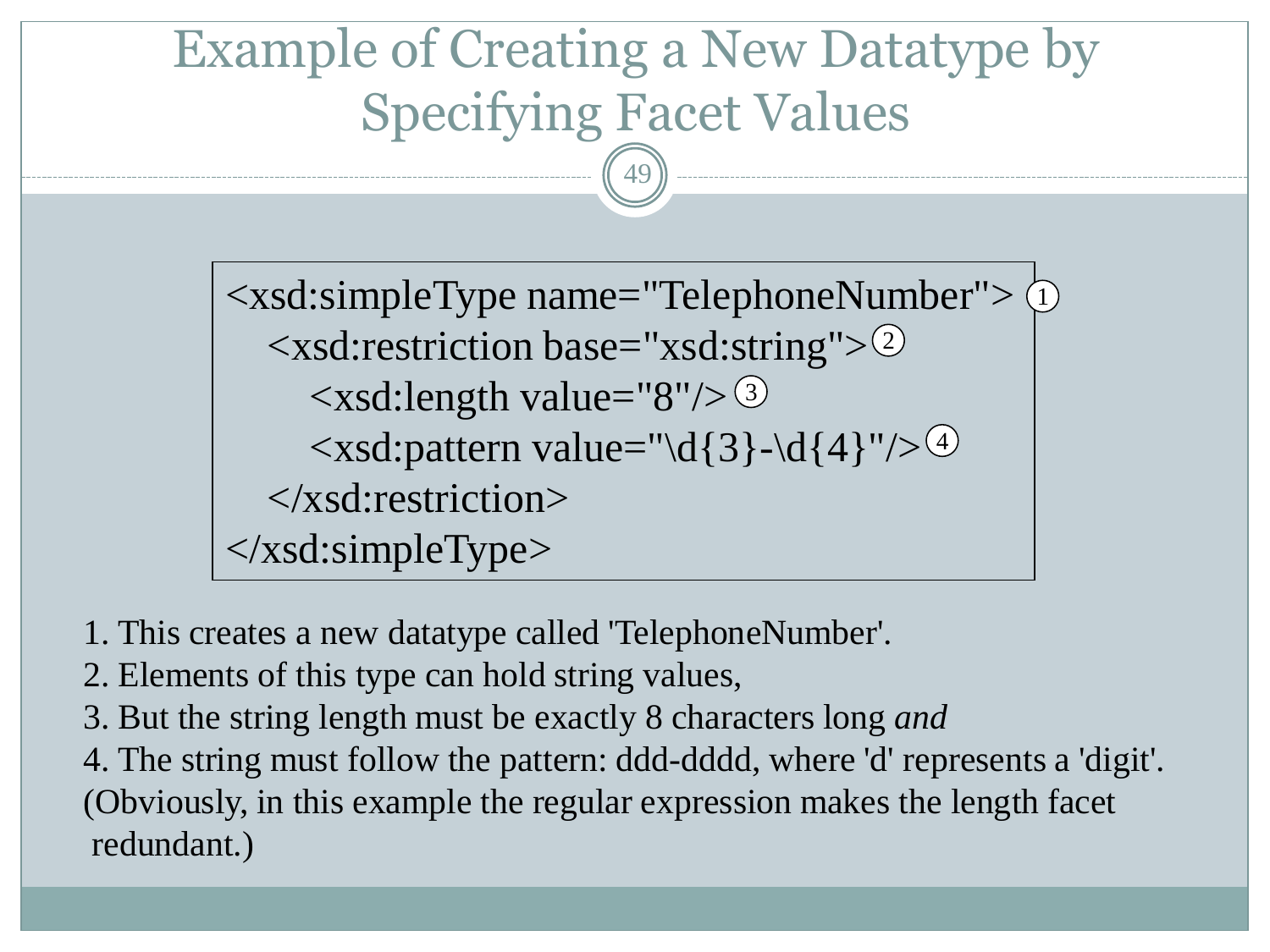### Another Example

50

<xsd:simpleType name="shape"> <xsd:restriction base="xsd:string"> <xsd:enumeration value="circle"/> <xsd:enumeration value="triangle"/> <xsd:enumeration value="square"/> </xsd:restriction> </xsd:simpleType>

This creates a new type called shape. An element declared to be of this type must have either the value circle, or triangle, or square.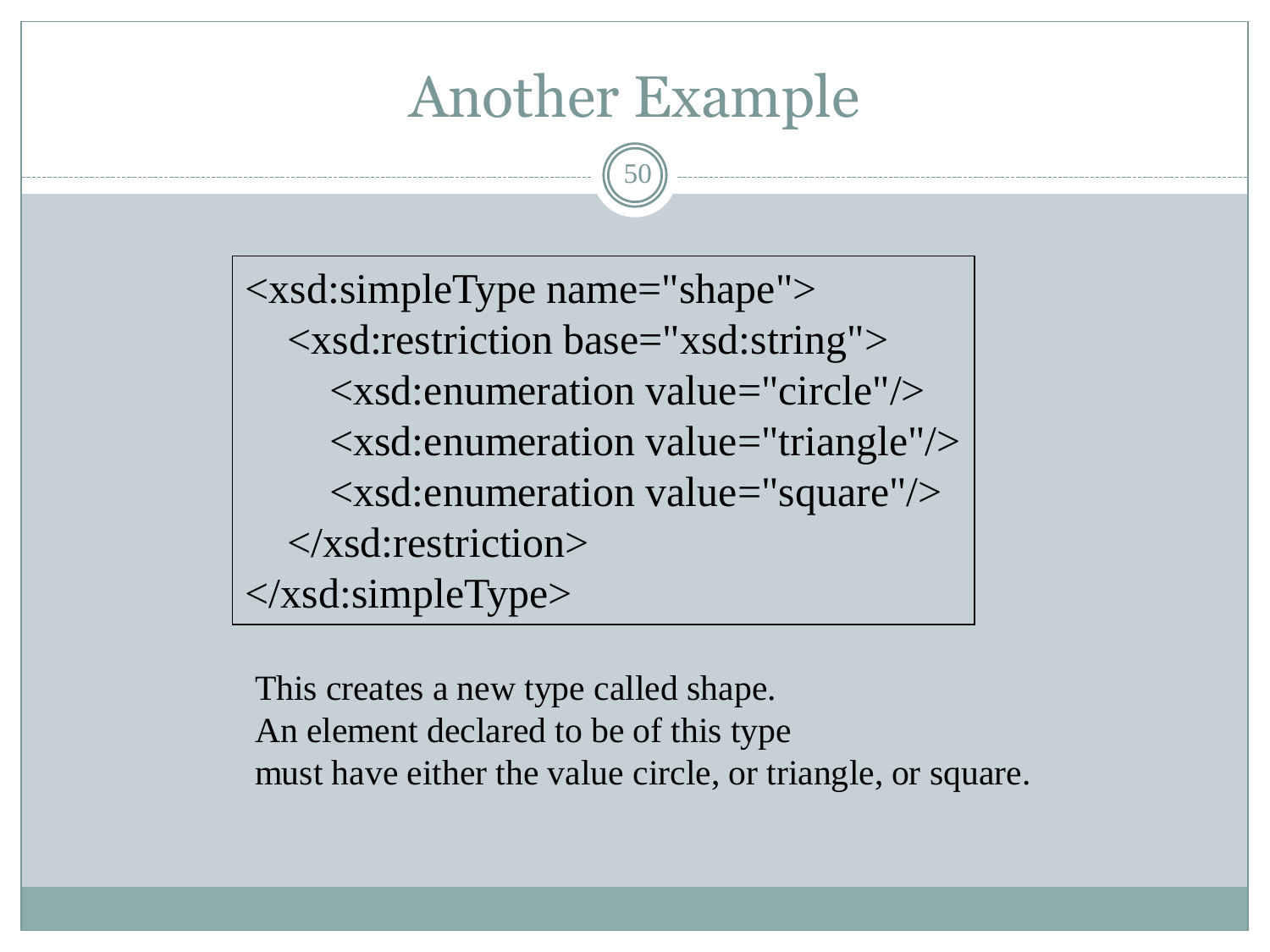### Facets of the integer Datatype

- The integer datatype has 8 optional facets:
	- o totalDigits
	- pattern
	- o whitespace
	- o enumeration
	- maxInclusive
	- maxExclusive
	- minInclusive
	- minExclusive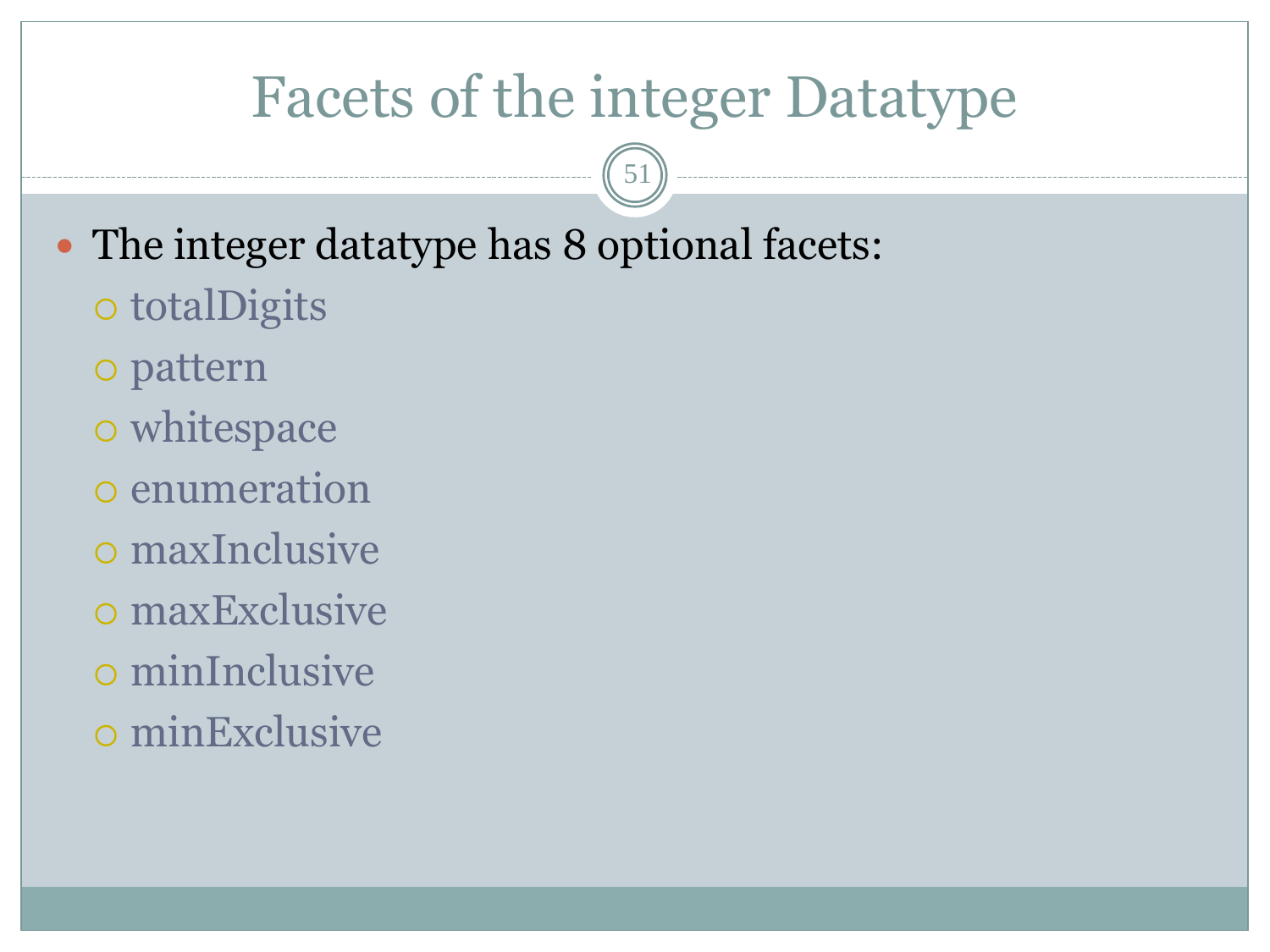## <xsd:simpleType name= "EarthSurfaceElevation"> <xsd:restriction base="xsd:integer"> <xsd:minInclusive value="-1290"/> <xsd:maxInclusive value="29035"/> </xsd:restriction> </xsd:simpleType>

Example

52

This creates a new datatype called 'EarthSurfaceElevation'. Elements declared to be of this type can hold an integer. However, the integer is restricted to have a value between -1290 and 29035, inclusive.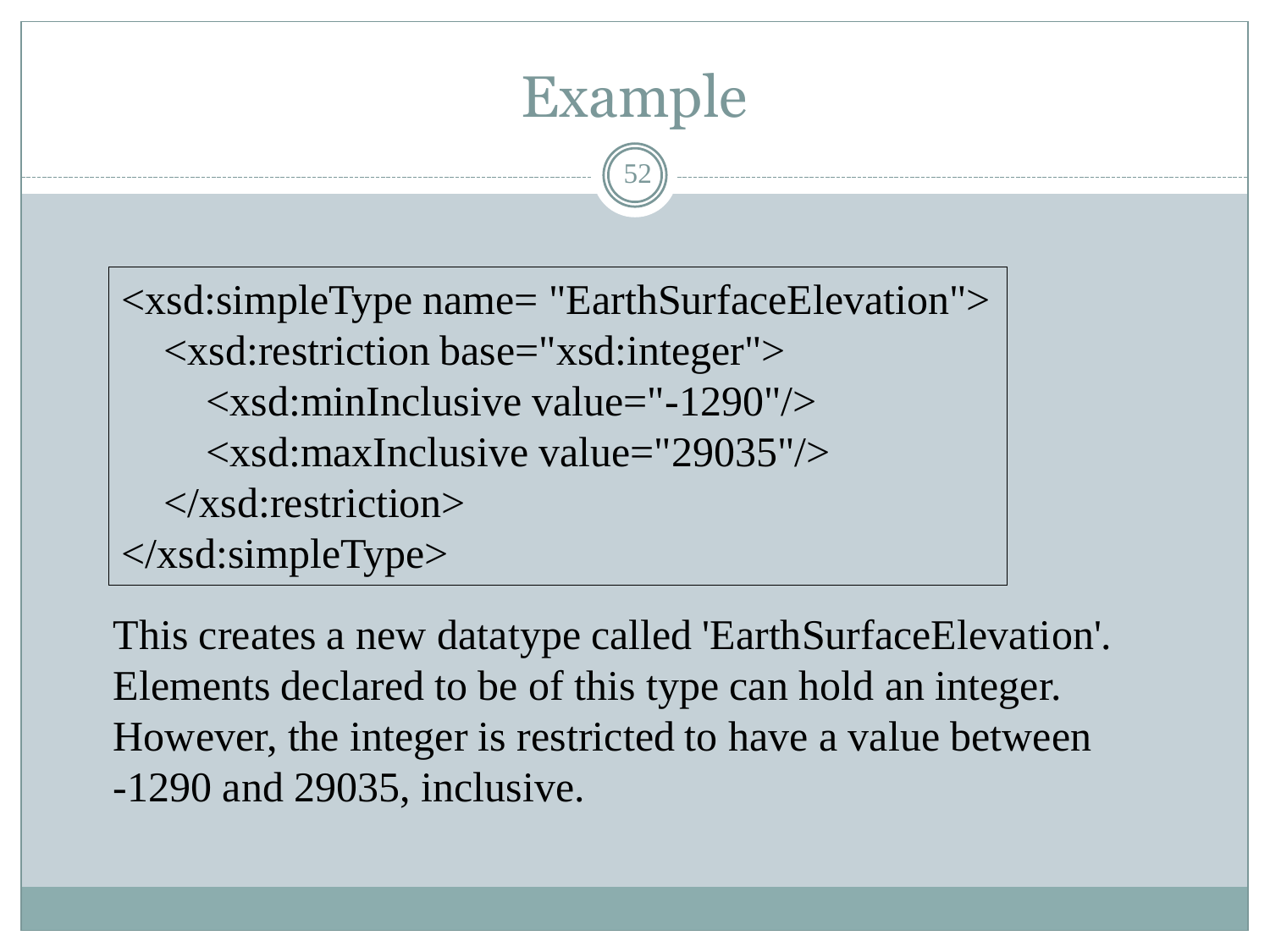### General Form of Creating a New Datatype by Specifying Facet Values

53

<xsd:simpleType name= "*name*"> <xsd:restriction base= "xsd:*source*"> <xsd:*facet* value= "*value*"/> <xsd:*facet* value= "*value*"/>

### </xsd:restriction>

…

Facets: </xsd:simpleType>

- length
- minlength
- maxlength
- pattern

...

- enumeration
- minInclusive
- maxInclusive
- minExclusive
- maxExclusive

Sources:

- string
- boolean
- number
- float
- double
- duration
- dateTime
- time

...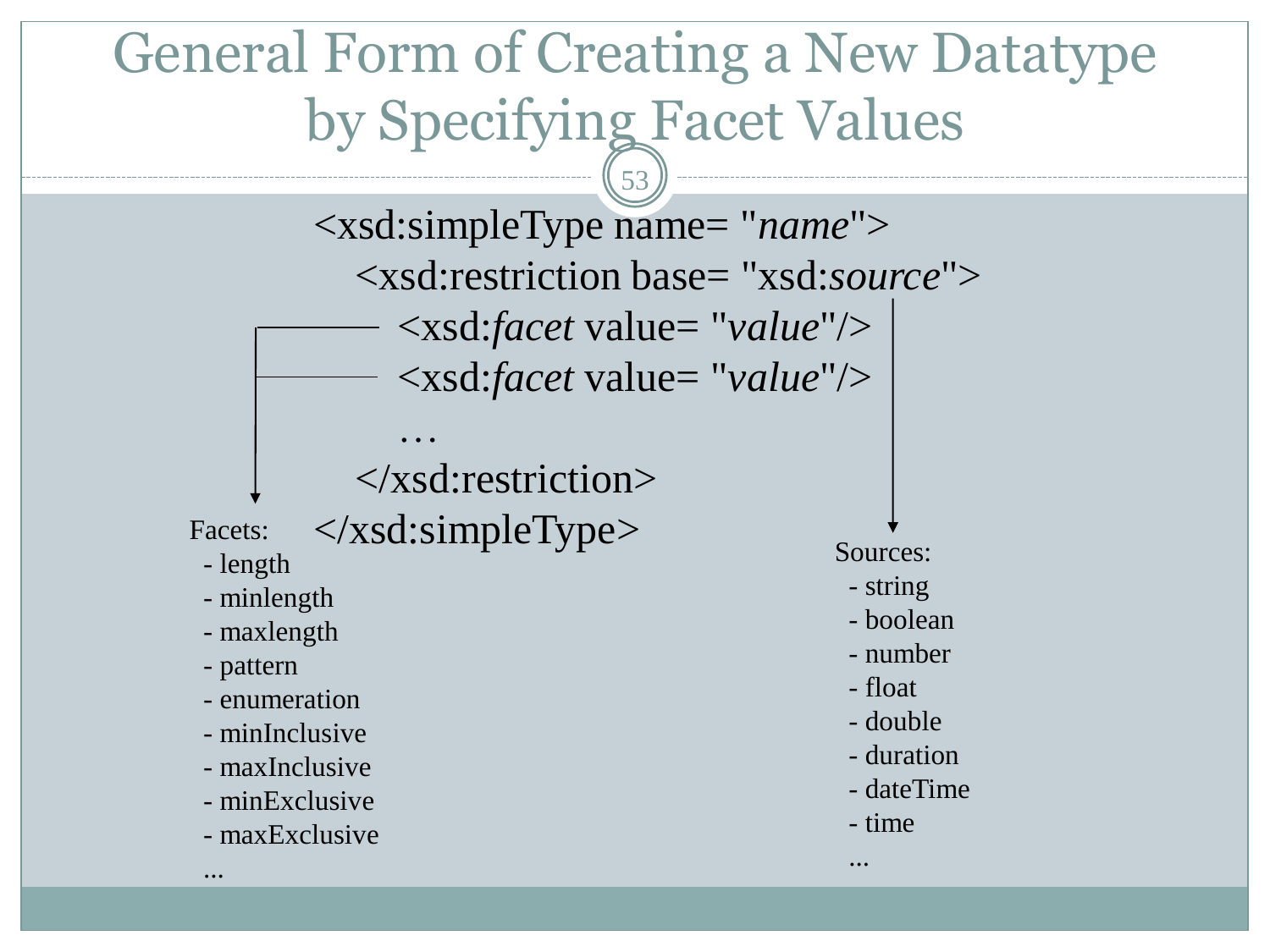## Multiple Facets - "*and*" them together, or "*or*" them together?

54

<xsd:simpleType name="TelephoneNumber"> <xsd:restriction base="xsd:string"> <xsd:length value="8"/>  $\langle x\bar{x}d$ : pattern value="\d{3}-\d{4}"/>  $\langle x\$ sd:restriction> </xsd:simpleType>

An element declared to be of type TelephoneNumber must be a string of length=8 *and* the string must follow the pattern: 3 digits, dash, 4 digits.

<xsd:simpleType name="shape"> <xsd:restriction base="xsd:string"> <xsd:enumeration value="circle"/> <xsd:enumeration value="triangle"/> <xsd:enumeration value="square"/> </xsd:restriction> </xsd:simpleType>

An element declared to be of type shape must be a string with a value of *either* circle, *or* triangle, *or* square.

Patterns, enumerations  $\Rightarrow$  "or" them together All other facets  $\Rightarrow$  "and" them together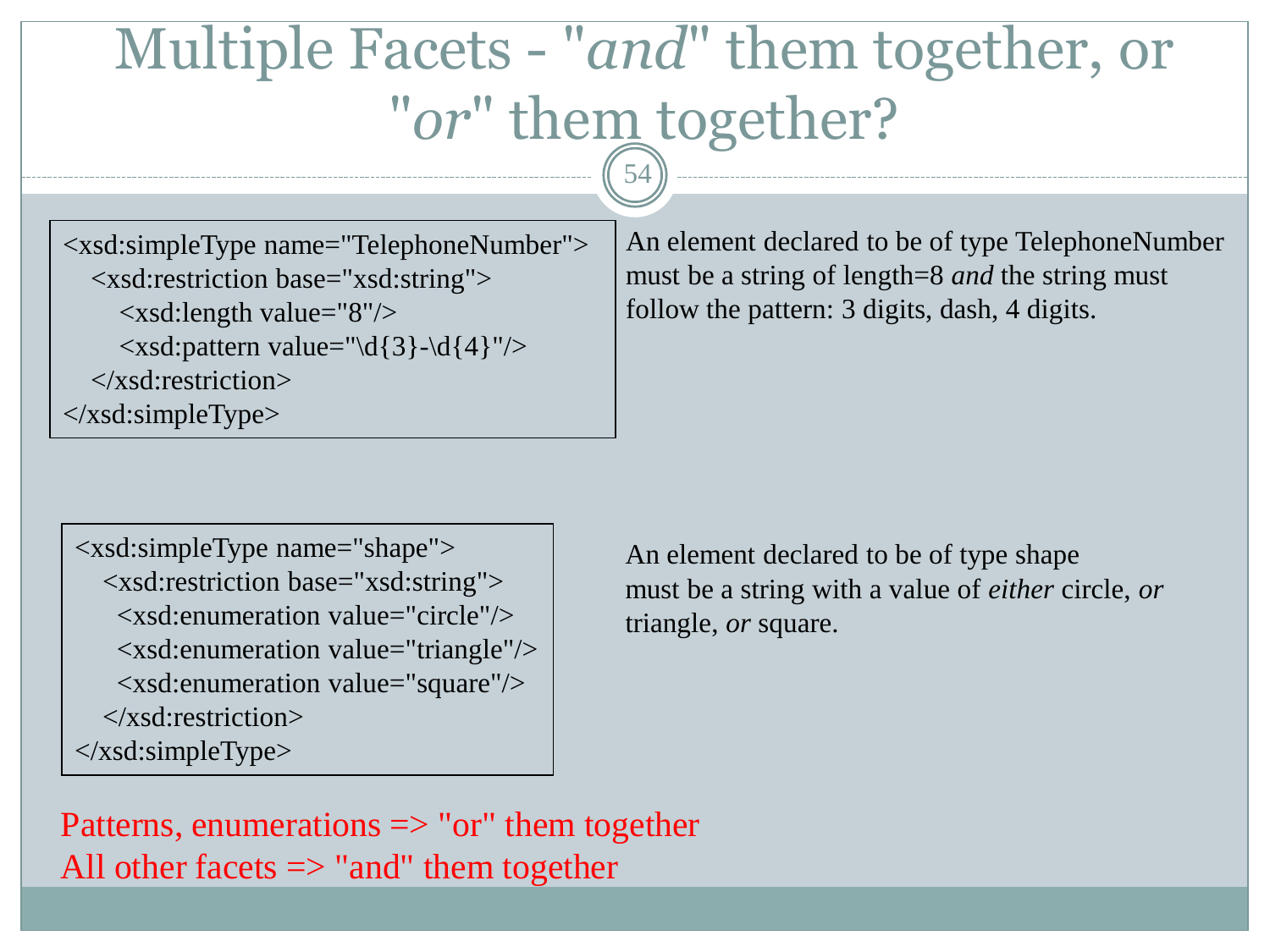## Regular Expressions

55

 Recall that the string datatype has a *pattern*  facet. The value of a pattern facet is a regular expression. Below are some examples of regular expressions:

Regular Expression

- Chapter \d
- Chapter $\&\#x020;\$
- $-$  a<sup>\*</sup>b
- [xyz]b
- a?b
- $-$ a+b
- $-[a-c]X$

Example

- Chapter 1
- Chapter 1
- b, ab, aab, aaab, …
- xb, yb, zb
- b, ab
- ab, aab, aaab, …
- $-$  ax, bx, cx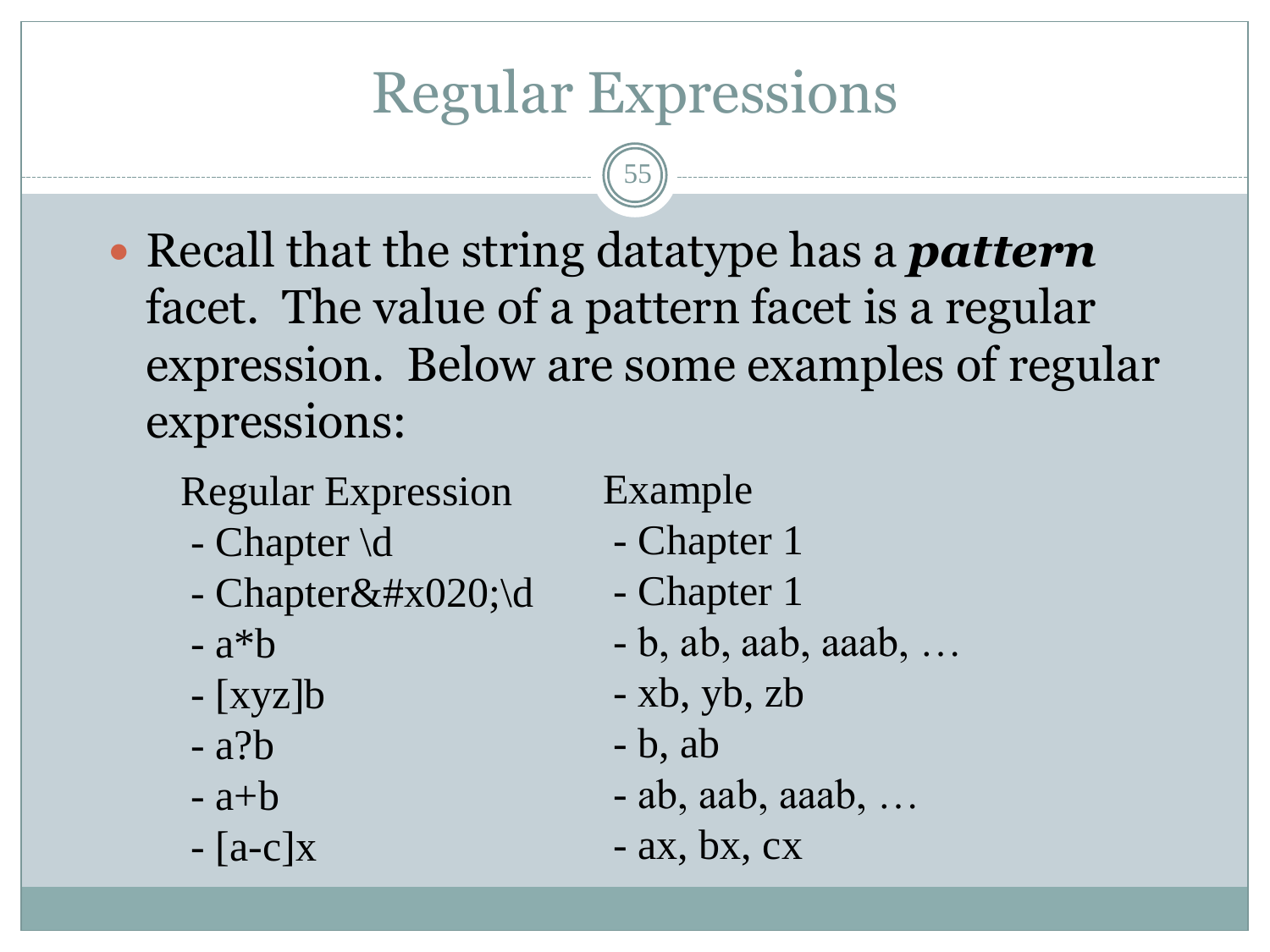## Regular Expressions (cont.)

56

### Regular Expression

- $\circ$  [a-c]x
- $\circ$  [-ac] $x$
- $\circ$  [ac-]x
- $\circ$   $\lceil$  ^ 0-9 $\rceil$ x
- $\circ$   $\Delta$
- Chapter\s\d
- $\circ$  (ho) $\{2\}$  there
- $\circ$  (ho\s) $\{2\}$  there
- .abc
- $o(a|b)+x$

### Example

- ax, bx, cx
- -x, ax, cx
- ax, cx, -x
- any non-digit char followed by x
- any non-digit char followed by x
- Chapter followed by a blank followed by a digit
- hoho there
- ho ho there
- any (*one*) char followed by abc
- ax, bx, aax, bbx, abx, bax,...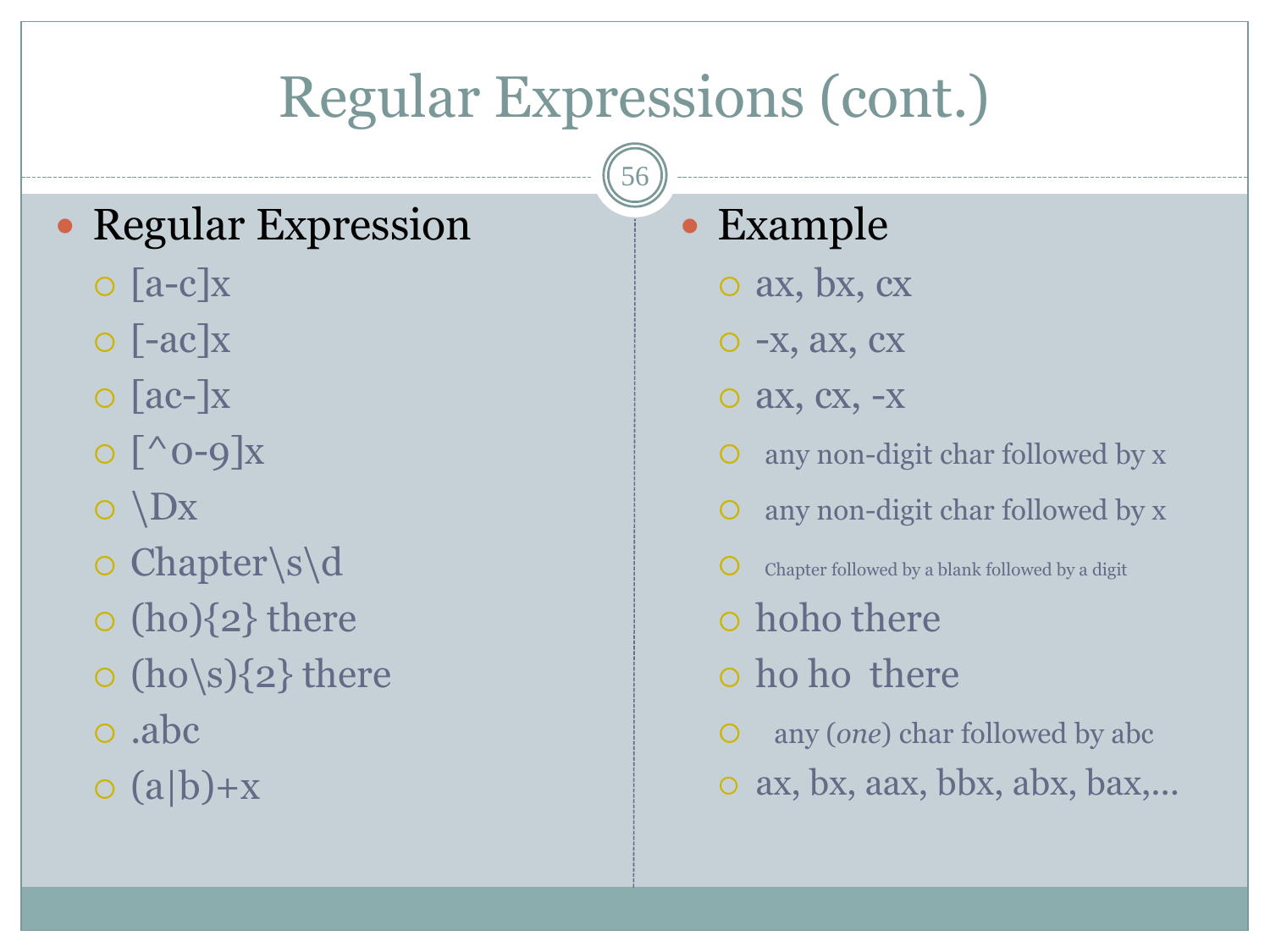### Regular Expressions (cont.)

- $a\{1,3\}x$
- $a\{2\}$
- $\bullet$  \w\s\w

- ax, aax, aaax
- aax, aaax, aaaax, …
- word **character** (alphanumeric plus dash) followed by a space followed by a word character
- $[a-zA-Z]$ <sup>\*</sup> A string comprised of any lower and upper case letters
	- The period "." (Without the backward slash the period means "any character")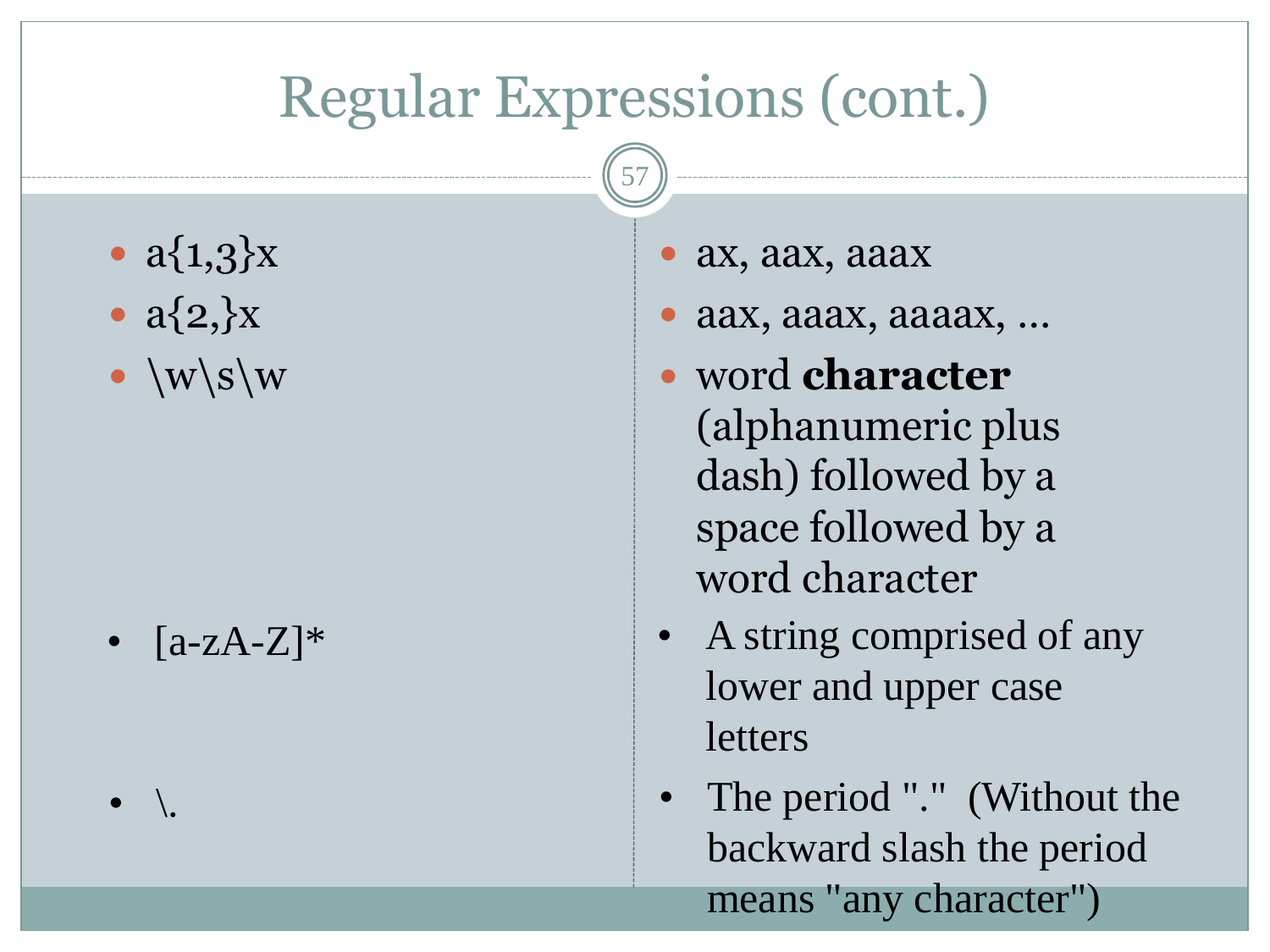### Creating a simpleType from another simpleType

- Thus far we have created a simpleType using one of the built-in datatypes as our base type.
- However, we can create a simpleType that uses another simpleType as the base. See next slide.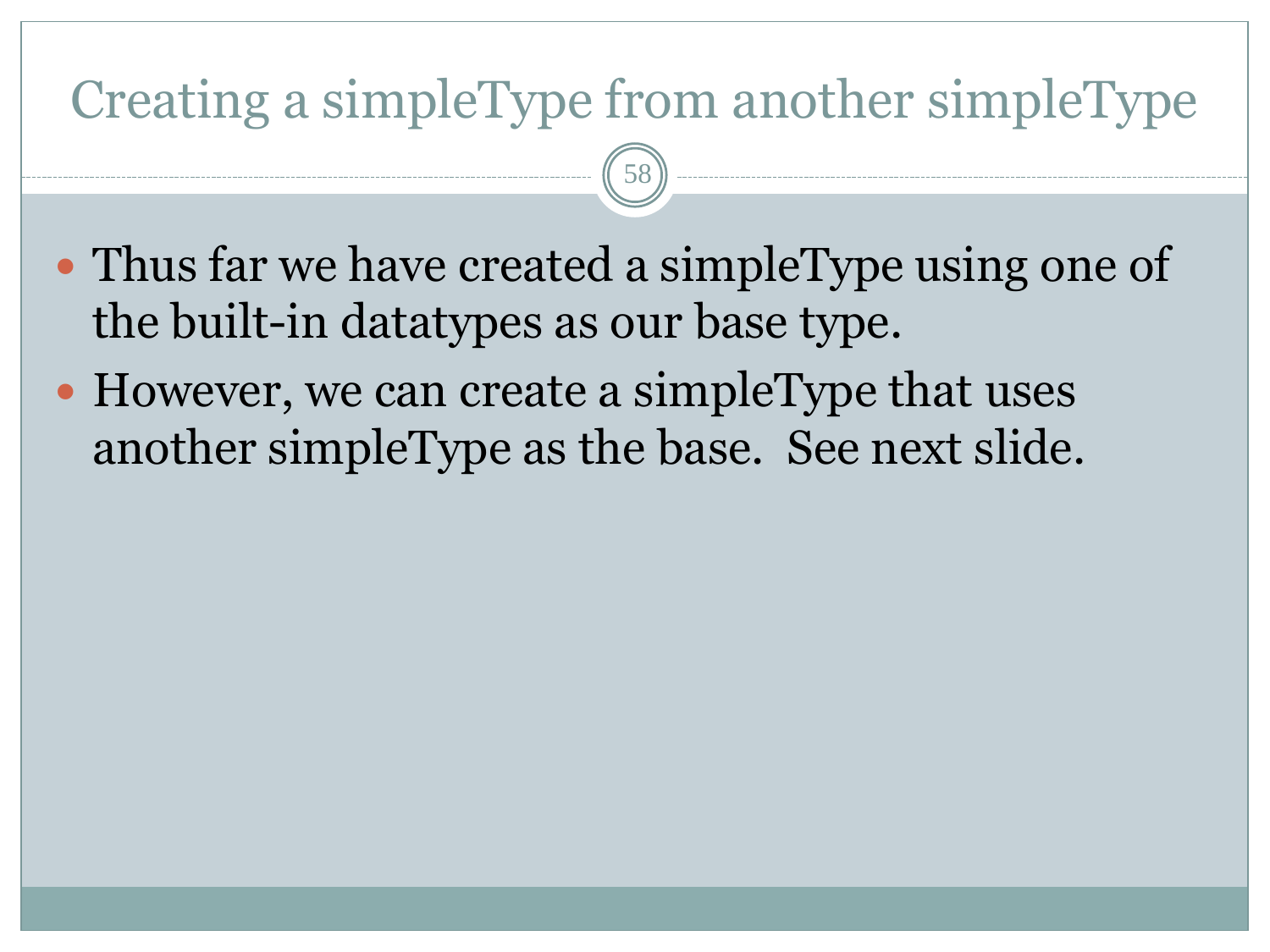<xsd:simpleType name= "**EarthSurfaceElevation**"> <xsd:restriction base="xsd:integer"> <xsd:minInclusive value="-1290"/> <xsd:maxInclusive value="29035"/> </xsd:restriction> </xsd:simpleType>

<xsd:simpleType name= "BostonAreaSurfaceElevation"> <xsd:restriction **base="EarthSurfaceElevation"**>  $\langle x \rangle$  states inclusive value="0"/>  $\langle x \rangle$ sd:maxInclusive value="120"/ $>$  </xsd:restriction>  $\langle xsd:simpleType\rangle$ 

This simpleType uses EarthSurfaceElevation as its base type.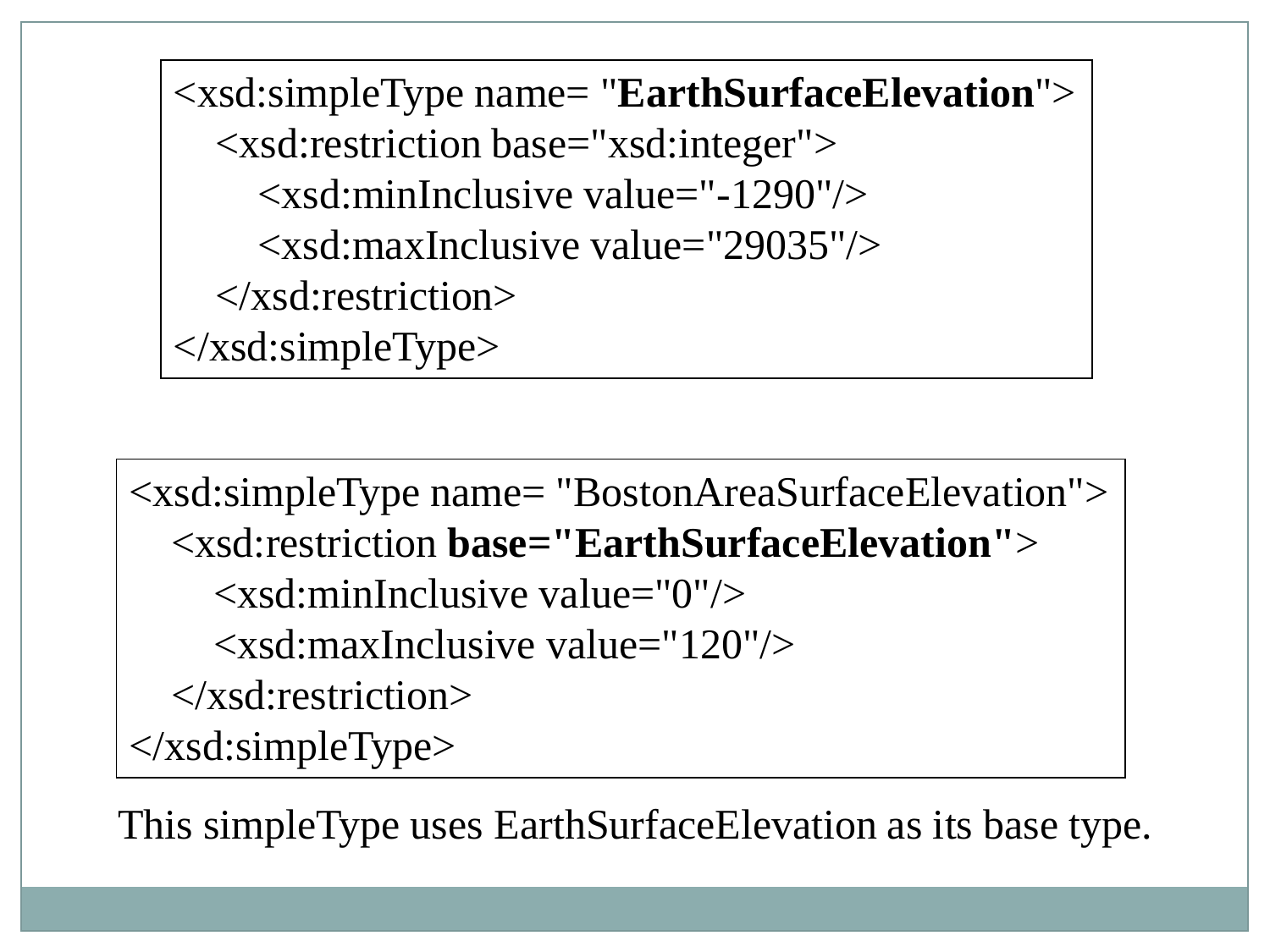### Fixing a Facet Value

60

 Sometimes when we define a simpleType we want to require that one (or more) facet have an unchanging value. That is, we want to make the facet a constant in all "subtypes".

<xsd:simpleType name= "ClassSize"> <xsd:restriction base="xsd:nonNegativeInteger"> <xsd:minInclusive value="10" **fixed="true"**/>  $\langle x\text{sd:maxInclusive value} = "60" \rangle$  </xsd:restriction>  $\langle x\text{sd}:\text{simpleType}\rangle$ 

simpleTypes which derive from this simpleType may not change this facet.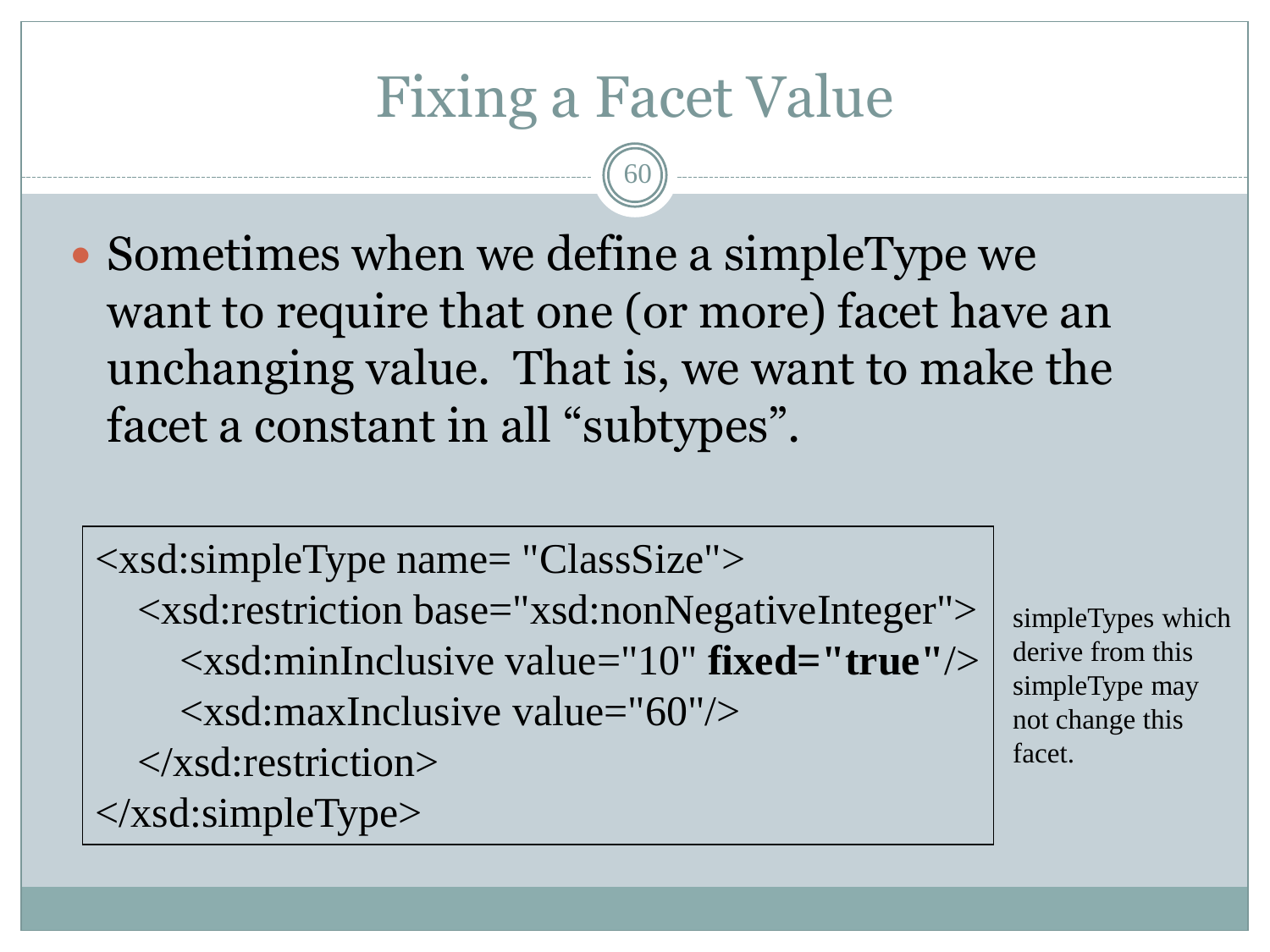<xsd:simpleType name= "**ClassSize**"> <xsd:restriction base="xsd:nonNegativeInteger"> <xsd:minInclusive value="10" **fixed="true"**/>  $\langle x\text{sd}:\text{maxInclusive value} = "60" \rangle$  </xsd:restriction> </xsd:simpleType>

<xsd:simpleType name= "BostonIEEEClassSize"> <xsd:restriction **base="ClassSize"**> <xsd:minInclusi<sup>te</sup> v lue="15"/> <xsd:maxInclusive value="60"/> </xsd:restriction> </xsd:simpleType>

 $\overline{\mathbf{v}}$ 

Error! Cannot change the value of a fixed facet!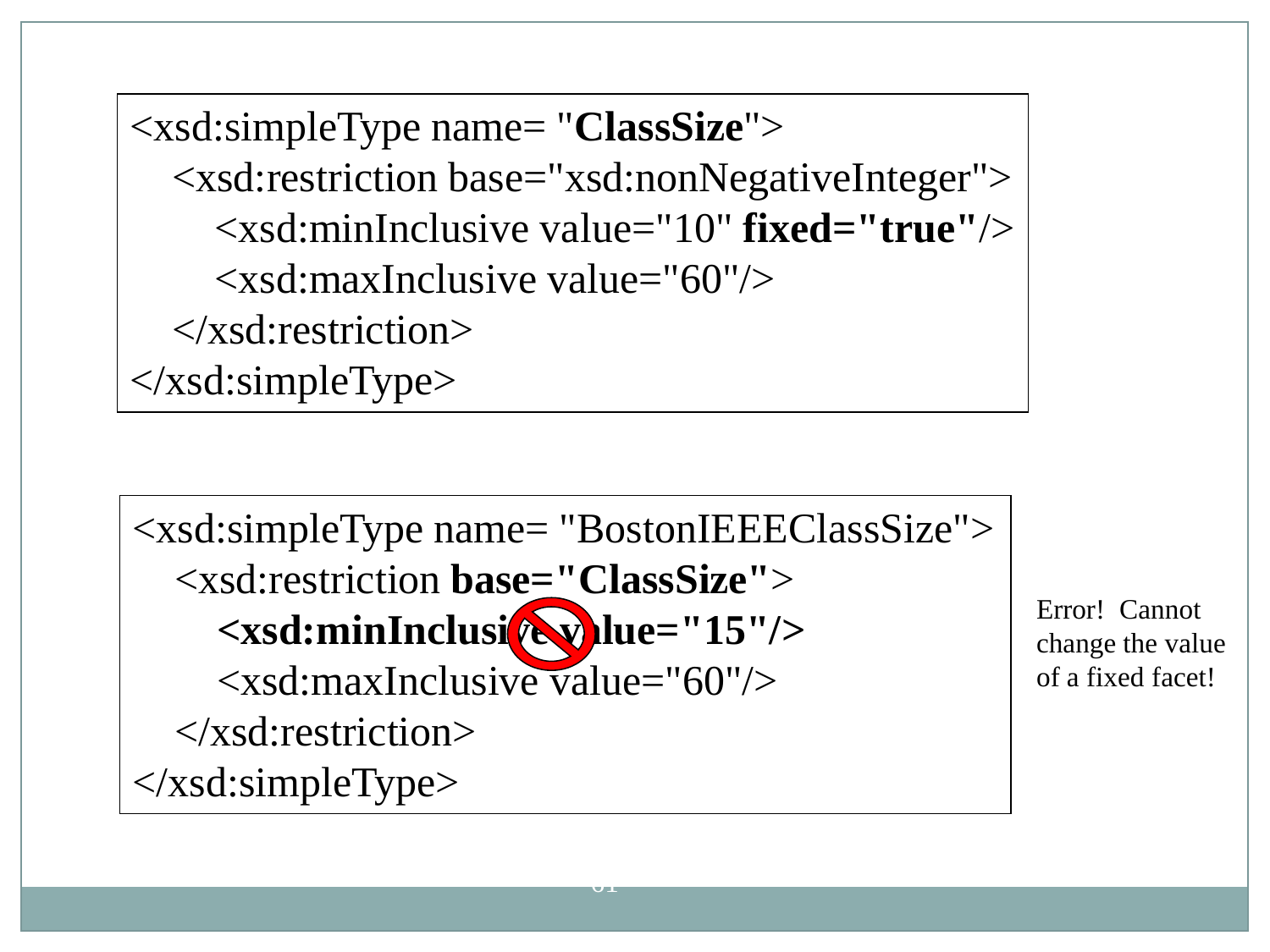### Element Containing a User-Defined Simple Type

62

Example. Create a schema element declaration for an elevation element. Declare the elevation element to be an integer with a range -1290 to 29035

<elevation>5240</elevation>

Here's one way of declaring the elevation element:

<xsd:**simpleType** name="**EarthSurfaceElevation**"> <xsd:restriction base="xsd:integer">  $\langle x\text{sd:minInclusive value} = "1290" \rangle$  $\langle x\bar{x}d$ : maxInclusive value="29035"/ $>$  $\langle x\$ sd:restriction $\rangle$ </xsd:simpleType> <xsd:**element** name="**elevation**" type="**EarthSurfaceElevation**"/>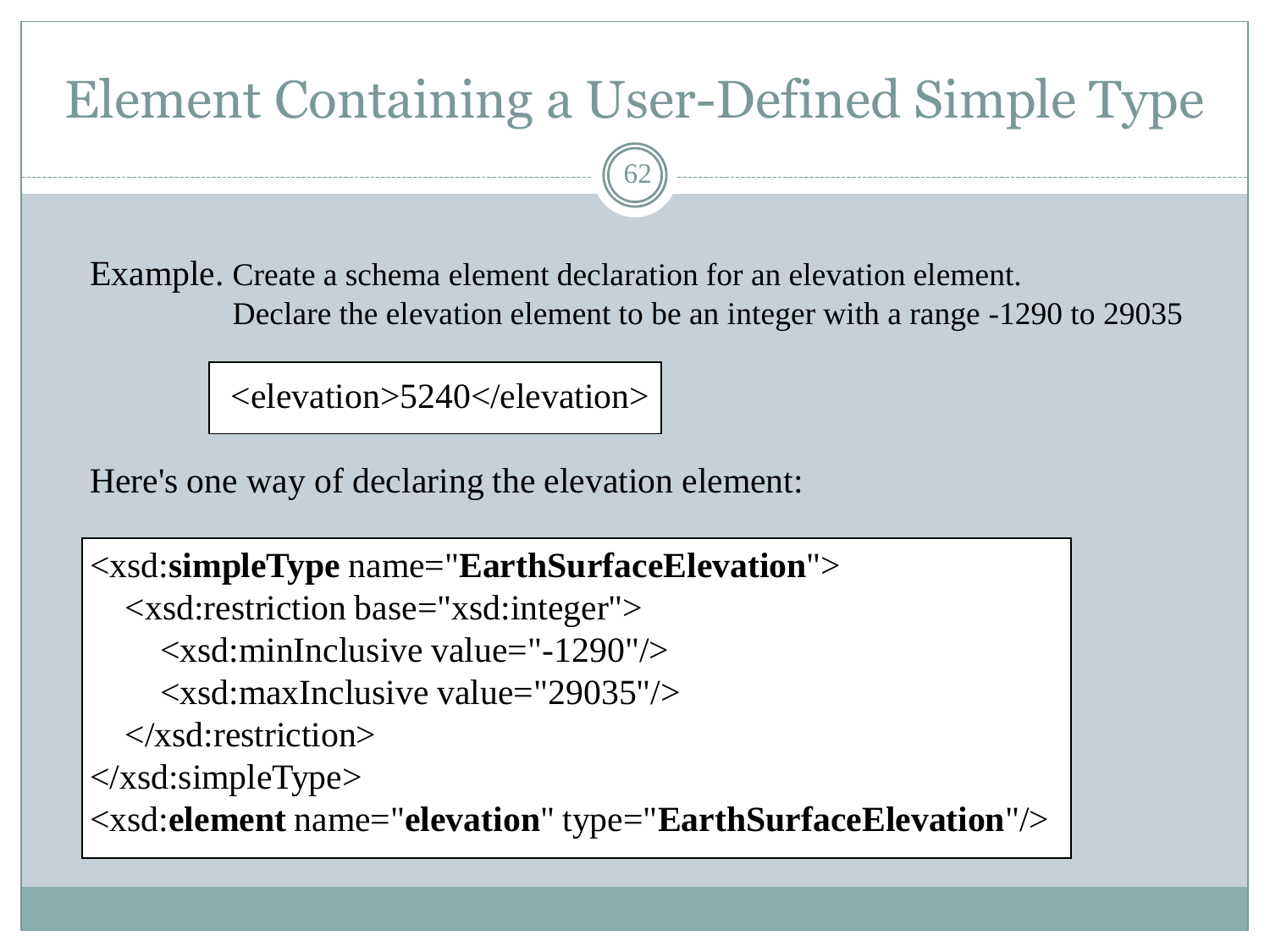### Element Containing a User-Defined Simple Type (cont.) 63

Here's an alternative method for declaring elevation:

```
<xsd:element name="elevation">
   <xsd:simpleType>
      <xsd:restriction base="xsd:integer">
       \langle x \ranglesd:minInclusive value="-1290"/> <xsd:maxInclusive value="29035"/>
      </xsd:restriction>
   </xsd:simpleType>
</xsd:element>
```
The simpleType definition is defined inline, it is an *anonymous* simpleType definition.

The disadvantage of this approach is that this simpleType may not be reused by other elements.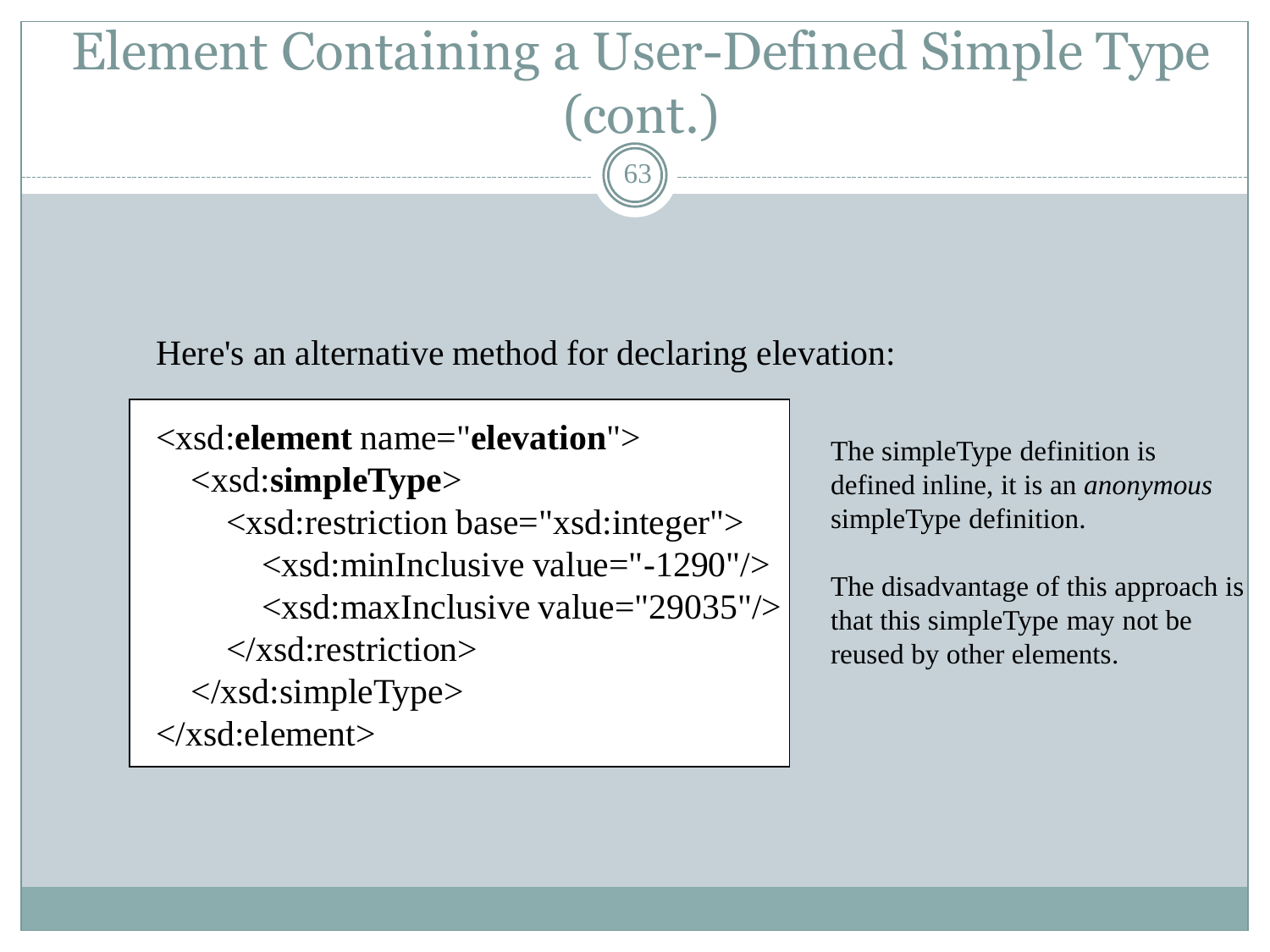# Summary of Declaring Elements (three ways to do it)

<xsd:element name="*name*" type="*type*" minOccurs="*int*" maxOccurs="*int*"/>

<xsd:element name="*name*" minOccurs="*int*" maxOccurs="*int*"> <xsd:complexType>

 …  $\langle x\text{sd:complexType}\rangle$ </xsd:element>

3

1

2

<xsd:element name="*name*" minOccurs="*int*" maxOccurs="*int*"> <xsd:simpleType> <xsd:restriction base="*type*"> …

 $\langle x\$ sd:restriction>  $\langle xsd:simpleType\rangle$ </xsd:element>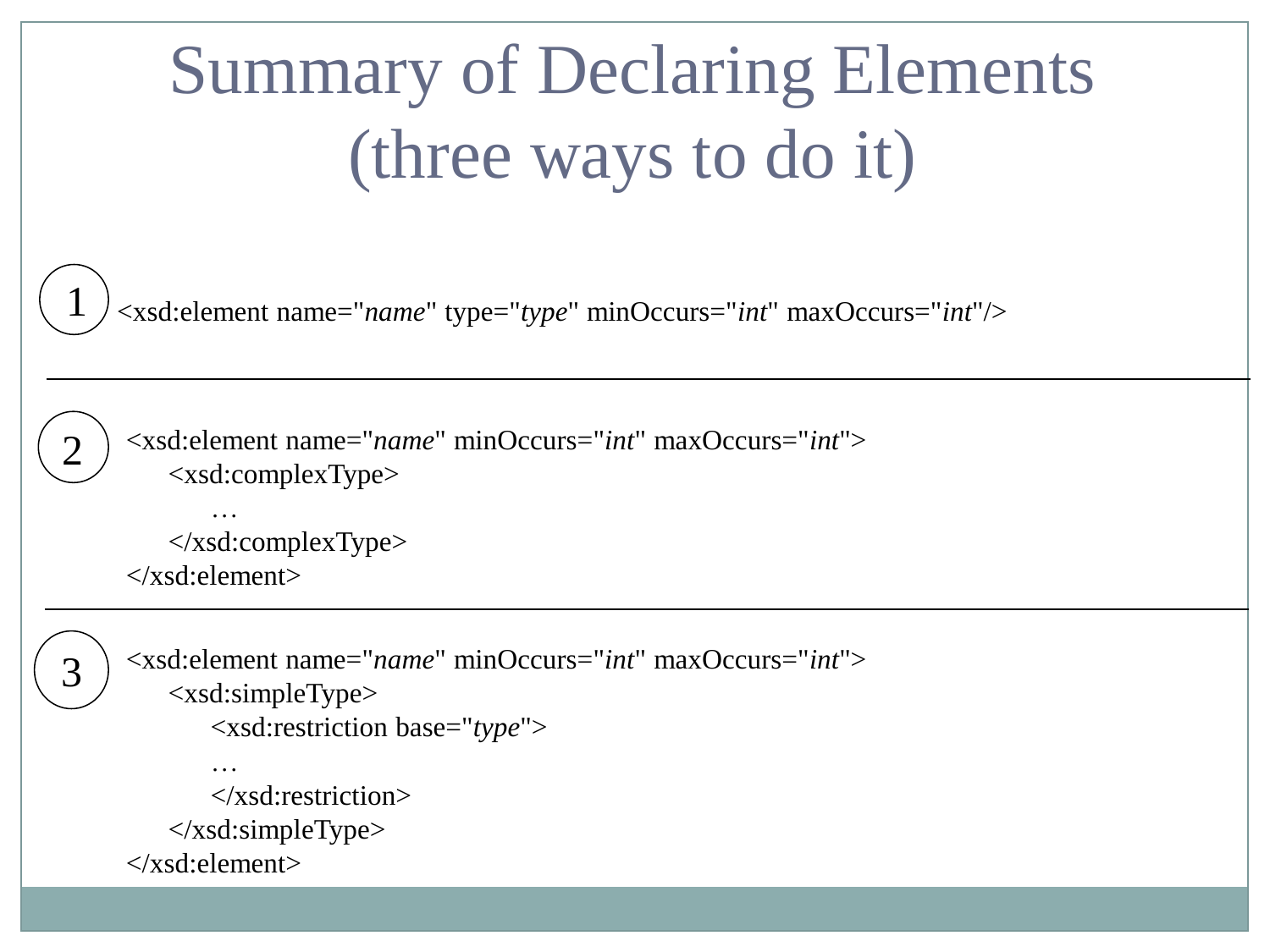### Annotating Schemas

65

• The  $\alpha$  -  $\alpha$  annotation  $\alpha$  element is used for documenting the schema, both for humans and for programs.

- Use <documentation> for providing a comment to humans
- Use <appinfo> for providing a comment to programs
	- $\times$  The content is any well-formed XML
- Note that annotations have no effect on schema validation

#### **<xsd:annotation>**

#### **<xsd:documentation>**

 The following constraint is not expressible with XML Schema: The value of element A should be greater than the value of element B. So, we need to use a separate tool (e.g., Schematron) to check this constraint. We will express this constraint in the appinfo section (below).

#### **</xsd:documentation>**

#### **<xsd:appinfo>**

 $\langle$  assert test="A > B">A should be greater than B $\langle$ /assert>

**</xsd:appinfo>**

**<xsd:/annotation>**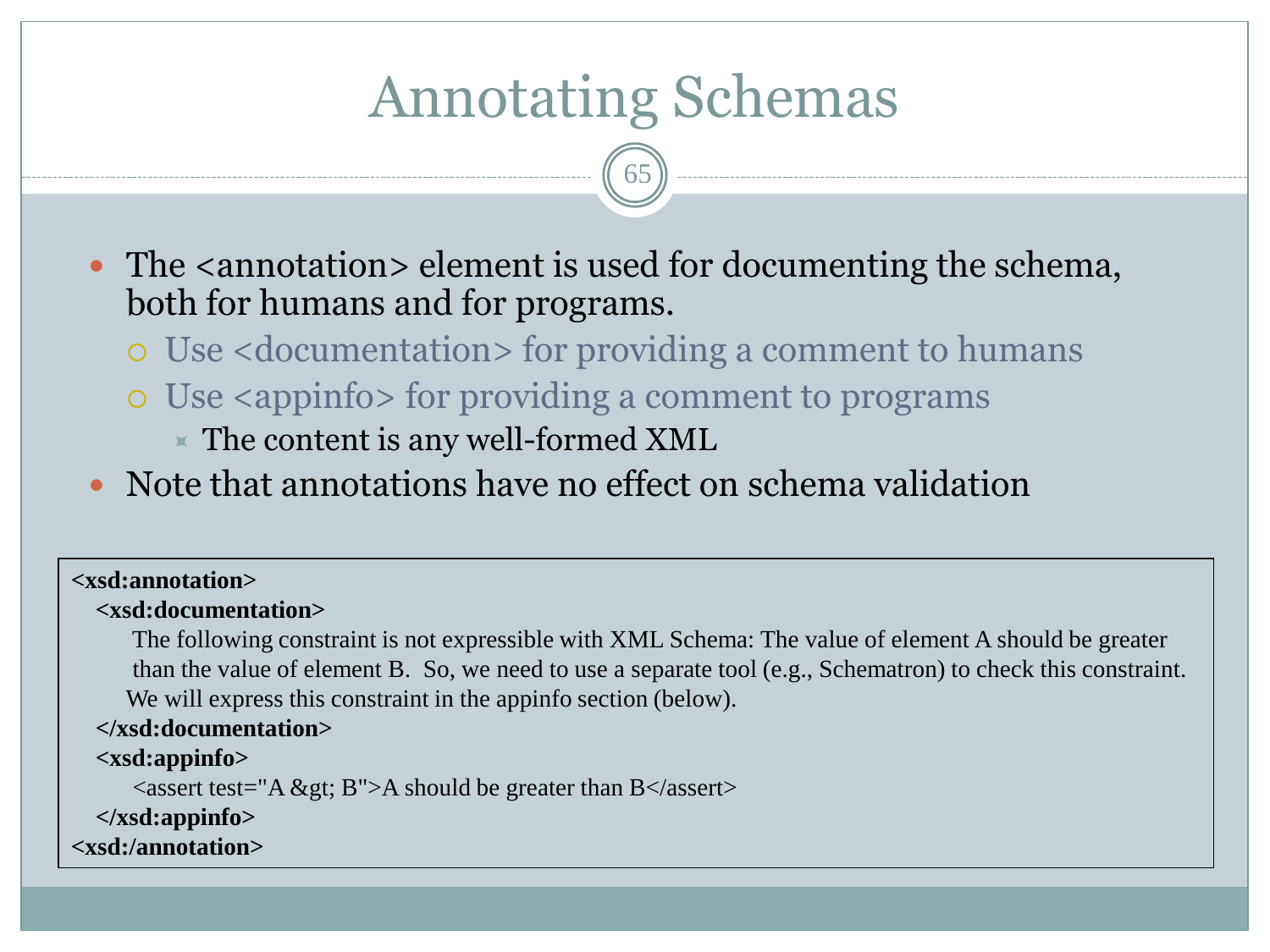### Where Can You Put Annotations?

- You cannot put annotations at just any random location in the schema.
- Here are the rules for where an annotation element can go:
	- annotations may occur before and after any global component
	- annotations may occur only at the beginning of non-global components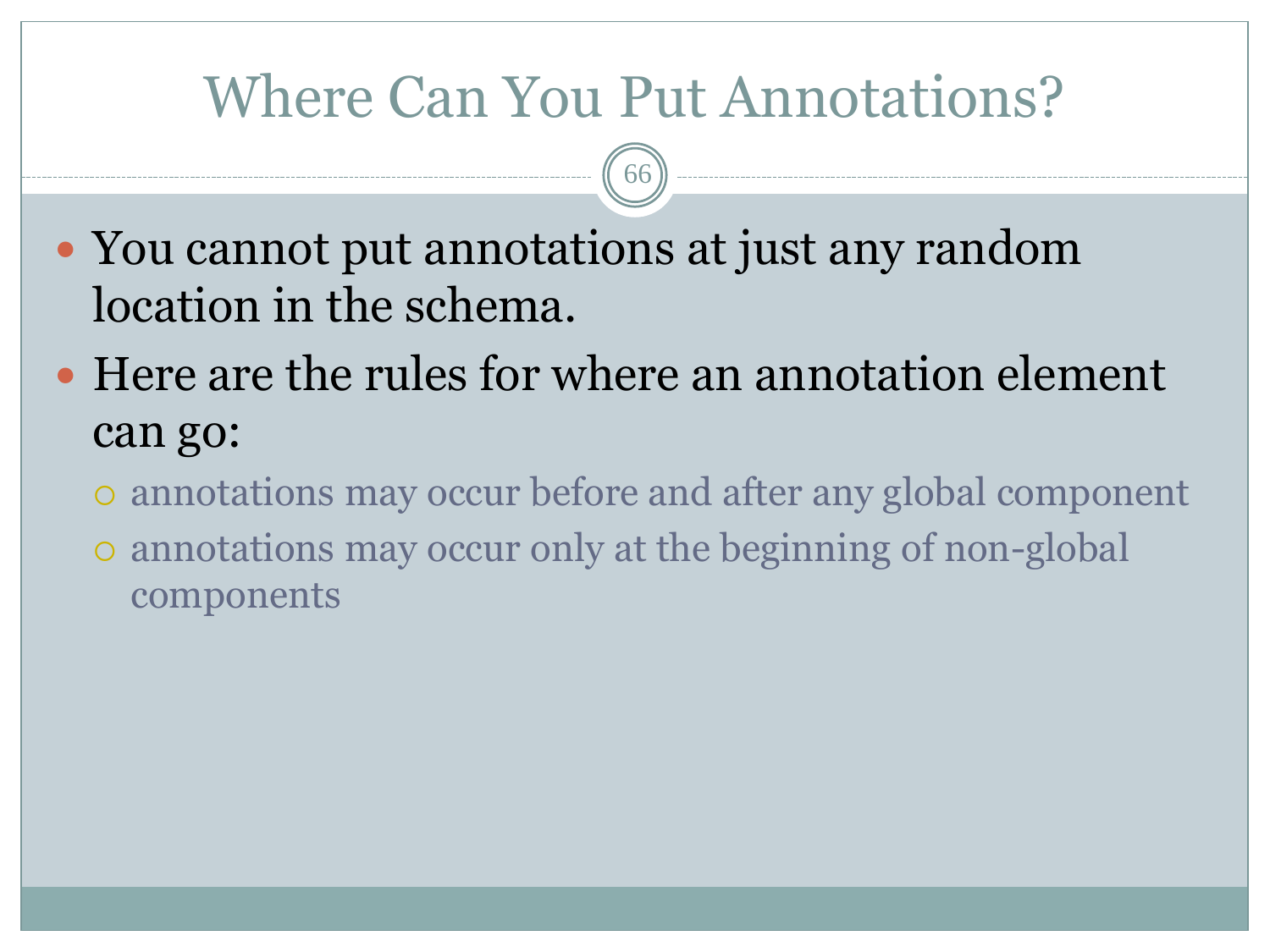| $\langle$ ?xml version="1.0"?>                                                             |             |
|--------------------------------------------------------------------------------------------|-------------|
| <xsd:schema <="" td="" xmlns:xsd="http://www.w3.org/2001/XMLSchema"><td></td></xsd:schema> |             |
| targetNamespace="http://www.books.org"                                                     |             |
| xmlns="http://www.books.org"                                                               |             |
| elementFormDefault="qualified">                                                            | Can put     |
| <xsd:element name="BookStore"></xsd:element>                                               |             |
| <xsd:complextype></xsd:complextype>                                                        | annotations |
| $\langle xsd: sequence \rangle$                                                            | only at     |
| <xsd:element maxoccurs="unbounded" name="Book"></xsd:element>                              | these       |
| $\langle xsd:complexType \rangle$                                                          | locations   |
| $\langle xsd: sequence \rangle$                                                            |             |
| <xsd:element name="Title" type="xsd:string"></xsd:element>                                 |             |
| <xsd:element name="Author" type="xsd:string"></xsd:element>                                |             |
| <xsd:element name="Date" type="xsd:string"></xsd:element>                                  |             |
| <xsd:element name="ISBN" type="xsd:string"></xsd:element>                                  |             |
| <xsd:element name="Publisher" type="xsd:string"></xsd:element>                             |             |
| $\langle xsd: sequence \rangle$                                                            |             |
| $\langle x\text{sd:complexType}\rangle$                                                    |             |
| $\langle x\text{sd}:\text{element}\rangle$                                                 |             |
| $\langle xsd: sequence \rangle$                                                            |             |
| $\langle x\text{sd:complexType}\rangle$                                                    |             |
| $\langle xsd:element \rangle$                                                              |             |
| $\langle xsd:schema \rangle$                                                               |             |

Suppose that you want to annotate, say, the Date element declaration. What do we do? See next page ...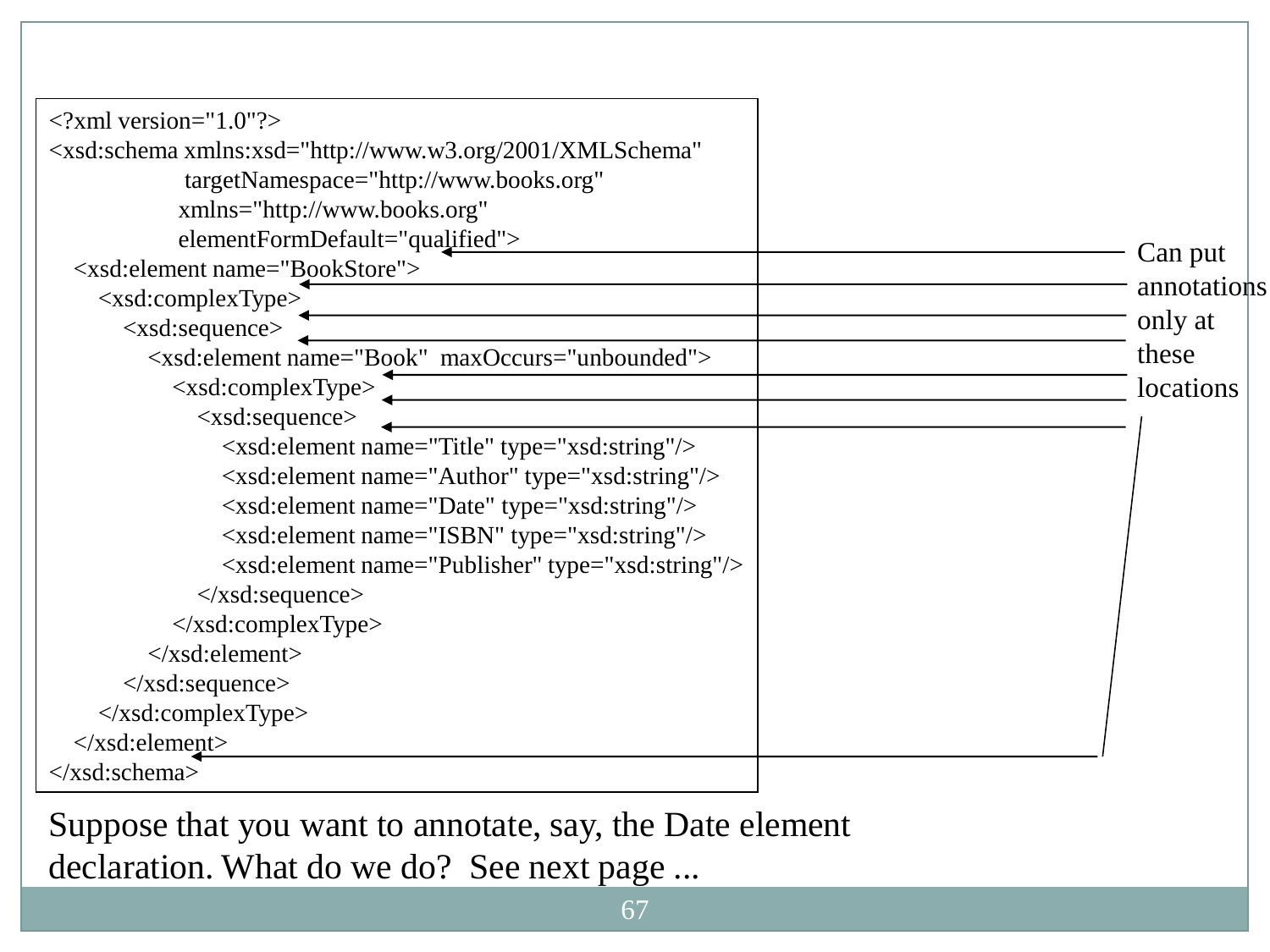```
\langle 2xml version="1.0"?>
<xsd:schema xmlns:xsd="http://www.w3.org/2001/XMLSchema"
             targetNamespace="http://www.books.org"
             xmlns="http://www.books.org"
             elementFormDefault="qualified">
   <xsd:element name="BookStore">
     <xsd:complexType>
       <xsd:sequence>
          <xsd:element name="Book" maxOccurs="unbounded">
            <xsd:complexType>
              <xsd:sequence>
                 <xsd:element name="Title" type="xsd:string"/>
                 <xsd:element name="Author" type="xsd:string"/>
                 <xsd:element name="Date" type="xsd:string">
                   <xsd:annotation>
                      <xsd:documentation>This is how to annotate the Date element!</xsd:documentation>
                   </xsd:annotation>
                 </xsd:element>
                 <xsd:element name="ISBN" type="xsd:string"/>
                 <xsd:element name="Publisher" type="xsd:string"/>
              </xsd:sequence>
            </xsd:complexType>
          </xsd:element>
       </xsd:sequence>
     </xsd:complexType>
   </xsd:element>
</xsd:schema>
```
68

Inline the annotation within the Date element declaration.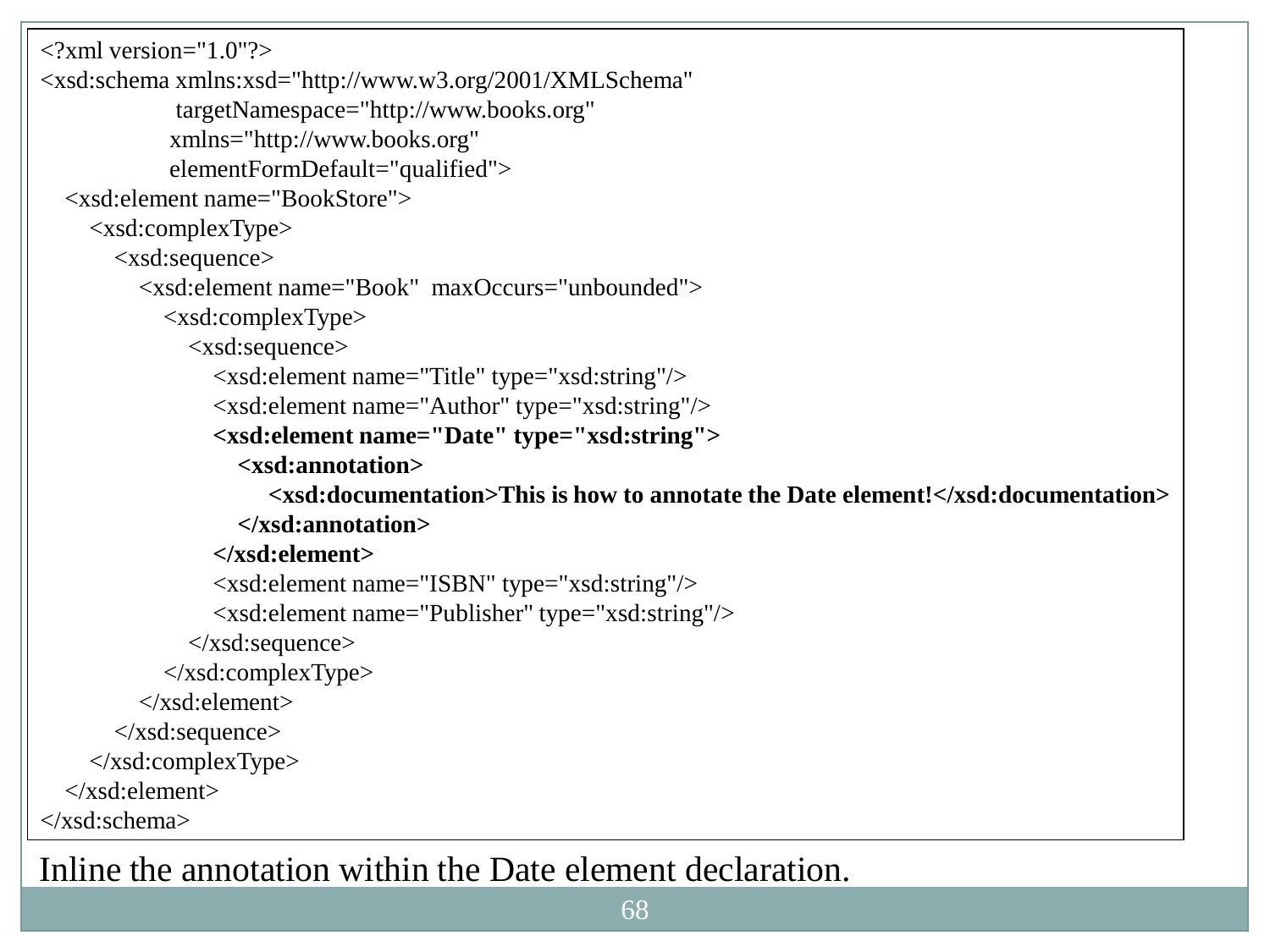## Two Optional Attributes for the documentation Element

69

- In the previous example we showed <xsd:documentation> with no attributes. Actually, it can have two attributes:
	- source: this attribute contains a URL to a file which contains supplemental information
	- xml:lang: this attribute specifies the language that the documentation was written in

<xsd:**documentation source**="http://www.xfront.com/BookReview.txt" **xml:lang**="FR"/>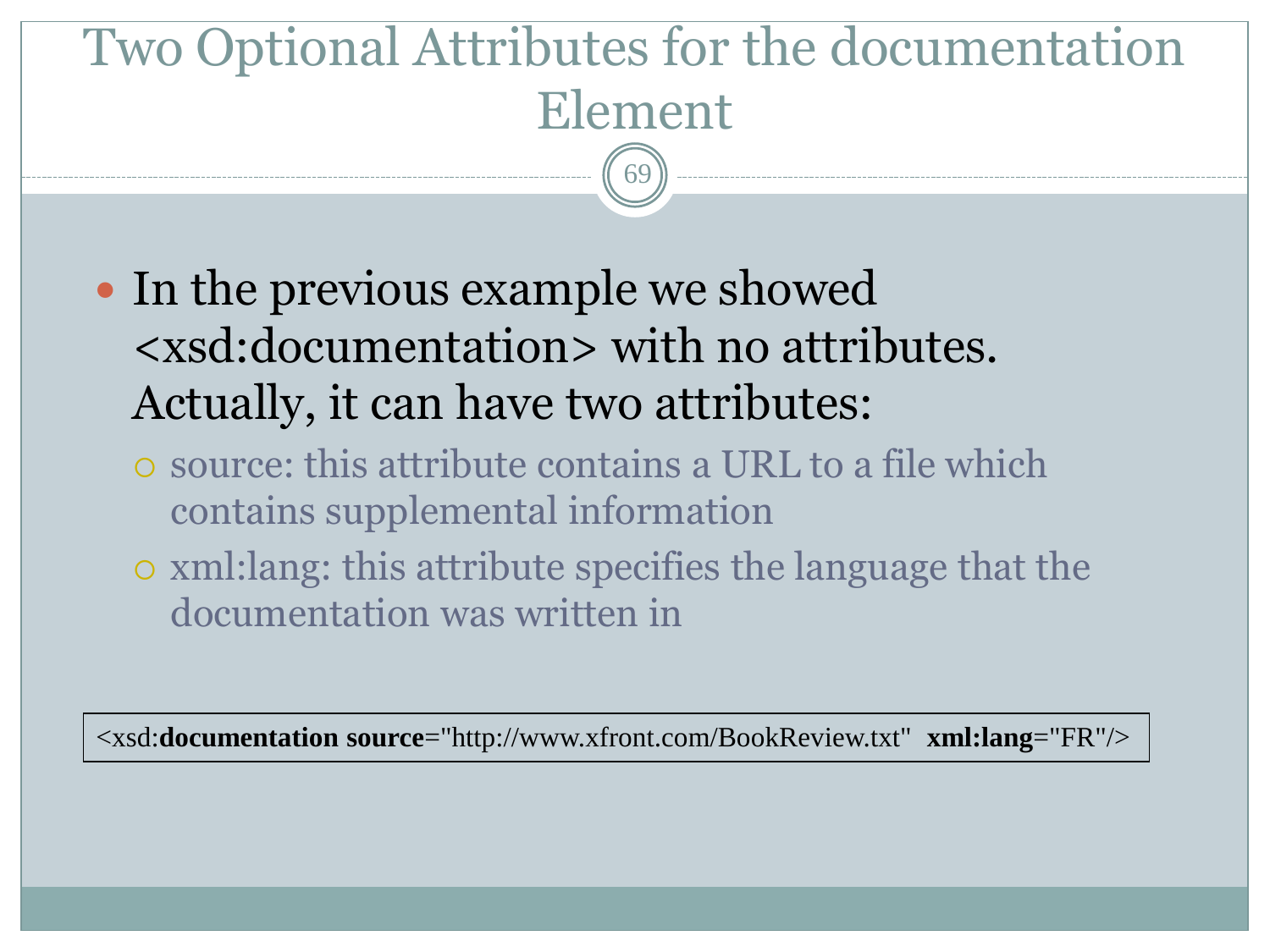# One Optional Attribute for the appinfo Element

- In the previous example we showed <xsd:appinfo> with no attributes. Actually, it can have one attribute:
	- source: this attribute contains a URL to a file which contains supplemental information

<xsd:**appinfo source**="http://www.xfront.com/Assertions.xml"/>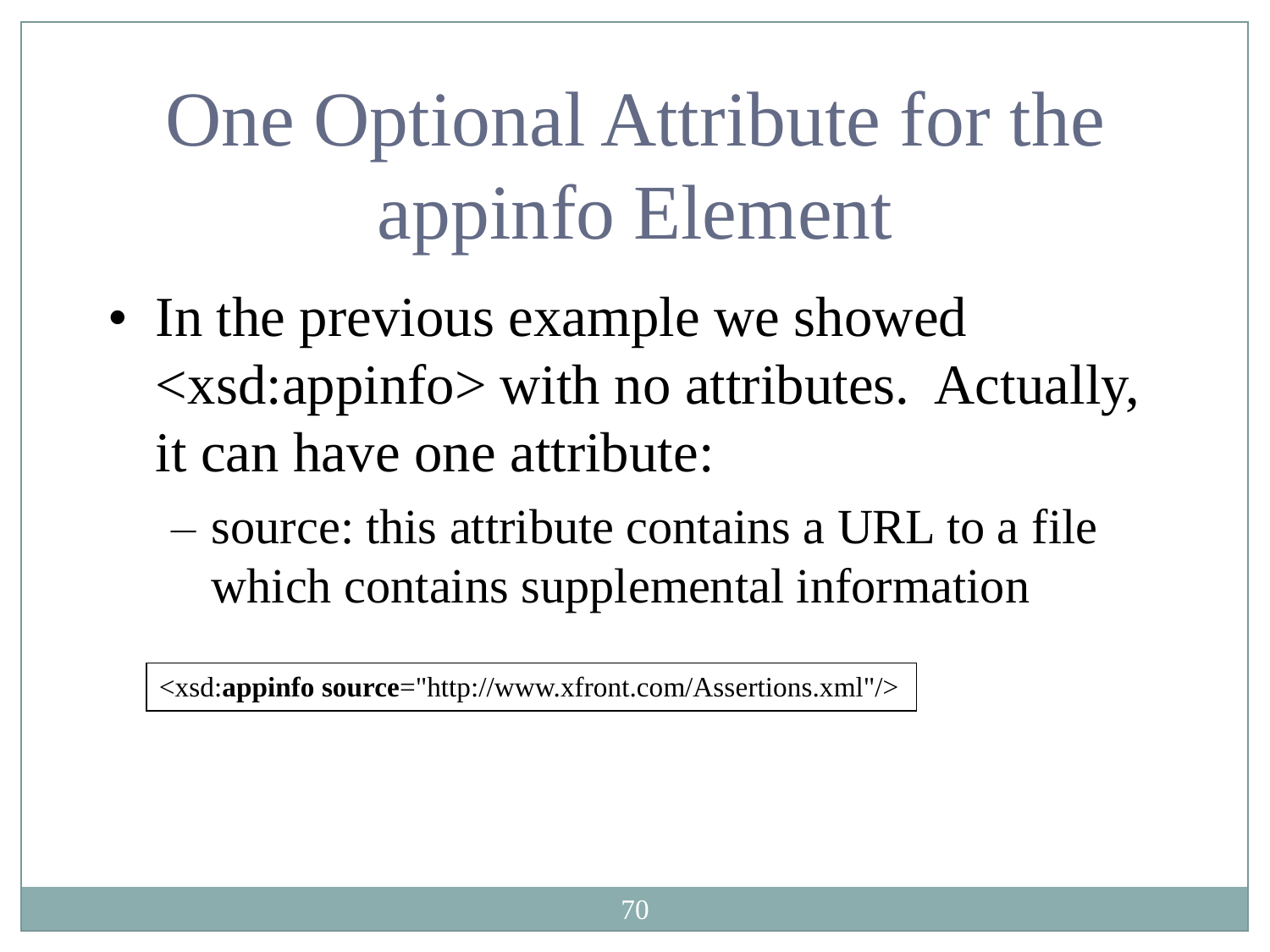### Up for a Breath

- Wow! We have really been into the depths of XML Schemas.
- Let's back up for a moment and look at XML Schemas from a "big picture" point of view.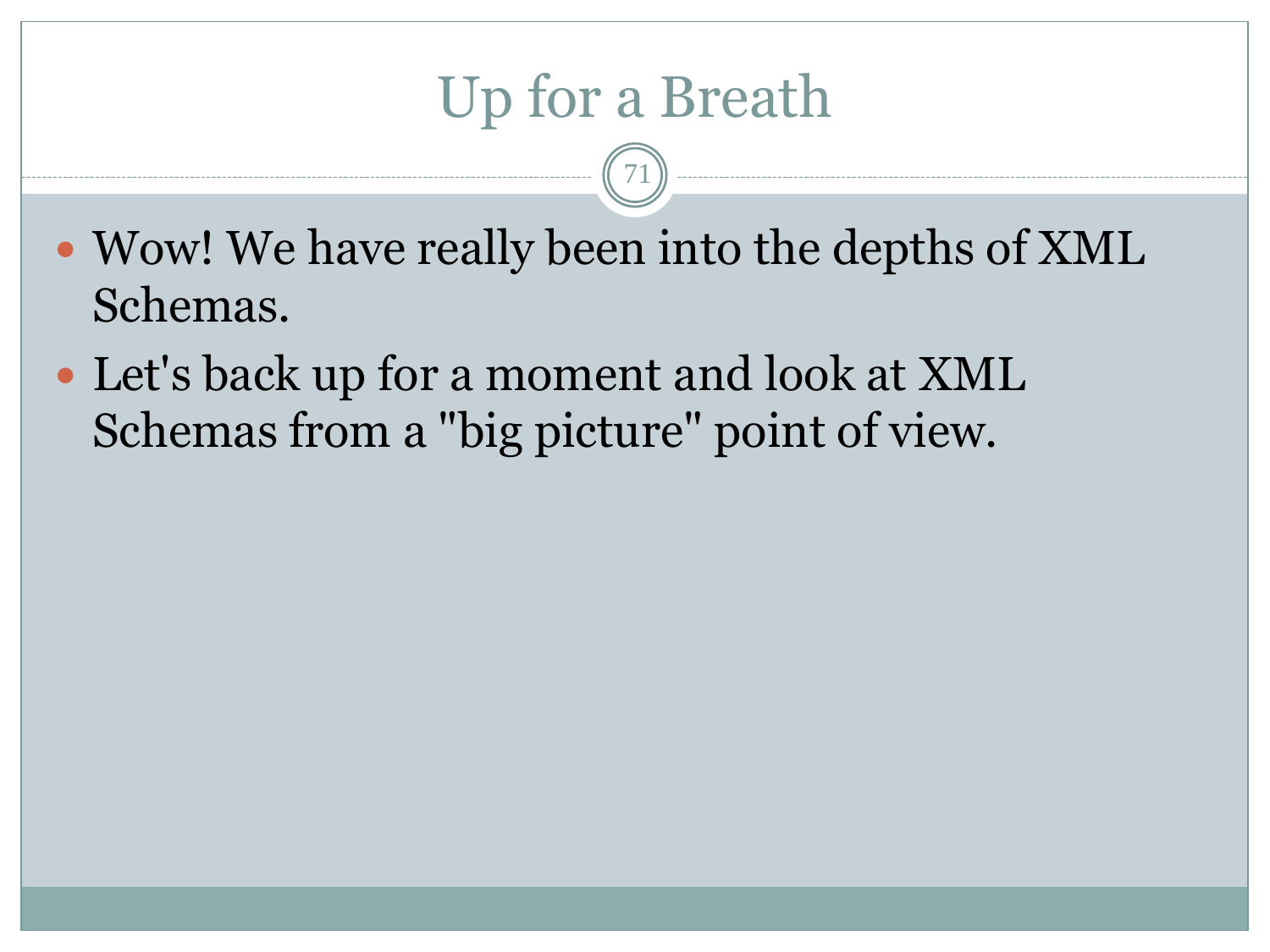## Save \$\$\$ using XML Schemas

Code to actually do the work

Code to check the structure and content (datatype) of the data

"In a typical program, up to 60% of the code is spent checking the data!"

- source unknown

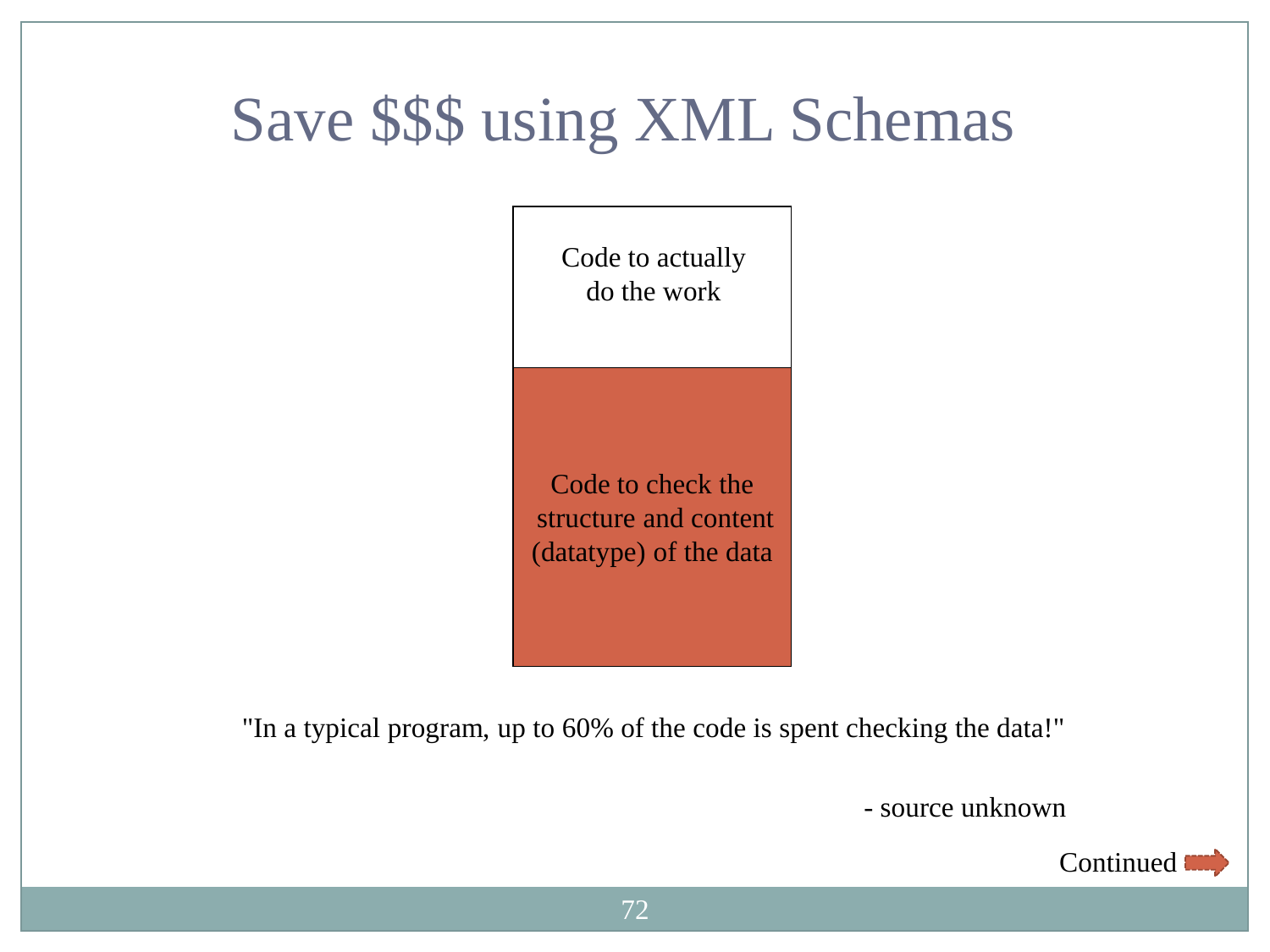#### Save \$\$\$ using XML Schemas (cont.)

Code to actually do the work

Code to check the structure and content of the data

If your data is structured as XML, and there is a schema, then you can hand the data-checking task off to a schema validator.

Thus, your code is reduced by up to 60%!!!

Big \$\$ savings!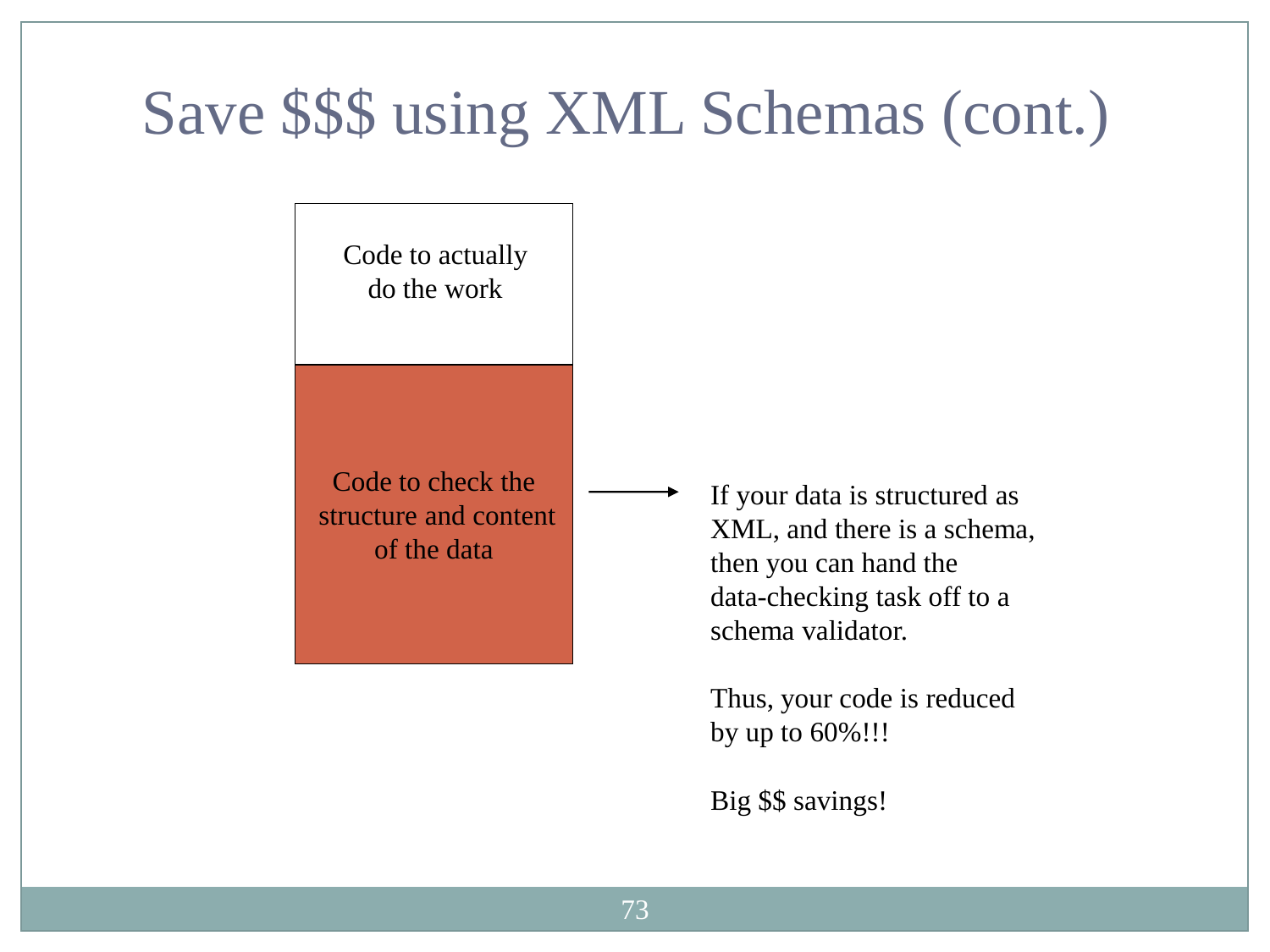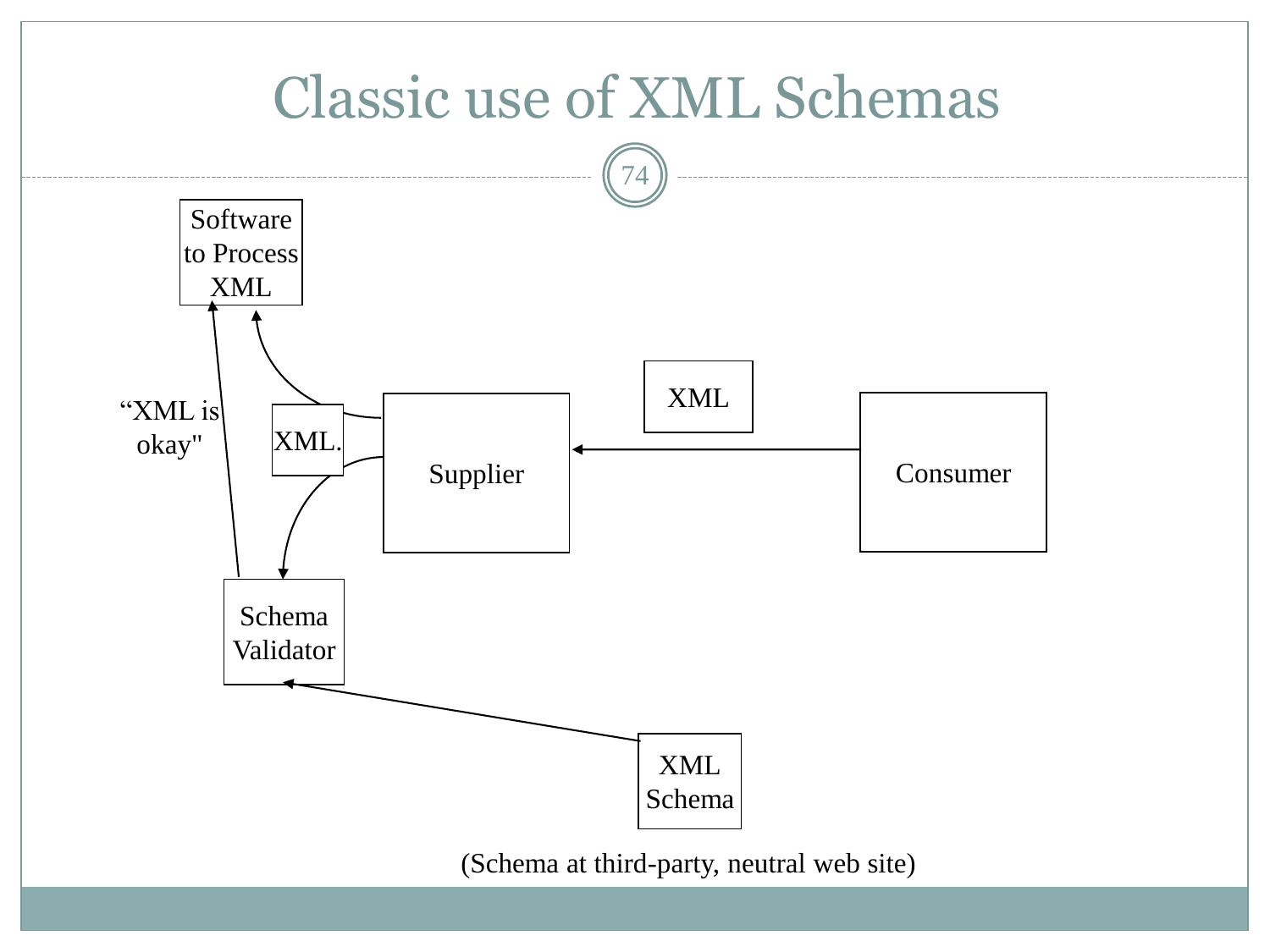## What are XML Schemas?

#### • **Data Model**

- With XML Schemas you specify how your XML data will be organized, and the datatypes of your data. That is, with XML Schemas you model how your data is to be represented in an instance document.
- **A Contract**
	- Organizations agree to structure their XML documents in conformance with an XML Schema. Thus, the XML Schema acts as a contract between the organizations.

#### • **A rich source of metadata**

75 XML Schemas contain metadata• An XML Schema document contains lots of data about the data in the XML instance documents, such as the datatype of the data, the data's range of values, how the data is related to another piece of data (parent/child, sibling relationship), i.e.,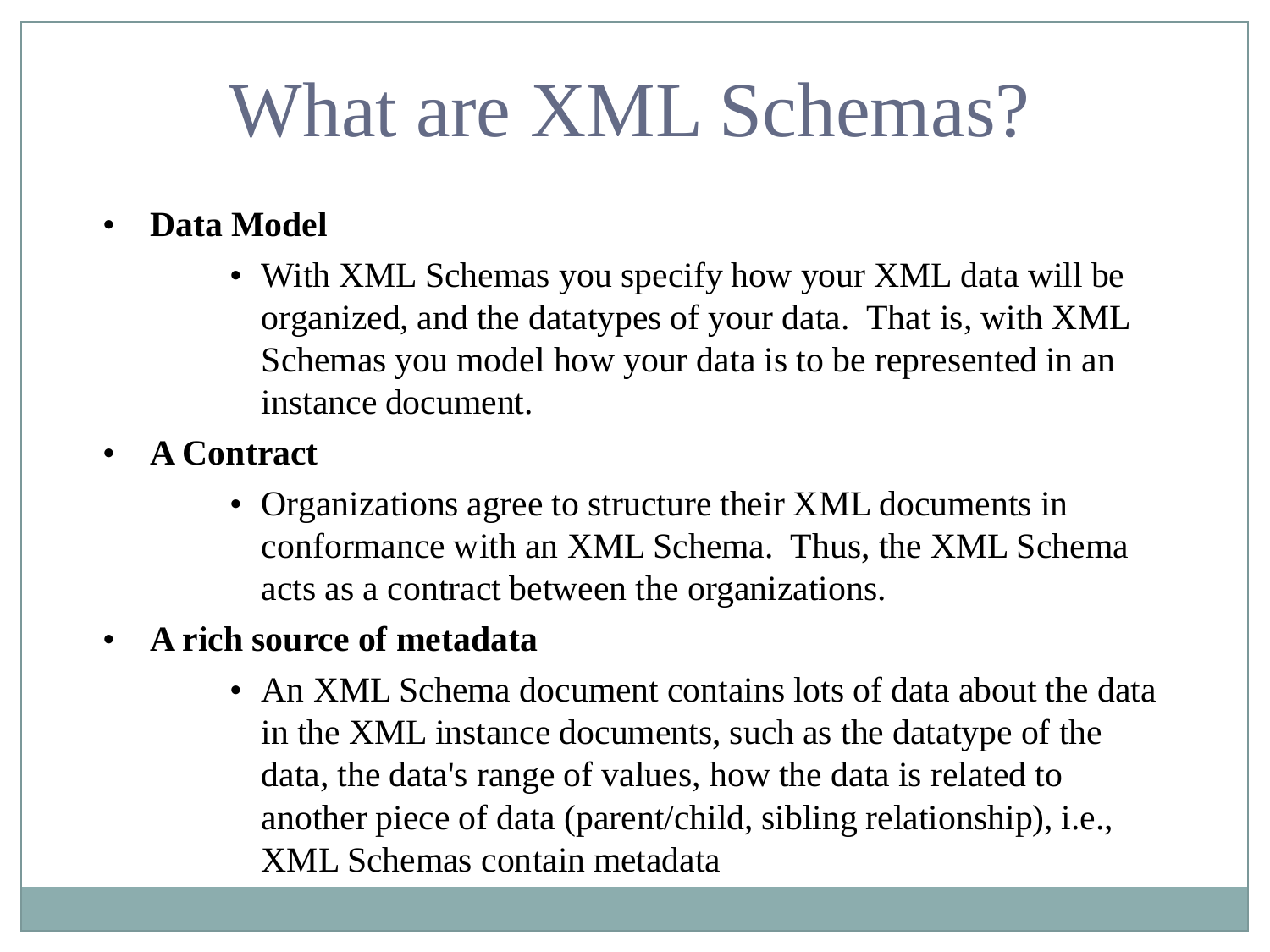### No Limits

76

- Two slides back we showed the classic use of XML Schemas - to validate your data (so that you don't have to write code to do it)
- However, there are many other uses for XML Schemas. Schemas are a wonderful source of metadata.
- Truly, *your imagination is the only limit on its usefulness*.
- On the next slide I show how to use the metadata provided by XML Schemas to create a GUI. The slide after that shows how to automatically generate an API using the metadata in XML Schemas. Following that is a slide showing how to create a "smart editor" using XML Schemas.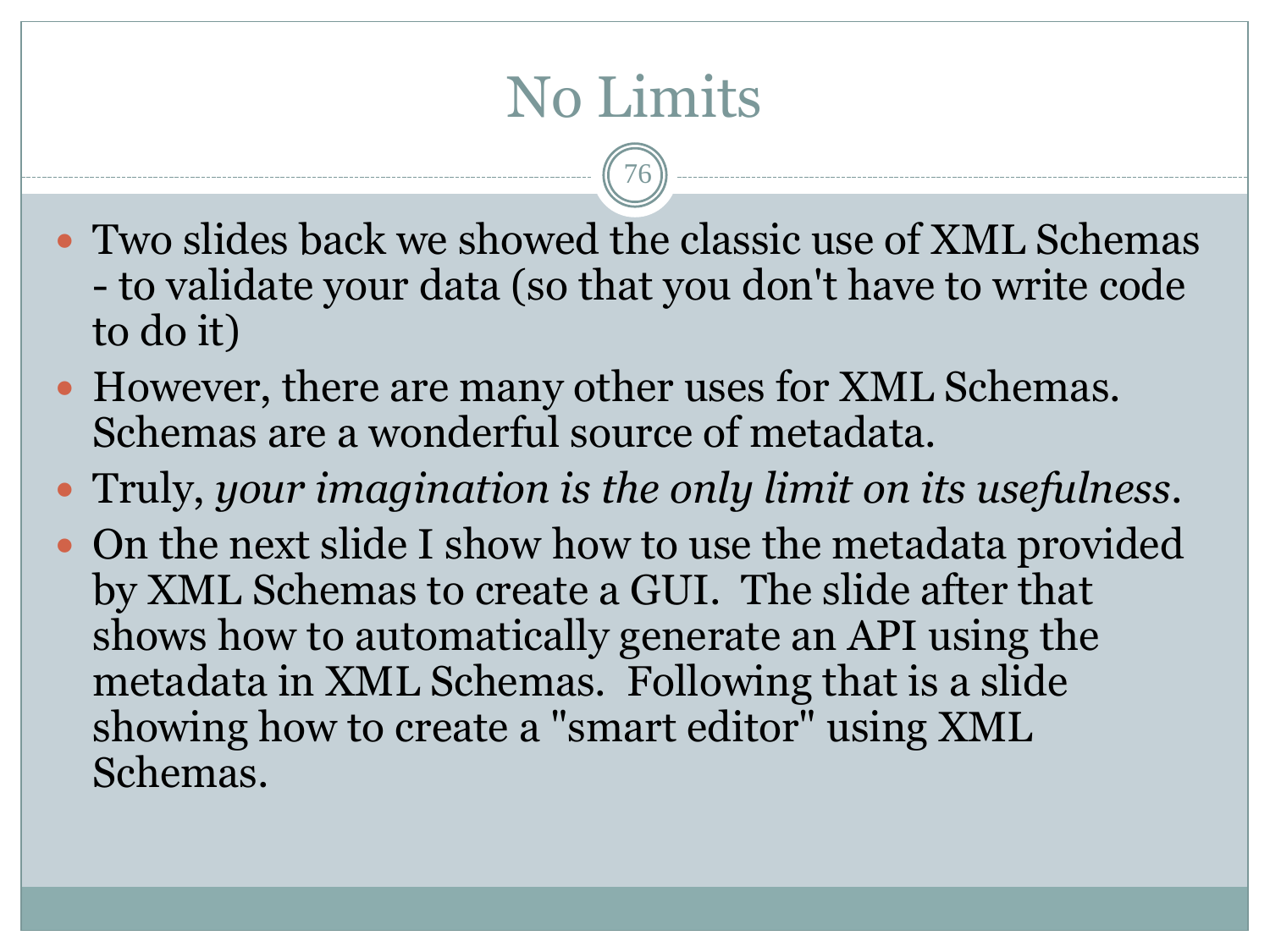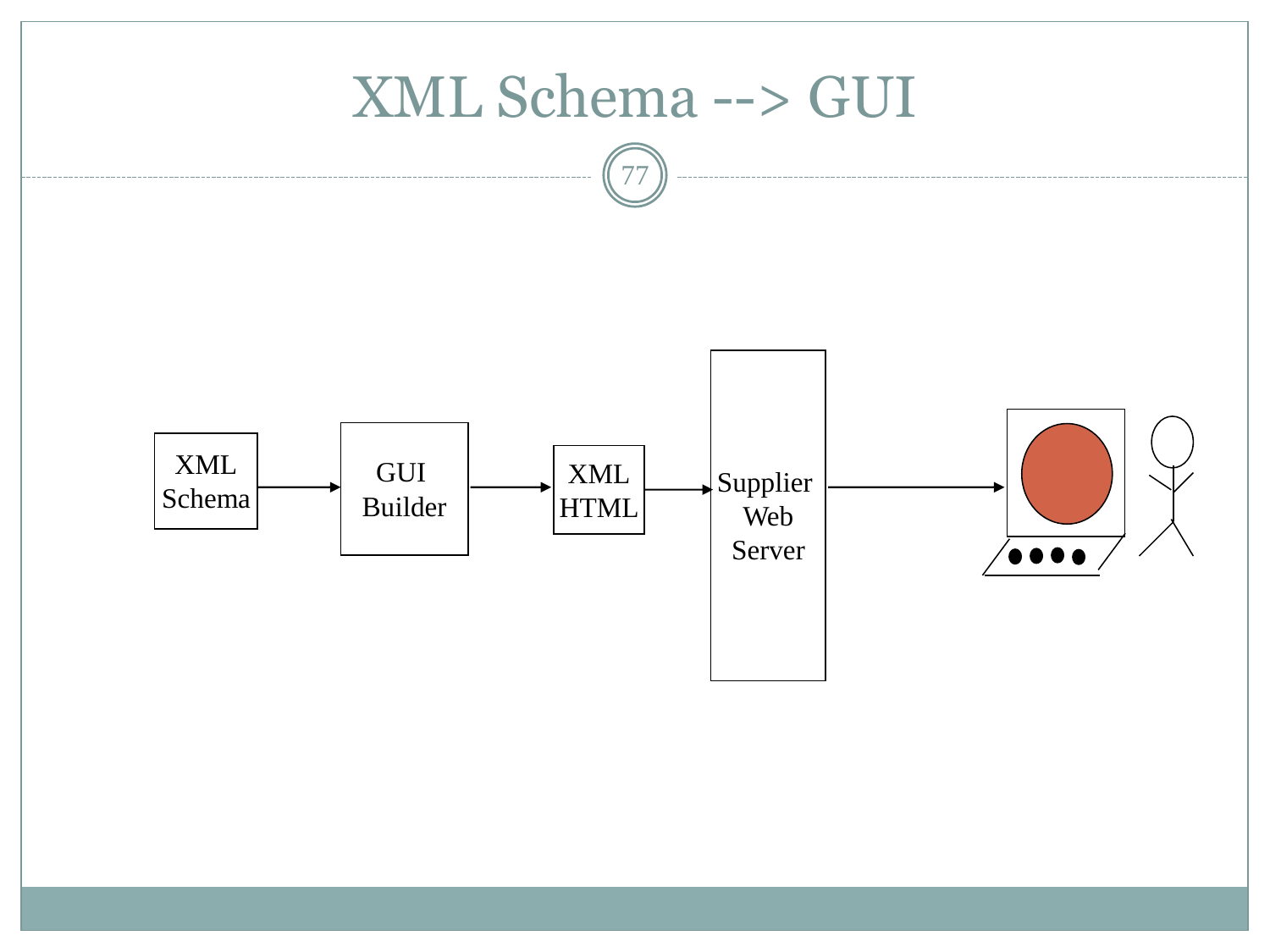## XML Schema --> API

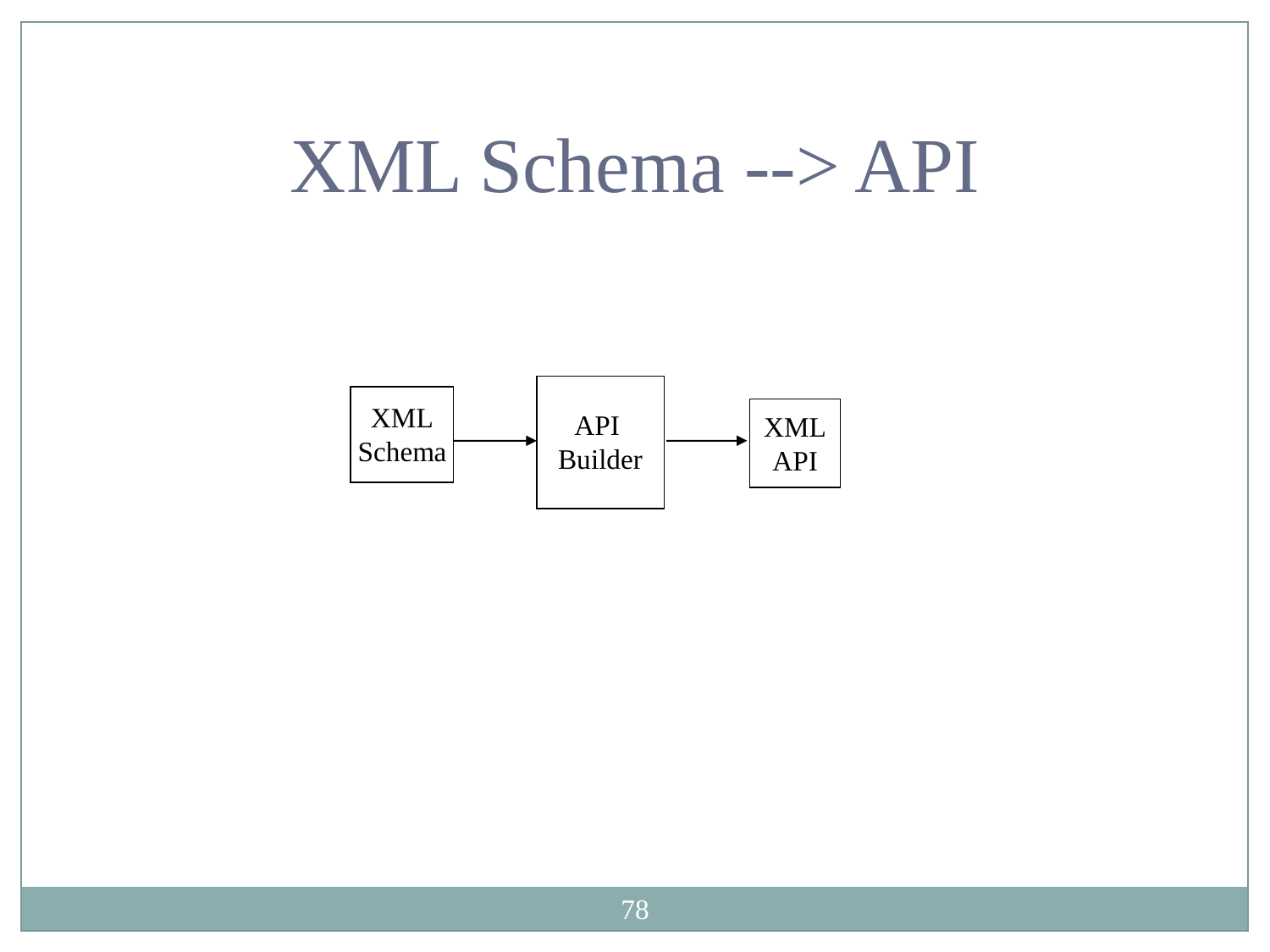## XML Schema --> Smart Editor



Helps you build your instance documents. For example, it pops up a menu showing you what is valid next. It knows this by looking at the XML Schema!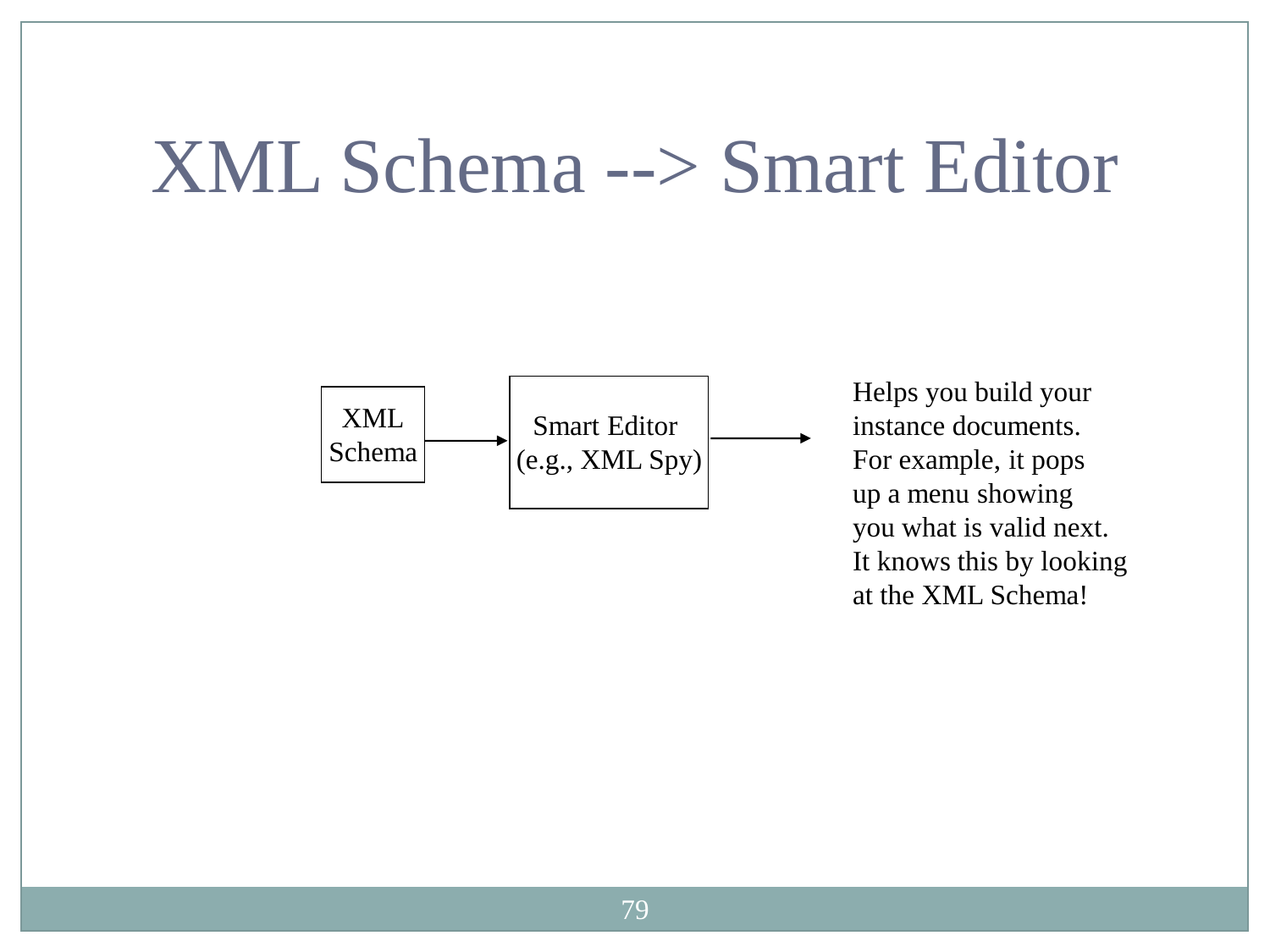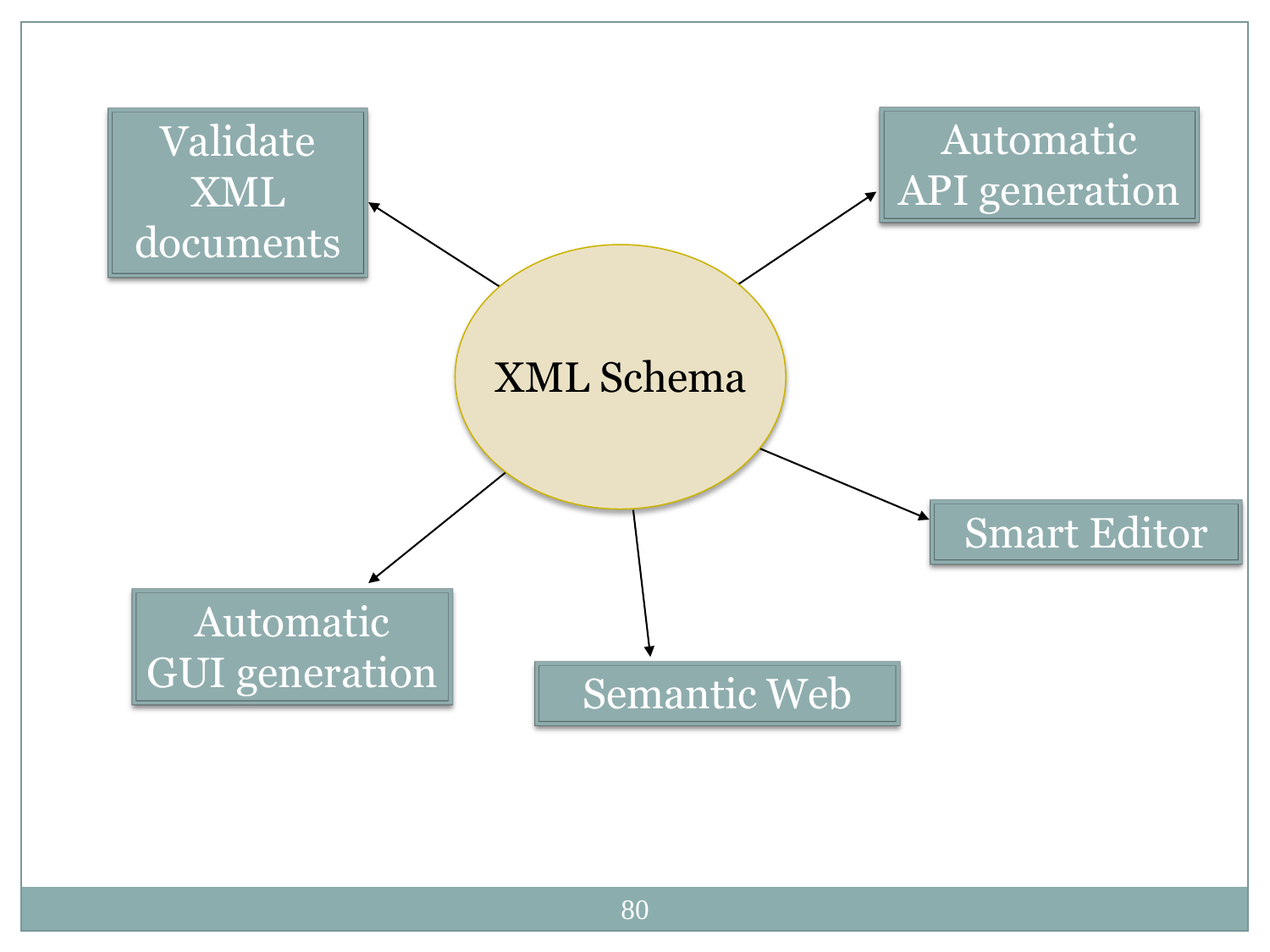#### Derived Types

81

- We can do a form of **subclassing** complexType definitions. We call this "derived types"
	- derive by extension: extend the parent complexType with more elements
	- derive by restriction: create a type which is a subset of the base type. There are two ways to subset the elements:
		- redefine a type element to have a **restricted range of values**, or
		- redefine a type element to have a more **restricted number of occurrences**.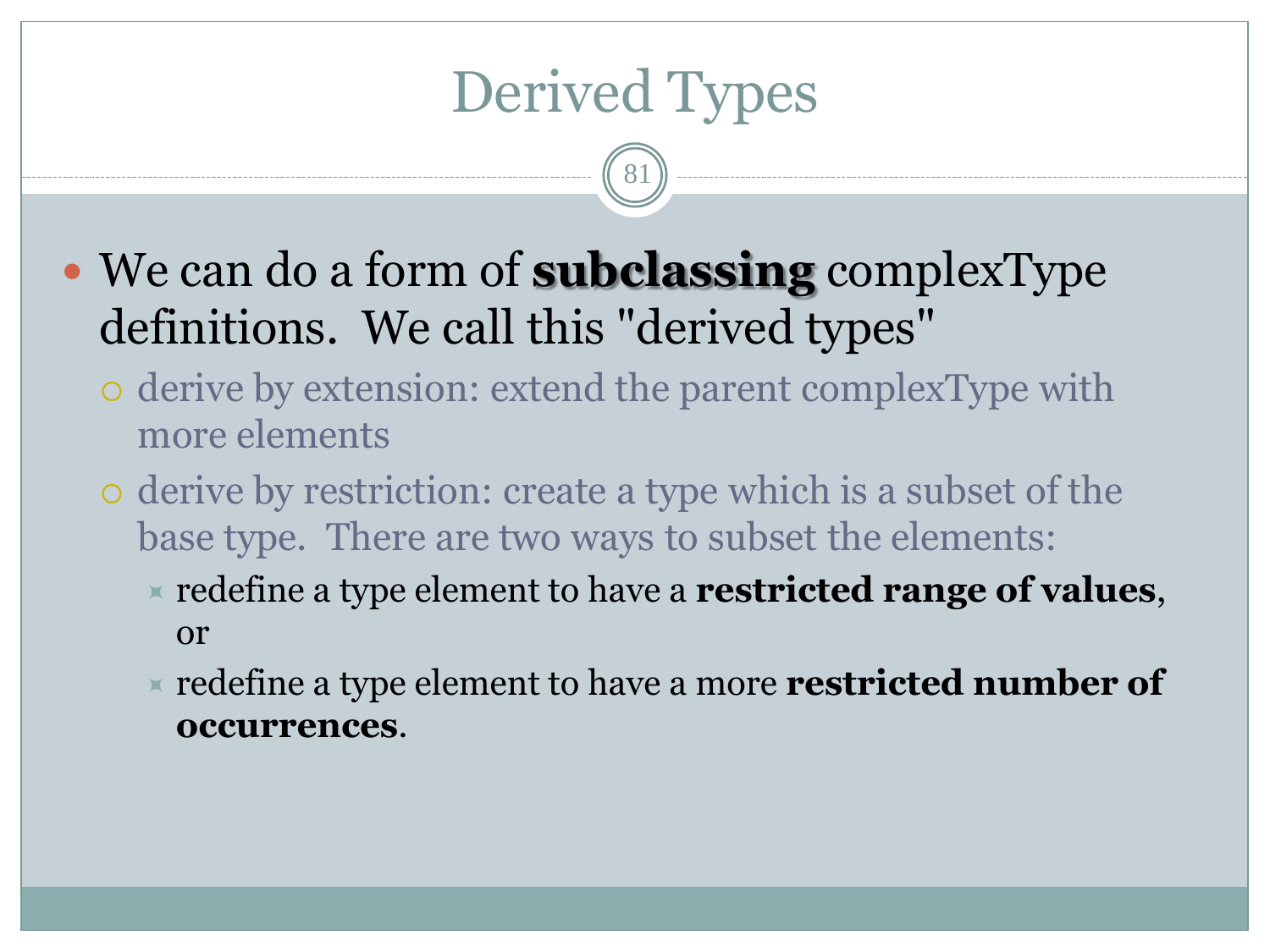```
\langle 2xml version="1.0"?>
<xsd:schema xmlns:xsd="http://www.w3.org/2001/XMLSchema"
             targetNamespace="http://www.books.org"
             xmlns="http://www.books.org"
            elementFormDefault="qualified">
 <xsd:complexType name="Publication">
     <xsd:sequence>
        <xsd:element name="Title" type="xsd:string" maxOccurs="unbounded"/>
        <xsd:element name="Author" type="xsd:string" maxOccurs="unbounded"/>
        <xsd:element name="Date" type="xsd:gYear"/>
     </xsd:sequence>
   </xsd:complexType>
   <xsd:complexType name="BookPublication">
     <xsd:complexContent>
        <xsd:extension base="Publication" >
          <xsd:sequence>
            <xsd:element name="ISBN" type="xsd:string"/>
            <xsd:element name="Publisher" type="xsd:string"/>
          </xsd:sequence>
       </xsd:extension>
     </xsd:complexContent>
  \langle x\text{sd:complexType}\rangle <xsd:element name="BookStore">
     <xsd:complexType>
       <xsd:sequence>
          <xsd:element name="Book" type="BookPublication" maxOccurs="unbounded"/>
       </xsd:sequence>
     </xsd:complexType>
   </xsd:element>
</xsd:schema>
```
Note that BookPublication extends the Publication type, i.e., we are doing Derive by Extension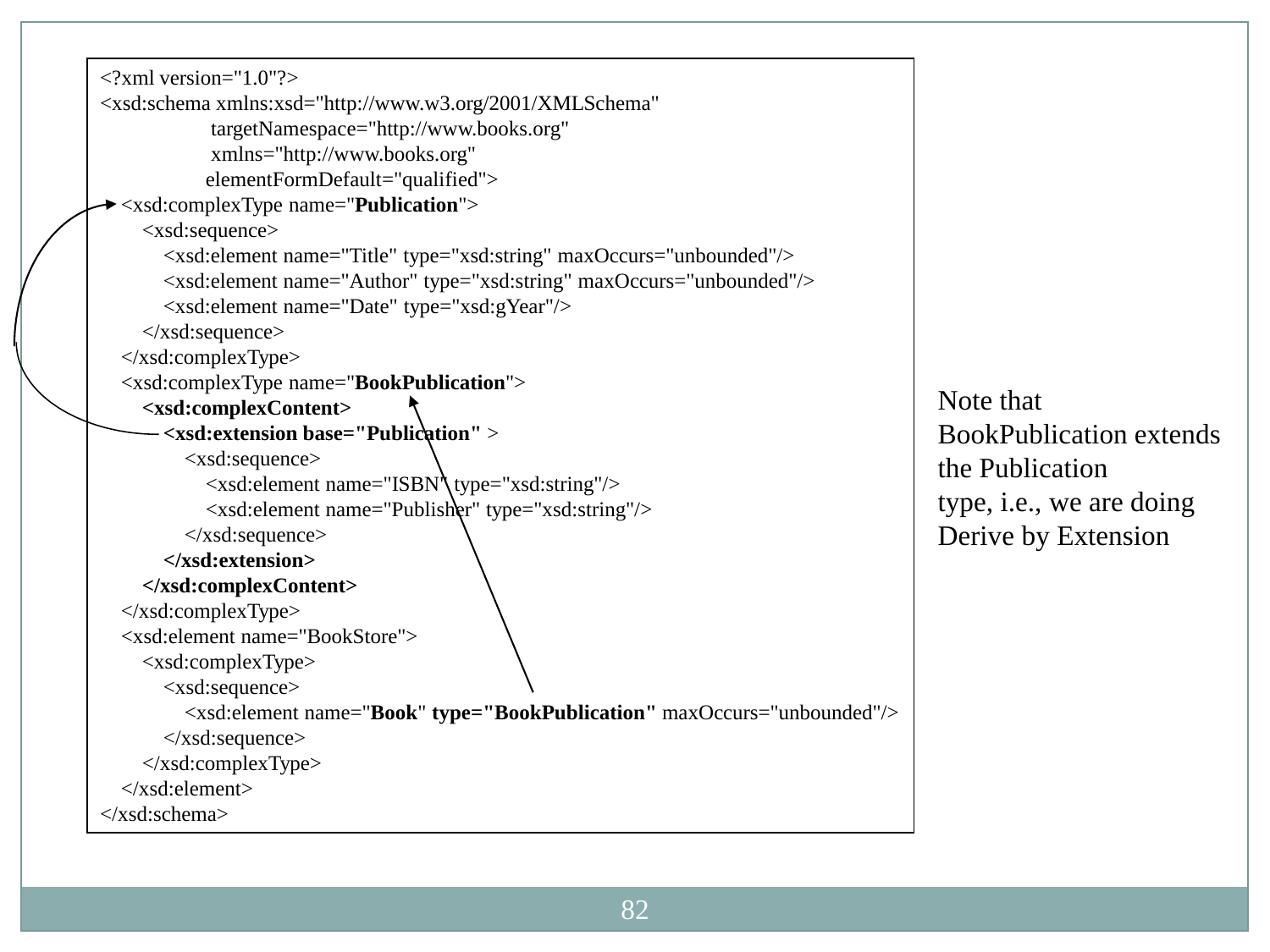```
<xsd:complexType name="Publication">
   <xsd:sequence>
     <xsd:element name="Title" type="xsd:string" maxOccurs="unbounded"/>
     <xsd:element name="Author" type="xsd:string" maxOccurs="unbounded"/>
     <xsd:element name="Date" type="xsd:gYear"/>
   </xsd:sequence>
\langle x\text{sd:complexType}\rangle<xsd:complexType name="BookPublication">
   <xsd:complexContent>
     <xsd:extension base="Publication">
        <xsd:sequence>
          <xsd:element name="ISBN" type="xsd:string"/>
          <xsd:element name="Publisher" type="xsd:string"/>
        </xsd:sequence>
     </xsd:extension>
   </xsd:complexContent>
\langle x\text{sd:complexType}\rangle
```
Elements declared to be of type BookPublication will have 5 child elements - Title, Author, Date, ISBN, and Publisher. Note that the elements in the derived type are **appended** to the elements in the base type.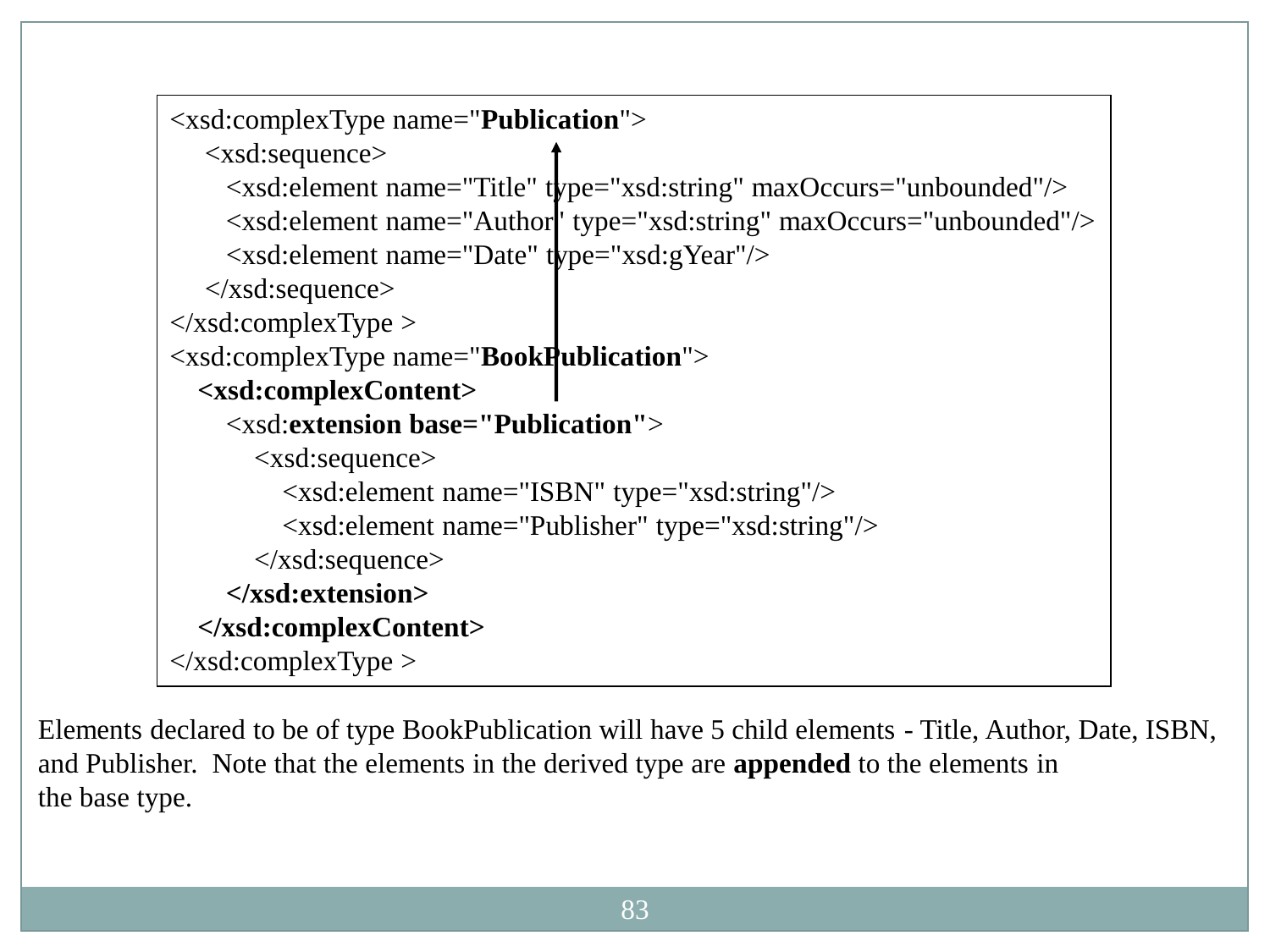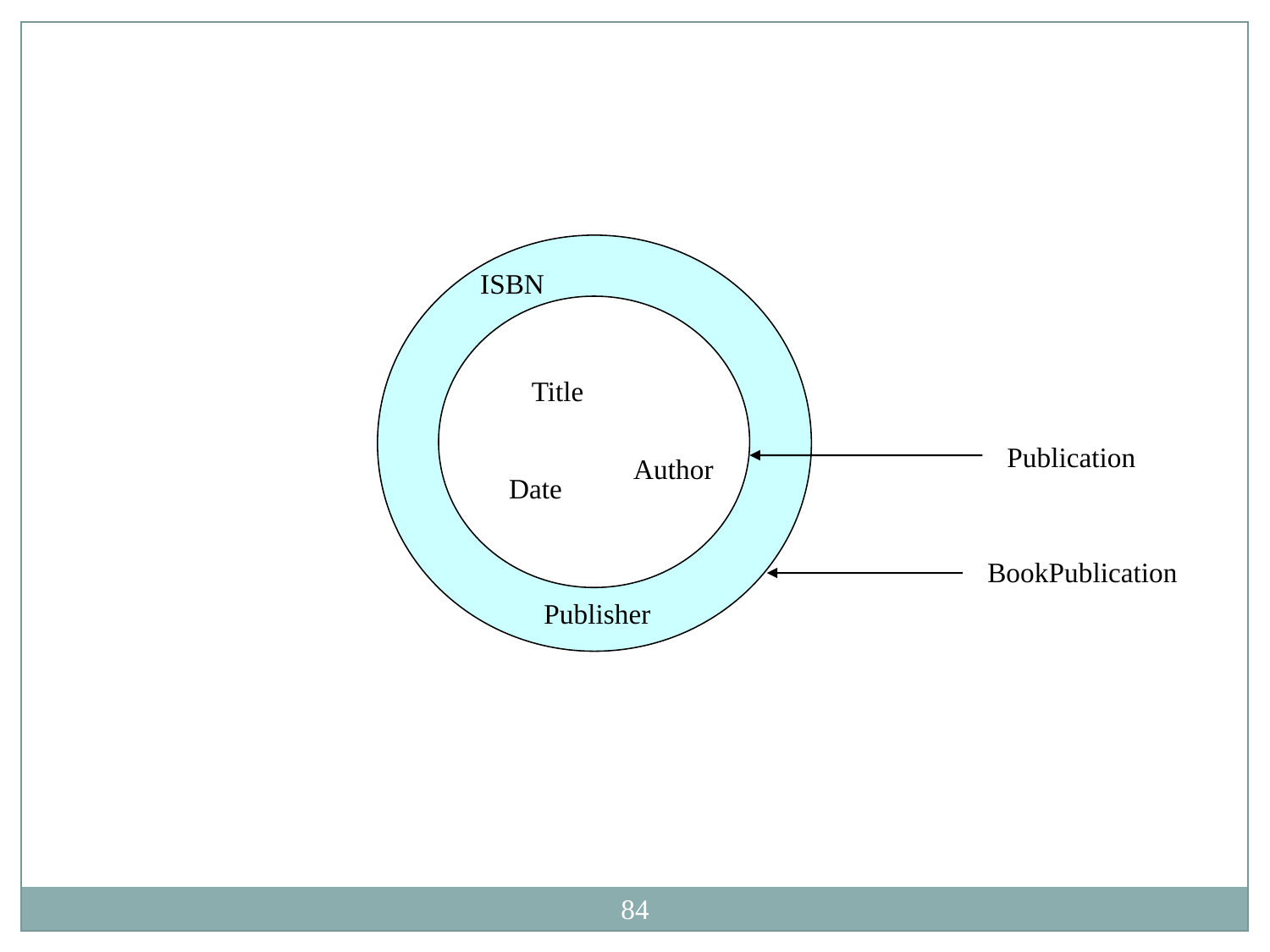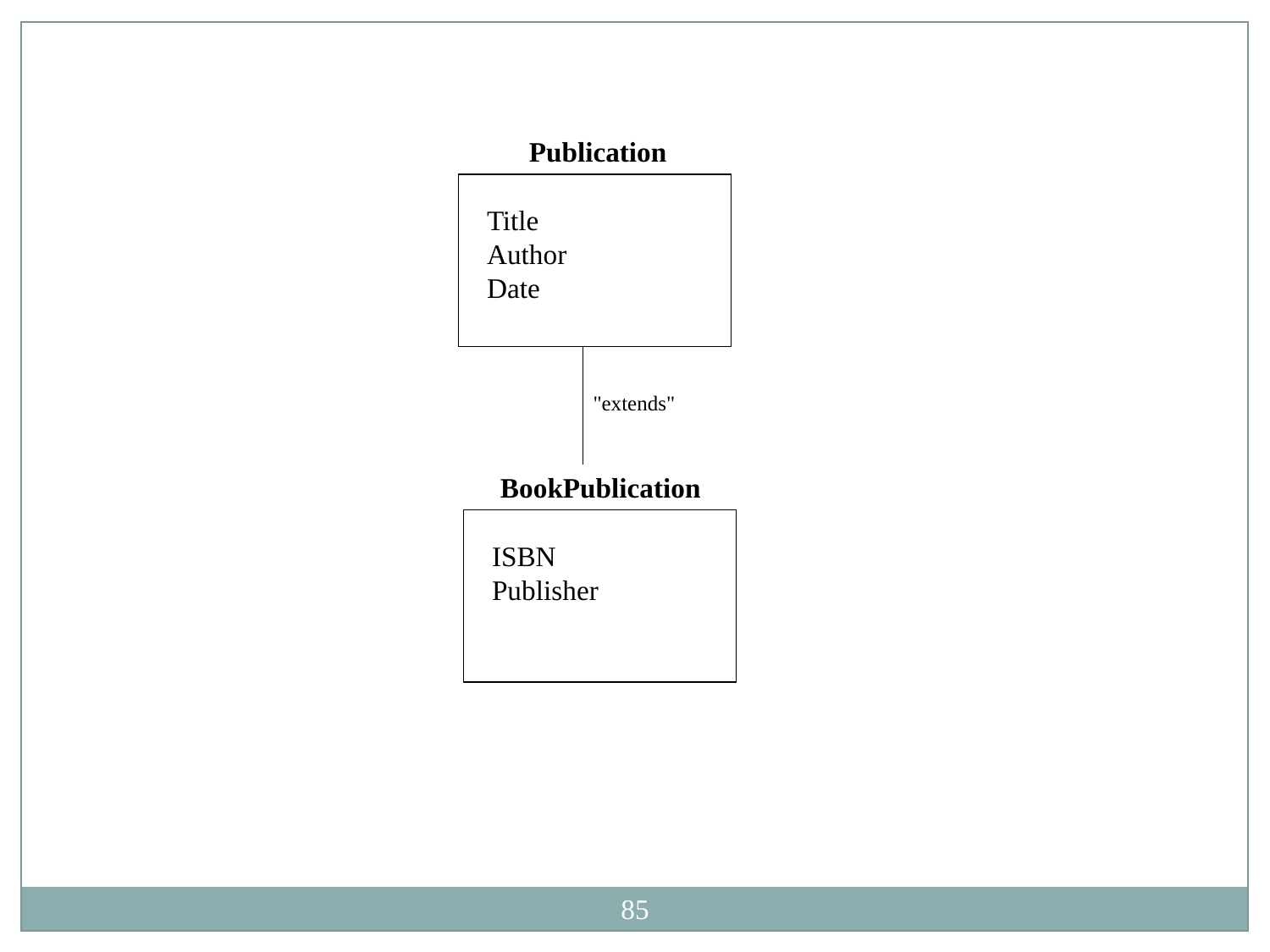#### Derive by Restriction

86

```
<xsd:complexType name="Publication">
     <xsd:sequence>
          <xsd:element name="Title" type="xsd:string" maxOccurs="unbounded"/>
          <xsd:element name="Author" type="xsd:string" maxOccurs="unbounded"/>
          <xsd:element name="Date" type="xsd:gYear"/>
     </xsd:sequence>
\langle x\text{sd:complexType}\rangle<xsd:complexType name= "SingleAuthorPublication">
   <xsd:complexContent>
     <xsd:restriction base="Publication">
        <xsd:sequence>
          <xsd:element name="Title" type="xsd:string" maxOccurs="unbounded"/>
          <xsd:element name="Author" type="xsd:string"/>
          <xsd:element name="Date" type="xsd:gYear"/>
        </xsd:sequence>
     </xsd:restriction>
   </xsd:complexContent>
\langle x\text{sd:complexType}\rangle
```
Elements of type SingleAuthorPublication will have 3 child elements - Title, Author, and Date. However, there must be exactly one Author element.

Note that in the restriction type you must repeat all the declarations from the base type (except when the base type has an element with minOccurs="0" and the subtype wishes to delete it. See next slide).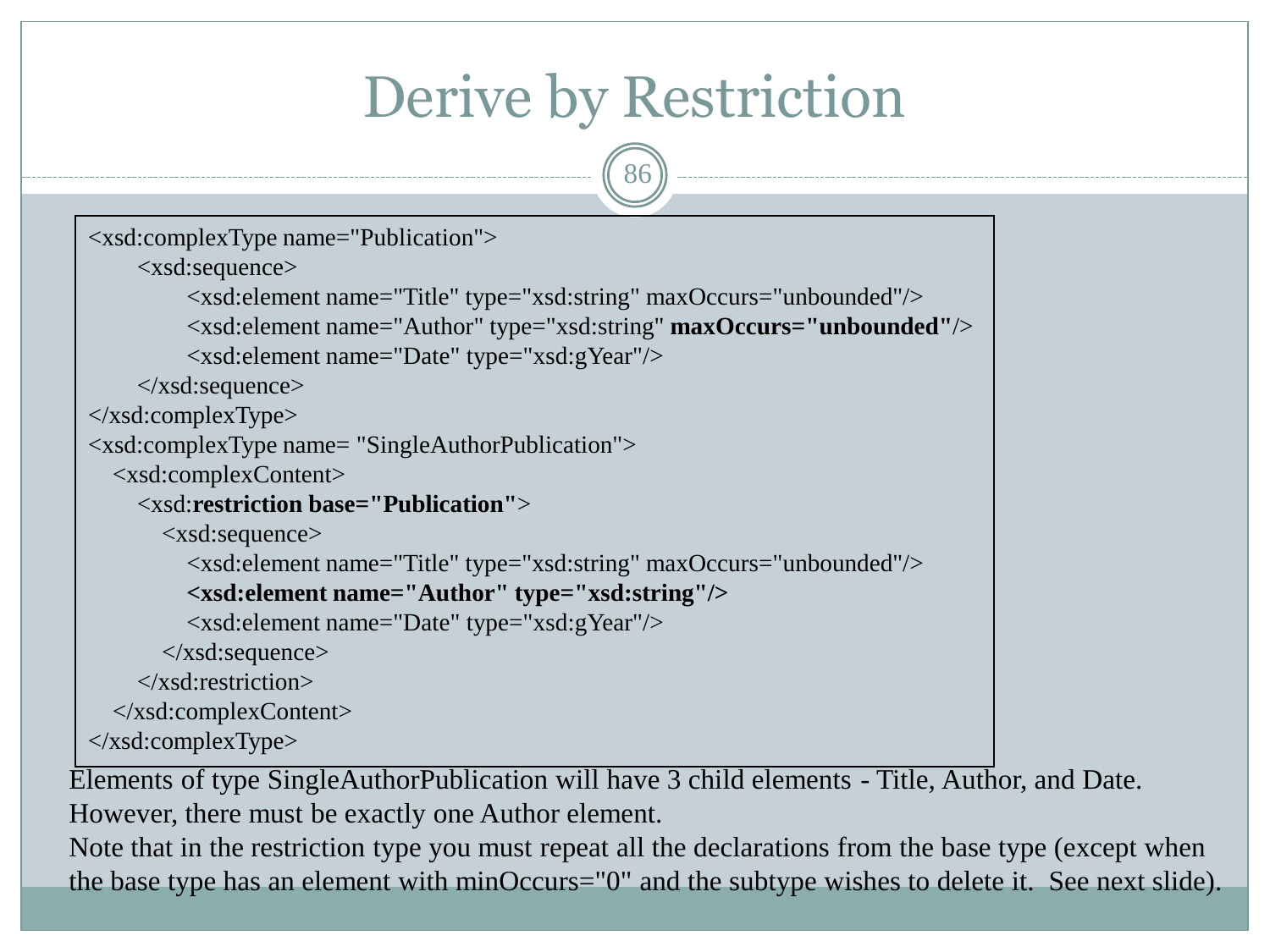## Deleting an element in the base type

87

```
<xsd:complexType name="Publication">
     <xsd:sequence>
          <xsd:element name="Title" type="xsd:string" maxOccurs="unbounded"/>
          <xsd:element name="Author" type="xsd:string" minOccurs="0"/>
          <xsd:element name="Date" type="xsd:gYear"/>
     </xsd:sequence>
\langle x\text{sd:complexType}\rangle<xsd:complexType name= "ZeroAuthorPublication">
   <xsd:complexContent>
     <xsd:restriction base="Publication">
        <xsd:sequence>
          <xsd:element name="Title" type="xsd:string" maxOccurs="unbounded"/>
          <xsd:element name="Date" type="xsd:gYear"/>
        </xsd:sequence>
     </xsd:restriction>
   </xsd:complexContent>
\langle x\text{sd:complexType}\rangle
```
If the base type has an element with minOccurs="0", and the subtype wishes to not have that element, then it can simply leave it out.

Note that in this subtype we have eliminated the Author element, i.e., the subtype is just comprised of an unbounded number of Title elements followed by a single Date element.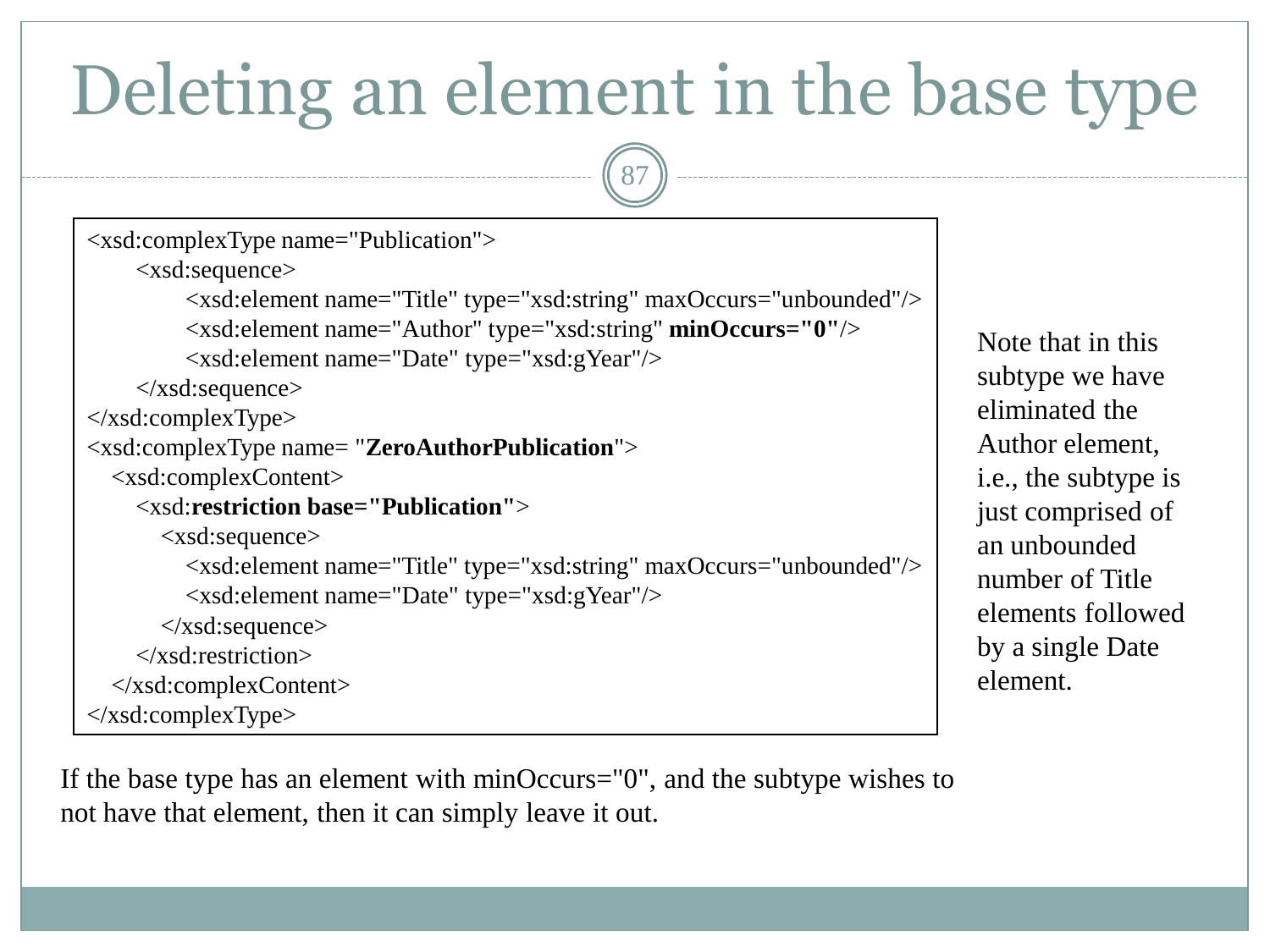### Derive by Restriction (cont.)

88

#### You might (legitimately) ask:

- why do I have to repeat all the declarations from the base type? Why can't I simply show the delta (i.e., show those declarations that are changed)?
- What's the advantage of doing derived by restriction if I have to repeat everything? I'm certainly not saving on typing.
- Answer:
	- Even though you have to retype everything in the base type there are advantages to explicitly associating a type with a base type. In a few slides we will see *element substitution* - the ability to substitute one element for another. A restriction of element substitution is that the substituting element have a type that derives from the type of the element it is substituting. Thus, it is beneficial to link the type.
	- Also, an element's content model may be substituted by the content model of derived types. Thus, the content of an element that has been declared to be of type Publication can be substituted with a SingleAuthorPublication content since SingleAuthorPublication derives from Publication. We will discuss this *type substitutability* in detail later.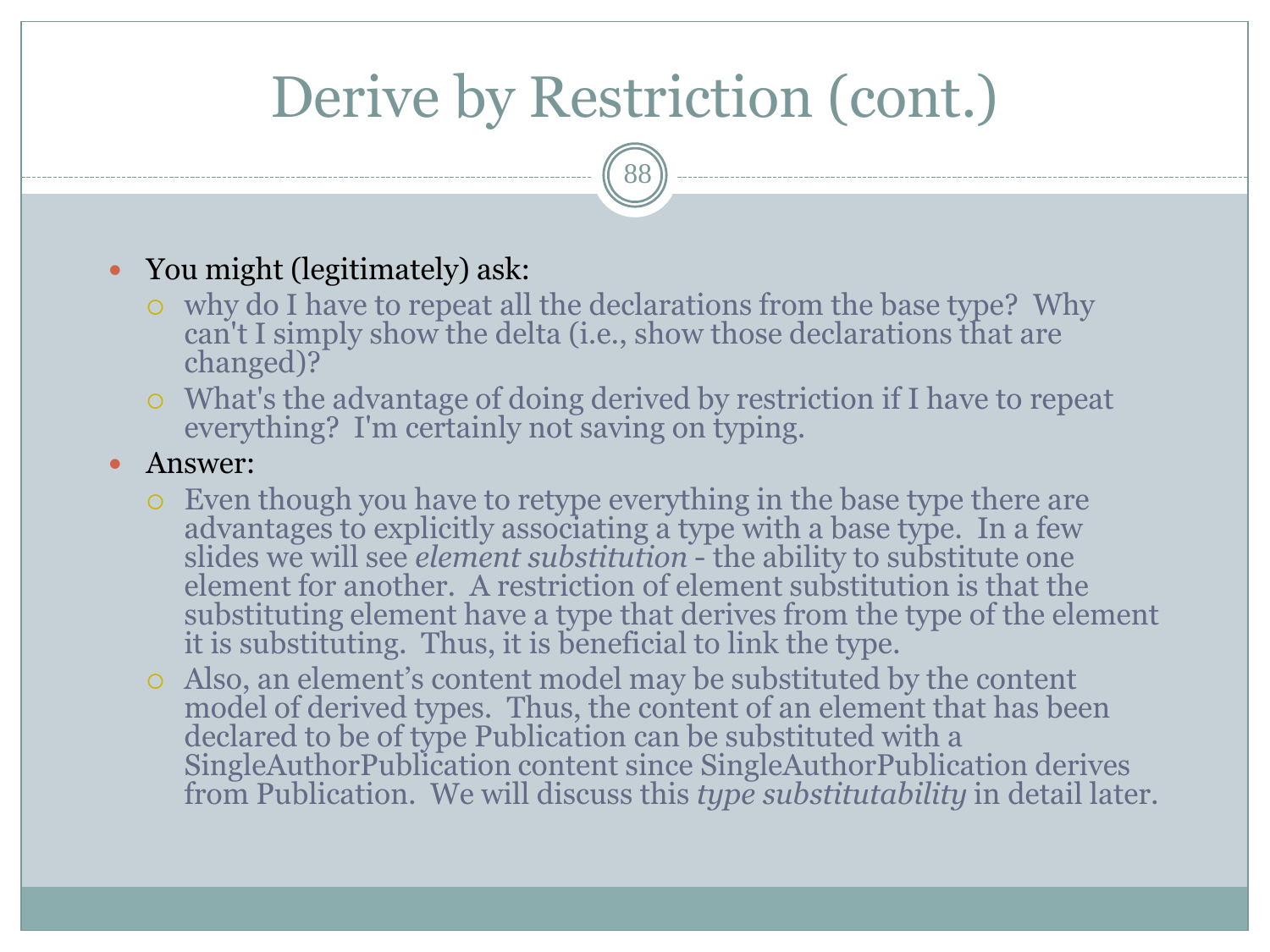#### Prohibiting Derivations

89

- Sometimes we may want to create a type and disallow all derivations of it, or just disallow extension derivations, or disallow restriction derivations.
	- Rationale: "For example, I may create a complexType and make it publicly available for others to use. However, I don't want them to extend it with their proprietary extensions or subset it to remove, say, copyright information." (Jon Cleaver)

<xsd:complexType name="Publication" final="#all" …> Publication cannot be extended nor restricted

<xsd:complexType name="Publication" final="restriction" …> Publication cannot be restricted

<xsd:complexType name="Publication" final="extension" …> Publication cannot be extended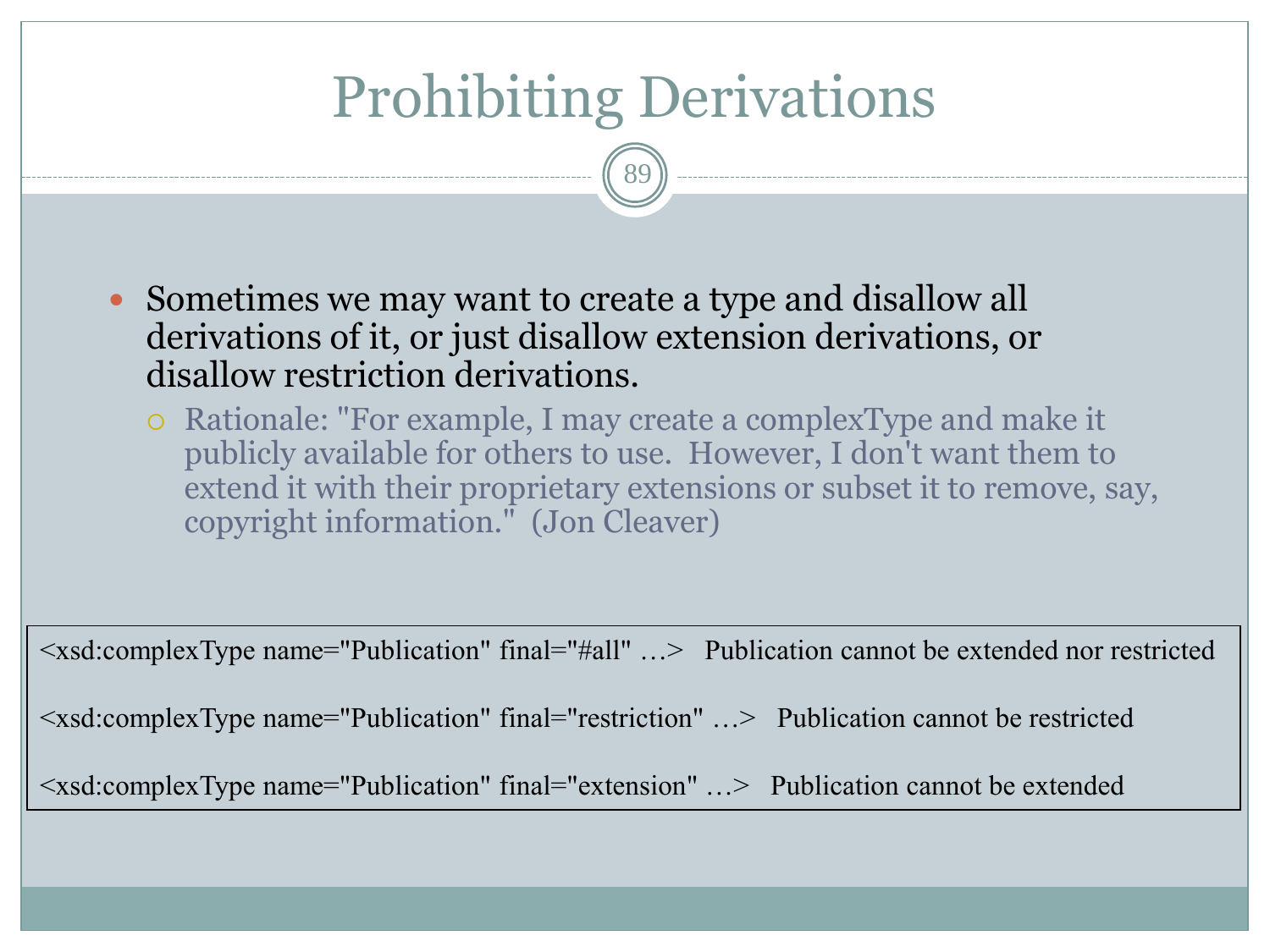### Terminology: Declaration vs Definition

90

#### • In a schema:

- You *declare* elements and attributes. Schema components that are *declared* are those that have a representation in an XML instance document.
- You *define* components that are used just within the schema document(s). Schema components that are *defined* are those that have no representation in an XML instance document.

| <b>Declarations:</b>     | <b>Definitions:</b>                  |
|--------------------------|--------------------------------------|
| - element declarations   | - type (simple, complex) definitions |
| - attribute declarations | - attribute group definitions        |
|                          | - model group definitions            |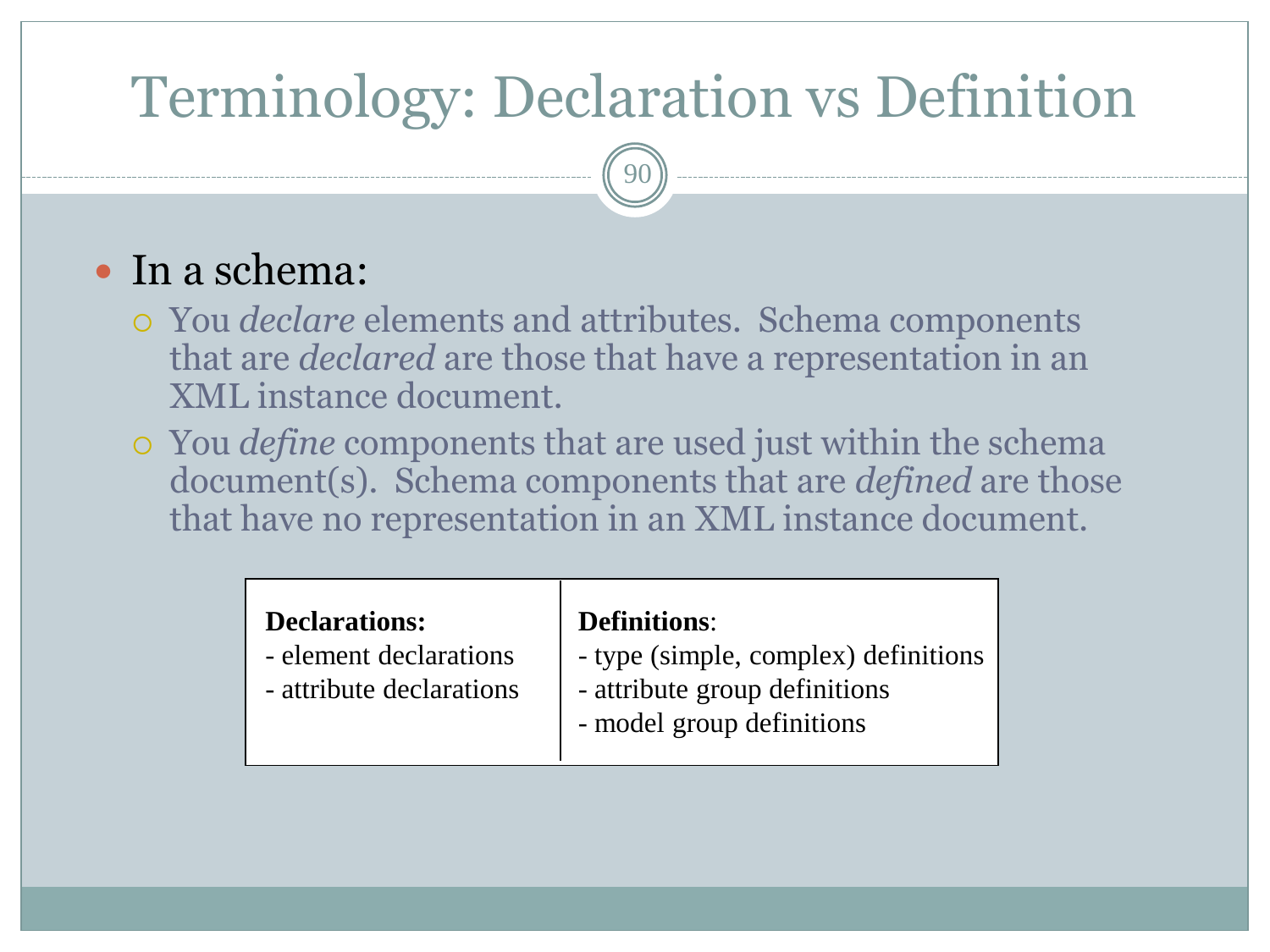#### Terminology: Global versus Local

91

- Global element declarations, global type definitions:
	- These are element declarations/type definitions that are immediate children of <schema>
- Local element declarations, local type definitions:
	- These are element declarations/type definitions that are nested within other elements/types.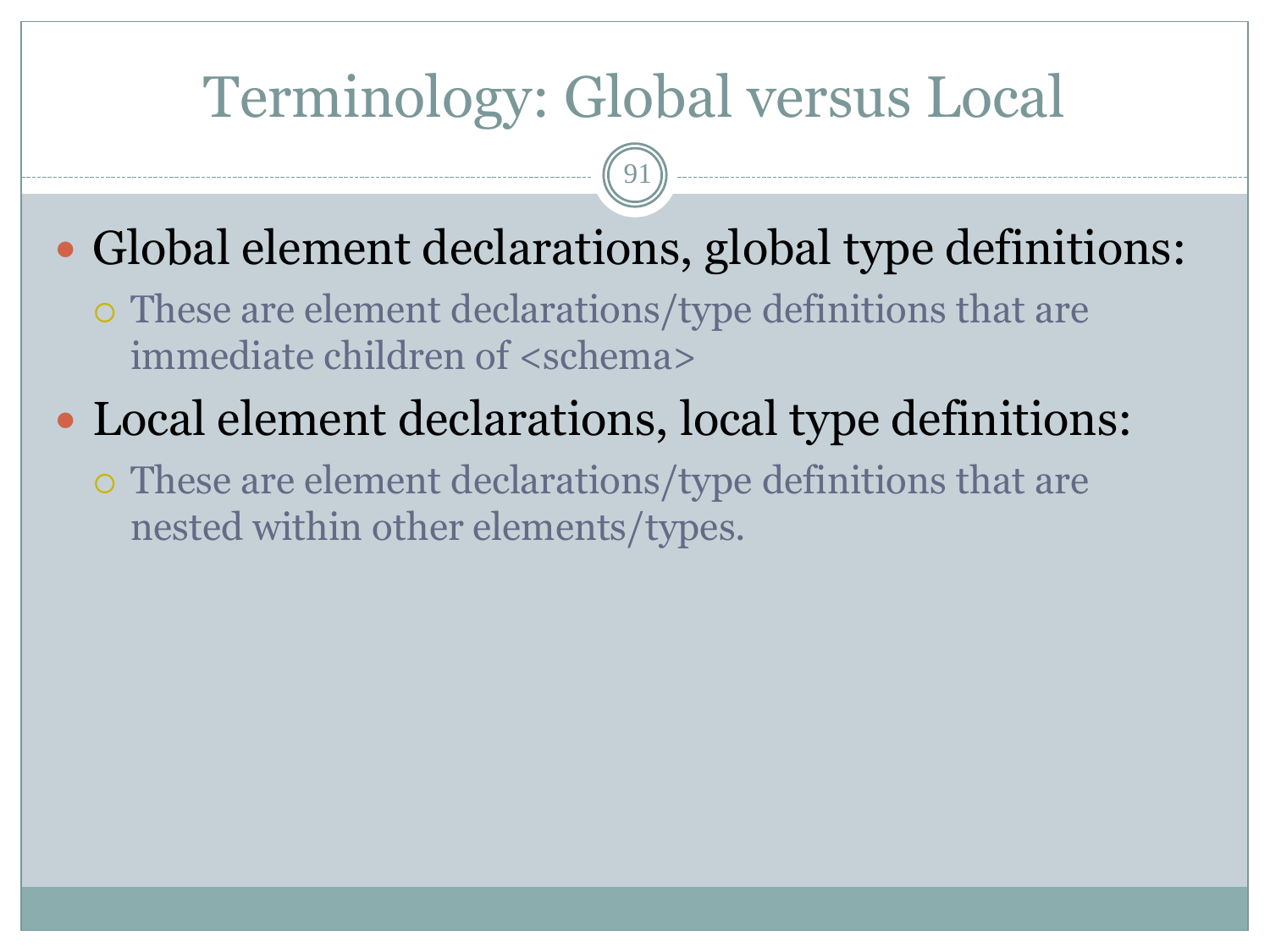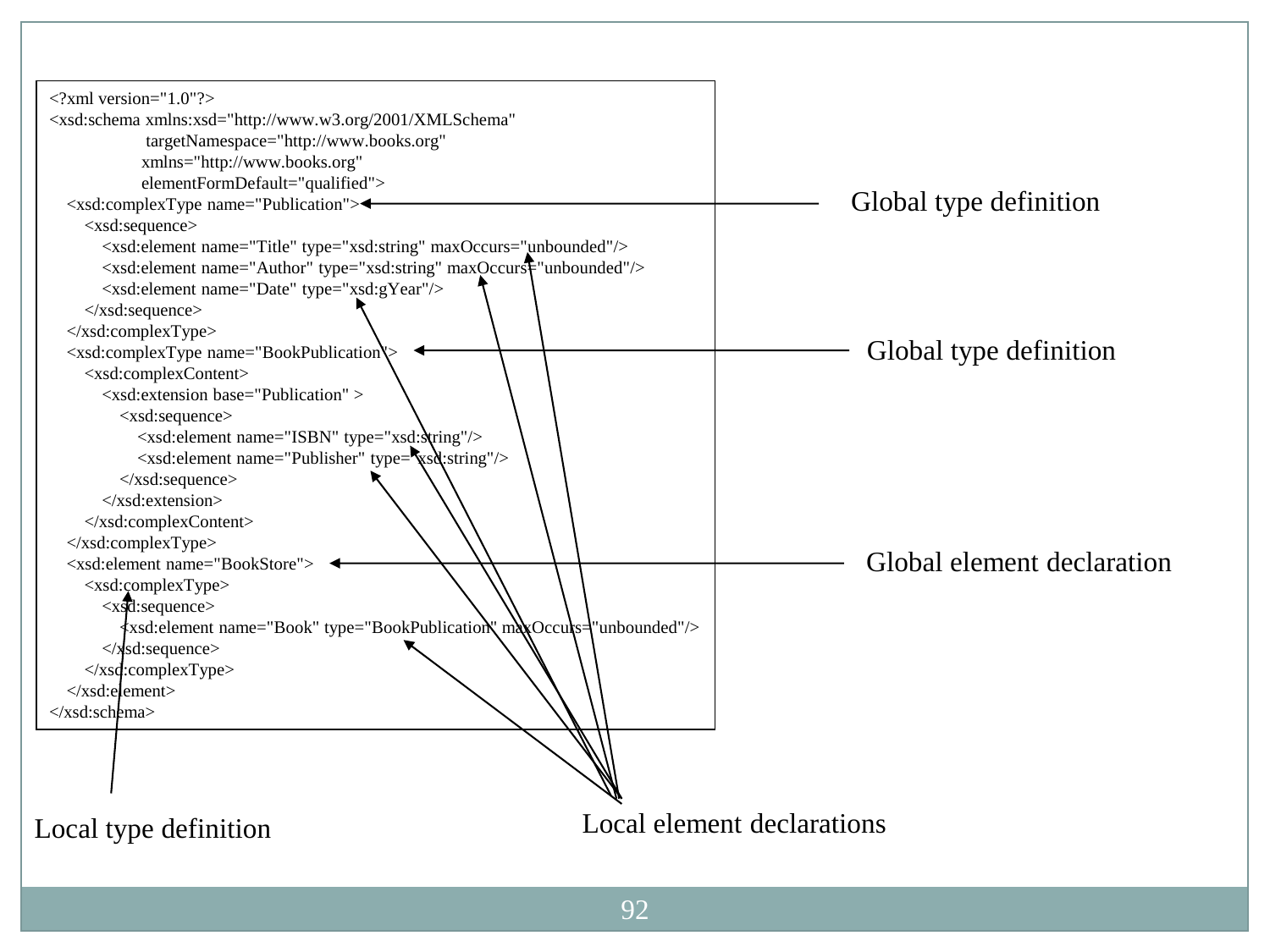#### Global vs Local … What's the Big Deal?

93

• So what if an element or type is global or local. What practical impact does it have?

 Answer: **only global elements/types can be referenced (i.e., reused)**. Thus, if an element/type is local then it is effectively invisible to the rest of the schema (and to other schemas).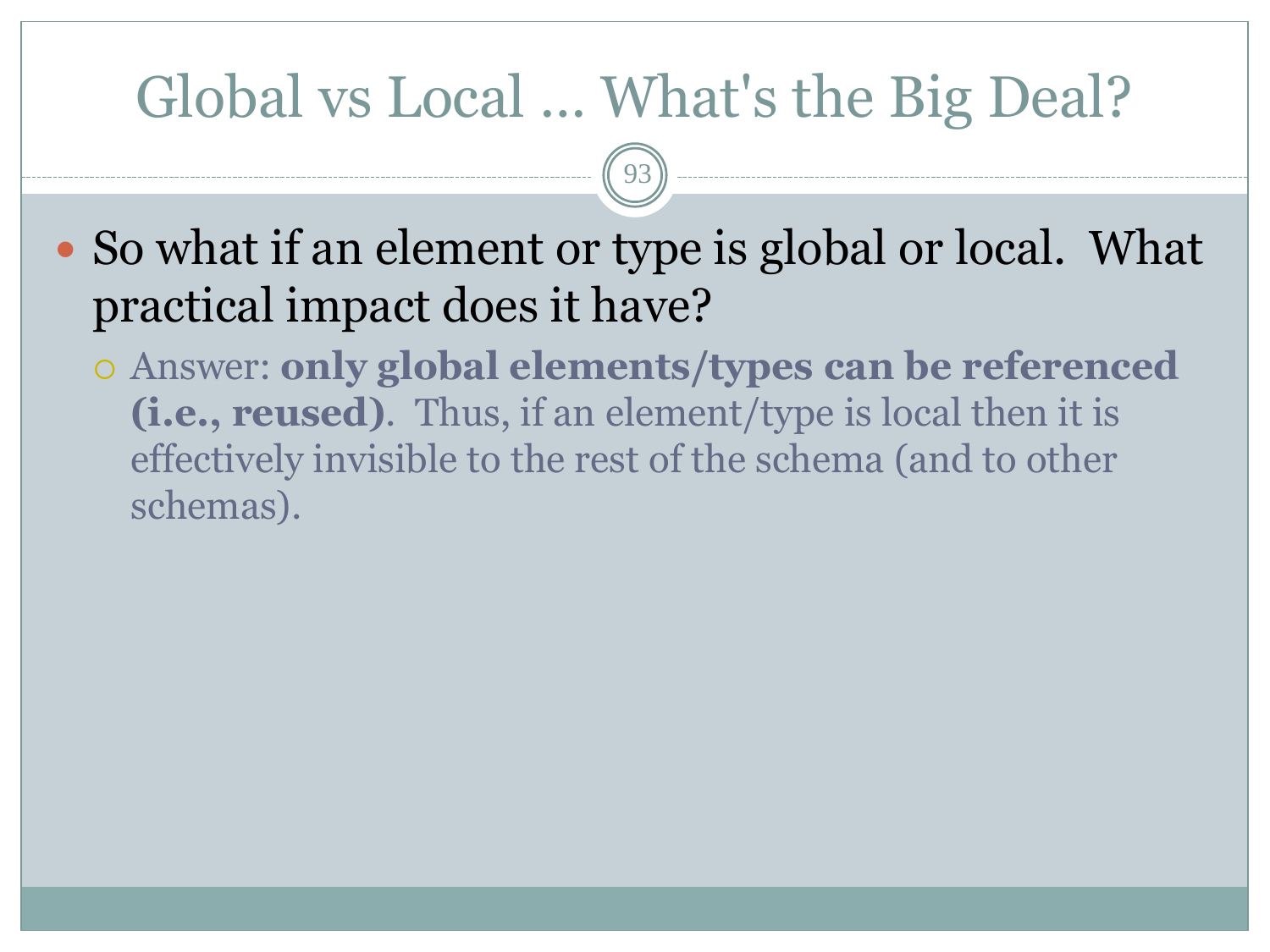#### Element Substitution

94

- Oftentimes in daily conversation there are several ways to express something.
	- In Boston we use the words "T" and "subway" interchangeably. For example, "we took the T into town", or "we took the subway into town".
		- $\times$  Thus, "T" and "subway" are substitutable. Which one is used may depend upon what part of the state you live in, what mood you're in, or any number of factors.
- We would like to be able to express this substitutability in XML Schemas.
	- That is, we would like to be able to declare in a schema an element called "subway", an element called "T", and state that "T"may be substituted for "subway". Instance documents can then use either <subway> or <T>, depending on their preference.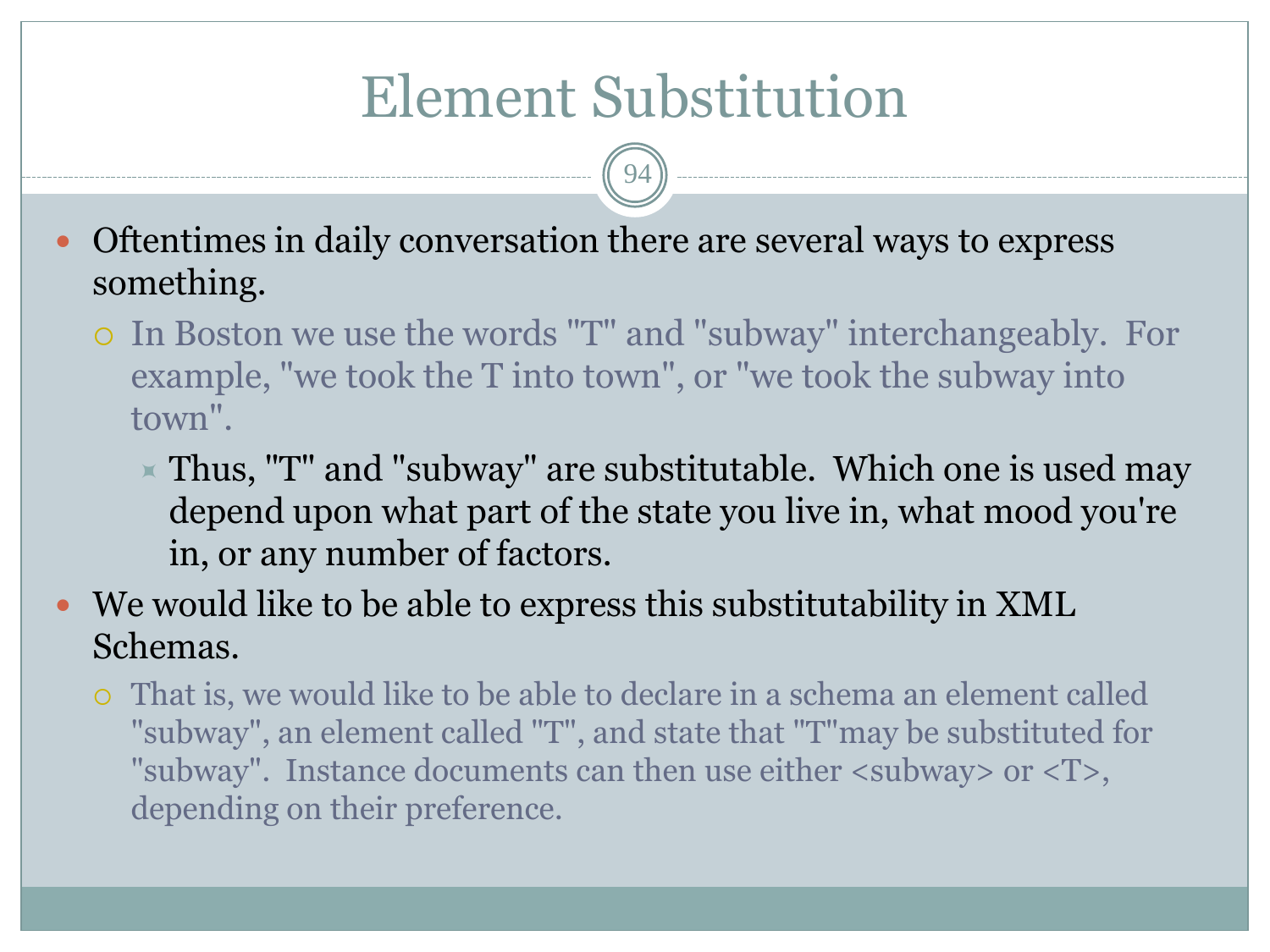#### substitutionGroup

95

• We can define a group of substitutable elements (called a substitutionGroup) by declaring an element (called the head) and then declaring other elements which state that they are substitutable for the head element.

 <xsd:element name="subway" type="xsd:string"/> <xsd:element name="T" **substitutionGroup="subway"** type="xsd:string"/>

subway is the *head* element T is substitutable for subway

So what's the big deal?

 - Anywhere a head element can be used in an instance document, any member of the substitutionGroup can be substituted!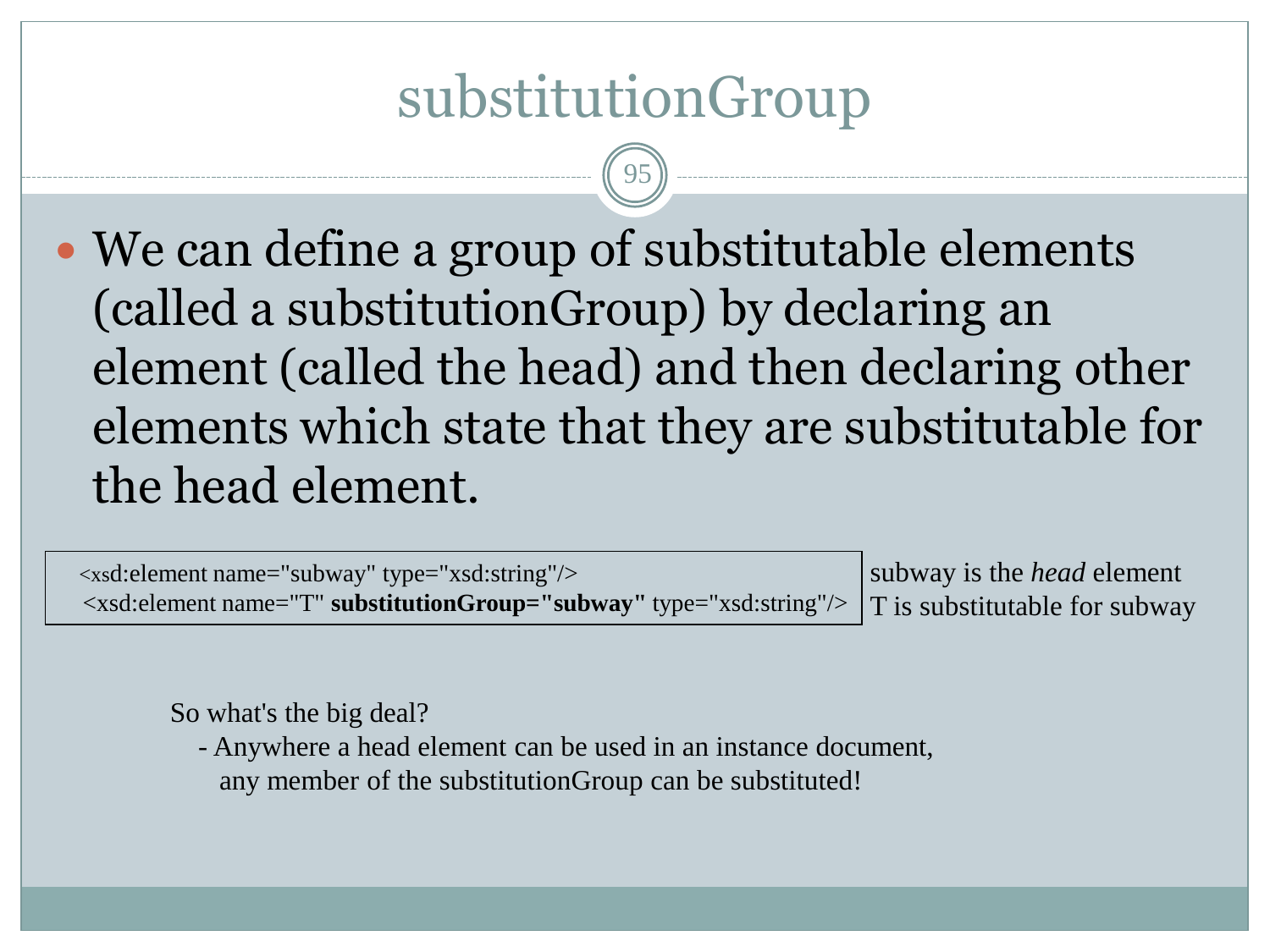| Schema:                                                       | <xsd:element name="subway" type="xsd:string"></xsd:element><br><xsd:element name="T" substitutiongroup="subway" type="xsd:string"></xsd:element><br><xsd: element="" name="transportation"><br/><math>\langle xsd:complexType \rangle</math><br/><math>\langle xsd: sequence \rangle</math><br/><xsd:element ref="subway"></xsd:element><br/><math>\langle x\text{sd}:\text{sequence}\rangle</math><br/><math>\langle xsd:complexType \rangle</math><br/><math>\langle x\text{sd:element}\rangle</math></xsd:> |
|---------------------------------------------------------------|----------------------------------------------------------------------------------------------------------------------------------------------------------------------------------------------------------------------------------------------------------------------------------------------------------------------------------------------------------------------------------------------------------------------------------------------------------------------------------------------------------------|
|                                                               |                                                                                                                                                                                                                                                                                                                                                                                                                                                                                                                |
| Instance doc:                                                 | $<$ transportation $>$<br><subway>Red Line</subway><br>$\langle$ transportation>                                                                                                                                                                                                                                                                                                                                                                                                                               |
| Alternative<br>instance doc<br>(substitute T)<br>for subway): | <transportation><br/><math>&lt;</math>T&gt;Red Line<math>&lt;</math>/T&gt;<br/><math>\langle</math>transportation&gt;</transportation>                                                                                                                                                                                                                                                                                                                                                                         |

This example shows the <subway> element being substituted with the <T> element.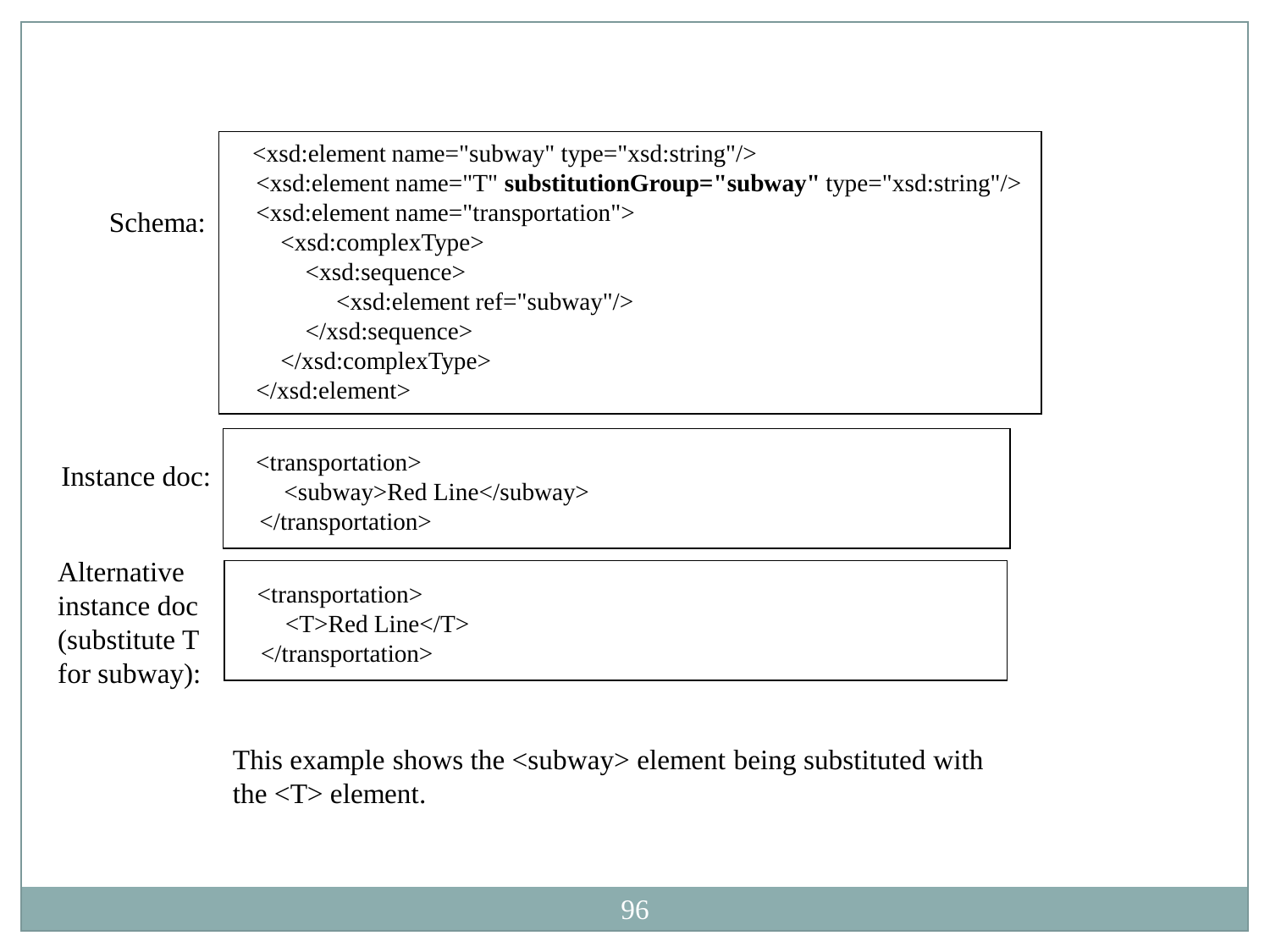#### International Clients

97

 We can use substitutionGroups to create elements customized for our international clients. On the next slide is shown a Spanish version of the element.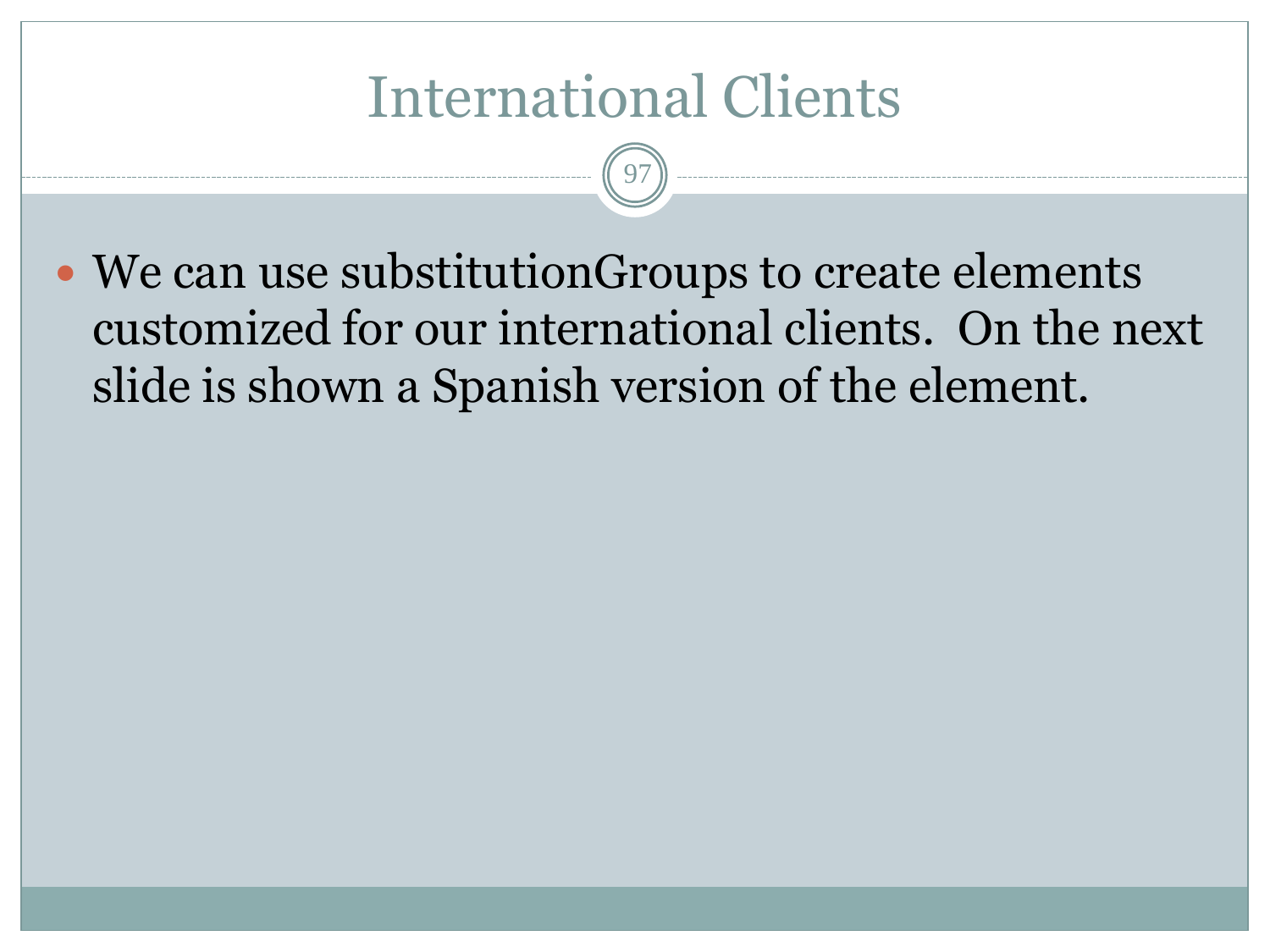| Schema:                                                                     | <xsd:element name="subway" type="xsd:string"></xsd:element><br>$\langle x\bar{x}$ d: element name="metro" substitutionGroup="subway" type="xsd: string"/><br><xsd:complextype name="transport"><br/><math>\langle xsd: sequence \rangle</math><br/><math>\langle xsd:</math>element ref="subway"/<math>&gt;</math><br/><math>\langle x\text{sd}:\text{sequence}\rangle</math><br/><math>\langle x\text{sd:complexType}\rangle</math><br/><xsd:element name="transportation" type="transport"></xsd:element></xsd:complextype> |
|-----------------------------------------------------------------------------|-------------------------------------------------------------------------------------------------------------------------------------------------------------------------------------------------------------------------------------------------------------------------------------------------------------------------------------------------------------------------------------------------------------------------------------------------------------------------------------------------------------------------------|
|                                                                             | $\langle x \rangle$ states are not name = "transporte" substitution Group = "transportation" $\rangle$                                                                                                                                                                                                                                                                                                                                                                                                                        |
| Instance doc:                                                               | <transportation><br/><subway>Red Line</subway><br/><math>\langle</math>transportation&gt;</transportation>                                                                                                                                                                                                                                                                                                                                                                                                                    |
| Alternative<br>instance doc<br>(customized)<br>for our<br>Spanish clients): | <transporte><br/><metro>Linea Roja</metro><br/><math>\langle</math>transporte&gt;</transporte>                                                                                                                                                                                                                                                                                                                                                                                                                                |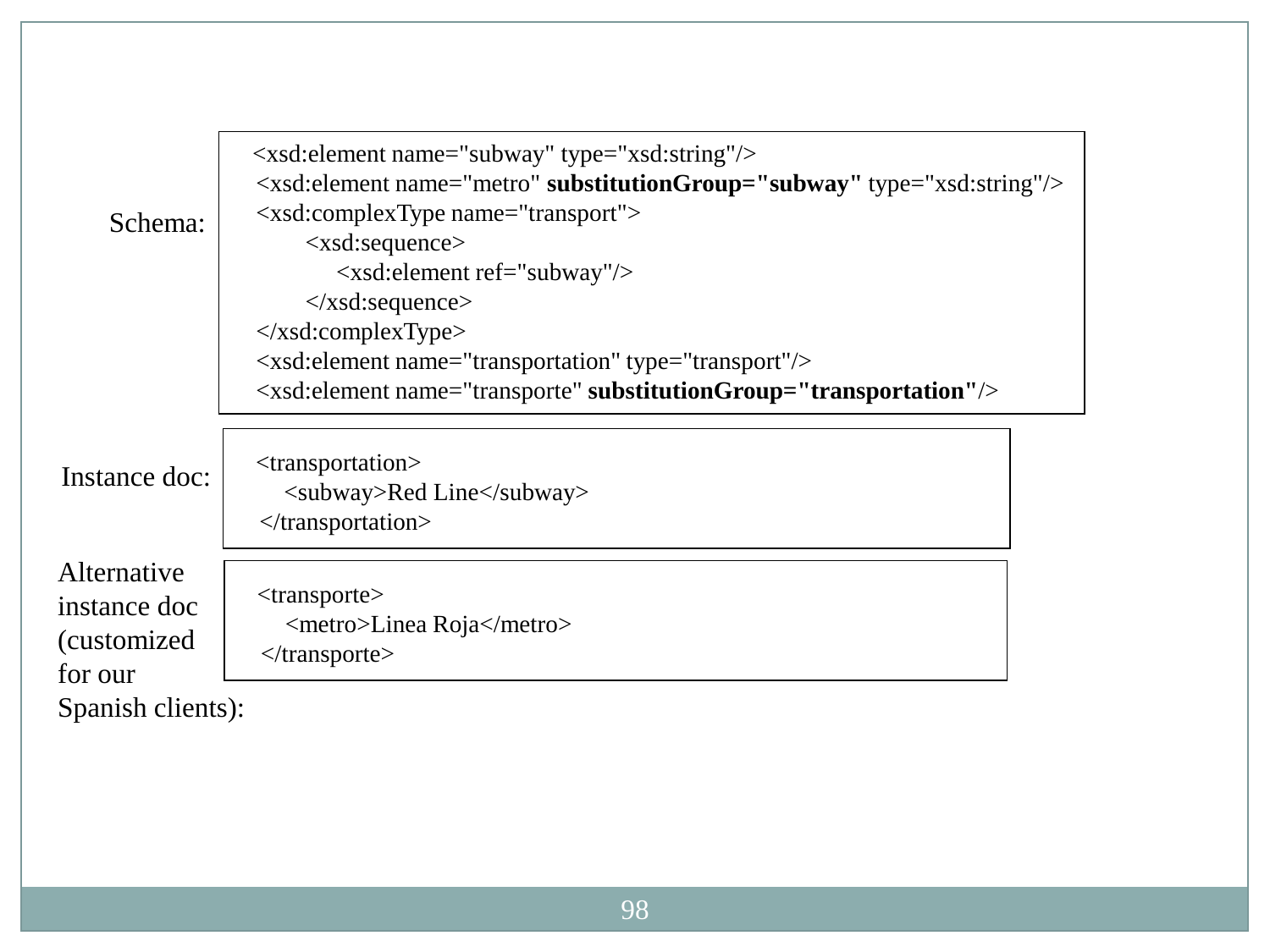#### Notes about using substitutionGroup

99

- The elements that are declared to be in the substitution group (e.g., subway and T) **must be declared as global elements**
- If the type of a substitutionGroup element is the same as the head element then you can omit it (the type)
	- In our Subway example we could have omitted the type attribute in the declaration of the T element since it is the same as Subway's type (xsd:string).

<xsd:element name="T" substitutionGroup="subway"/>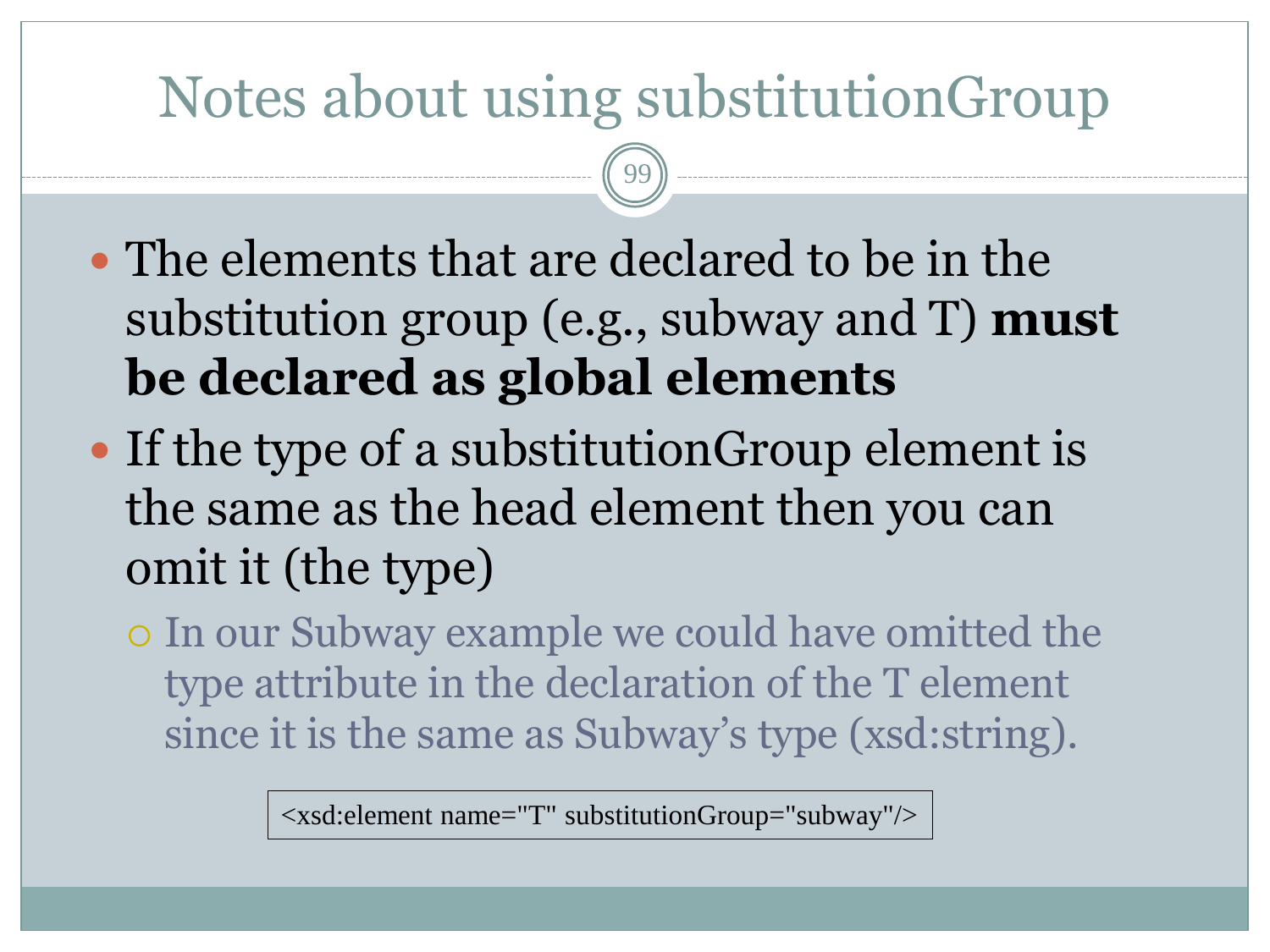### Notes about using substitutionGroup (cont.)

100

• The type of every element in the substitutionGroup must be the same as, or derived from, the type of the head element.

<xsd:element name="A" type="xxx"/>

 $\langle x\bar{x}$ d: element name="B" substitutionGroup="A" type="yyy" $\langle \rangle$ 

This type must be the same as "xxx" or, it must be derived from "xxx".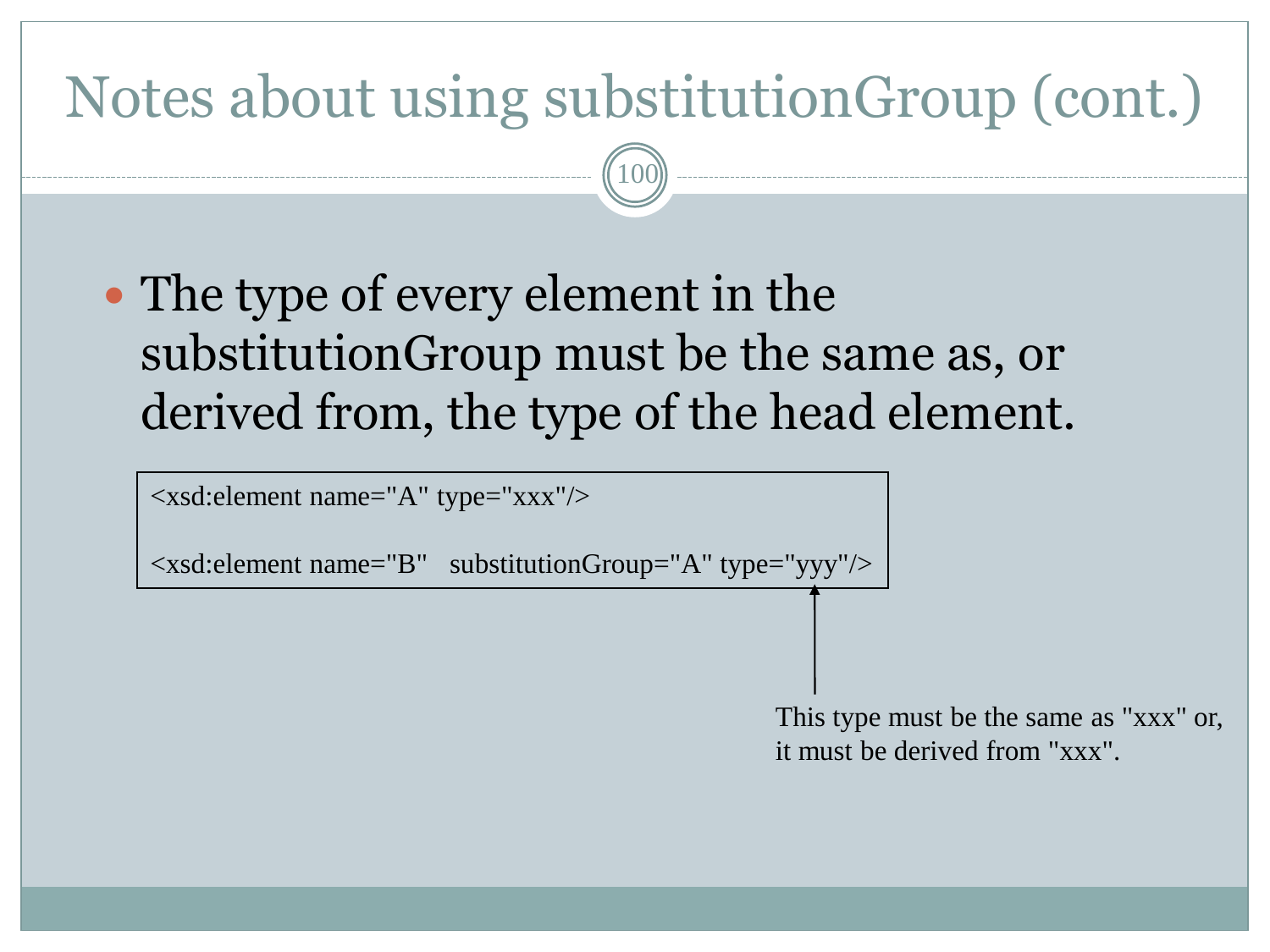# Element Substitution with Derived **Types**

```
<xsd:element name="Publication" type="PublicationType"/>
<xsd:element name="Book" substitutionGroup="Publication" type="BookType"/>
<xsd:element name="Magazine" substitutionGroup="Publication" type="MagazineType"/>
<xsd:element name="BookStore">
   <xsd:complexType>
       <xsd:sequence>
         <xsd:element ref="Publication" maxOccurs="unbounded"/>
       </xsd:sequence>
   </xsd:complexType>
</xsd:element>
```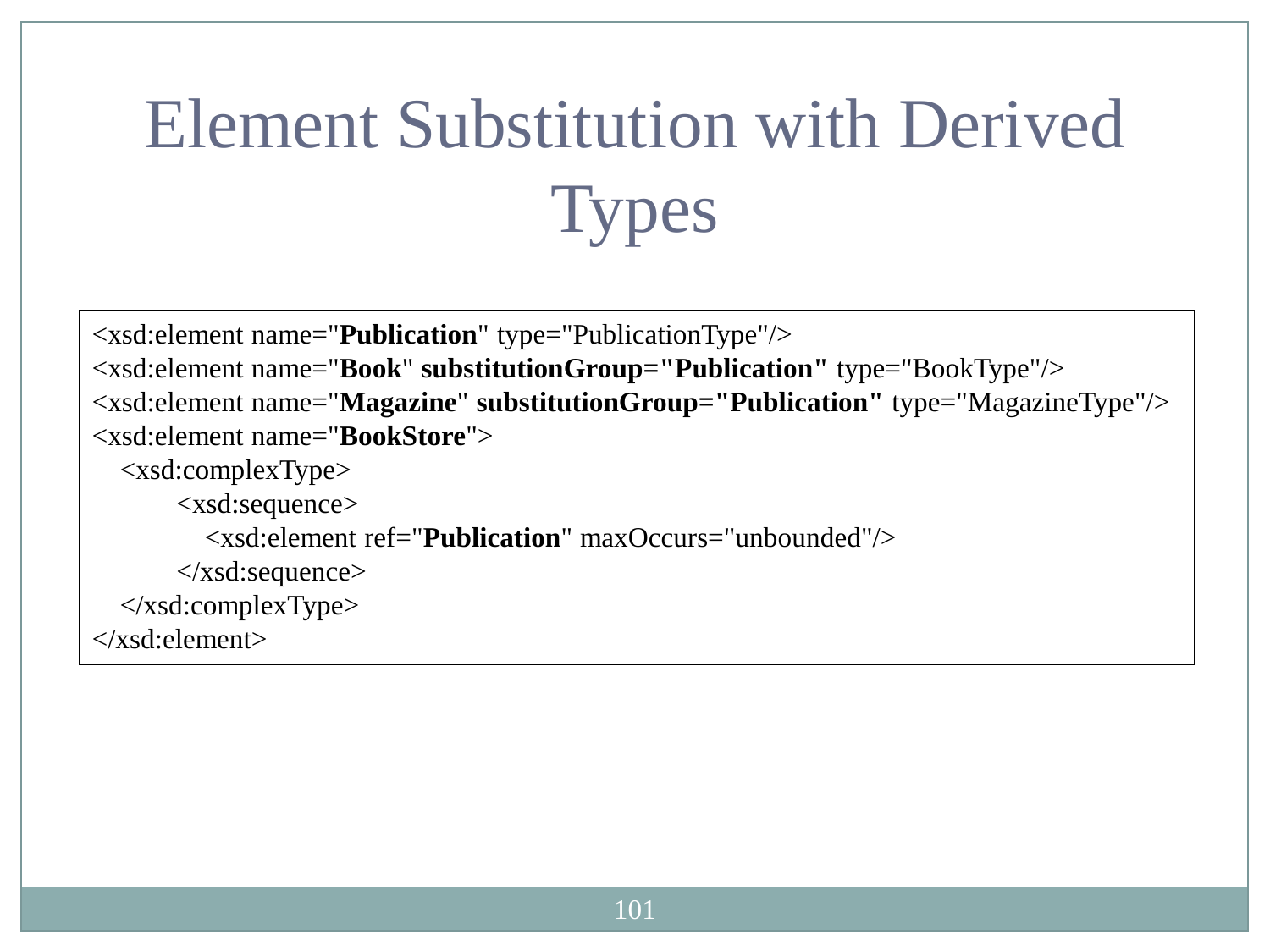

In order for Book and Magazine to be in a substitutionGroup with Publication, their type (BookType and MagazineType, respectively) must be the same as, or derived from Publication's type (PublicationType)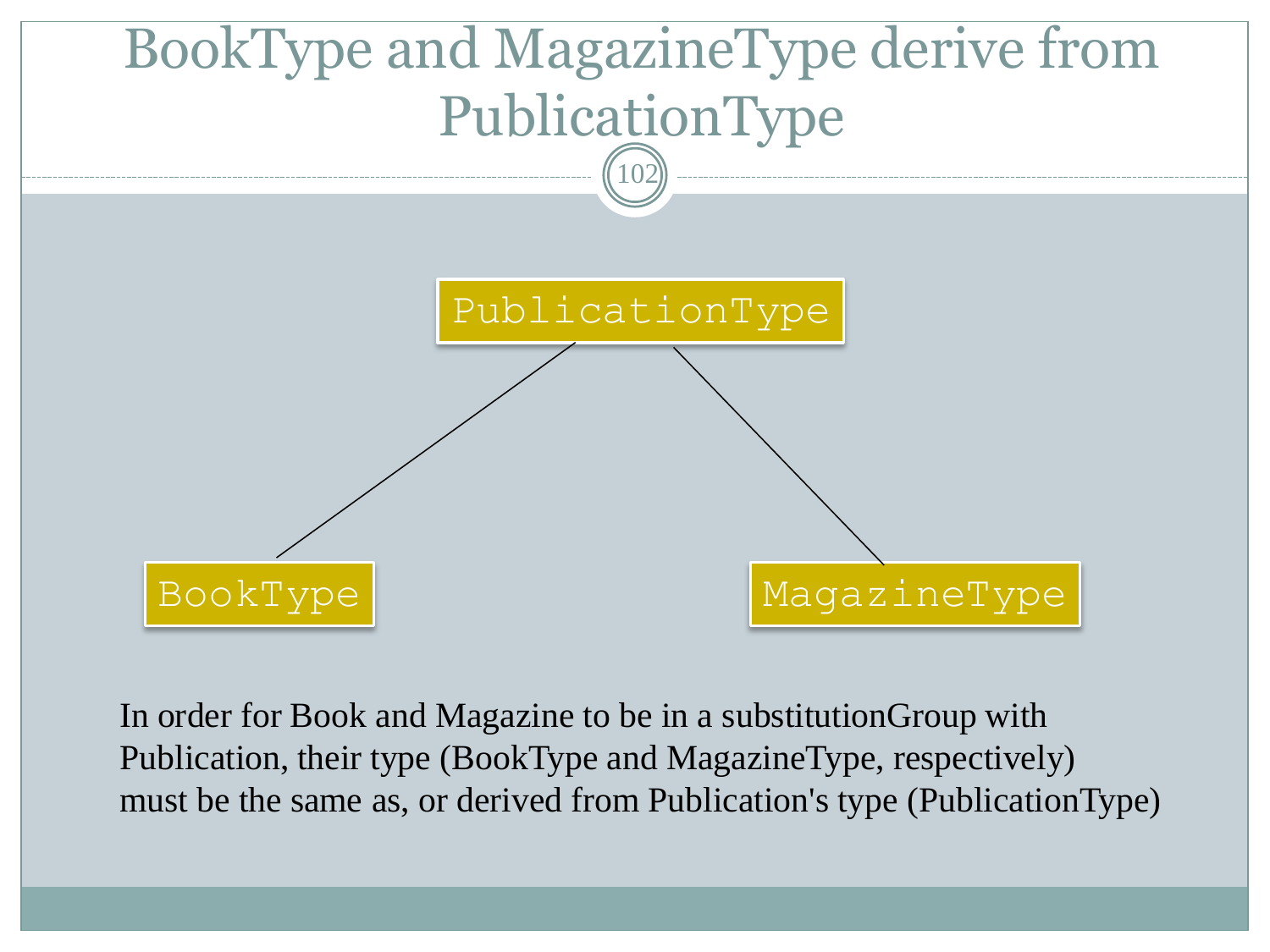```
<xsd:complexType name="PublicationType">
     <xsd:sequence>
        <xsd:element name="Title" type="xsd:string"/>
        <xsd:element name="Author" type="xsd:string" minOccurs="0" maxOccurs="unbounded"/>
       <xsd:element name="Date" type="xsd:gYear"/>
     </xsd:sequence> 
</xsd:complexType>
<xsd:complexType name="BookType">
     <xsd:complexContent>
       <xsd:extension base="PublicationType" >
          <xsd:sequence>
            <xsd:element name="ISBN" type="xsd:string"/>
            <xsd:element name="Publisher" type="xsd:string"/>
          </xsd:sequence>
        </xsd:extension>
     </xsd:complexContent>
\langle x\text{sd:complexType}\rangle<xsd:complexType name="MagazineType">
     <xsd:complexContent>
        <xsd:restriction base="PublicationType">
          <xsd:sequence>
            <xsd:element name="Title" type="xsd:string"/>
            <xsd:element name="Date" type="xsd:gYear"/>
          </xsd:sequence>
        </xsd:restriction>
     </xsd:complexContent>
</xsd:complexType>
```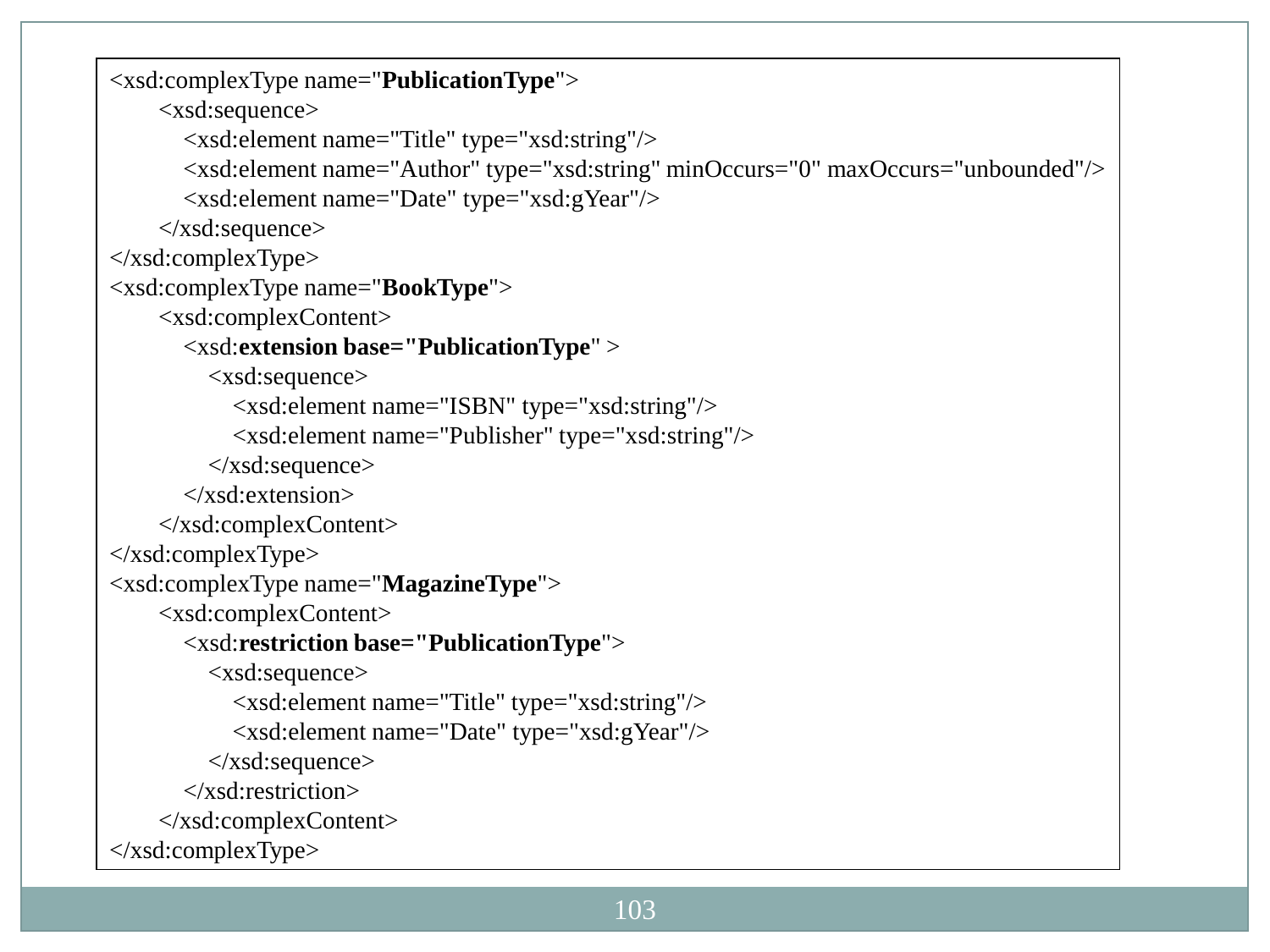```
\langle?xml version="1.0"?>
<BookStore …>
    <Book> <Title>Illusions: The Adventures of a Reluctant Messiah</Title>
          <Author>Richard Bach</Author>
          <Date>1977</Date>
         <ISBN>0-440-34319-4</ISBN>
          <Publisher>Dell Publishing Co.</Publisher>
    \langleRook> <Magazine>
          <Title>Natural Health</Title>
          <Date>1999</Date>
     </Magazine>
    <Book> <Title>The First and Last Freedom</Title>
          <Author>J. Krishnamurti</Author>
          <Date>1954</Date>
         <ISBN>0-06-064831-7</ISBN>
         <Publisher>Harper & amp; Row</Publisher>
    </Book></BookStore>
```
<BookStore> can contain any element in the substitutionGroup with Publication!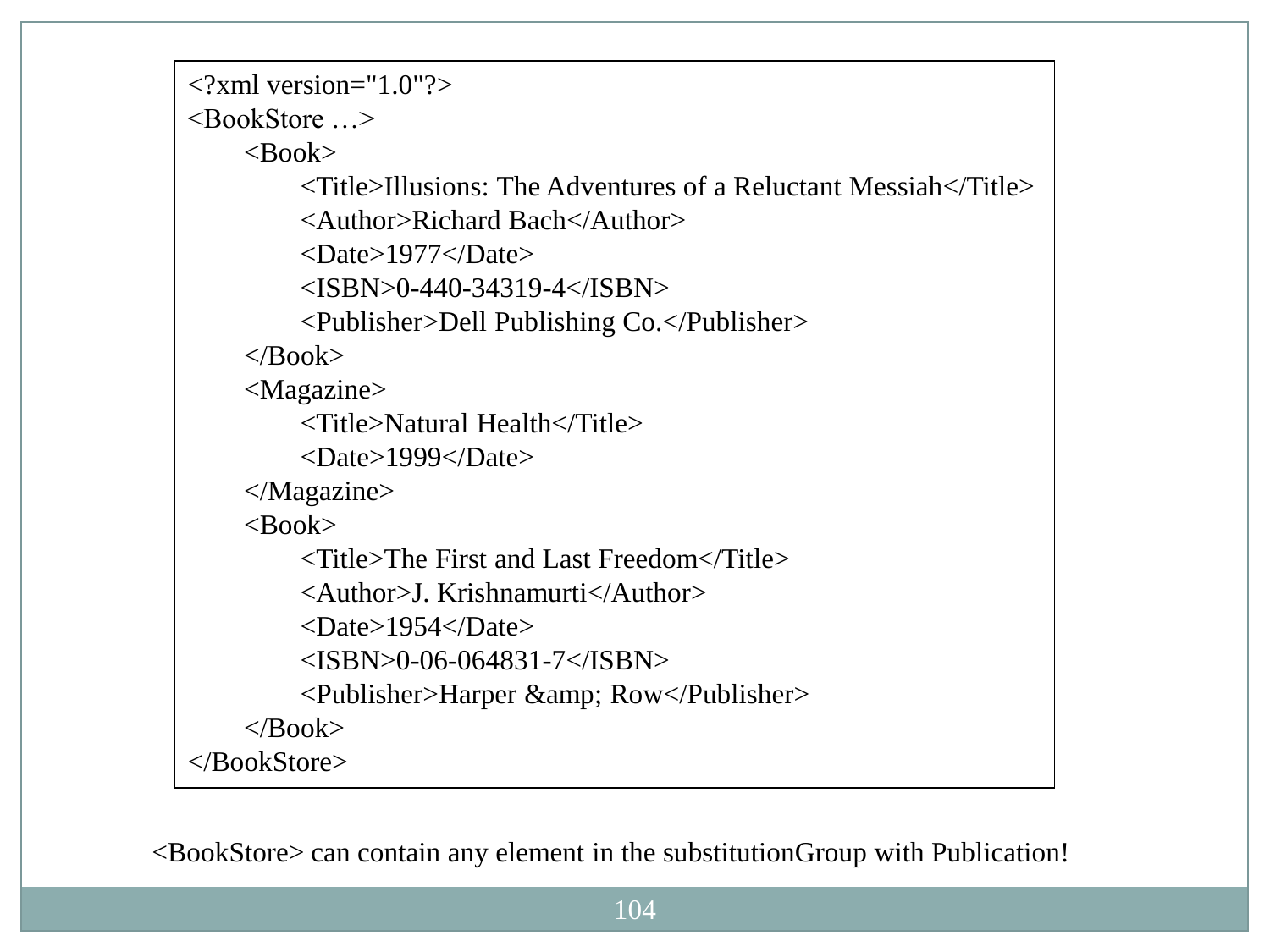#### Blocking Element Substitution

105

• An element may wish to block other elements from substituting with it. This is achieved by adding a block attribute.

<xsd:element name="…" type="…" **block="substitution"**/>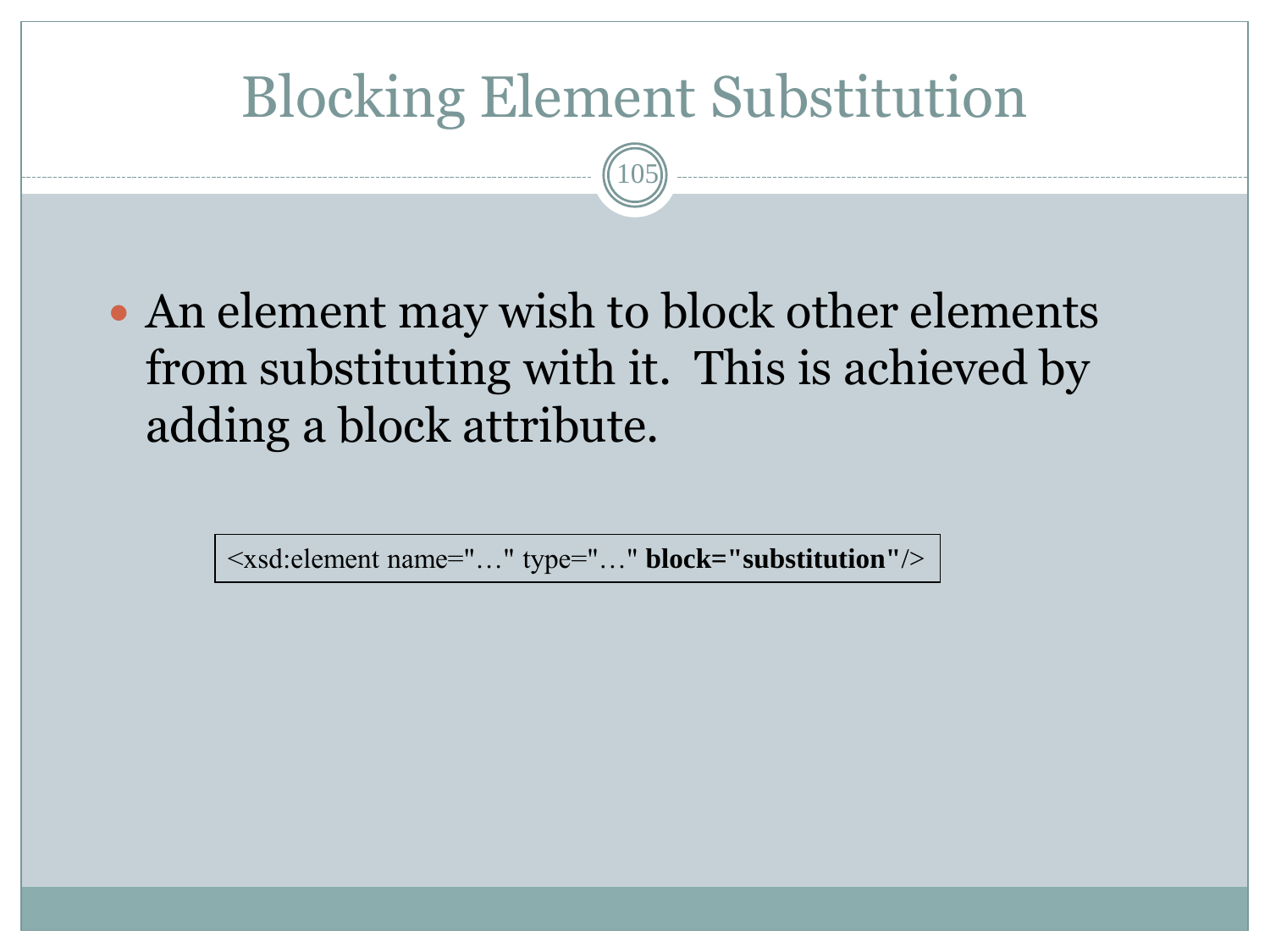| Schema:       | <xsd:element <b="" name="subway" type="xsd:string">block="substitution"/&gt;<br/><math>\langle x \rangle</math> states in the same state of T" substitution Group state subway" <math>\rangle</math><br/><math>\langle x \rangle</math> state definition <math>\langle x \rangle</math><br/><math>\langle xsd:complexType \rangle</math><br/><math>\langle xsd: sequence \rangle</math><br/><xsd:element ref="subway"></xsd:element><br/><math>\langle x\text{sd}:\text{sequence}\rangle</math><br/><math>\langle xsd:complexType \rangle</math><br/><math>\langle x\text{sd}:\text{element}\rangle</math></xsd:element> |
|---------------|--------------------------------------------------------------------------------------------------------------------------------------------------------------------------------------------------------------------------------------------------------------------------------------------------------------------------------------------------------------------------------------------------------------------------------------------------------------------------------------------------------------------------------------------------------------------------------------------------------------------------|
| Instance doc: | <transportation><br/><subway>Red Line</subway><br/><math>\langle</math>transportation&gt;</transportation>                                                                                                                                                                                                                                                                                                                                                                                                                                                                                                               |
| Not allowed!  | $<$ transportation $>$<br><t>Red Line</t><br>$\langle$ transportation>                                                                                                                                                                                                                                                                                                                                                                                                                                                                                                                                                   |

Note: there is no error in declaring T to be substitutable with subway. The error occurs only when you try to do substitution in the instance document.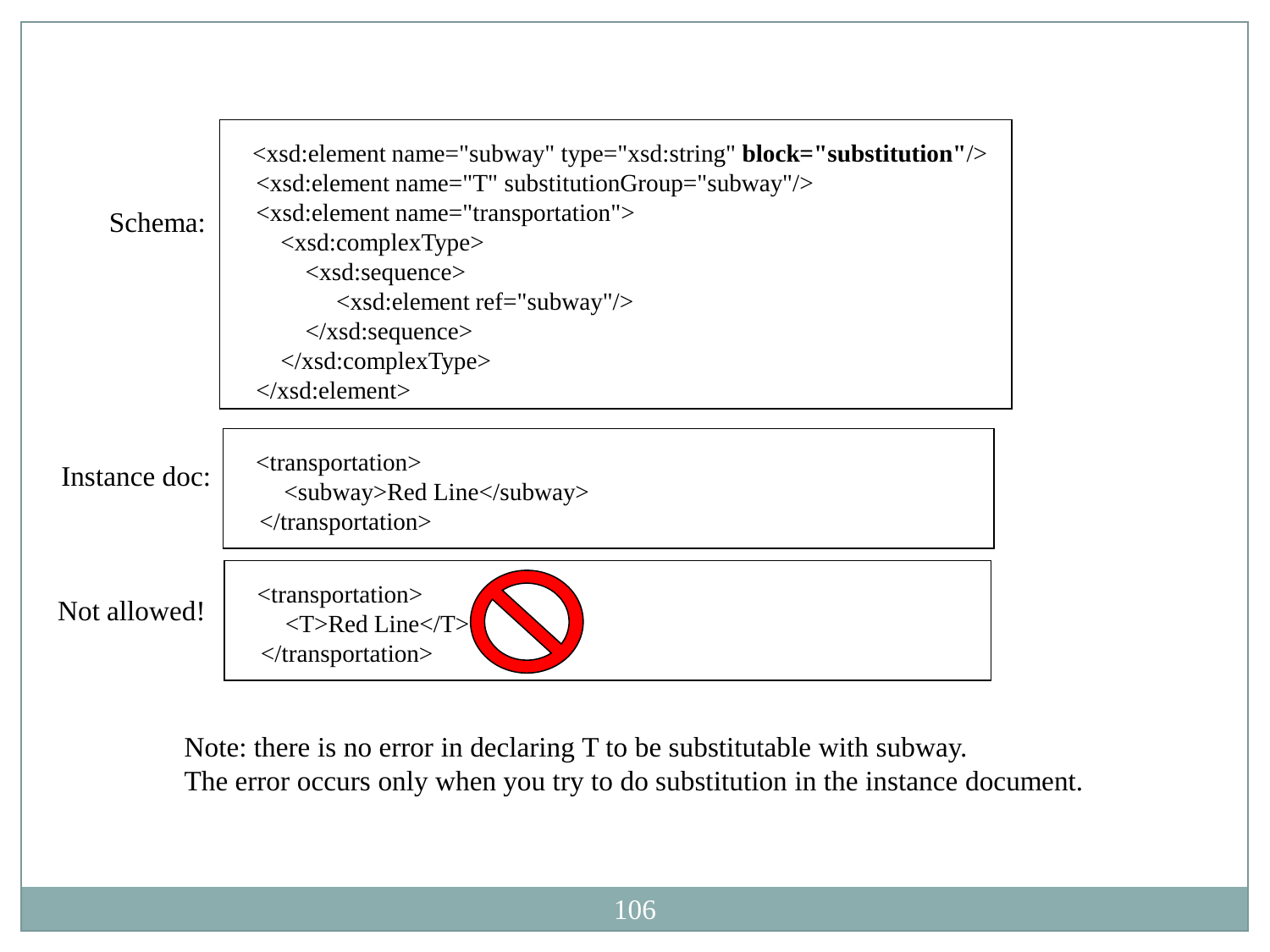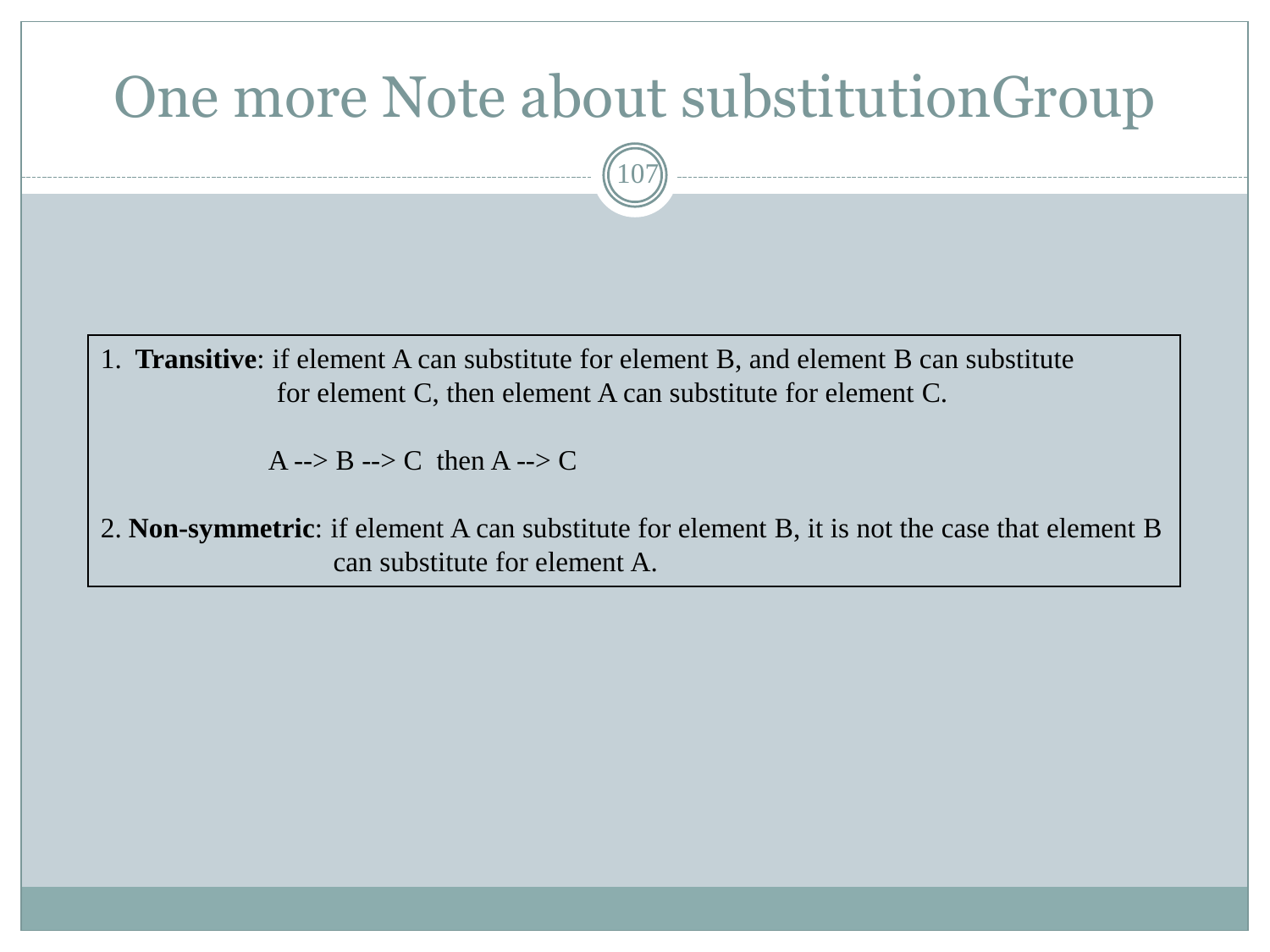#### Attributes

108

 On the next slide I show a version of the BookStore DTD that uses attributes. Then, on the following slide I show how this is implemented using XML Schemas.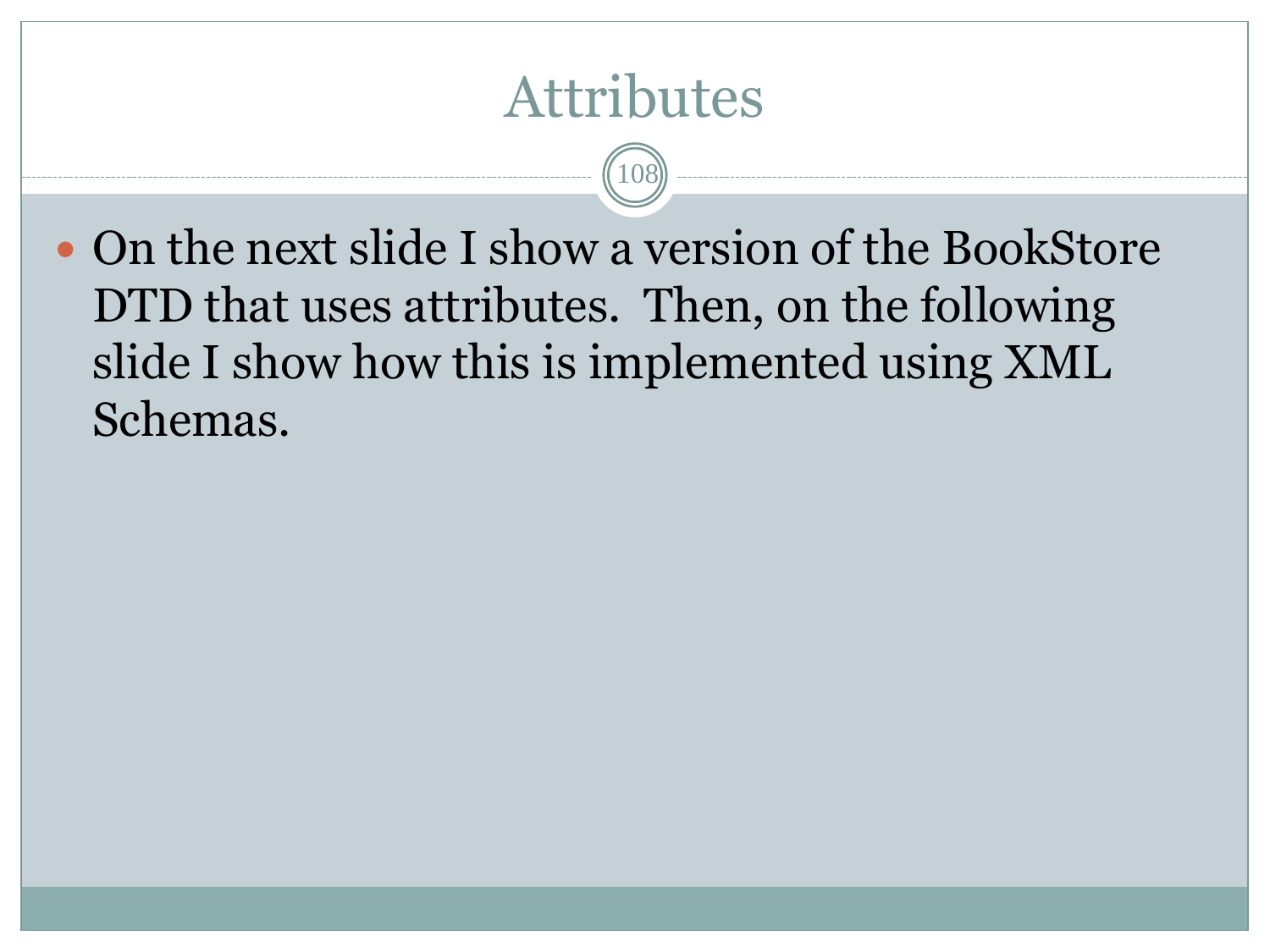<!ELEMENT BookStore (Book+)>

<!ELEMENT Book (Title, Author, Date, ISBN, Publisher)>

<!ATTLIST Book

 Category (autobiography | non-fiction | fiction) #REQUIRED InStock (true | false) "false"

Reviewer CDATA " ">

<!ELEMENT Title (#PCDATA)>

<!ELEMENT Author (#PCDATA)>

<!ELEMENT Date (#PCDATA)>

<!ELEMENT ISBN (#PCDATA)>

<!ELEMENT Publisher (#PCDATA)>

**BookStore.dtd**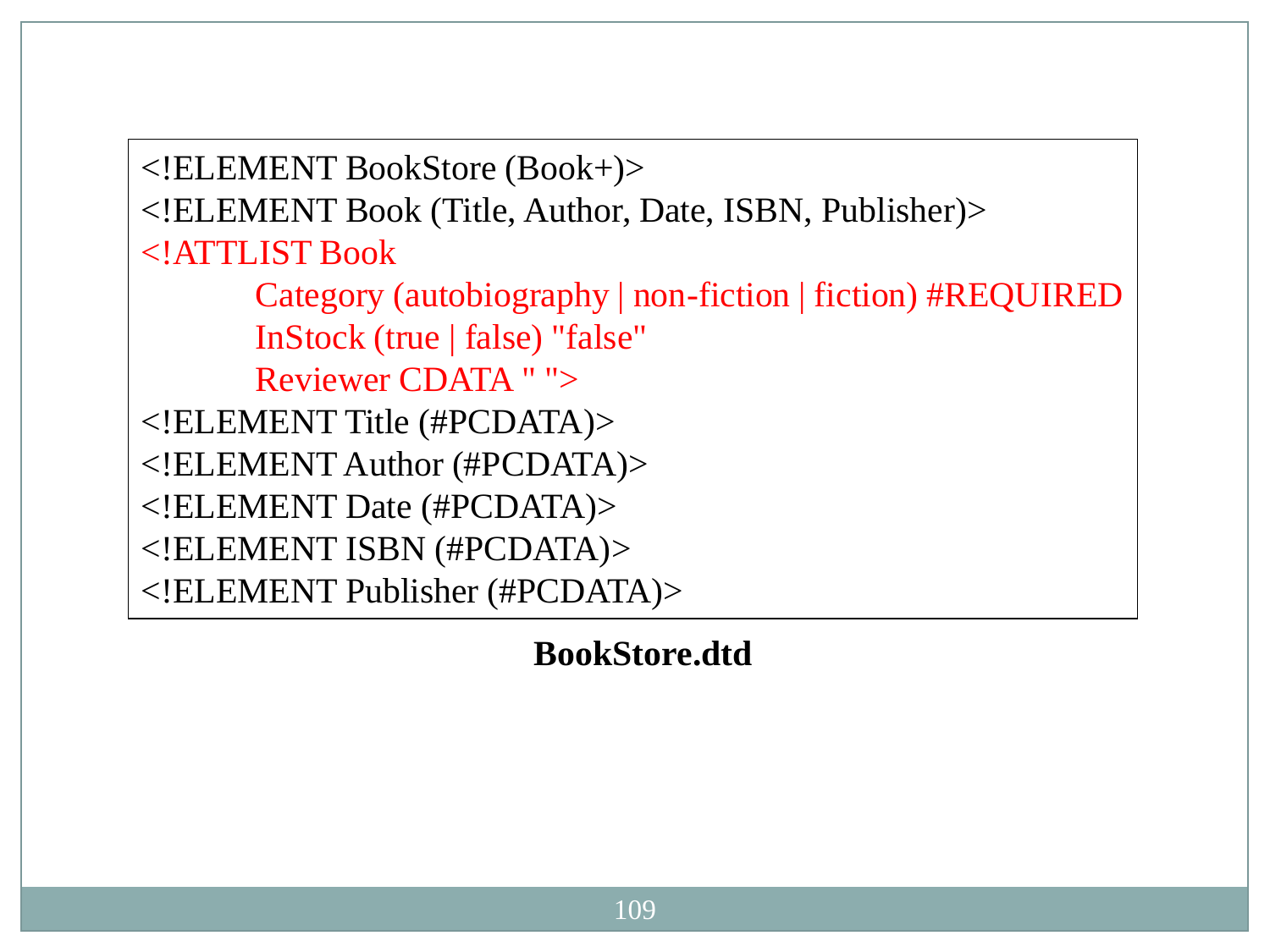| <xsd:element name="BookStore"></xsd:element>                                      |                                                            |                                                      |
|-----------------------------------------------------------------------------------|------------------------------------------------------------|------------------------------------------------------|
| $\langle xsd:complexType \rangle$                                                 |                                                            |                                                      |
| $\langle xsd: sequence \rangle$                                                   |                                                            |                                                      |
| <xsd:element maxoccurs="unbounded" name="Book"></xsd:element>                     |                                                            |                                                      |
| <xsd:complextype></xsd:complextype>                                               |                                                            |                                                      |
| $\langle xsd: sequence \rangle$                                                   |                                                            |                                                      |
| <xsd:element name="Title" type="xsd:string"></xsd:element>                        |                                                            |                                                      |
| <xsd:element name="Author" type="xsd:string"></xsd:element>                       |                                                            |                                                      |
| <xsd:element name="Date" type="xsd:string"></xsd:element>                         |                                                            |                                                      |
| <xsd:element name="ISBN" type="xsd:string"></xsd:element>                         |                                                            |                                                      |
| <xsd:element name="Publisher" type="xsd:string"></xsd:element>                    |                                                            |                                                      |
| $\langle xsd: sequence \rangle$                                                   |                                                            |                                                      |
| <xsd:attributegroup ref="BookAttributes"></xsd:attributegroup>                    |                                                            |                                                      |
| $\langle x\text{sd:complexType}\rangle$                                           |                                                            |                                                      |
| $\langle xsd:element \rangle$                                                     |                                                            |                                                      |
| $\langle xsd: sequence \rangle$                                                   |                                                            |                                                      |
| $\langle xsd:complexType \rangle$                                                 |                                                            |                                                      |
| $\langle x\text{sd:element}\rangle$                                               |                                                            |                                                      |
| <xsd:attributegroup name="BookAttributes"></xsd:attributegroup>                   |                                                            |                                                      |
| <xsd:attribute name="Category" use="required"></xsd:attribute>                    |                                                            |                                                      |
| <xsd:simpletype></xsd:simpletype>                                                 |                                                            |                                                      |
| <xsd:restriction base="xsd:string"></xsd:restriction>                             |                                                            |                                                      |
| <xsd:enumeration value="autobiography"></xsd:enumeration>                         | Category (autobiography   non-fiction   fiction) #REQUIRED |                                                      |
| <xsd:enumeration value="non-fiction"></xsd:enumeration>                           |                                                            |                                                      |
| <xsd:enumeration value="fiction"></xsd:enumeration>                               |                                                            |                                                      |
|                                                                                   |                                                            |                                                      |
|                                                                                   |                                                            |                                                      |
|                                                                                   |                                                            | $\blacktriangleright$ InStock (true   false) "false" |
| <xsd:attribute default="false" name="InStock" type="xsd:boolean"></xsd:attribute> |                                                            | Reviewer CDATA "                                     |
| <xsd:attribute default=" " name="Reviewer" type="xsd:string"></xsd:attribute><br> |                                                            |                                                      |
|                                                                                   |                                                            |                                                      |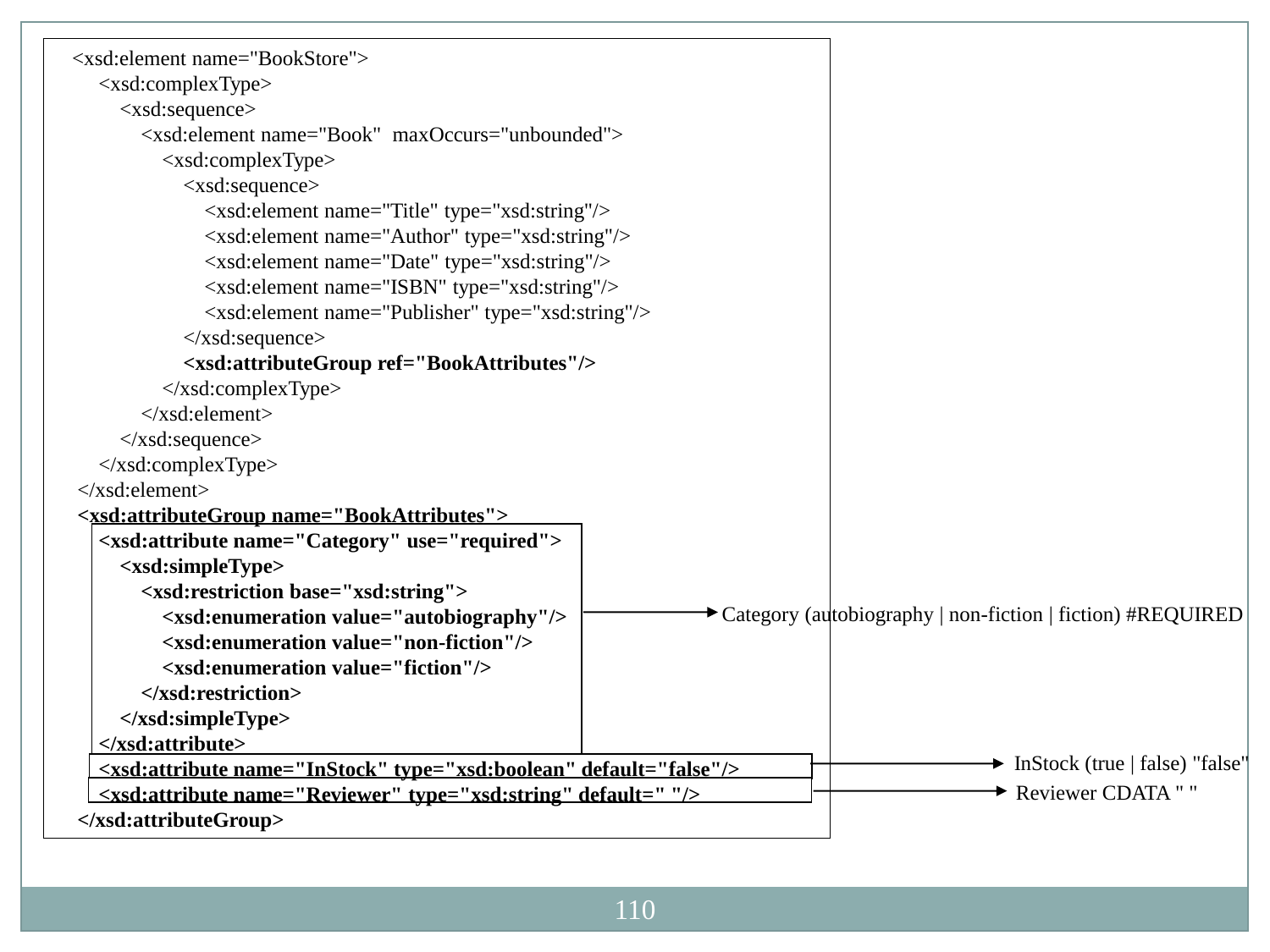```
<xsd:attribute name="Category" use="required">
      <xsd:simpleType>
         <xsd:restriction base="xsd:string">
            <xsd:enumeration value="autobiography"/>
            <xsd:enumeration value="non-fiction"/>
            <xsd:enumeration value="fiction"/>
         </xsd:restriction>
     \langle xsd:simpleType\rangle</xsd:attribute>
```
"Instance documents are required to have the Category attribute (as indicated by use="required"). The value of Category must be either autobiography, non-fiction, or fiction (as specified by the enumeration facets)."

Note: attributes can only have simpleTypes (i.e., attributes cannot have child elements).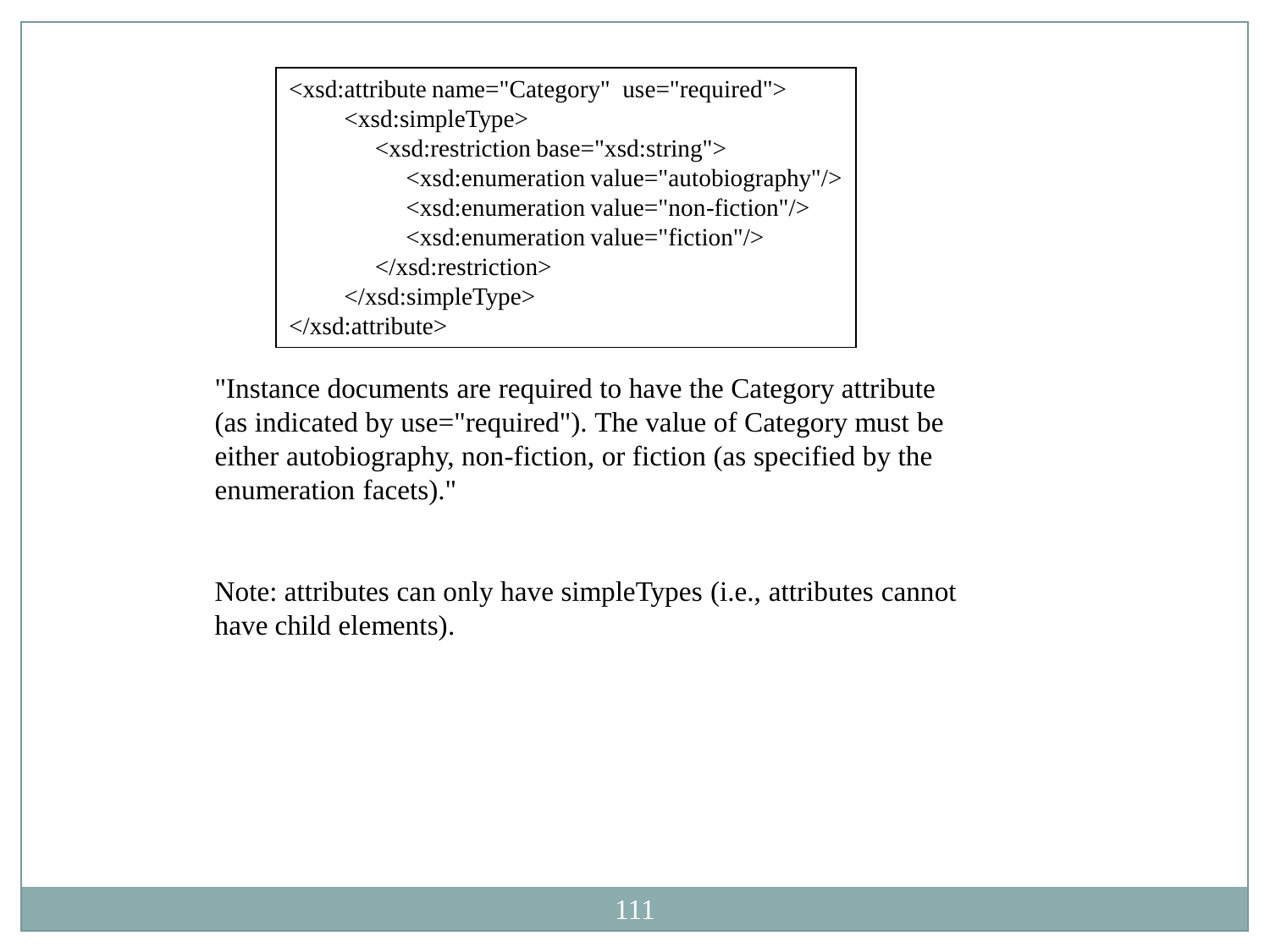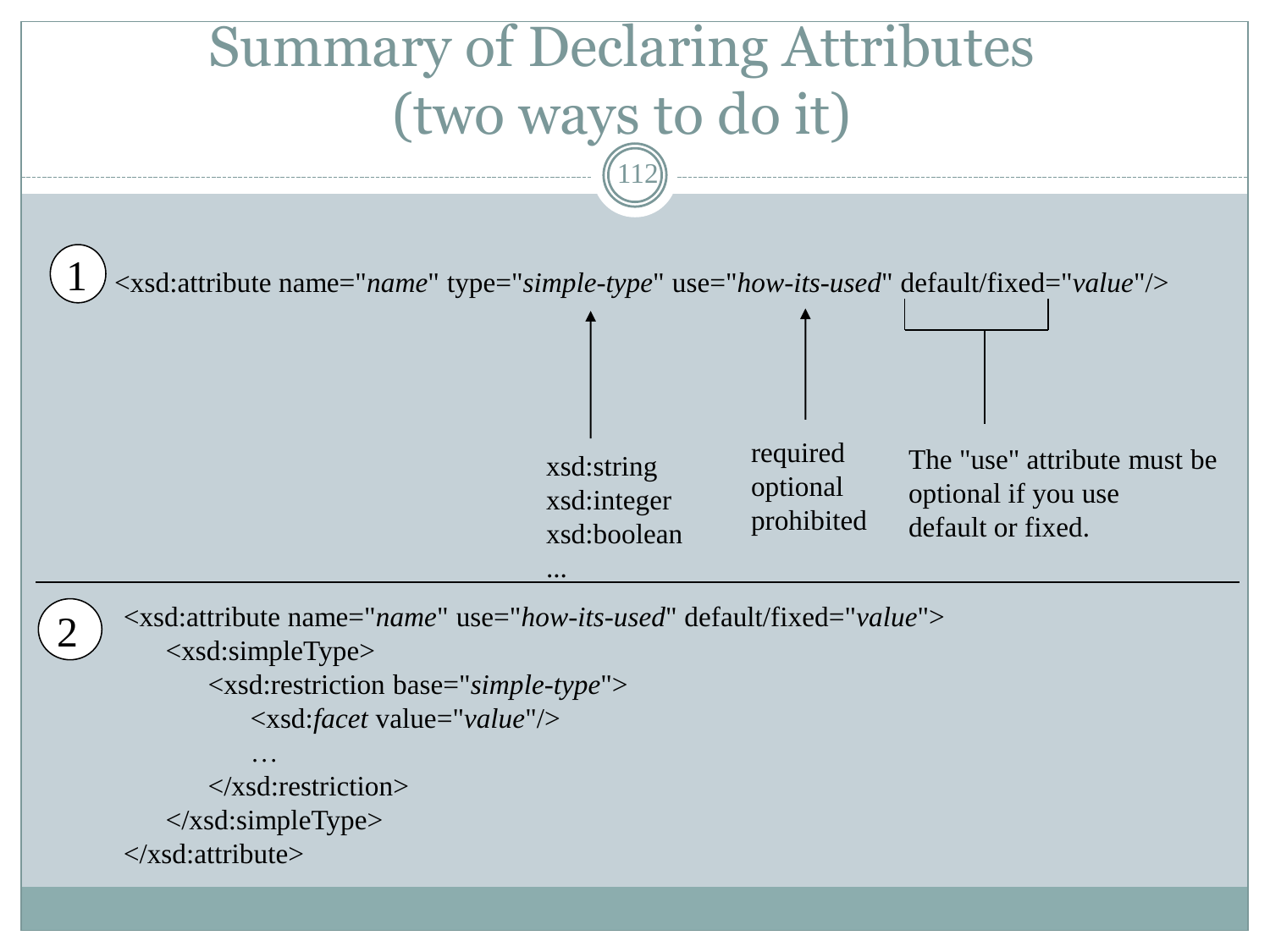### use --> use it only with Local Attribute **Declarations** 113

- The "use" attribute only makes sense in the context of an element declaration. Example: "for each Book element, the Category attribute is required".
- When declaring a global attribute do not specify a "use"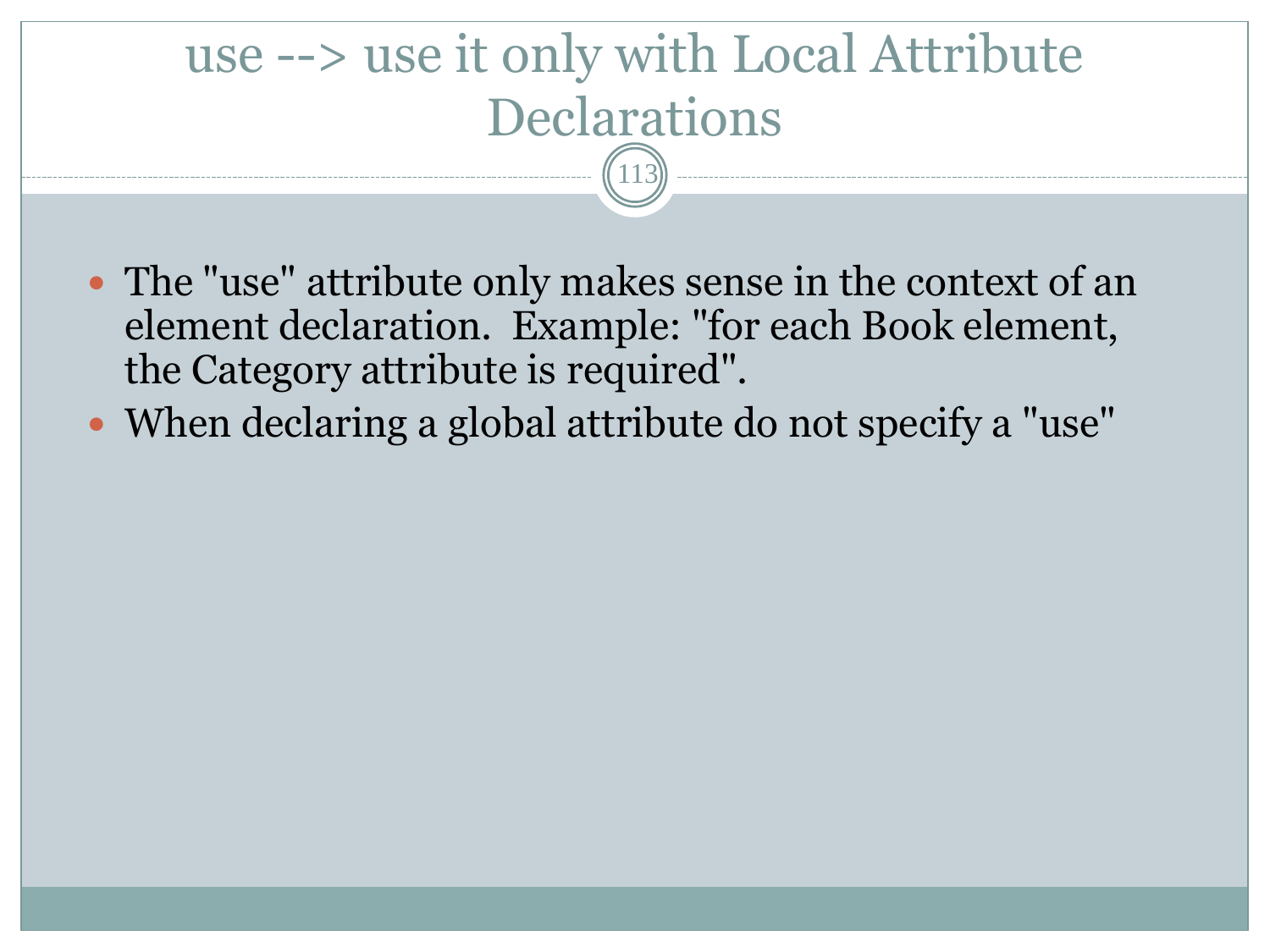| $\langle x\text{sd}:\text{element name}=\text{''Book''}\rangle$<br>$\langle xsd:complexType \rangle$<br>$\langle xsd:sequence \rangle$                                                                                                                                                                                                                                                                                                                                                                                                                                                                                                                                                                                                                                                                                                                                                                                                                                                                                                                                                                                                                                                                                                                                                    |                                                                                                                   |
|-------------------------------------------------------------------------------------------------------------------------------------------------------------------------------------------------------------------------------------------------------------------------------------------------------------------------------------------------------------------------------------------------------------------------------------------------------------------------------------------------------------------------------------------------------------------------------------------------------------------------------------------------------------------------------------------------------------------------------------------------------------------------------------------------------------------------------------------------------------------------------------------------------------------------------------------------------------------------------------------------------------------------------------------------------------------------------------------------------------------------------------------------------------------------------------------------------------------------------------------------------------------------------------------|-------------------------------------------------------------------------------------------------------------------|
| $\langle x\text{sd}:\text{sequence}\rangle$<br><xsd:attribute ref="Category" use="required"></xsd:attribute><br>$\langle x\text{sd:complexType}\rangle$<br>$\langle x\text{sd}:\text{element}\rangle$                                                                                                                                                                                                                                                                                                                                                                                                                                                                                                                                                                                                                                                                                                                                                                                                                                                                                                                                                                                                                                                                                     | Local attribute declaration. Use the<br>"use" attribute here.                                                     |
| $\langle x\text{sd}:$ attribute name="Category"> $\triangleleft$<br>$\langle xsd: simpleType \rangle$<br><xsd:restriction base="xsd:string"><br/><math>\langle x \rangle</math> -xsd: enumeration value = "autobiography" <math>\rangle</math><br/><math>\langle x \rangle</math> xsd: enumeration value="fiction" /&gt;<br/><math>\langle x \rangle</math> = <math>\langle x \rangle</math> = <math>\langle x \rangle</math> = <math>\langle x \rangle</math> = <math>\langle x \rangle</math> = <math>\langle x \rangle</math> = <math>\langle x \rangle</math> = <math>\langle x \rangle</math> = <math>\langle x \rangle</math> = <math>\langle x \rangle</math> = <math>\langle x \rangle</math> = <math>\langle x \rangle</math> = <math>\langle x \rangle</math> = <math>\langle x \rangle</math> = <math>\langle x \rangle</math> = <math>\langle x \rangle</math> = <math>\langle x \rangle</math> = <math>\langle x \rangle</math> = <math>\langle x \rangle</math> = <math>\langle x \rangle</math> = <math>\langle x \rangle</math> = <math>\langle x \rangle</math> =<br/><math>\langle x\</math> xsd: restriction &gt;<br/><math>\langle x\text{sd}:\text{simpleType}\rangle</math><br/><math>\langle x\</math>sd: attribute<math>\langle x\rangle</math></xsd:restriction> | Global attribute declaration. Should NOT<br>have a "use" ("use" only makes sense in<br>the context of an element) |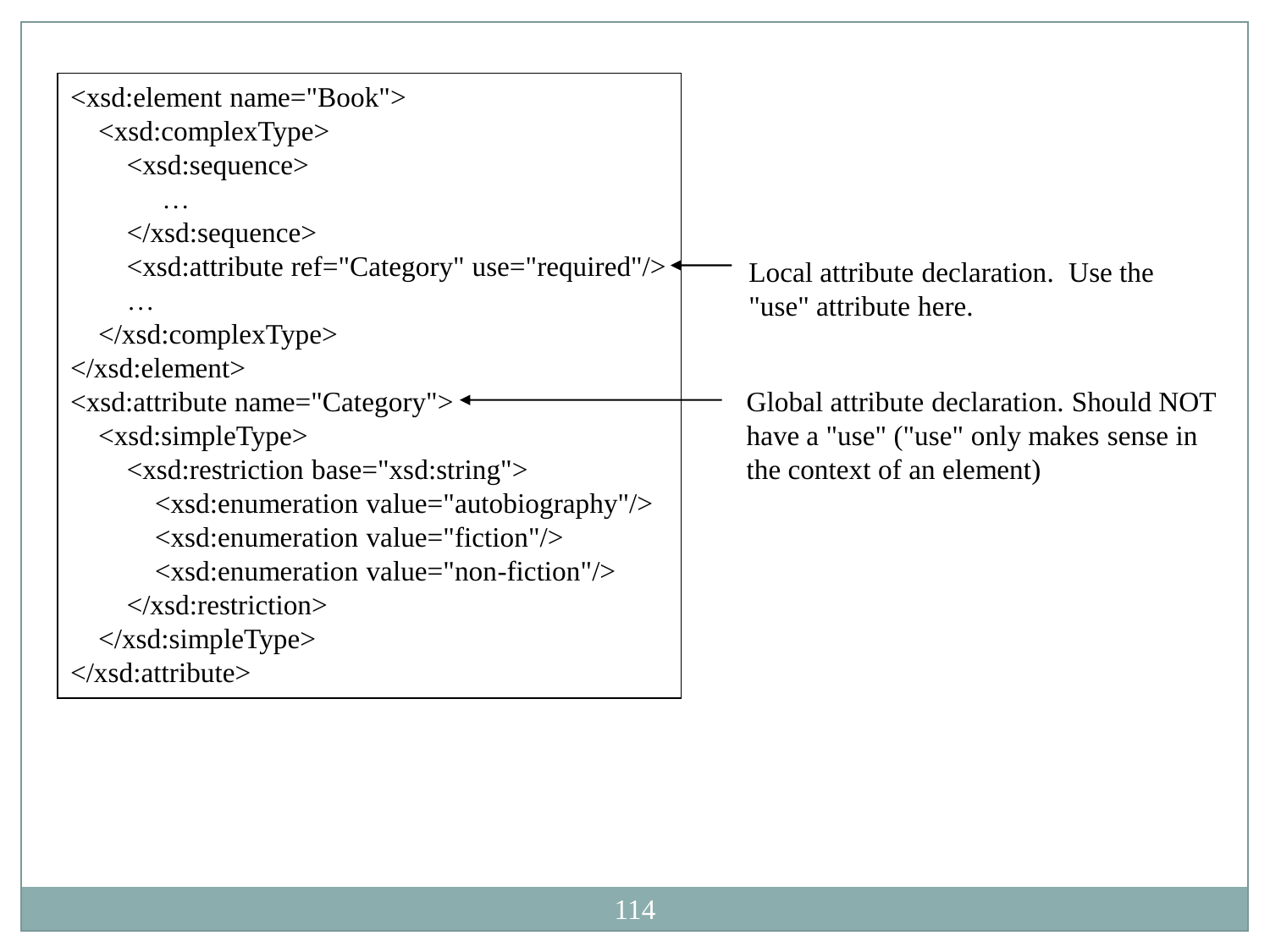## Inlining Attributes

115

• On the next slide is another way of expressing the last example - the attributes are inlined within the Book declaration rather than being separately defined in an attributeGroup.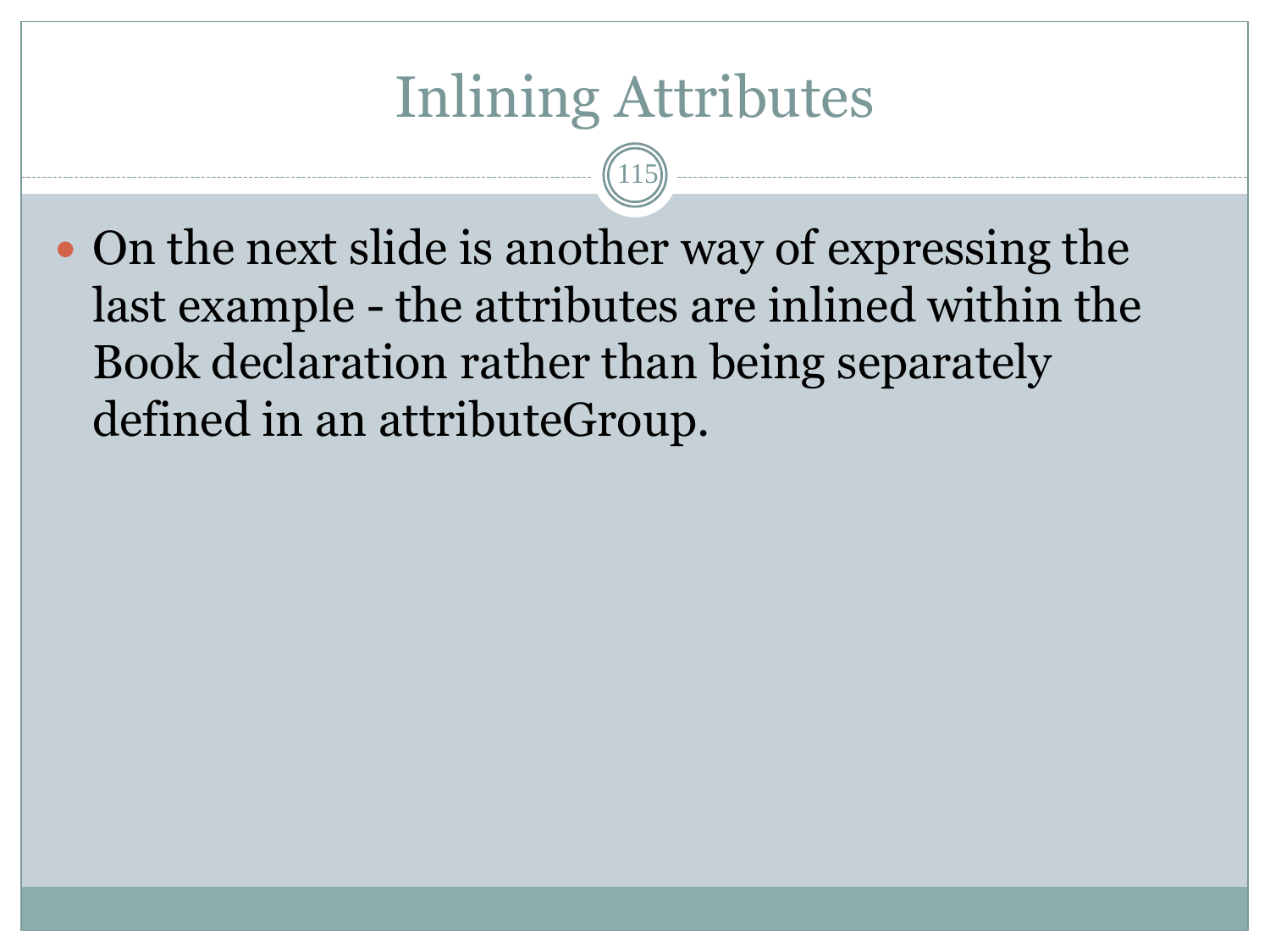```
<xsd:element name="Book" maxOccurs="unbounded">
    <xsd:complexType>
       <xsd:sequence>
           <xsd:element name="Title" type="xsd:string"/>
           <xsd:element name="Author" type="xsd:string" maxOccurs="unbounded"/>
           <xsd:element name="Date" type="xsd:string"/>
           <xsd:element name="ISBN" type="xsd:string"/>
           <xsd:element name="Publisher" type="xsd:string"/>
       </xsd:sequence>
        <xsd:attribute name="Category" use="required">
           <xsd:simpleType>
              <xsd:restriction base="xsd:string">
                  <xsd:enumeration value="autobiography"/>
                  <xsd:enumeration value="non-fiction"/>
                  <xsd:enumeration value="fiction"/>
              </xsd:restriction>
           </xsd:simpleType>
       </xsd:attribute> 
        <xsd:attribute name="InStock" type="xsd:boolean" default="false"/>
        <xsd:attribute name="Reviewer" type="xsd:string" default=" "/>
   \langle x\text{sd:complexType}\rangle</xsd:element>
```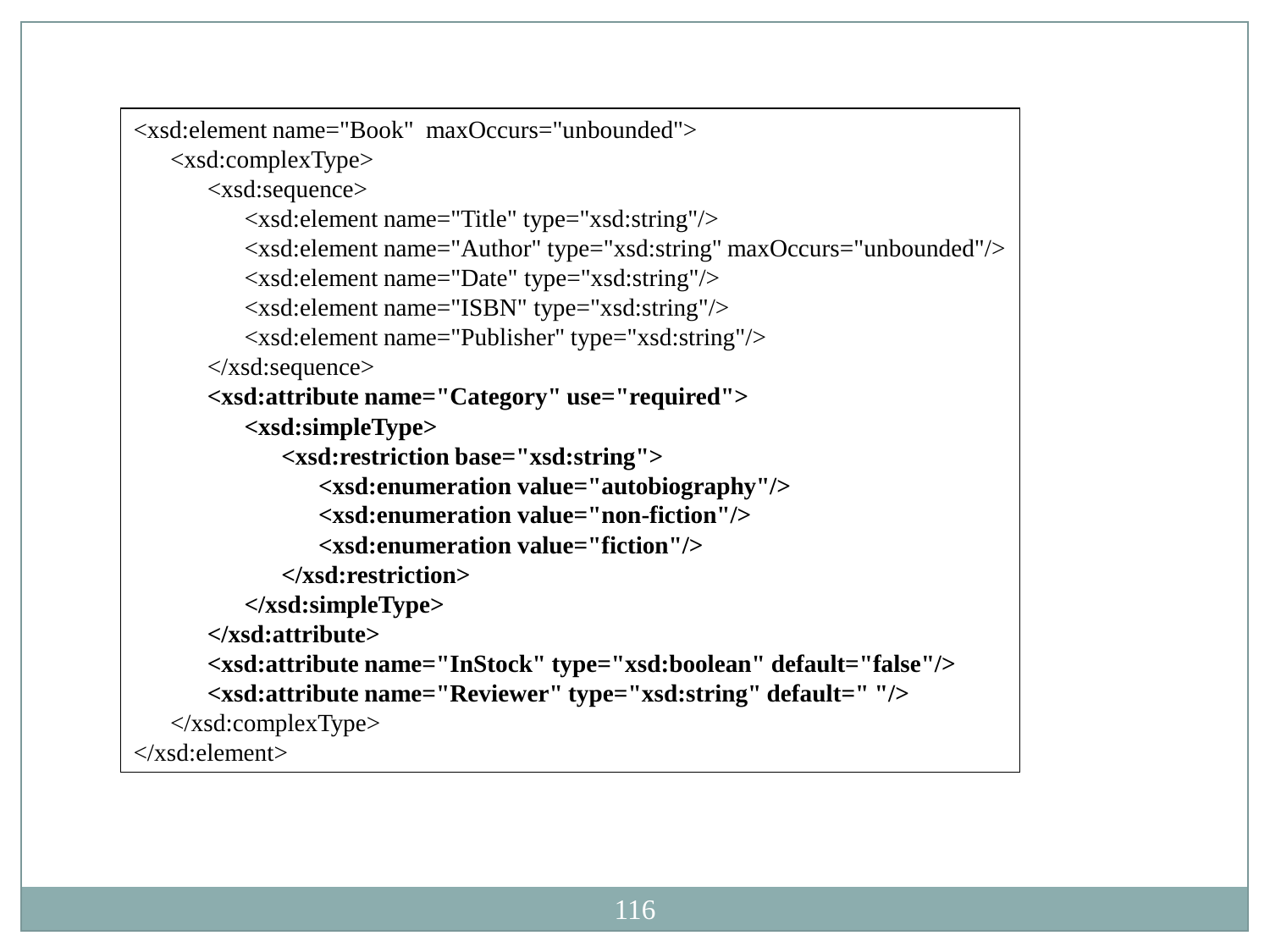## Notes about Attributes

117

- The attribute declarations always come last, after the element declarations.
- *The attributes are always with respect to the element that they are defined (nested) within.*

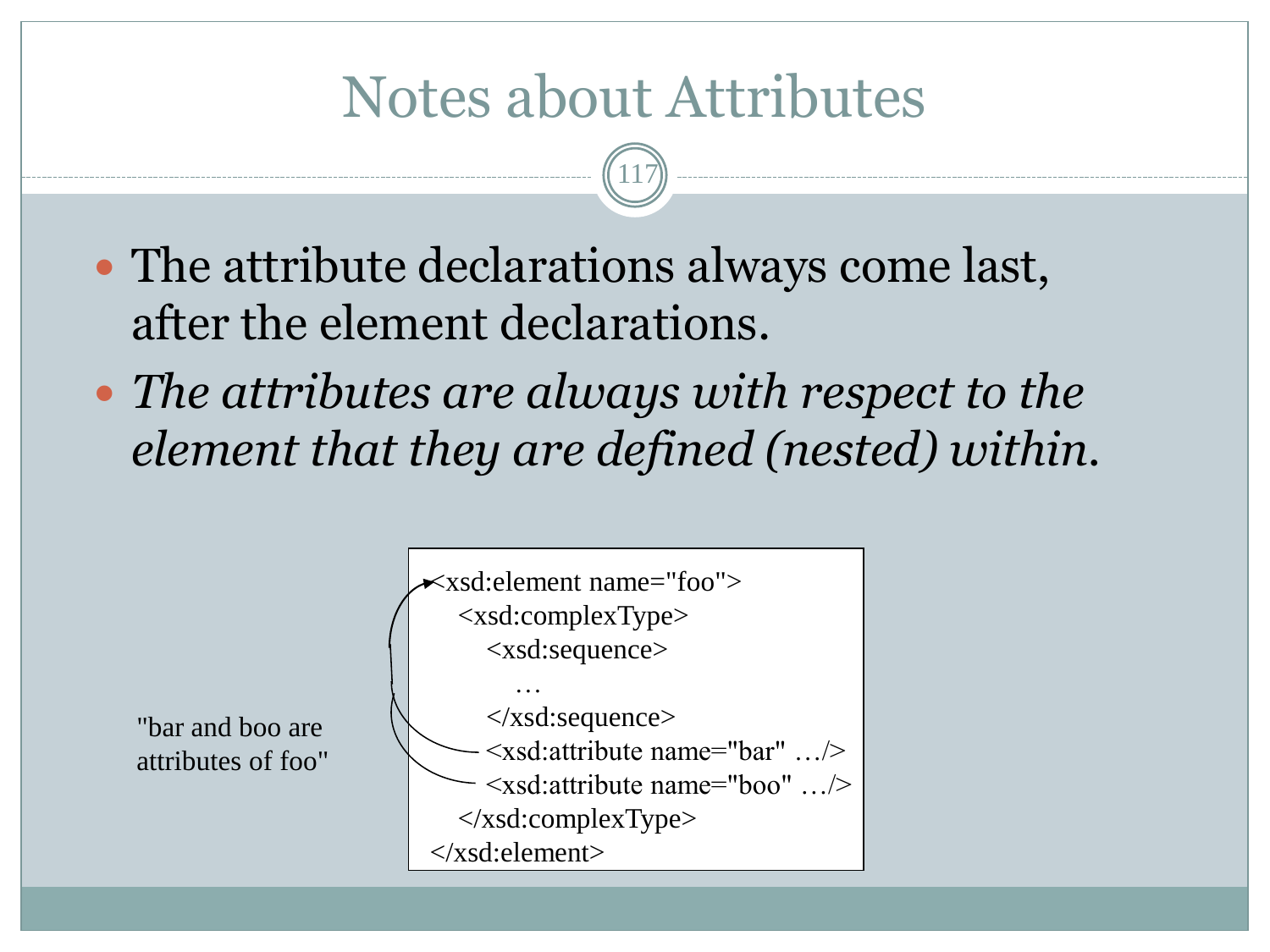These attributes apply to the element they are nested within (Book) That is, Book has three attributes - Category, InStock, and Reviewer.

```
<xsd:element name="Book">
    <xsd:complexType>
        <xsd:sequence>
           <xsd:element name="Title" type="xsd:string"/>
           <xsd:element name="Author" type="xsd:string" maxOccurs="unbounded"/>
           <xsd:element name="Date" type="xsd:string"/>
           <xsd:element name="ISBN" type="xsd:string"/>
           <xsd:element name="Publisher" type="xsd:string"/>
        </xsd:sequence>
        <xsd:attribute name="Category" use="required">
           <xsd:simpleType>
               <xsd:restriction base="xsd:string">
                   <xsd:enumeration value="autobiography"/>
                   <xsd:enumeration value="non-fiction"/>
                   <xsd:enumeration value="fiction"/>
               </xsd:restriction>
           </xsd:simpleType>
       </xsd:attribute> 
        <xsd:attribute name="InStock" type="xsd:boolean" default="false"/>
        <xsd:attribute name="Reviewer" type="xsd:string" default=" "/>
   \langle x\text{sd:complexType}\rangle</xsd:element>
```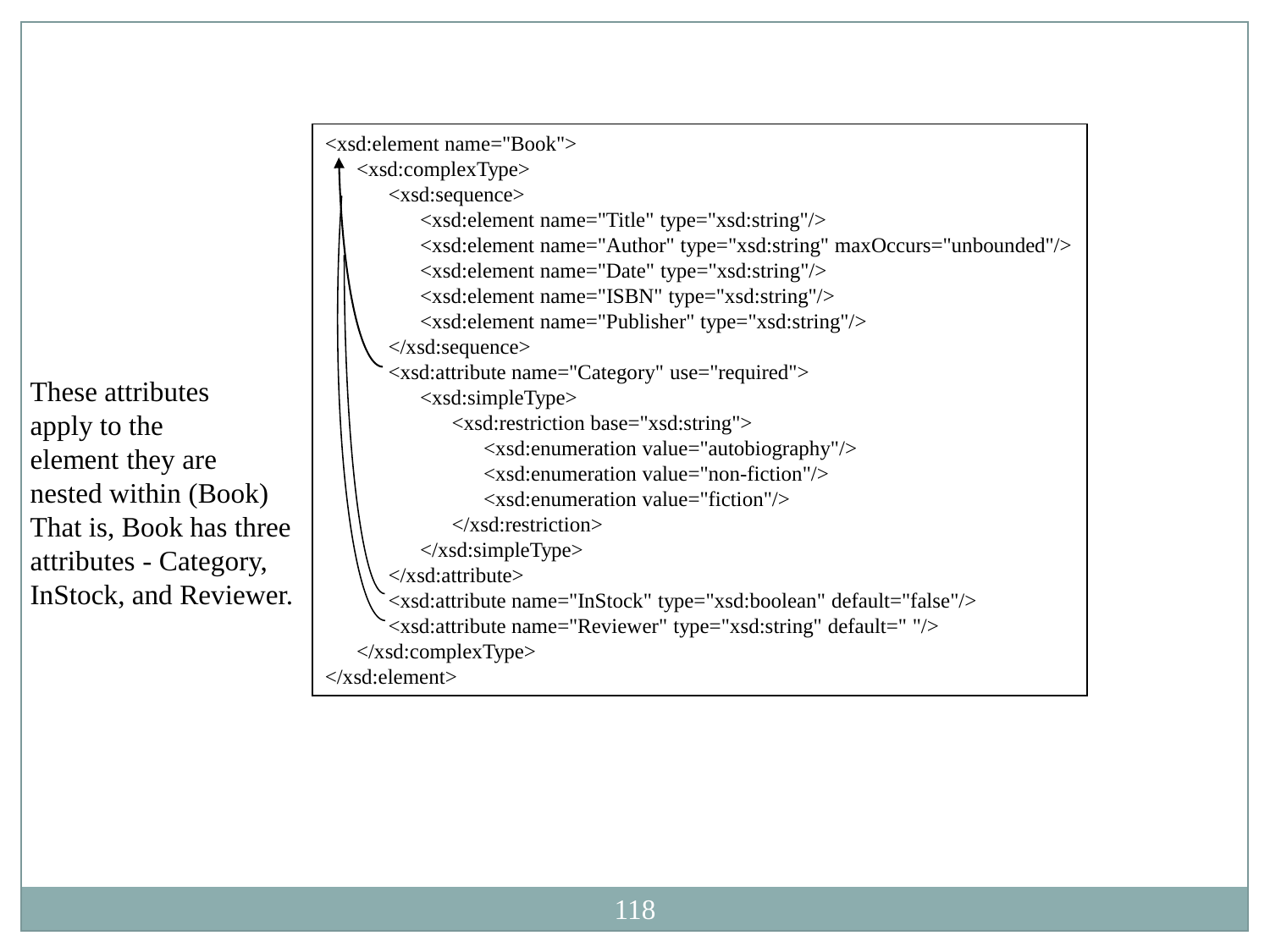### Element with Simple Content and Attributes

119

Example. Consider this:

<elevation units="feet">5440</elevation>

The elevation element has these two constraints:

- it has a simple (integer) content
- it has an attribute called units

How do we declare elevation? (see next slide)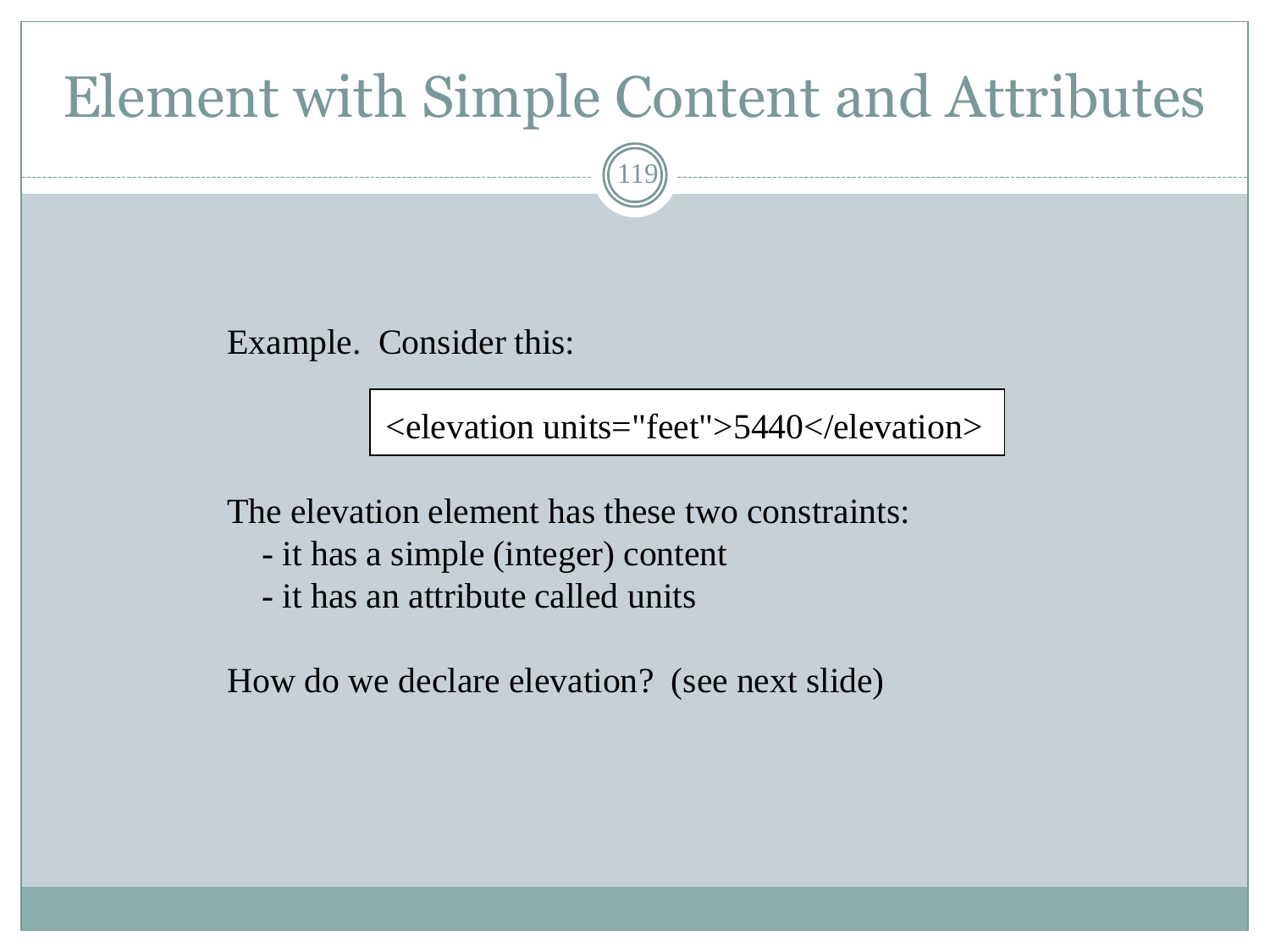```
<xsd:element name="elevation">
 <xsd:complexType>
1
 <xsd:simpleContent>
2
 <xsd:extension base="xsd:integer">
3
\ltxsd:attribute name="units" type="xsd:string" use="required"/>\frac{4}{3} </xsd:extension>
     </xsd:simpleContent>
   </xsd:complexType>
</xsd:element>
```
1. elevation contains an attribute.

- therefore, we must use <xsd:complexType>

2. However, elevation does not contain child elements (which is what we generally use <complexType> to indicate). Instead, elevation contains simpleContent.

3. We wish to extend the simpleContent (an integer) ...

4. with an attribute.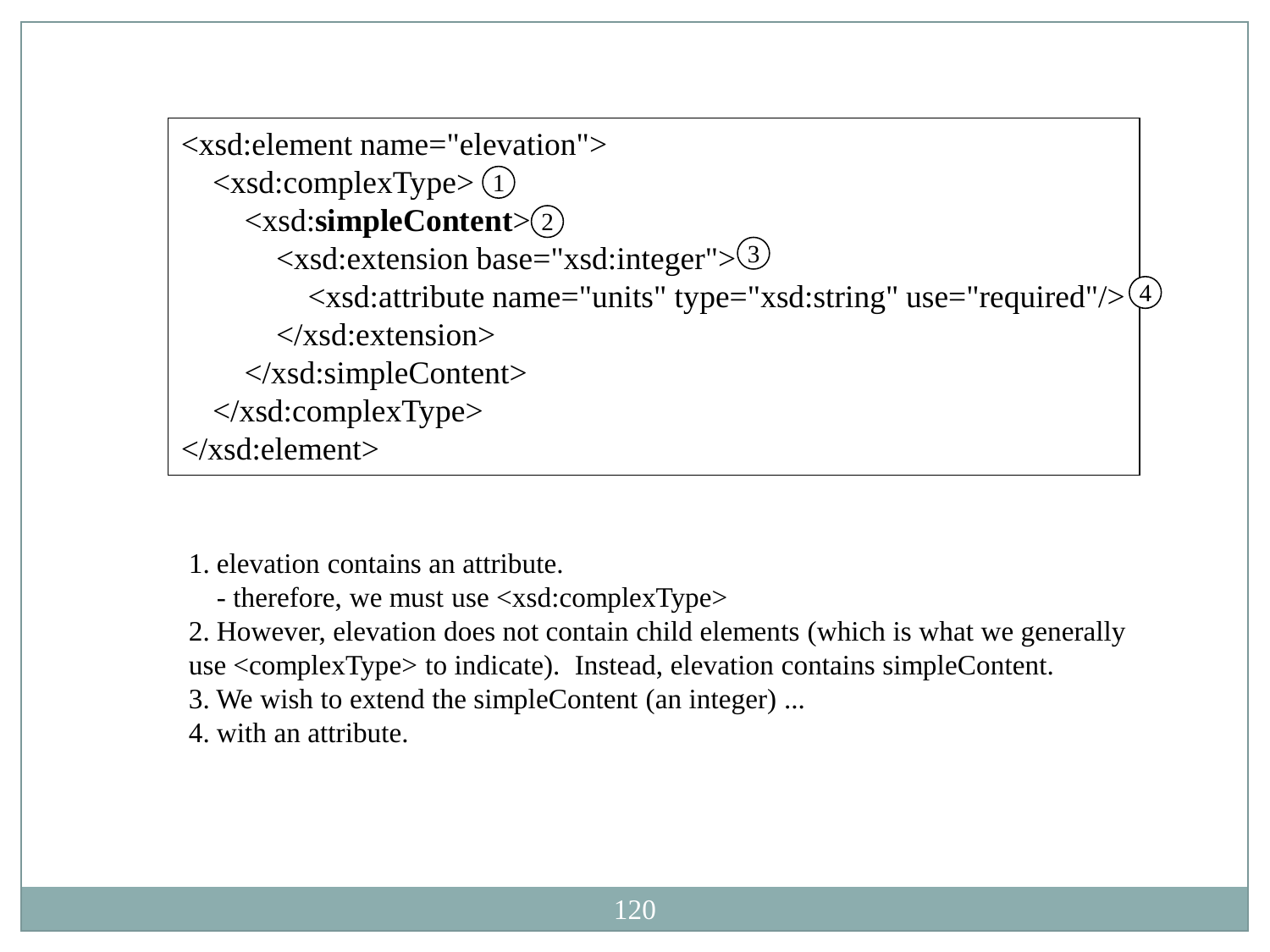### elevation - use Stronger Datatype

121

- In the declaration for elevation we allowed it to hold any integer. Further, we allowed the units attribute to hold any string.
- Let's restrict elevation to hold an integer with a range 0 - 12,000 and let's restrict units to hold either the string "feet" or the string "meters"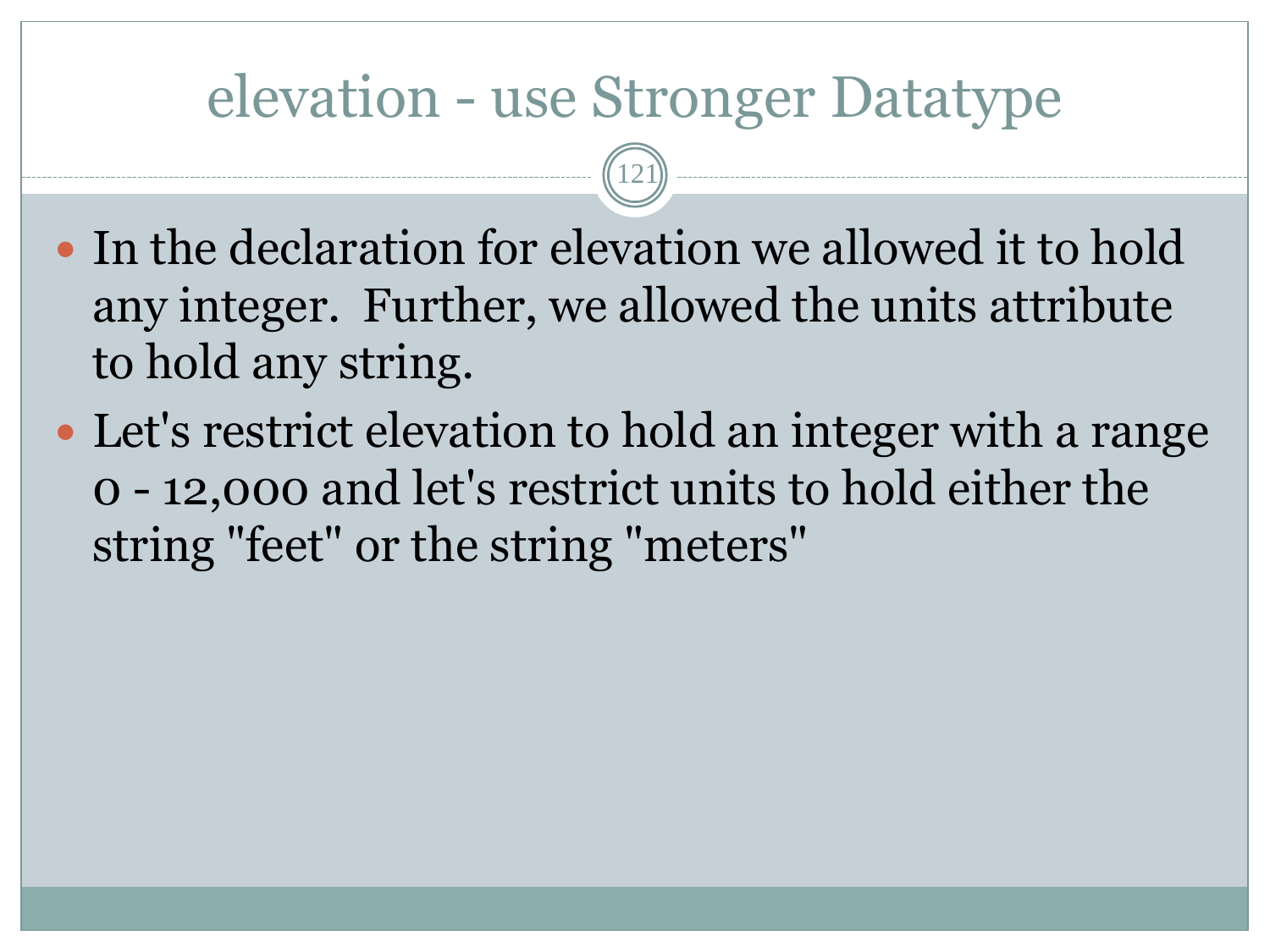<xsd:simpleType name="**elevationType**">  $\langle x\bar{x}$ d: restriction base="xsd: integer">  $\langle x \rangle$ ssd:minInclusive value="0"/ $\rangle$  <xsd:maxInclusive value="12000"/> </xsd:restriction>  $\langle x\text{sd}:\text{simpleType}\rangle$ <xsd:simpleType name="**unitsType**"> <xsd:restriction base="xsd:string"> <xsd:enumeration value="feet"/> <xsd:enumeration value="meters"/>  $\langle x\$ sd:restriction>  $\langle x\text{sd}:\text{simpleType}\rangle$ <xsd:element name="**elevation**"> <xsd:complexType> <xsd:simpleContent> <xsd:**extension base="elevationType"**> <xsd:attribute name="**units**" **type="unitsType"** use="required"/> </xsd:extension> </xsd:simpleContent> </xsd:complexType> </xsd:element>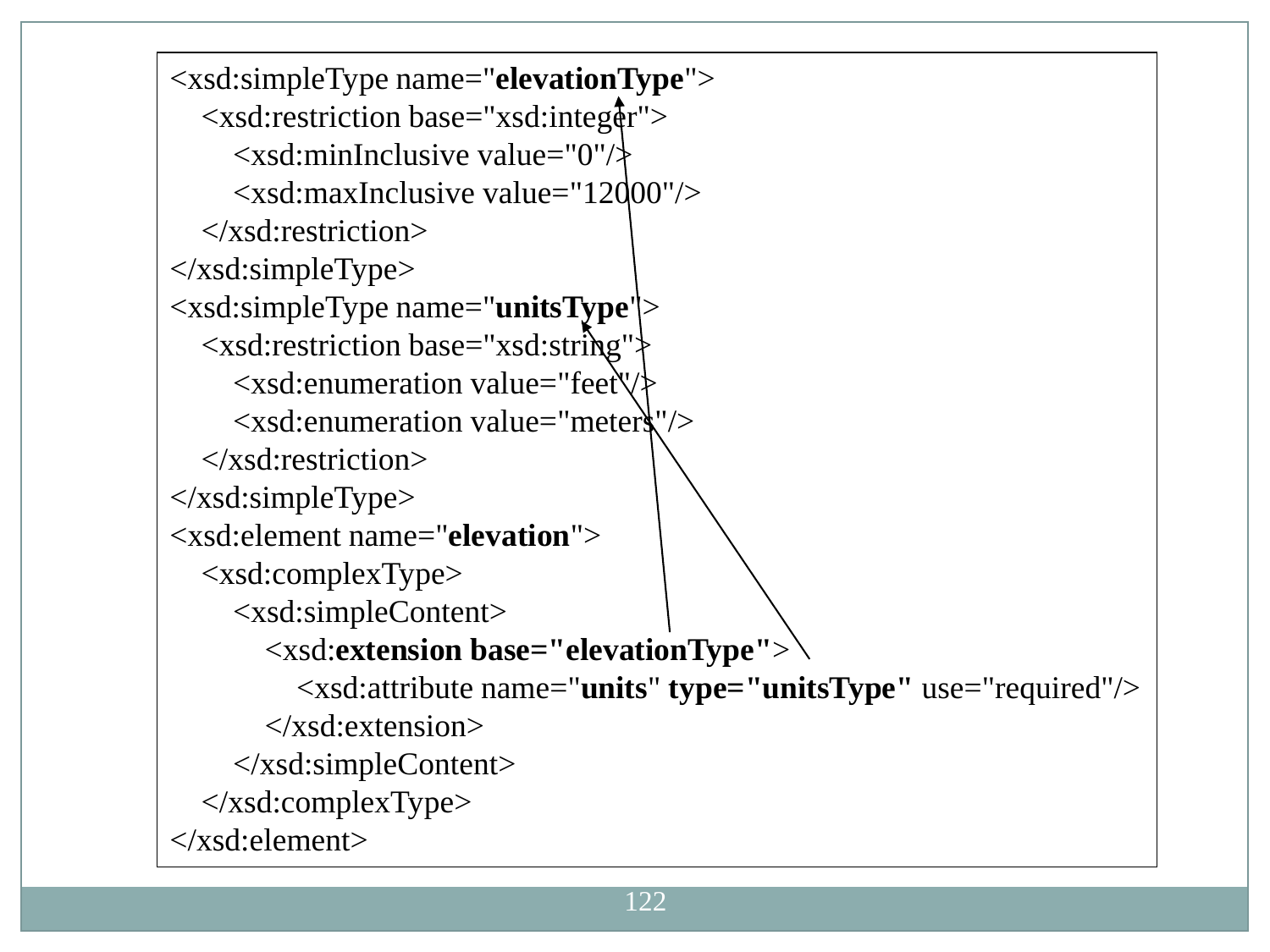## Summary of Declaring Elements

123

#### 1. **Element with Simple Content.**

 $\overline{\phantom{a}}$ 

Declaring an element using a **built-in type**:

<xsd:element name="numStudents" type="xsd:positiveInteger"/>

Declaring an element using a **user-defined simpleType**:

```
<xsd:simpleType name="shapes">
       <xsd:restriction base="xsd:string">
         <xsd:enumeration value="triangle"/>
         <xsd:enumeration value="rectangle"/>
         <xsd:enumeration value="square"/>
       </xsd:restriction>
\langle xsd:simpleType\rangle<xsd:element name="geometry" type="shapes"/>
```
An alternative formulation of the above shapes example is to **inline the simpleType** definition:

<xsd:element name="geometry"> <xsd:simpleType> <xsd:restriction base="xsd:string"> <xsd:enumeration value="triangle"/> <xsd:enumeration value="rectangle"/> <xsd:enumeration value="square"/> </xsd:restriction>  $\langle x\text{sd}:\text{simpleType}\rangle$ </xsd:element>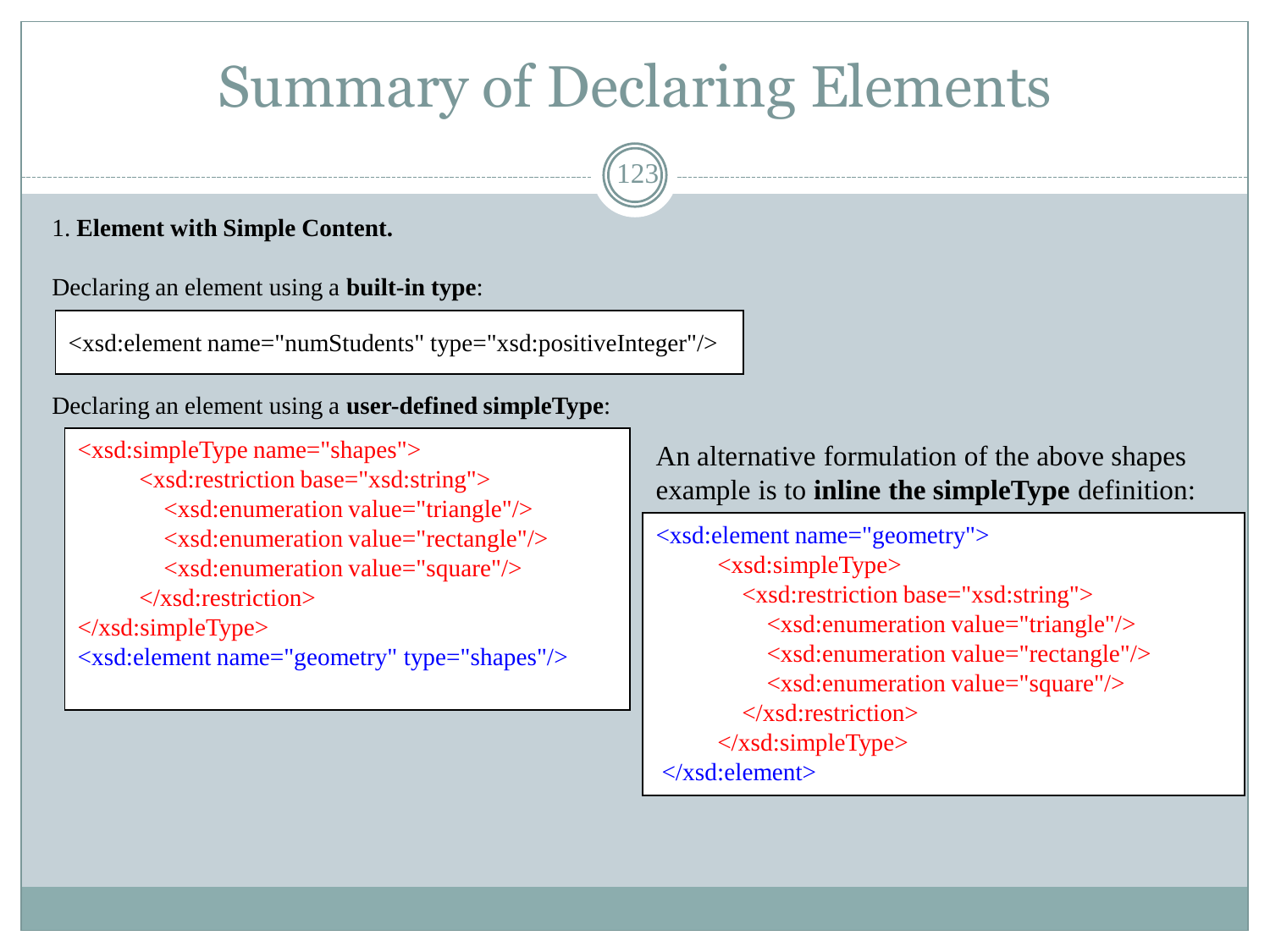# Summary of Declaring Elements (cont.)

124



Defining the child elements **inline**:

```
 <xsd:element name="Person">
   <xsd:complexType>
     <xsd:sequence>
        <xsd:element name="Title" type="xsd:string"/>
        <xsd:element name="FirstName" type="xsd:string"/>
        <xsd:element name="Surname" type="xsd:string"/>
     </xsd:sequence>
   </xsd:complexType>
 </xsd:element>
```
An alternate formulation of the above Person example is to create a **named complexType** and then use that type:

```
 <xsd:complexType name="PersonType">
    <xsd:sequence>
      <xsd:element name="Title" type="xsd:string"/>
      <xsd:element name="FirstName" type="xsd:string"/>
      <xsd:element name="Surname" type="xsd:string"/>
    </xsd:sequence>
 </xsd:complexType>
 <xsd:element name="Person" type="PersonType"/>
```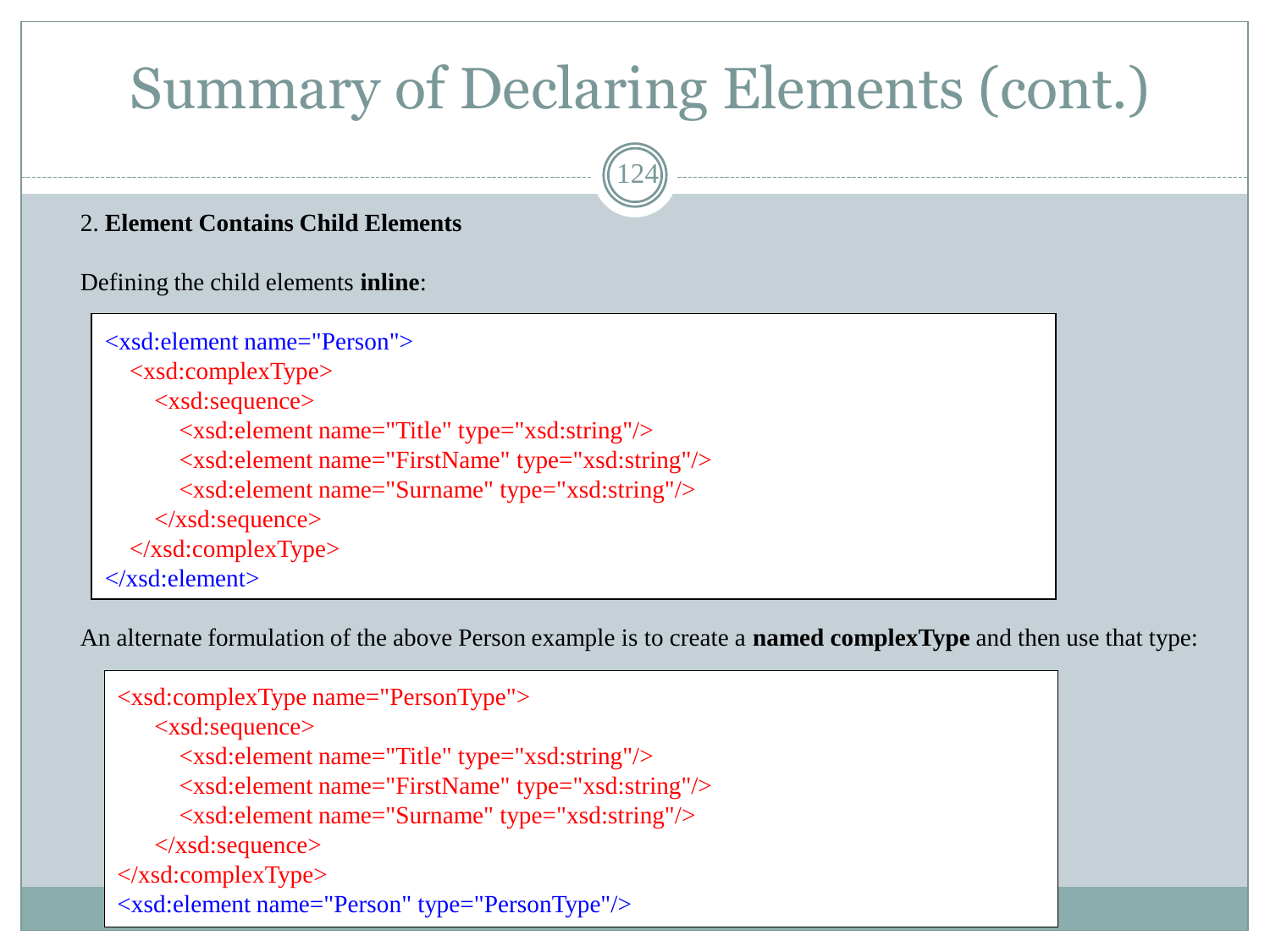## Summary of Declaring Elements (cont.)

125

#### 3. **Element Contains a complexType that is an Extension of another complexType**

```
 <xsd:complexType name="Publication">
   <xsd:sequence>
     <xsd:element name="Title" type="xsd:string" maxOccurs="unbounded"/>
     <xsd:element name="Author" type="xsd:string" maxOccurs="unbounded"/>
     <xsd:element name="Date" type="xsd:gYear"/>
   </xsd:sequence>
\langle xsd:complexType \rangle <xsd:complexType name="BookPublication">
   <xsd:complexContent>
     <xsd:extension base=" Publication " >
        <xsd:sequence>
          <xsd:element name="ISBN" type="xsd:string"/>
          <xsd:element name="Publisher" type="xsd:string"/>
        </xsd:sequence>
     </xsd:extension>
   </xsd:complexContent>
\langle x\text{sd:complexType}\rangle <xsd:element name="Book" type="BookPublication"/>
```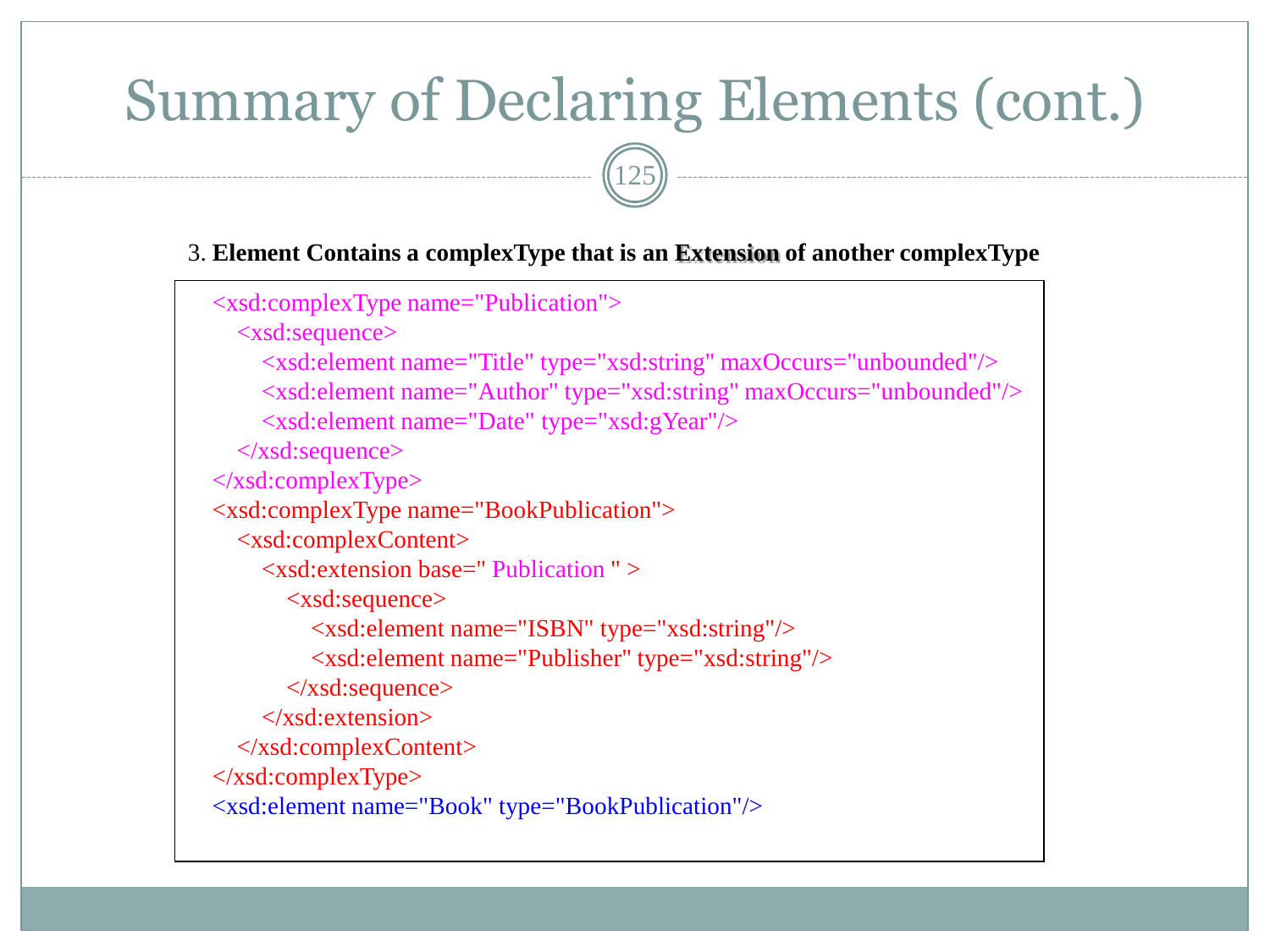## Summary of Declaring Elements (cont.)

126

#### 4. **Element Contains a complexType that is a Restriction of another complexType**

```
<xsd:complexType name="Publication">
     <xsd:sequence>
          <xsd:element name="Title" type="xsd:string" maxOccurs="unbounded"/>
          <xsd:element name="Author" type="xsd:string" maxOccurs="unbounded"/>
          <xsd:element name="Date" type="xsd:gYear"/>
    \langle x\text{sd:sequence}\rangle</xsd:complexType>
<xsd:complexType name= "SingleAuthorPublication">
   <xsd:complexContent>
     <xsd:restriction base=" Publication ">
        <xsd:sequence>
          <xsd:element name="Title" type="xsd:string" maxOccurs="unbounded"/>
          <xsd:element name="Author" type="xsd:string"/>
          <xsd:element name="Date" type="xsd:gYear"/>
        </xsd:sequence>
     </xsd:restriction>
   </xsd:complexContent>
\langle x\text{sd:complexType}\rangle<xsd:element name="Catalogue" type="SingleAuthorPublication"/>
```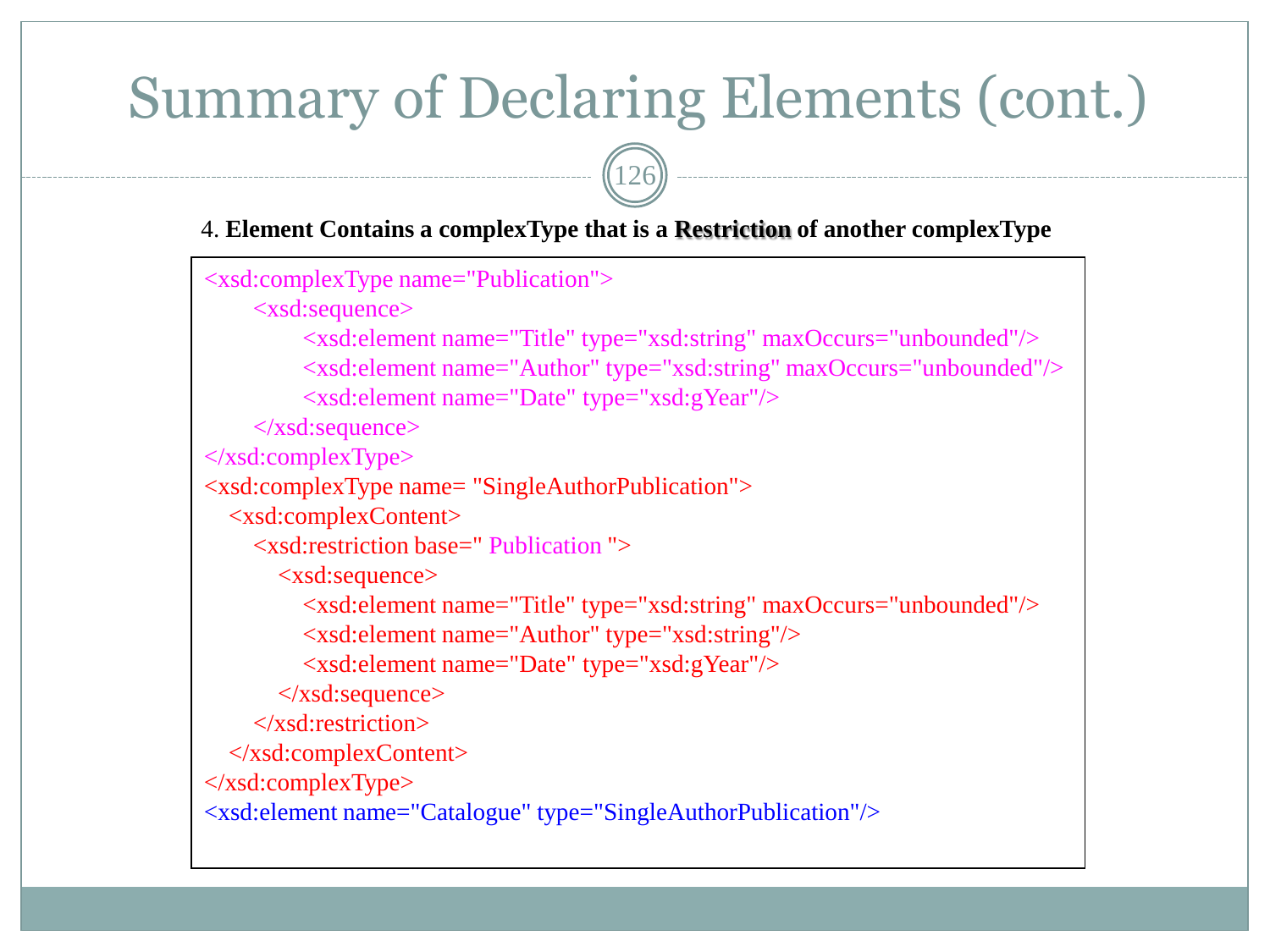# Summary of Declaring Elements (concluded)

5. **Element Contains Simple Content and Attributes**

<xsd:element name="apple"> <xsd:complexType> <xsd:simpleContent> <xsd:extension base="xsd:string"> <xsd:attribute name="variety" type="xsd:string" use="required"/> </xsd:extension> </xsd:simpleContent>  $\langle x\text{sd:complexType}\rangle$ </xsd:element>

Example. <apple variety="Cortland">Large, green, sour</apple>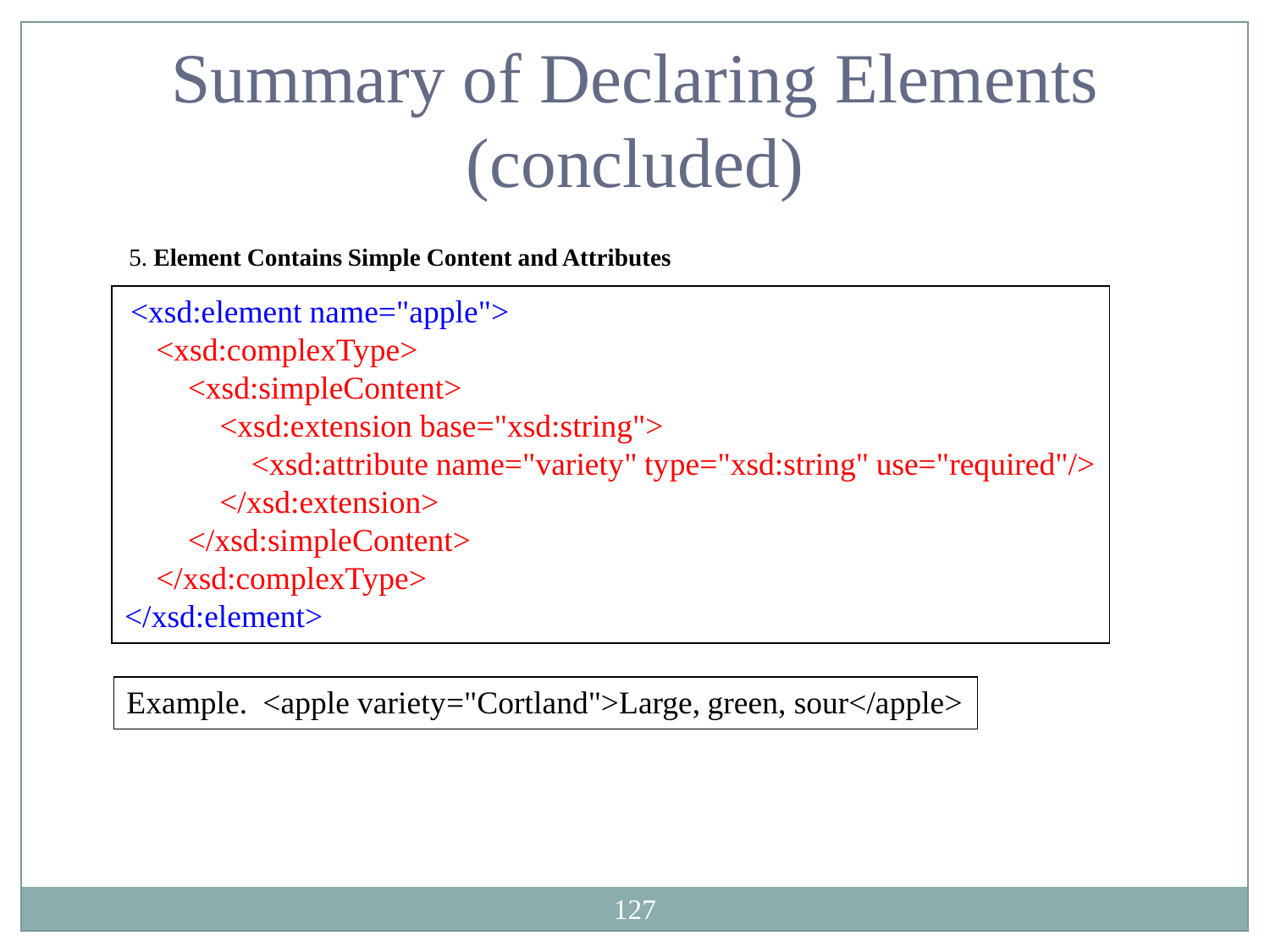### complexContent versus simpleContent

128

- With complexContent you *extend or restrict* a complexType
- With simpleContent you *extend or restrict* a simpleType

versus

```
<xsd:complexType name="…">
  <xsd:complexContent>
     <extension base="X">
 …
```
 $\langle$ /extension $\rangle$  </xsd:complexContent> </xsd:complexType>

**X must be a complexType**

<xsd:complexType name="…"> <xsd:**simpleContent**> <extension base="**Y**"> … </extension> </xsd:simpleContent>  $\langle x\text{sd:complexType}\rangle$ 

**Y must be a simpleType**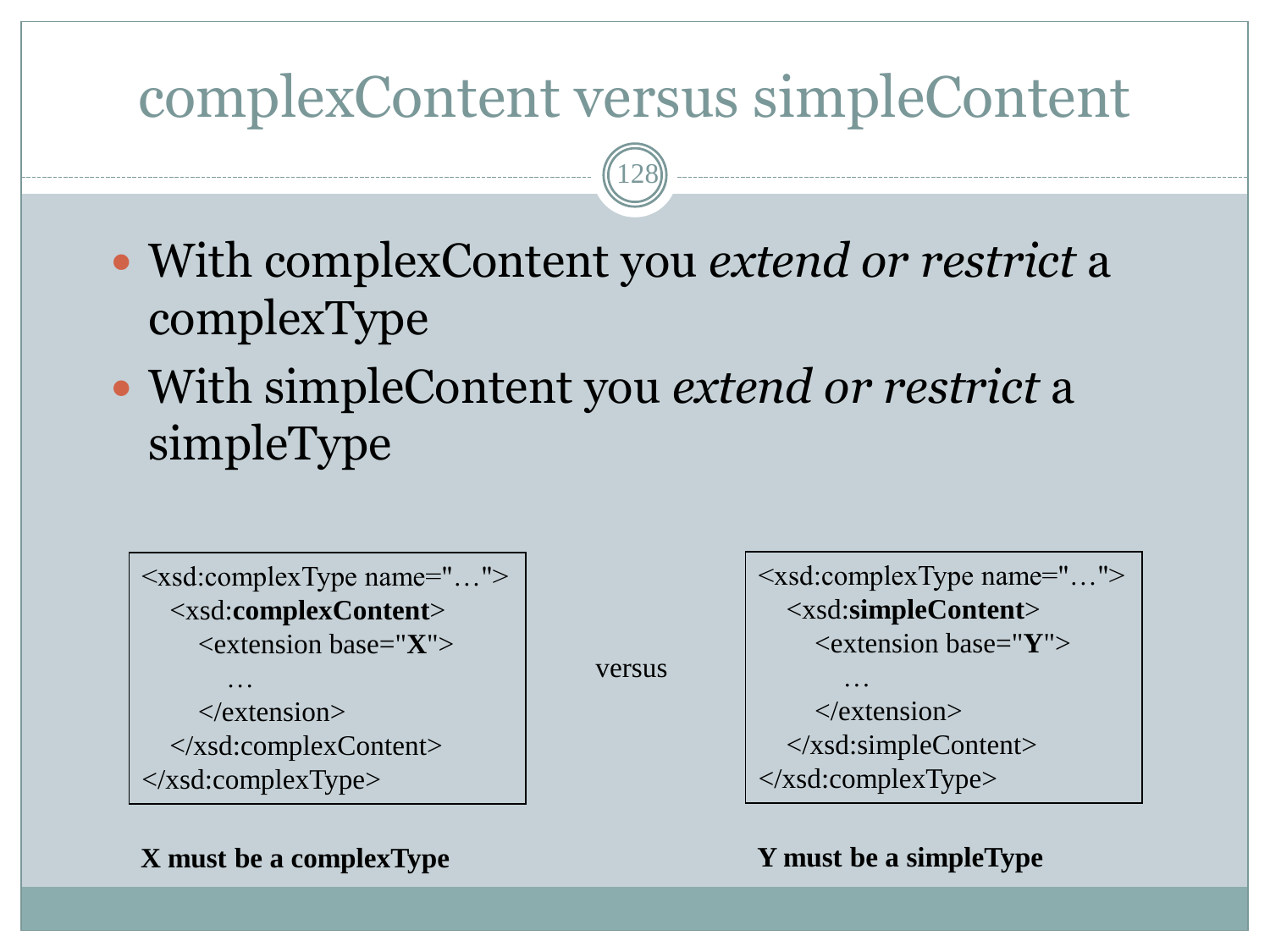

Note: the choice is an exclusive-or, that is, transportation can contain only **one** element - either train, or plane, or automobile.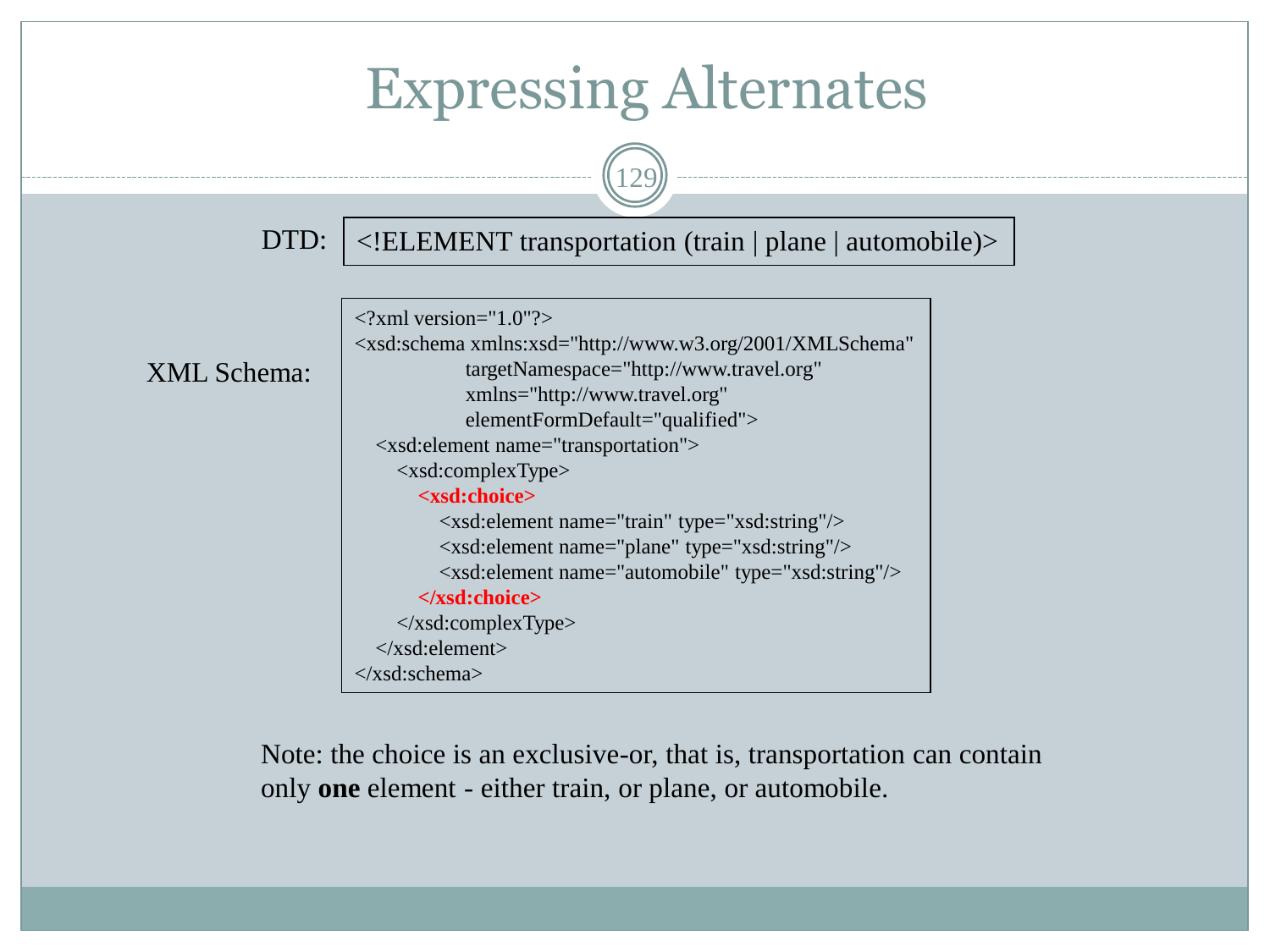# Expressing Repeatable Choice

DTD:  $|\langle ELEMENT \, binary-string \, (zero \, | \, one)^* \rangle$ 

|                    | $\langle$ ?xml version="1.0"?>                                                    |
|--------------------|-----------------------------------------------------------------------------------|
|                    | <xsd:schema <="" td="" xmlns:xsd="http://www.w3.org/2001/XMLSchema"></xsd:schema> |
|                    | targetNamespace="http://www.binary.org"                                           |
|                    | xmlns="http://www.binary.org"                                                     |
|                    | elementFormDefault="qualified">                                                   |
|                    | $\langle x\text{sd:element name} = \text{"binary-string"} \rangle$                |
| <b>XML</b> Schema: | $\langle xsd:complexType \rangle$                                                 |
|                    | <xsd:choice maxoccurs="unbounded" minoccurs="0"></xsd:choice>                     |
|                    | <xsd:element fixed="0" name="zero" type="xsd:unsignedByte"></xsd:element>         |
|                    | <xsd:element fixed="1" name="one" type="xsd:unsignedByte"></xsd:element>          |
|                    |                                                                                   |
|                    | $\langle x\text{sd:complexType}\rangle$                                           |
|                    | $\langle xsd:element \rangle$                                                     |
|                    | $\langle xsd:schema \rangle$                                                      |
|                    |                                                                                   |

Notes:

- 1. An element can fix its value, using the fixed attribute.
- 2. When you don't specify a value for minOccurs, it defaults to "1". Same for maxOccurs. See the last example (transportation) where we used a <choice> element with no minOccurs or maxOccurs.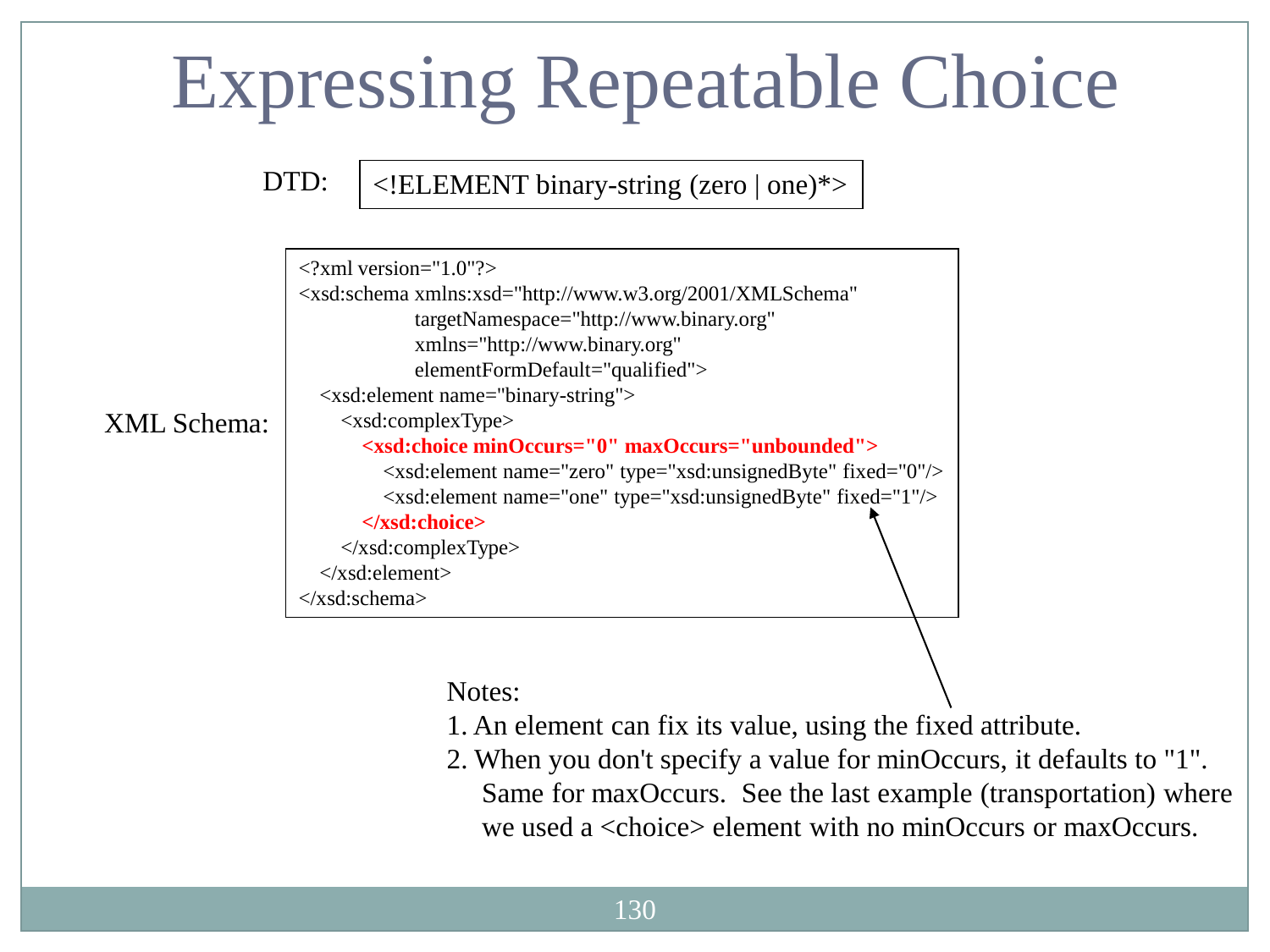## fixed/default Element Values

131

- When you declare an element you can give it a fixed or default value.
	- Then, in the instance document, you can leave the element empty.

```
<element name="zero" fixed="0"/>
…
```

```
\langlezero>0\langle/zero>
```

```
 or equivalently:
```
 $\langle$ zero $\rangle$ 

```
<element name="color" default="red"/>
```

```
…
```

```
<color>red</color>
```

```
 or equivalently:
```

```
\langle \text{color/}\rangle
```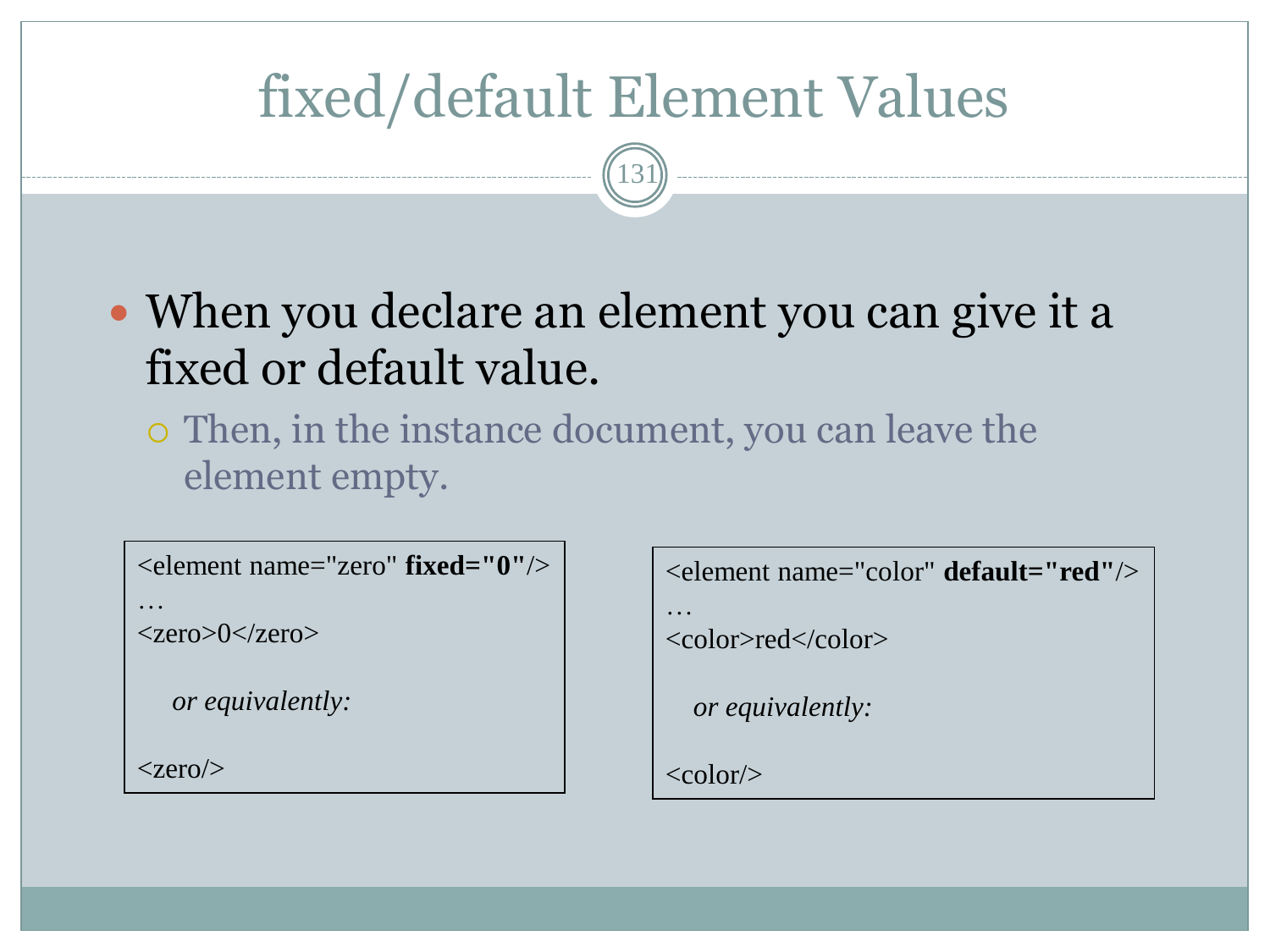### Using <sequence> and <choice>



### DTD:  $|\langle$  ELEMENT life ((work, eat)\*, (work | play), sleep)\* >

|                    | $\langle$ ?xml version="1.0"?>                                                    |
|--------------------|-----------------------------------------------------------------------------------|
|                    | <xsd:schema <="" th="" xmlns:xsd="http://www.w3.org/2001/XMLSchema"></xsd:schema> |
|                    | targetNamespace="http://www.life.org"                                             |
|                    | xmlns="http://www.life.org"                                                       |
|                    | elementFormDefault="qualified">                                                   |
|                    | $\langle x \rangle$ sd: element name="life">                                      |
|                    | $\langle xsd:complexType \rangle$                                                 |
|                    | <xsd:sequence maxoccurs="unbounded" minoccurs="0"></xsd:sequence>                 |
|                    | <xsd:sequence maxoccurs="unbounded" minoccurs="0"></xsd:sequence>                 |
|                    | <xsd:element name="work" type="xsd:string"></xsd:element>                         |
|                    | <xsd:element name="eat" type="xsd:string"></xsd:element>                          |
| <b>XML</b> Schema: | $\langle x\$ sequence>                                                            |
|                    | <xsd:choice></xsd:choice>                                                         |
|                    | <xsd:element name="work" type="xsd:string"></xsd:element>                         |
|                    | <xsd:element name="play" type="xsd:string"></xsd:element>                         |
|                    |                                                                                   |
|                    | <xsd:element name="sleep" type="xsd:string"></xsd:element>                        |
|                    |                                                                                   |
|                    | $\langle x\text{sd:complexType}\rangle$                                           |
|                    | $\langle xsd:element \rangle$                                                     |
|                    | $\langle xsd:schema \rangle$                                                      |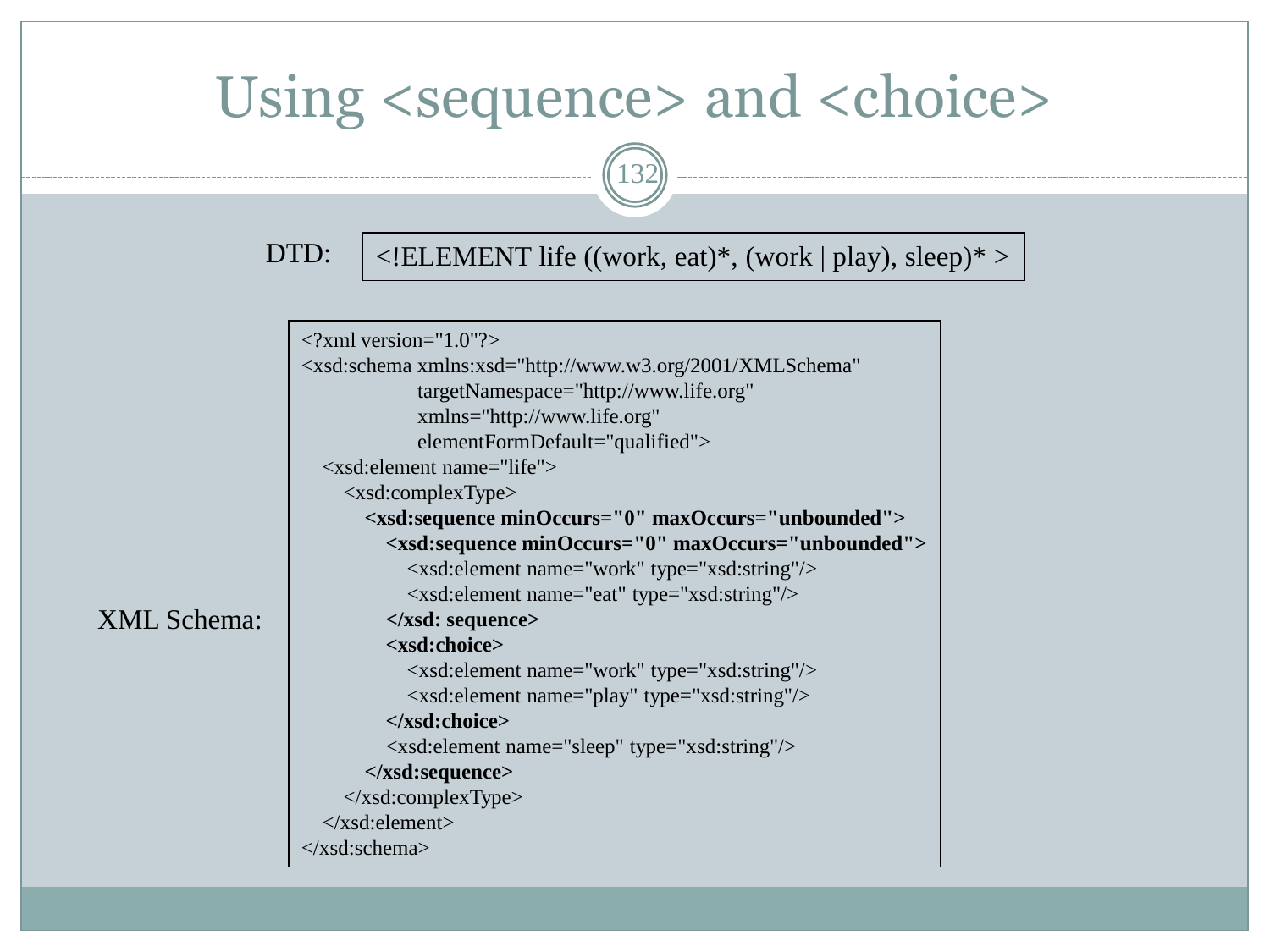# Expressing Any Order

Problem: create an element, Book, which contains Author, Title, Date, ISBN, and Publisher, *in any order* (Note: this is very difficult and ugly with DTDs).



<all> means that Book must contain all five child elements, but they may occur in any order.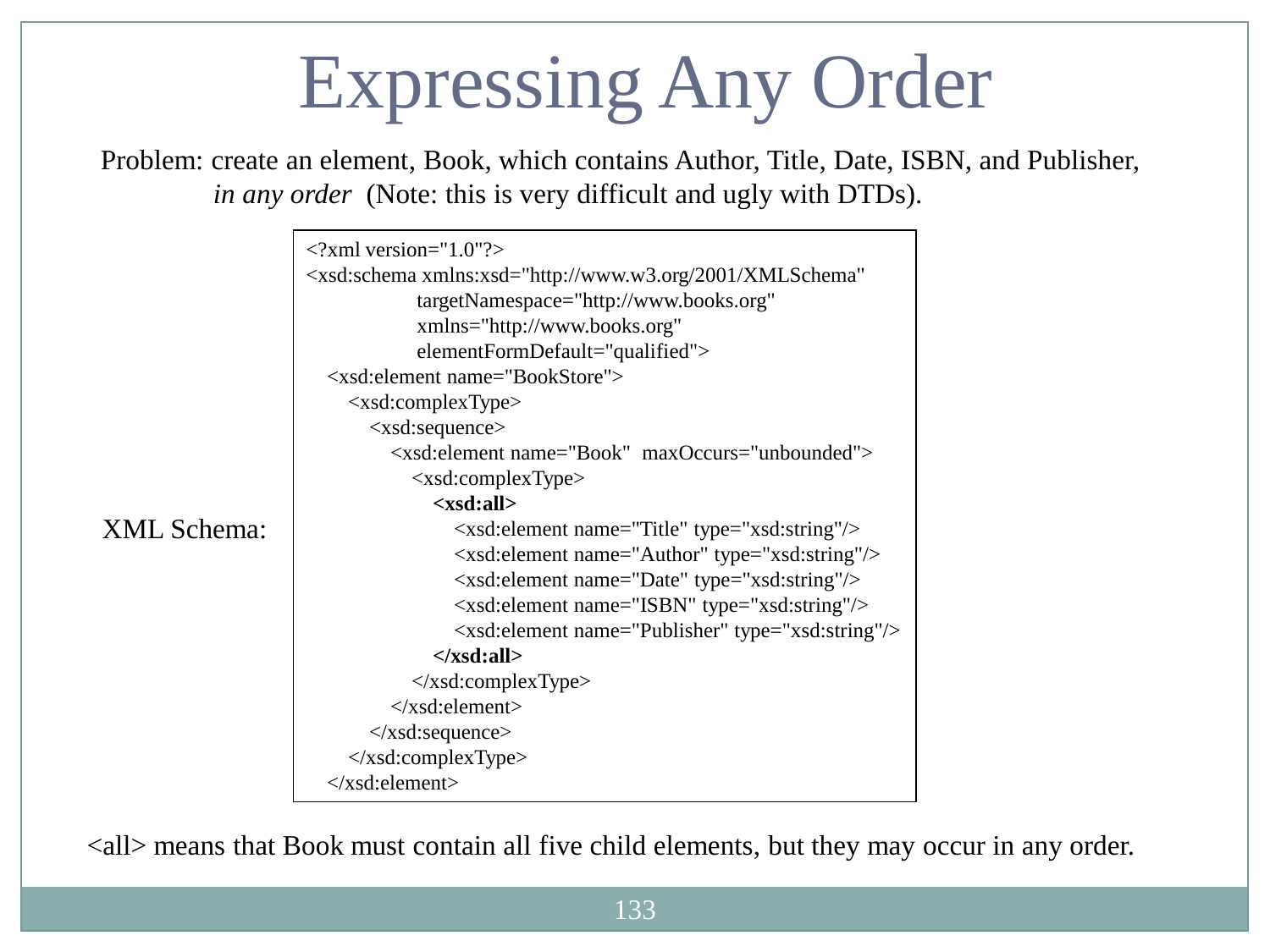## Constraints on using <all>

134

- $\bullet$  Elements declared within  $\lt{all}$  must have a maxOccurs value of "1" (minOccurs can be either "0" or "1")
- If a complexType uses <all> and it extends another type, then that parent type must have empty content.
- The <all> element cannot be nested within either <sequence>, <choice>, or another <all>
- The contents of <all> must be just elements. It cannot contain <sequence> or <choice>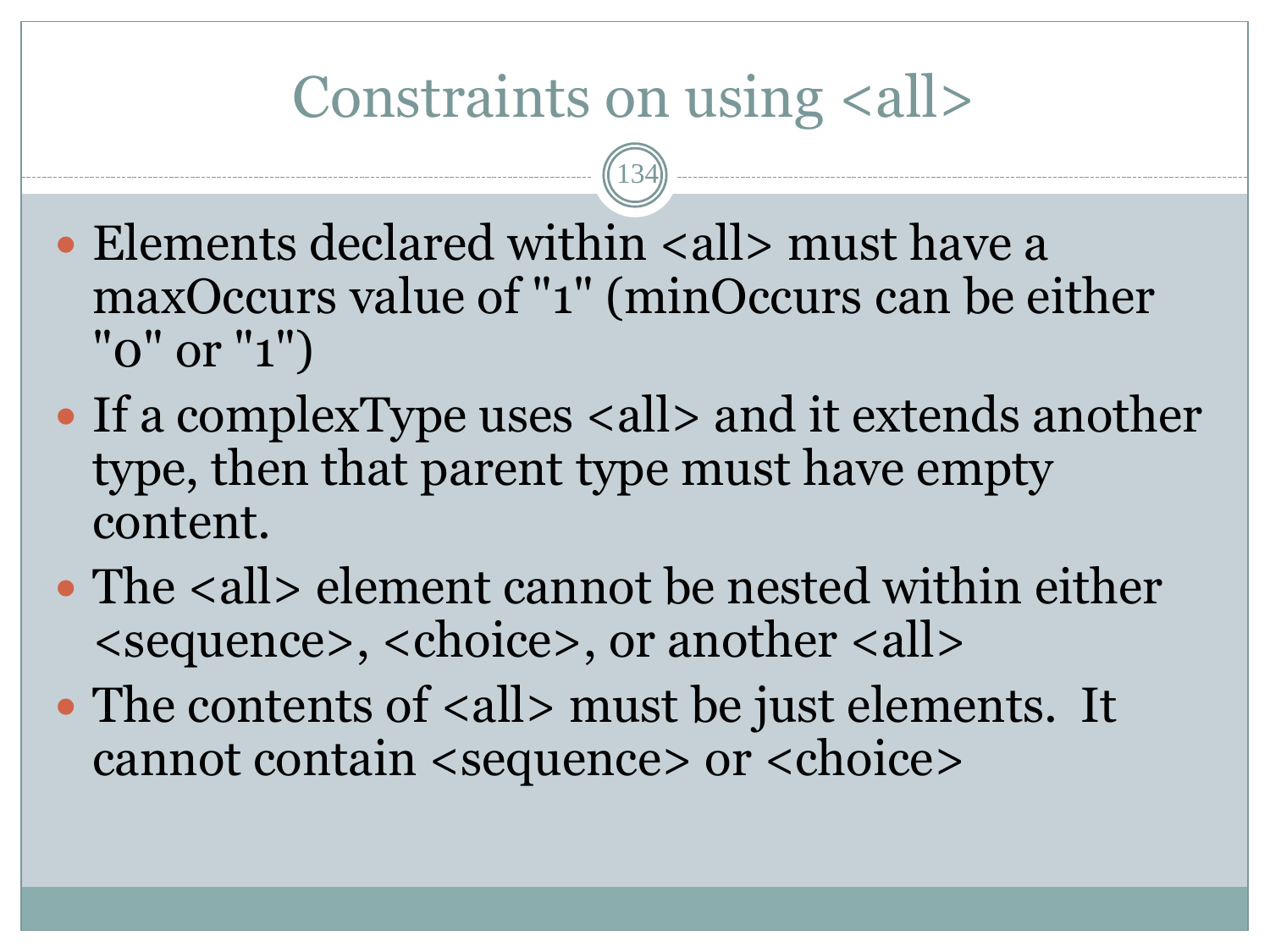### Empty Element

135

#### <!ELEMENT image EMPTY> DTD:<!ATTLIST image href CDATA #REQUIRED>

| <xsd:schema <br="" xmlns:xsd="http://www.w3.org/2001/XMLSchema">targetNamespace="http://www.photography.org"<br/>xmlns="http://www.photography.org"<br/>elementFormDefault="qualified"&gt;<br/><xsd:element name="gallery"><br/><math>\langle xsd:complexType \rangle</math><br/><math>\langle xsd: sequence \rangle</math><br/>chema:<br/><xsd:element maxoccurs="unbounded" name="image"><br/><xsd:complextype><br/><xsd:attribute name="href" type="xsd:anyURI" use="required"></xsd:attribute><br/><math>\langle xsd:complexType \rangle</math><br/><math>\langle x\</math> : element&gt;<br/><math>\langle xsd:sequence \rangle</math><br/><math>\langle x\text{sd:complexType}\rangle</math><br/><math>\langle x\text{sd:element}\rangle</math><br/><math>\langle xsd:schema \rangle</math></xsd:complextype></xsd:element></xsd:element></xsd:schema> | $\langle$ ?xml version="1.0"?> |  |  |  |
|--------------------------------------------------------------------------------------------------------------------------------------------------------------------------------------------------------------------------------------------------------------------------------------------------------------------------------------------------------------------------------------------------------------------------------------------------------------------------------------------------------------------------------------------------------------------------------------------------------------------------------------------------------------------------------------------------------------------------------------------------------------------------------------------------------------------------------------------------------------|--------------------------------|--|--|--|
|                                                                                                                                                                                                                                                                                                                                                                                                                                                                                                                                                                                                                                                                                                                                                                                                                                                              |                                |  |  |  |
|                                                                                                                                                                                                                                                                                                                                                                                                                                                                                                                                                                                                                                                                                                                                                                                                                                                              |                                |  |  |  |
|                                                                                                                                                                                                                                                                                                                                                                                                                                                                                                                                                                                                                                                                                                                                                                                                                                                              |                                |  |  |  |
|                                                                                                                                                                                                                                                                                                                                                                                                                                                                                                                                                                                                                                                                                                                                                                                                                                                              |                                |  |  |  |
|                                                                                                                                                                                                                                                                                                                                                                                                                                                                                                                                                                                                                                                                                                                                                                                                                                                              |                                |  |  |  |
|                                                                                                                                                                                                                                                                                                                                                                                                                                                                                                                                                                                                                                                                                                                                                                                                                                                              |                                |  |  |  |
|                                                                                                                                                                                                                                                                                                                                                                                                                                                                                                                                                                                                                                                                                                                                                                                                                                                              |                                |  |  |  |
|                                                                                                                                                                                                                                                                                                                                                                                                                                                                                                                                                                                                                                                                                                                                                                                                                                                              |                                |  |  |  |
|                                                                                                                                                                                                                                                                                                                                                                                                                                                                                                                                                                                                                                                                                                                                                                                                                                                              |                                |  |  |  |
|                                                                                                                                                                                                                                                                                                                                                                                                                                                                                                                                                                                                                                                                                                                                                                                                                                                              |                                |  |  |  |
|                                                                                                                                                                                                                                                                                                                                                                                                                                                                                                                                                                                                                                                                                                                                                                                                                                                              |                                |  |  |  |
|                                                                                                                                                                                                                                                                                                                                                                                                                                                                                                                                                                                                                                                                                                                                                                                                                                                              |                                |  |  |  |
|                                                                                                                                                                                                                                                                                                                                                                                                                                                                                                                                                                                                                                                                                                                                                                                                                                                              |                                |  |  |  |
|                                                                                                                                                                                                                                                                                                                                                                                                                                                                                                                                                                                                                                                                                                                                                                                                                                                              |                                |  |  |  |
|                                                                                                                                                                                                                                                                                                                                                                                                                                                                                                                                                                                                                                                                                                                                                                                                                                                              |                                |  |  |  |
|                                                                                                                                                                                                                                                                                                                                                                                                                                                                                                                                                                                                                                                                                                                                                                                                                                                              |                                |  |  |  |

Instance doc (snippet):

 $S<sub>c</sub>$ 

<image href="http://www.xfront.com/InSubway.gif"/>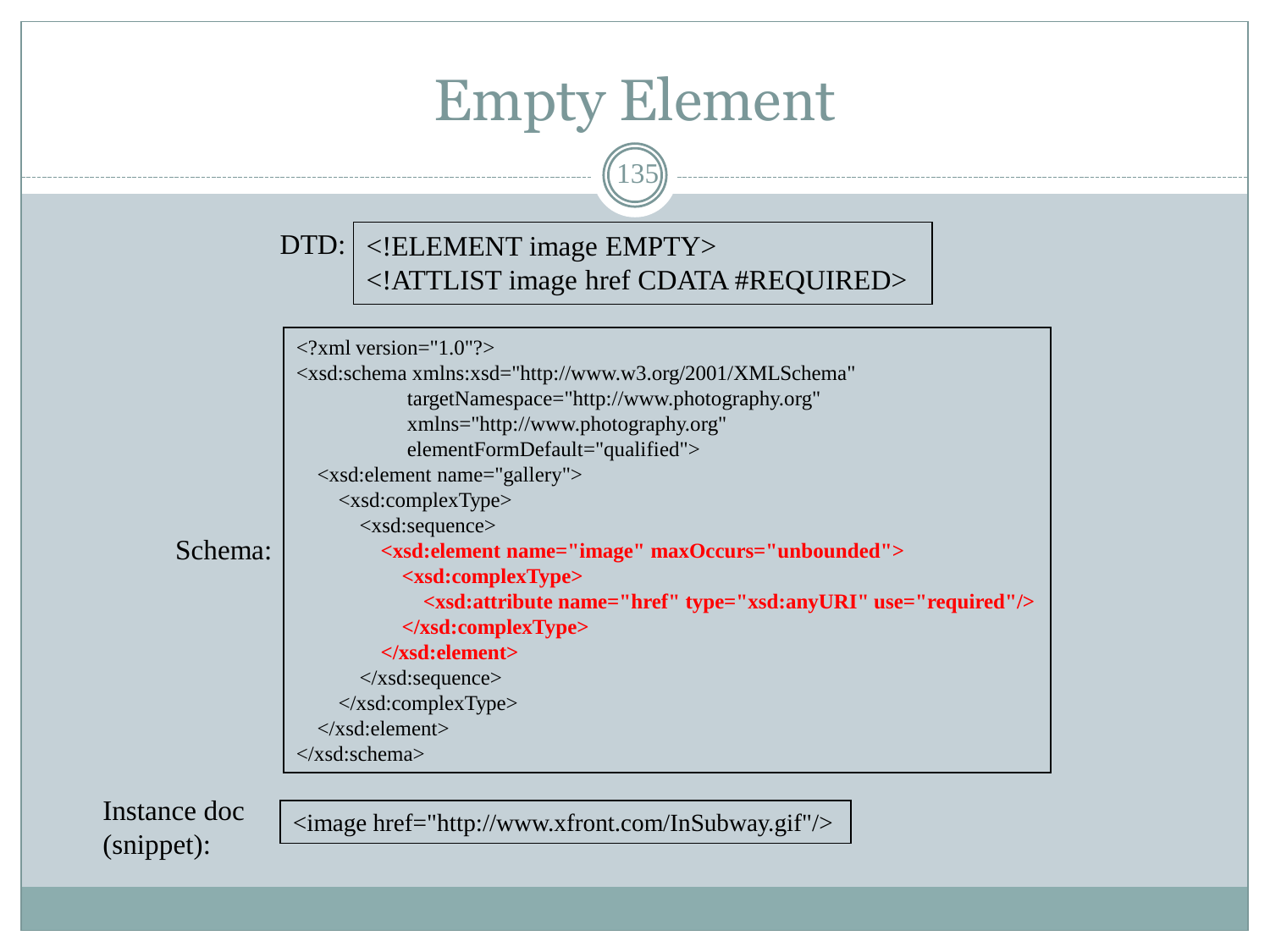## No targetNamespace (noNamespaceSchemaLocation)

136

- Sometimes you may wish to create a schema but without associating the elements with a namespace.
- The targetNamespace attribute is actually an optional attribute of <schema>. Thus, if you don't want to specify a namespace for your schema then simply don't use the targetNamespace attribute.
- Consequences of having no namespace
	- 1. In the instance document don't namespace qualify the elements.
	- 2. In the instance document, instead of using schemaLocation use noNamespaceSchemaLocation.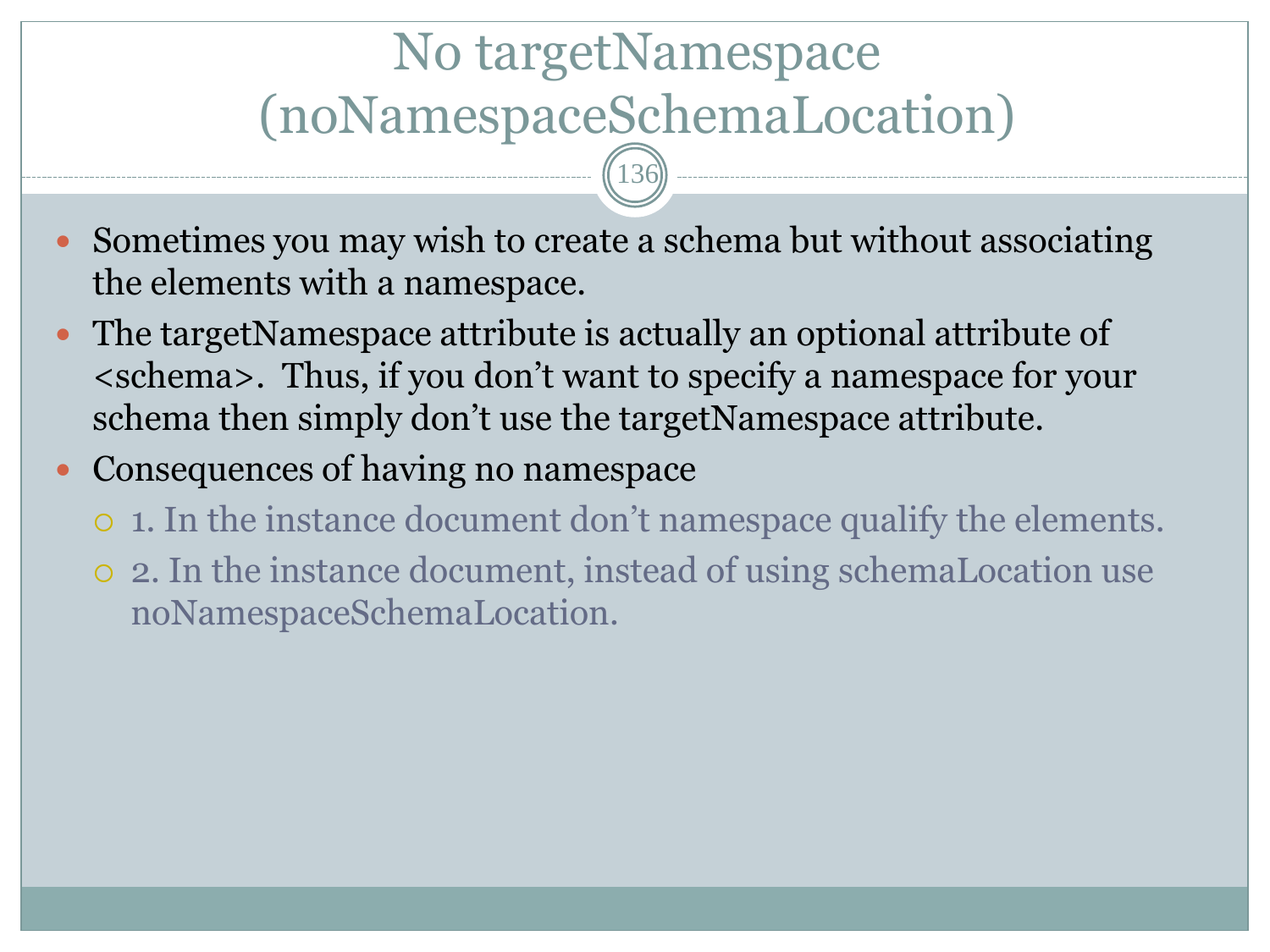$\langle$  2xml version="1.0"?> <xsd:schema xmlns:xsd="http://www.w3.org/2001/XMLSchema" elementFormDefault="qualified"> <xsd:element name="BookStore"> <xsd:complexType> <xsd:sequence> <xsd:element ref="Book" minOccurs="0" maxOccurs="unbounded"/> </xsd:sequence> </xsd:complexType> </xsd:element> <xsd:element name="Book"> <xsd:complexType> <xsd:sequence> <xsd:element ref="Title"/> <xsd:element ref="Author"/> <xsd:element ref="Date"/> <xsd:element ref="ISBN"/> <xsd:element ref="Publisher"/> </xsd:sequence> </xsd:complexType> </xsd:element> <xsd:element name="Title" type="xsd:string"/> <xsd:element name="Author" type="xsd:string"/> <xsd:element name="Date" type="xsd:string"/> <xsd:element name="ISBN" type="xsd:string"/> <xsd:element name="Publisher" type="xsd:string"/> </xsd:schema>

Note that there is no targetNamespace attribute, and note that there is no longer a default namespace.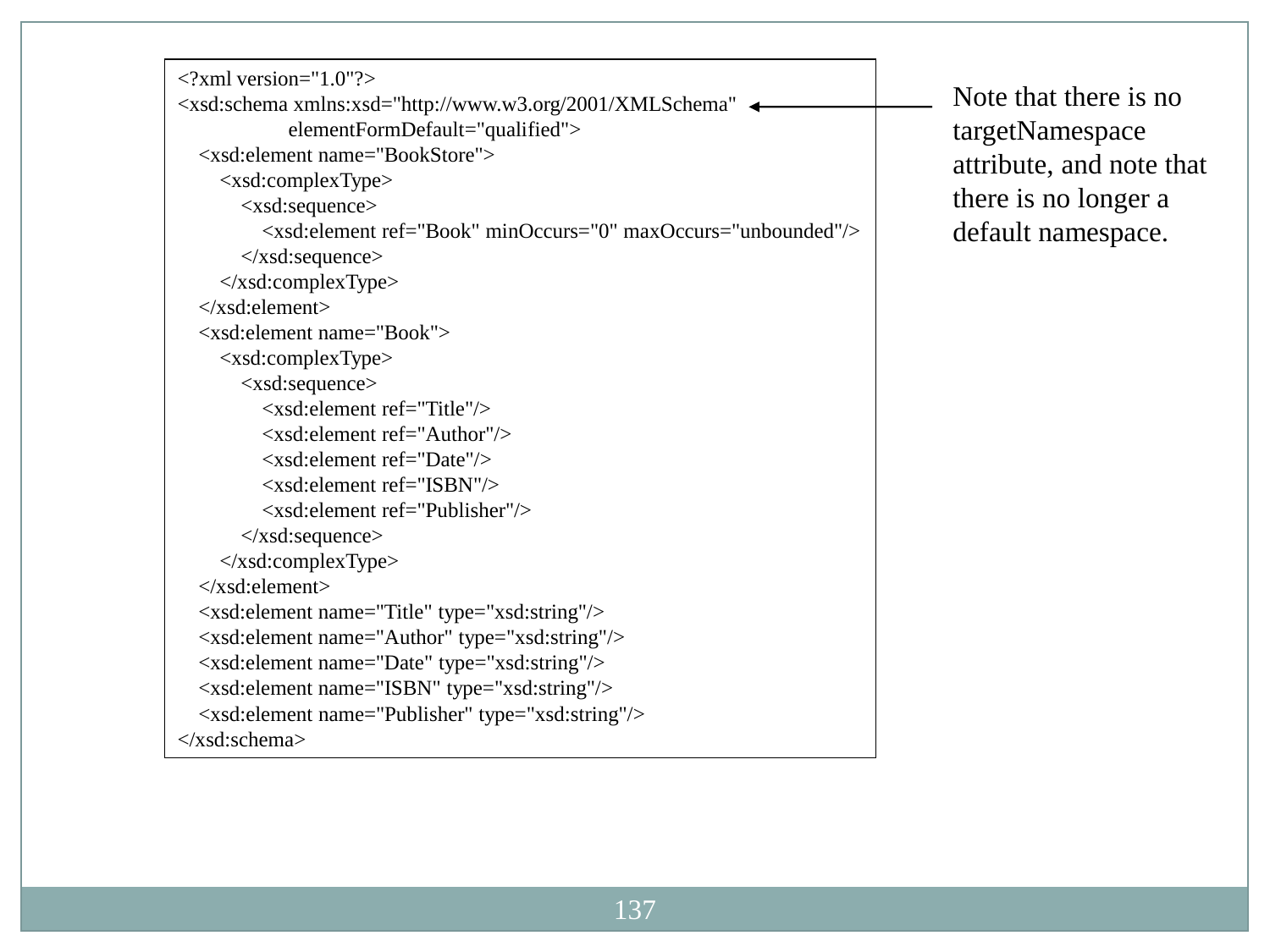```
\langle 2xml version="1.0"?>
<BookStore xmlns:xsi="http://www.w3.org/2001/XMLSchema-instance"
            xsi:noNamespaceSchemaLocation= "BookStore.xsd"> 
    <Book> <Title>My Life and Times</Title>
          <Author>Paul McCartney</Author>
          <Date>1998</Date>
          <ISBN>1-56592-235-2</ISBN>
          <Publisher>McMillin Publishing</Publisher>
    \langleRook> …
</BookStore>
```
1. Note that there is no default namespace declaration. So, none of the elements are associated with a namespace.

2. Note that we do not use xsi:schemaLocation (since it requires a pair of values - a namespace and a URL to the schema for that namespace). Instead, we use xsi:noNamespaceSchemaLocation.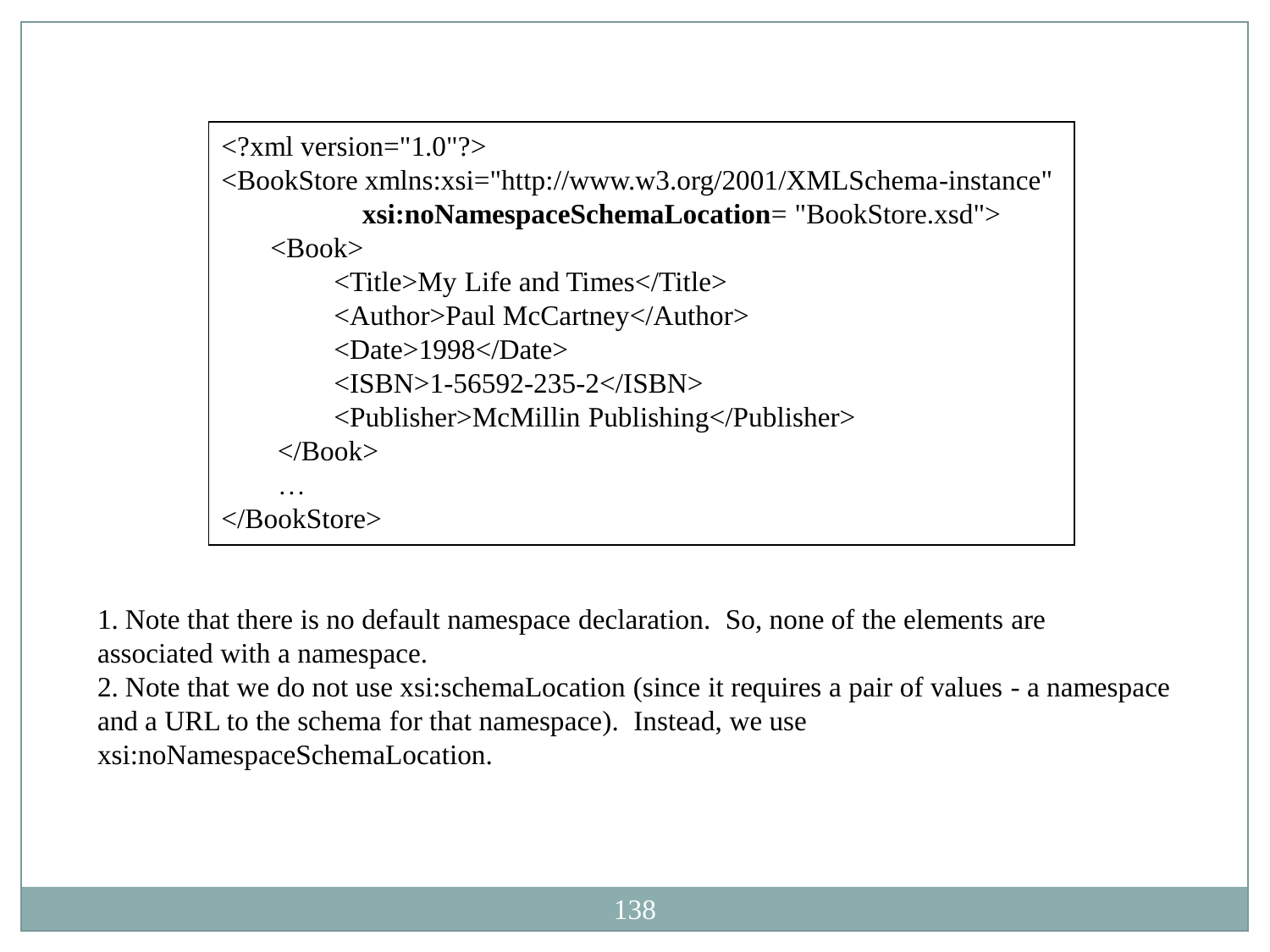### Assembling an Instance Document from Multiple Schema Documents 139

- An instance document may be composed of elements from multiple schemas.
- Validation can apply to the entire XML instance document, or to a single element.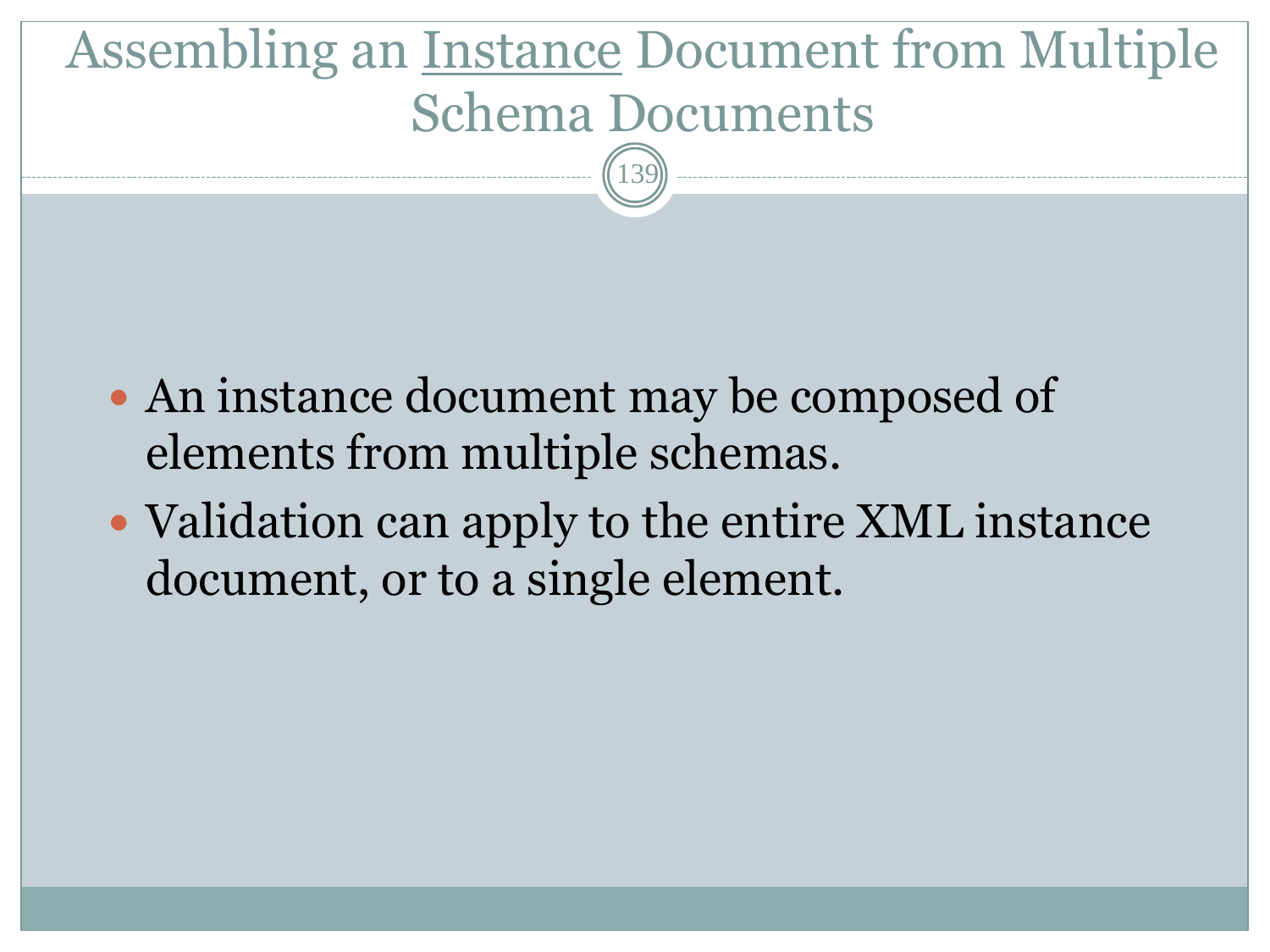| $\langle$ ?xml version="1.0"?><br><library <br="" xmlns:xsi="http://www.w3.org/2001/XMLSchema-instance">xsi:schemaLocation=<br/>"http://www.book.org<br/>Book.xsd<br/>Validating against<br/>http://www.employee.org<br/>two schemas<br/>Employee.xsd"&gt; <math>\triangleleft</math><br/><math>&lt;</math>Books&gt;<br/><book xmlns="http://www.book.org"><br/><title>My Life and Times</title><br/><author>Paul McCartney</author><br/><date>1998</date><br/><math>&lt;</math>ISBN&gt;1-56592-235-2<br/><publisher>Macmillan Publishing</publisher><br/>The <math>\langle \text{Book} \rangle</math> elements are<br/><math>&lt;</math>/Book&gt;<br/><book xmlns="http://www.book.org"><br/>defined in Book.xsd, and<br/><title>Illusions: The Adventures of a Reluctant Messiah</title><br/>the <employee> elements<br/><author>Richard Bach</author><br/><date>1977</date><br/>are defined in Employee.xsd.<br/><math>&lt;</math>ISBN&gt;0-440-34319-4<br/>The <library>, <books>,<br/><publisher>Dell Publishing Co.</publisher><br/><math>&lt;</math>Book&gt;<br/>and <employees> elements<br/><book xmlns="http://www.book.org"><br/><title>The First and Last Freedom</title><br/>are not defined in any schema!<br/><author>J. Krishnamurti</author><br/><date>1954</date><br/><math>&lt;</math>ISBN&gt;0-06-064831-7<br/>1. A schema validator will<br/><publisher>Harper &amp; Row</publisher><br/>validate each Book element<br/><math>&lt;</math>Book&gt;<br/><math>&lt;</math>Books&gt;<br/>against Book.xsd.<br/><employees><br/>2. It will validate each<br/><employee xmlns="http://www.employee.org"><br/><name>John Doe</name><br/>Employee element against<br/><math>&lt;</math>SSN&gt;123-45-6789<br/></employee><br/>Employee.xsd.<br/><employee xmlns="http://www.employee.org"><br/>3. It will not validate the other<br/><name>Sally Smith</name><br/><math>&lt;</math>SSN&gt;000-11-2345<br/>elements.<br/></employee><br/></employees><br/></book></employees></books></library></employee></book></book></library> |  |  |
|------------------------------------------------------------------------------------------------------------------------------------------------------------------------------------------------------------------------------------------------------------------------------------------------------------------------------------------------------------------------------------------------------------------------------------------------------------------------------------------------------------------------------------------------------------------------------------------------------------------------------------------------------------------------------------------------------------------------------------------------------------------------------------------------------------------------------------------------------------------------------------------------------------------------------------------------------------------------------------------------------------------------------------------------------------------------------------------------------------------------------------------------------------------------------------------------------------------------------------------------------------------------------------------------------------------------------------------------------------------------------------------------------------------------------------------------------------------------------------------------------------------------------------------------------------------------------------------------------------------------------------------------------------------------------------------------------------------------------------------------------------------------------------------------------------------------------------------------------------------------------------------------------------------------------------------------------------------------------------------------------------------------------------------------|--|--|
|                                                                                                                                                                                                                                                                                                                                                                                                                                                                                                                                                                                                                                                                                                                                                                                                                                                                                                                                                                                                                                                                                                                                                                                                                                                                                                                                                                                                                                                                                                                                                                                                                                                                                                                                                                                                                                                                                                                                                                                                                                                |  |  |
|                                                                                                                                                                                                                                                                                                                                                                                                                                                                                                                                                                                                                                                                                                                                                                                                                                                                                                                                                                                                                                                                                                                                                                                                                                                                                                                                                                                                                                                                                                                                                                                                                                                                                                                                                                                                                                                                                                                                                                                                                                                |  |  |
|                                                                                                                                                                                                                                                                                                                                                                                                                                                                                                                                                                                                                                                                                                                                                                                                                                                                                                                                                                                                                                                                                                                                                                                                                                                                                                                                                                                                                                                                                                                                                                                                                                                                                                                                                                                                                                                                                                                                                                                                                                                |  |  |
|                                                                                                                                                                                                                                                                                                                                                                                                                                                                                                                                                                                                                                                                                                                                                                                                                                                                                                                                                                                                                                                                                                                                                                                                                                                                                                                                                                                                                                                                                                                                                                                                                                                                                                                                                                                                                                                                                                                                                                                                                                                |  |  |
|                                                                                                                                                                                                                                                                                                                                                                                                                                                                                                                                                                                                                                                                                                                                                                                                                                                                                                                                                                                                                                                                                                                                                                                                                                                                                                                                                                                                                                                                                                                                                                                                                                                                                                                                                                                                                                                                                                                                                                                                                                                |  |  |
|                                                                                                                                                                                                                                                                                                                                                                                                                                                                                                                                                                                                                                                                                                                                                                                                                                                                                                                                                                                                                                                                                                                                                                                                                                                                                                                                                                                                                                                                                                                                                                                                                                                                                                                                                                                                                                                                                                                                                                                                                                                |  |  |
|                                                                                                                                                                                                                                                                                                                                                                                                                                                                                                                                                                                                                                                                                                                                                                                                                                                                                                                                                                                                                                                                                                                                                                                                                                                                                                                                                                                                                                                                                                                                                                                                                                                                                                                                                                                                                                                                                                                                                                                                                                                |  |  |
|                                                                                                                                                                                                                                                                                                                                                                                                                                                                                                                                                                                                                                                                                                                                                                                                                                                                                                                                                                                                                                                                                                                                                                                                                                                                                                                                                                                                                                                                                                                                                                                                                                                                                                                                                                                                                                                                                                                                                                                                                                                |  |  |
|                                                                                                                                                                                                                                                                                                                                                                                                                                                                                                                                                                                                                                                                                                                                                                                                                                                                                                                                                                                                                                                                                                                                                                                                                                                                                                                                                                                                                                                                                                                                                                                                                                                                                                                                                                                                                                                                                                                                                                                                                                                |  |  |
|                                                                                                                                                                                                                                                                                                                                                                                                                                                                                                                                                                                                                                                                                                                                                                                                                                                                                                                                                                                                                                                                                                                                                                                                                                                                                                                                                                                                                                                                                                                                                                                                                                                                                                                                                                                                                                                                                                                                                                                                                                                |  |  |
|                                                                                                                                                                                                                                                                                                                                                                                                                                                                                                                                                                                                                                                                                                                                                                                                                                                                                                                                                                                                                                                                                                                                                                                                                                                                                                                                                                                                                                                                                                                                                                                                                                                                                                                                                                                                                                                                                                                                                                                                                                                |  |  |
|                                                                                                                                                                                                                                                                                                                                                                                                                                                                                                                                                                                                                                                                                                                                                                                                                                                                                                                                                                                                                                                                                                                                                                                                                                                                                                                                                                                                                                                                                                                                                                                                                                                                                                                                                                                                                                                                                                                                                                                                                                                |  |  |
|                                                                                                                                                                                                                                                                                                                                                                                                                                                                                                                                                                                                                                                                                                                                                                                                                                                                                                                                                                                                                                                                                                                                                                                                                                                                                                                                                                                                                                                                                                                                                                                                                                                                                                                                                                                                                                                                                                                                                                                                                                                |  |  |
|                                                                                                                                                                                                                                                                                                                                                                                                                                                                                                                                                                                                                                                                                                                                                                                                                                                                                                                                                                                                                                                                                                                                                                                                                                                                                                                                                                                                                                                                                                                                                                                                                                                                                                                                                                                                                                                                                                                                                                                                                                                |  |  |
|                                                                                                                                                                                                                                                                                                                                                                                                                                                                                                                                                                                                                                                                                                                                                                                                                                                                                                                                                                                                                                                                                                                                                                                                                                                                                                                                                                                                                                                                                                                                                                                                                                                                                                                                                                                                                                                                                                                                                                                                                                                |  |  |
|                                                                                                                                                                                                                                                                                                                                                                                                                                                                                                                                                                                                                                                                                                                                                                                                                                                                                                                                                                                                                                                                                                                                                                                                                                                                                                                                                                                                                                                                                                                                                                                                                                                                                                                                                                                                                                                                                                                                                                                                                                                |  |  |
|                                                                                                                                                                                                                                                                                                                                                                                                                                                                                                                                                                                                                                                                                                                                                                                                                                                                                                                                                                                                                                                                                                                                                                                                                                                                                                                                                                                                                                                                                                                                                                                                                                                                                                                                                                                                                                                                                                                                                                                                                                                |  |  |
|                                                                                                                                                                                                                                                                                                                                                                                                                                                                                                                                                                                                                                                                                                                                                                                                                                                                                                                                                                                                                                                                                                                                                                                                                                                                                                                                                                                                                                                                                                                                                                                                                                                                                                                                                                                                                                                                                                                                                                                                                                                |  |  |
|                                                                                                                                                                                                                                                                                                                                                                                                                                                                                                                                                                                                                                                                                                                                                                                                                                                                                                                                                                                                                                                                                                                                                                                                                                                                                                                                                                                                                                                                                                                                                                                                                                                                                                                                                                                                                                                                                                                                                                                                                                                |  |  |
|                                                                                                                                                                                                                                                                                                                                                                                                                                                                                                                                                                                                                                                                                                                                                                                                                                                                                                                                                                                                                                                                                                                                                                                                                                                                                                                                                                                                                                                                                                                                                                                                                                                                                                                                                                                                                                                                                                                                                                                                                                                |  |  |
|                                                                                                                                                                                                                                                                                                                                                                                                                                                                                                                                                                                                                                                                                                                                                                                                                                                                                                                                                                                                                                                                                                                                                                                                                                                                                                                                                                                                                                                                                                                                                                                                                                                                                                                                                                                                                                                                                                                                                                                                                                                |  |  |
|                                                                                                                                                                                                                                                                                                                                                                                                                                                                                                                                                                                                                                                                                                                                                                                                                                                                                                                                                                                                                                                                                                                                                                                                                                                                                                                                                                                                                                                                                                                                                                                                                                                                                                                                                                                                                                                                                                                                                                                                                                                |  |  |
|                                                                                                                                                                                                                                                                                                                                                                                                                                                                                                                                                                                                                                                                                                                                                                                                                                                                                                                                                                                                                                                                                                                                                                                                                                                                                                                                                                                                                                                                                                                                                                                                                                                                                                                                                                                                                                                                                                                                                                                                                                                |  |  |
|                                                                                                                                                                                                                                                                                                                                                                                                                                                                                                                                                                                                                                                                                                                                                                                                                                                                                                                                                                                                                                                                                                                                                                                                                                                                                                                                                                                                                                                                                                                                                                                                                                                                                                                                                                                                                                                                                                                                                                                                                                                |  |  |
|                                                                                                                                                                                                                                                                                                                                                                                                                                                                                                                                                                                                                                                                                                                                                                                                                                                                                                                                                                                                                                                                                                                                                                                                                                                                                                                                                                                                                                                                                                                                                                                                                                                                                                                                                                                                                                                                                                                                                                                                                                                |  |  |
|                                                                                                                                                                                                                                                                                                                                                                                                                                                                                                                                                                                                                                                                                                                                                                                                                                                                                                                                                                                                                                                                                                                                                                                                                                                                                                                                                                                                                                                                                                                                                                                                                                                                                                                                                                                                                                                                                                                                                                                                                                                |  |  |
|                                                                                                                                                                                                                                                                                                                                                                                                                                                                                                                                                                                                                                                                                                                                                                                                                                                                                                                                                                                                                                                                                                                                                                                                                                                                                                                                                                                                                                                                                                                                                                                                                                                                                                                                                                                                                                                                                                                                                                                                                                                |  |  |
|                                                                                                                                                                                                                                                                                                                                                                                                                                                                                                                                                                                                                                                                                                                                                                                                                                                                                                                                                                                                                                                                                                                                                                                                                                                                                                                                                                                                                                                                                                                                                                                                                                                                                                                                                                                                                                                                                                                                                                                                                                                |  |  |
|                                                                                                                                                                                                                                                                                                                                                                                                                                                                                                                                                                                                                                                                                                                                                                                                                                                                                                                                                                                                                                                                                                                                                                                                                                                                                                                                                                                                                                                                                                                                                                                                                                                                                                                                                                                                                                                                                                                                                                                                                                                |  |  |
|                                                                                                                                                                                                                                                                                                                                                                                                                                                                                                                                                                                                                                                                                                                                                                                                                                                                                                                                                                                                                                                                                                                                                                                                                                                                                                                                                                                                                                                                                                                                                                                                                                                                                                                                                                                                                                                                                                                                                                                                                                                |  |  |
|                                                                                                                                                                                                                                                                                                                                                                                                                                                                                                                                                                                                                                                                                                                                                                                                                                                                                                                                                                                                                                                                                                                                                                                                                                                                                                                                                                                                                                                                                                                                                                                                                                                                                                                                                                                                                                                                                                                                                                                                                                                |  |  |
|                                                                                                                                                                                                                                                                                                                                                                                                                                                                                                                                                                                                                                                                                                                                                                                                                                                                                                                                                                                                                                                                                                                                                                                                                                                                                                                                                                                                                                                                                                                                                                                                                                                                                                                                                                                                                                                                                                                                                                                                                                                |  |  |
|                                                                                                                                                                                                                                                                                                                                                                                                                                                                                                                                                                                                                                                                                                                                                                                                                                                                                                                                                                                                                                                                                                                                                                                                                                                                                                                                                                                                                                                                                                                                                                                                                                                                                                                                                                                                                                                                                                                                                                                                                                                |  |  |
|                                                                                                                                                                                                                                                                                                                                                                                                                                                                                                                                                                                                                                                                                                                                                                                                                                                                                                                                                                                                                                                                                                                                                                                                                                                                                                                                                                                                                                                                                                                                                                                                                                                                                                                                                                                                                                                                                                                                                                                                                                                |  |  |
|                                                                                                                                                                                                                                                                                                                                                                                                                                                                                                                                                                                                                                                                                                                                                                                                                                                                                                                                                                                                                                                                                                                                                                                                                                                                                                                                                                                                                                                                                                                                                                                                                                                                                                                                                                                                                                                                                                                                                                                                                                                |  |  |
|                                                                                                                                                                                                                                                                                                                                                                                                                                                                                                                                                                                                                                                                                                                                                                                                                                                                                                                                                                                                                                                                                                                                                                                                                                                                                                                                                                                                                                                                                                                                                                                                                                                                                                                                                                                                                                                                                                                                                                                                                                                |  |  |
|                                                                                                                                                                                                                                                                                                                                                                                                                                                                                                                                                                                                                                                                                                                                                                                                                                                                                                                                                                                                                                                                                                                                                                                                                                                                                                                                                                                                                                                                                                                                                                                                                                                                                                                                                                                                                                                                                                                                                                                                                                                |  |  |
|                                                                                                                                                                                                                                                                                                                                                                                                                                                                                                                                                                                                                                                                                                                                                                                                                                                                                                                                                                                                                                                                                                                                                                                                                                                                                                                                                                                                                                                                                                                                                                                                                                                                                                                                                                                                                                                                                                                                                                                                                                                |  |  |
|                                                                                                                                                                                                                                                                                                                                                                                                                                                                                                                                                                                                                                                                                                                                                                                                                                                                                                                                                                                                                                                                                                                                                                                                                                                                                                                                                                                                                                                                                                                                                                                                                                                                                                                                                                                                                                                                                                                                                                                                                                                |  |  |
|                                                                                                                                                                                                                                                                                                                                                                                                                                                                                                                                                                                                                                                                                                                                                                                                                                                                                                                                                                                                                                                                                                                                                                                                                                                                                                                                                                                                                                                                                                                                                                                                                                                                                                                                                                                                                                                                                                                                                                                                                                                |  |  |

### **Library.xml**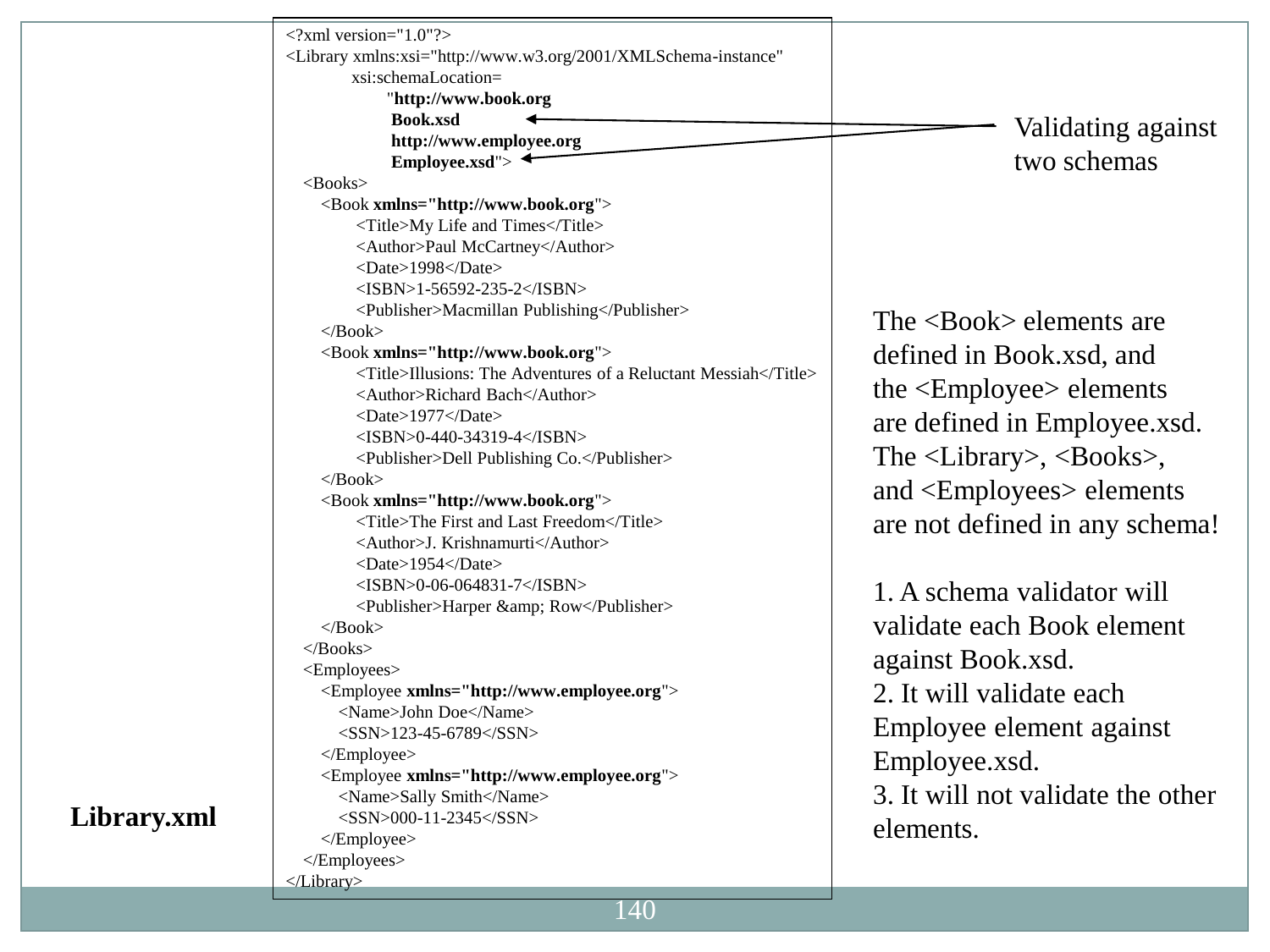# Summary of Declaring simpleTypes

#### 1. **simpleType that uses a built-in base type:**

<xsd:simpleType name= "EarthSurfaceElevation"> <xsd:restriction base="xsd:integer"> <xsd:minInclusive value="-1290"/> <xsd:maxInclusive value="29035"/> </xsd:restriction> </xsd:simpleType>

#### 2. **simpleType that uses another simpleType as the base type:**

```
<xsd:simpleType name= "BostonSurfaceElevation">
   <xsd:restriction base="EarthSurfaceElevation">
     \langle x \ranglesd:minInclusive value="0"/>
      <xsd:maxInclusive value="120"/>
   </xsd:restriction>
</xsd:simpleType>
```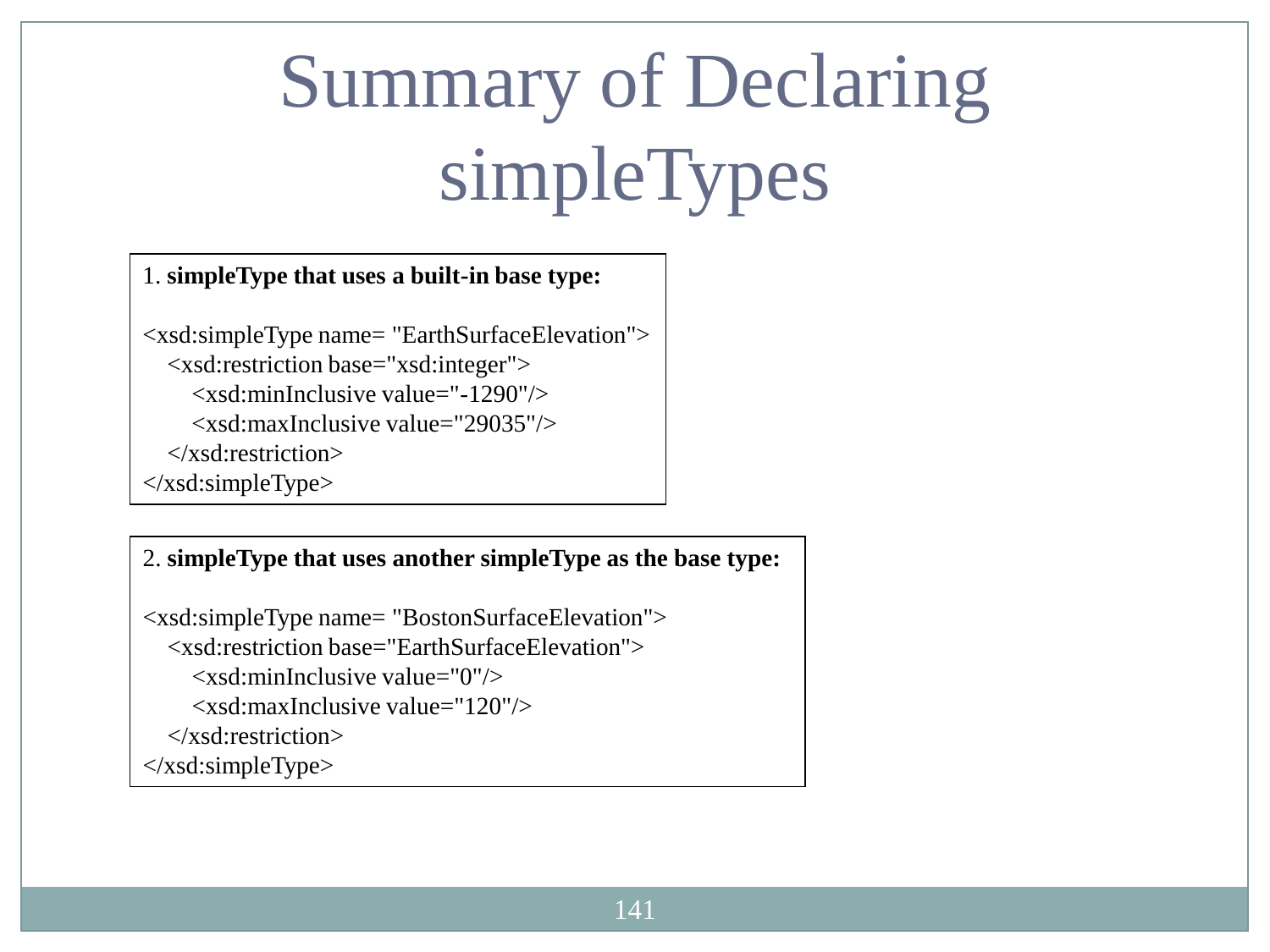# Summary of Declaring simpleTypes

#### 3. **simpleType that declares a list type:**

```
<xsd:simpleType name= "LotteryNumbers">
   <xsd:list itemType="OneToNinetyNine"/>
</xsd:simpleType>
```

```
where the datatype OneToNinetyNine is declared as:
```

```
<xsd:simpleType name= "OneToNinetyNine">
   <xsd:restriction base="xsd:nonNegativeInteger">
      <xsd:maxInclusive value="99"/>
   </xsd:restriction>
```

```
</xsd:simpleType>
```
#### 4. **An alternate form of the above, where the list's datatype is specified using an inlined simpleType:**

```
<xsd:simpleType name= "LotteryNumbers">
   <xsd:list>
      <xsd:simpleType>
          <xsd:restriction base="xsd:nonNegativeInteger">
              <xsd:maxInclusive value="99"/>
         </xsd:restriction>
     \langle x\text{sd}:\text{simpleType}\rangle </xsd:list>
\langle xsd:simpleType\rangle
```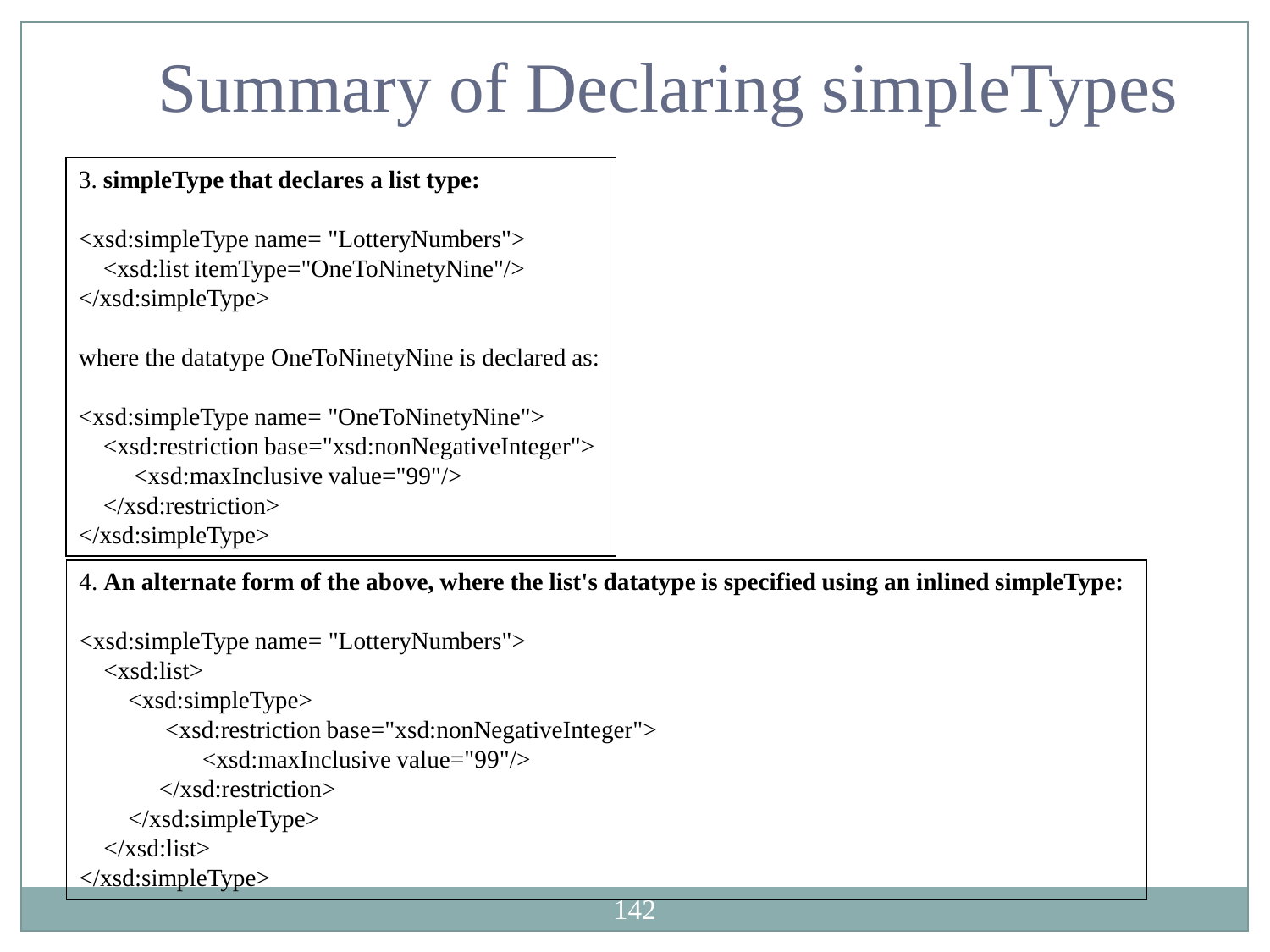# Summary of Declaring simpleTypes

#### 5. **simpleType that declares a union type:**

```
<xsd:simpleType name= "maxOccurs">
   <xsd:union memberTypes="xsd:positiveInteger UnboundedType"/>
\langle x\text{sd}:\text{simpleType}\ranglewhere the datatype UnboundedType is declared as:
```

```
<xsd:simpleType name= "UnboundedType">
   <xsd:restriction base="xsd:string">
       <xsd:enumeration value="unbounded"/>
   </xsd:restriction>
\langle x\text{sd}:\text{simpleType}\rangle
```
#### 6. **An alternate form of the above, where the datatype UnboundedType is specified using an inline simpleType:**

```
143
<xsd:simpleType name= "maxOccurs">
   <xsd:union memberTypes="xsd:positiveInteger">
     <xsd:simpleType>
         <xsd:restriction base="xsd:string">
            <xsd:enumeration value="unbounded"/>
        </xsd:restriction>
     </xsd:simpleType> 
   </xsd:union>
```
</xsd:simpleType>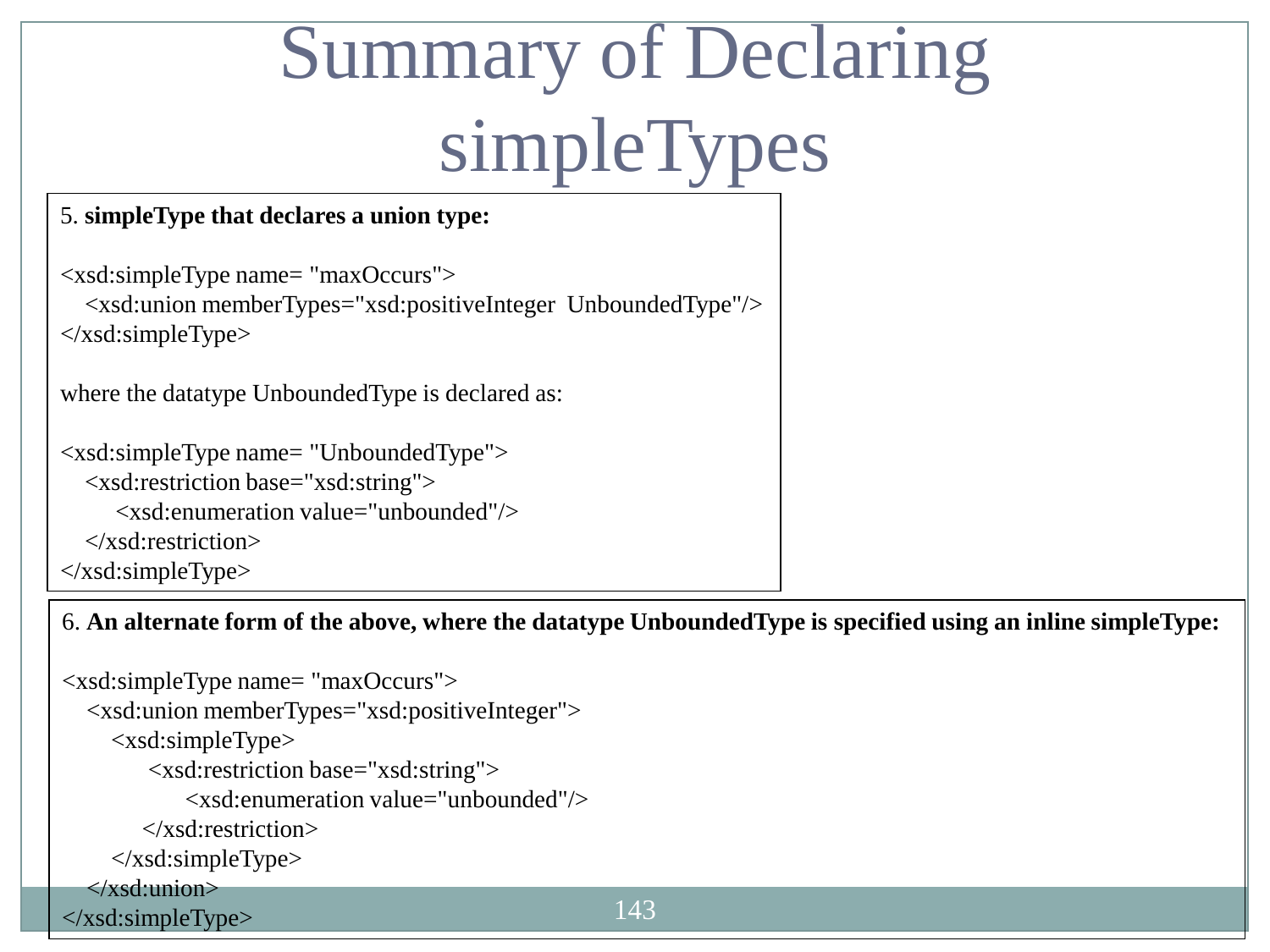### any Element

144

• The <any> element enables the instance document author to extend his/her document with elements not specified by the schema.



Now an instance document author can optionally extend (after <Publisher>) the content of <Book> elements with any element.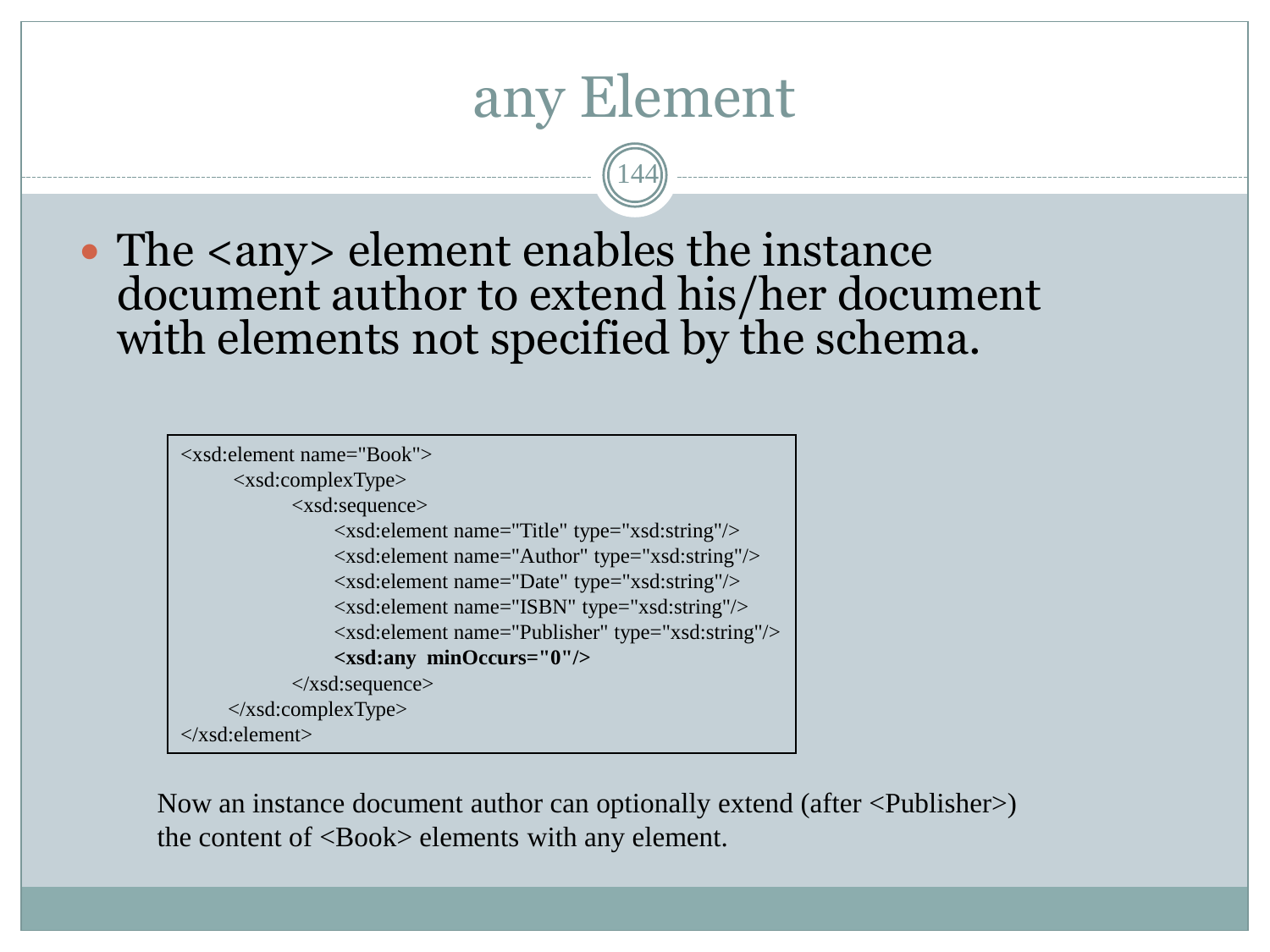

**SchemaRepository.xsd** (see example23)

Suppose that the instance document author discovers this schema repository, and wants to extend his/her <Book> elements with a <Reviewer> element. He/she can do so! Thus, the instance document will be extended with an element never anticipated by the schema author. Wow!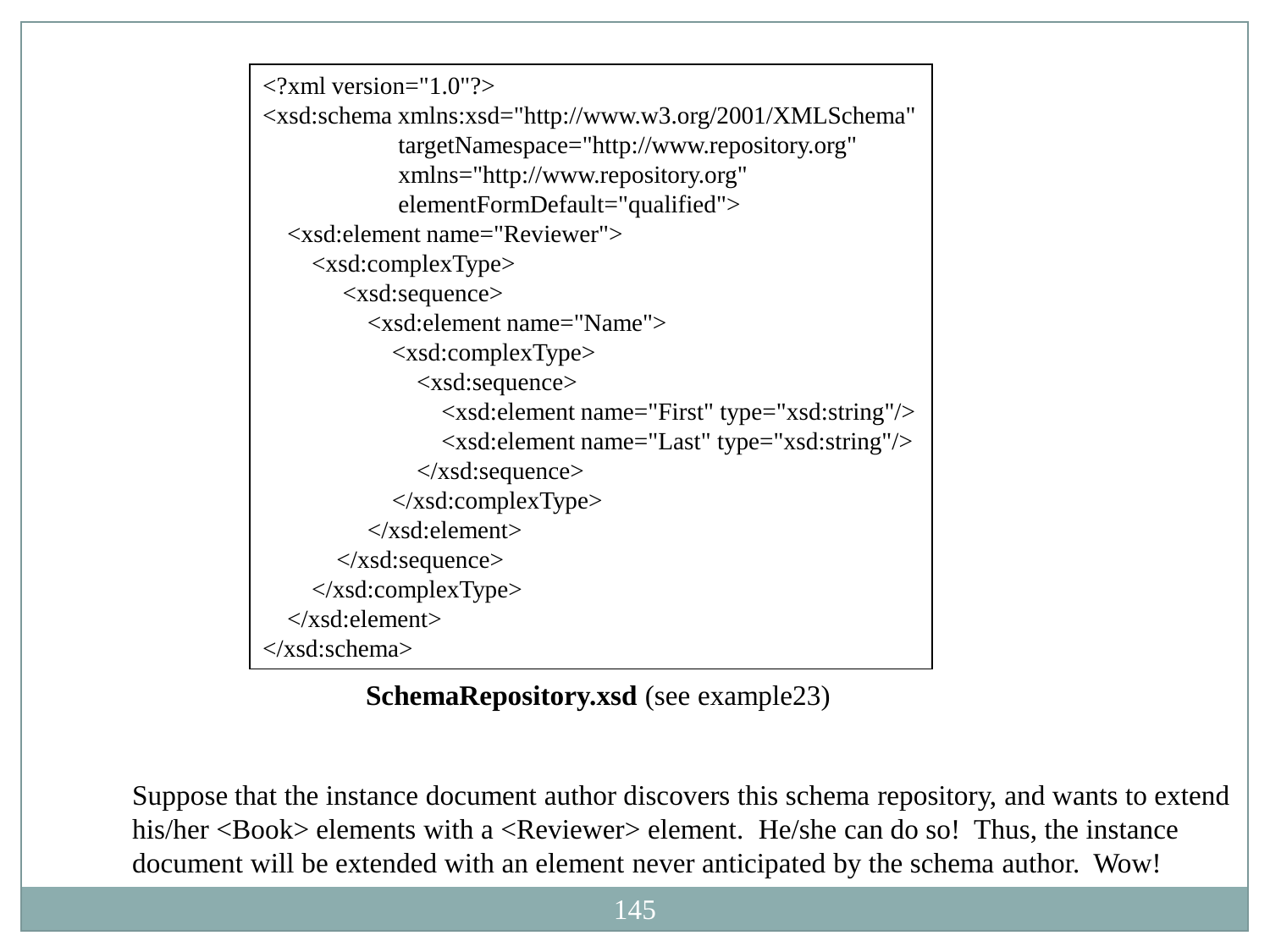| $\langle$ ?xml version="1.0"?>                                                    |                                                |
|-----------------------------------------------------------------------------------|------------------------------------------------|
| <bookstore <="" td="" xmlns="http://www.BookRetailers.org"><td></td></bookstore>  |                                                |
| xmlns:xsi="http://www.w3.org/2001/XMLSchema-instance"                             |                                                |
| xsi:schemaLocation=                                                               |                                                |
| "http://www. BookRetailers.org                                                    |                                                |
| BookSeller.xsd                                                                    |                                                |
| http://www.repository.org                                                         |                                                |
| SchemaRepository.xsd">                                                            | This instance document                         |
| $<$ Book $>$                                                                      | uses components from<br>two different schemas. |
| <title>My Life and Times</title>                                                  |                                                |
| <author>Paul McCartney</author>                                                   |                                                |
| $<$ Date>1998 $<$ /Date>                                                          |                                                |
| $<$ ISBN>94303-12021-43892                                                        |                                                |
| <publisher>McMillin Publishing</publisher>                                        |                                                |
| <reviewer xmlns="http://www.repository.org"></reviewer>                           |                                                |
| $<$ Name $>$                                                                      |                                                |
| <first>Roger</first>                                                              |                                                |
| <last>Costello</last>                                                             |                                                |
| $<$ /Name $>$                                                                     |                                                |
|                                                                                   |                                                |
| $<$ Book>                                                                         |                                                |
| $<$ Book $>$                                                                      |                                                |
| $\langle$ Title>Illusions: The Adventures of a Reluctant Messiah $\langle$ Title> |                                                |
| <author>Richard Bach</author>                                                     |                                                |
| <date>1977</date>                                                                 |                                                |
| $<$ ISBN>0-440-34319-4                                                            |                                                |
| <publisher>Dell Publishing Co.</publisher>                                        |                                                |
| $<$ Book>                                                                         |                                                |
|                                                                                   |                                                |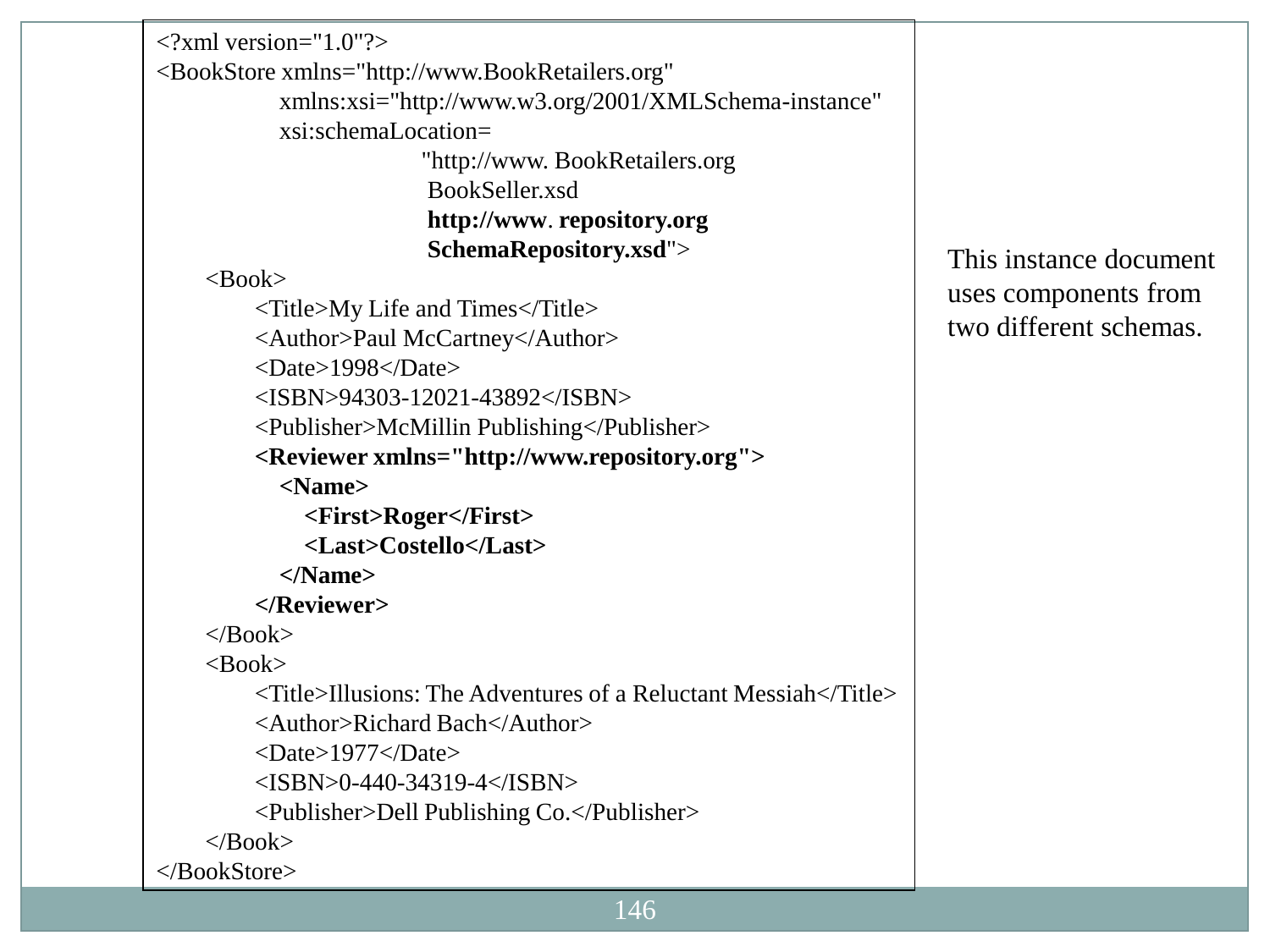## Extensible Instance Documents

147

- The <any> element enables instance document authors to create instance documents containing elements above and beyond what was specified by the schema. The instance documents are said to be *extensible*. Contrast this schema with previous schemas where the content of all our elements were always fixed and *static*.
- We are empowering the instance document author with the ability to define what data makes sense to him/her!